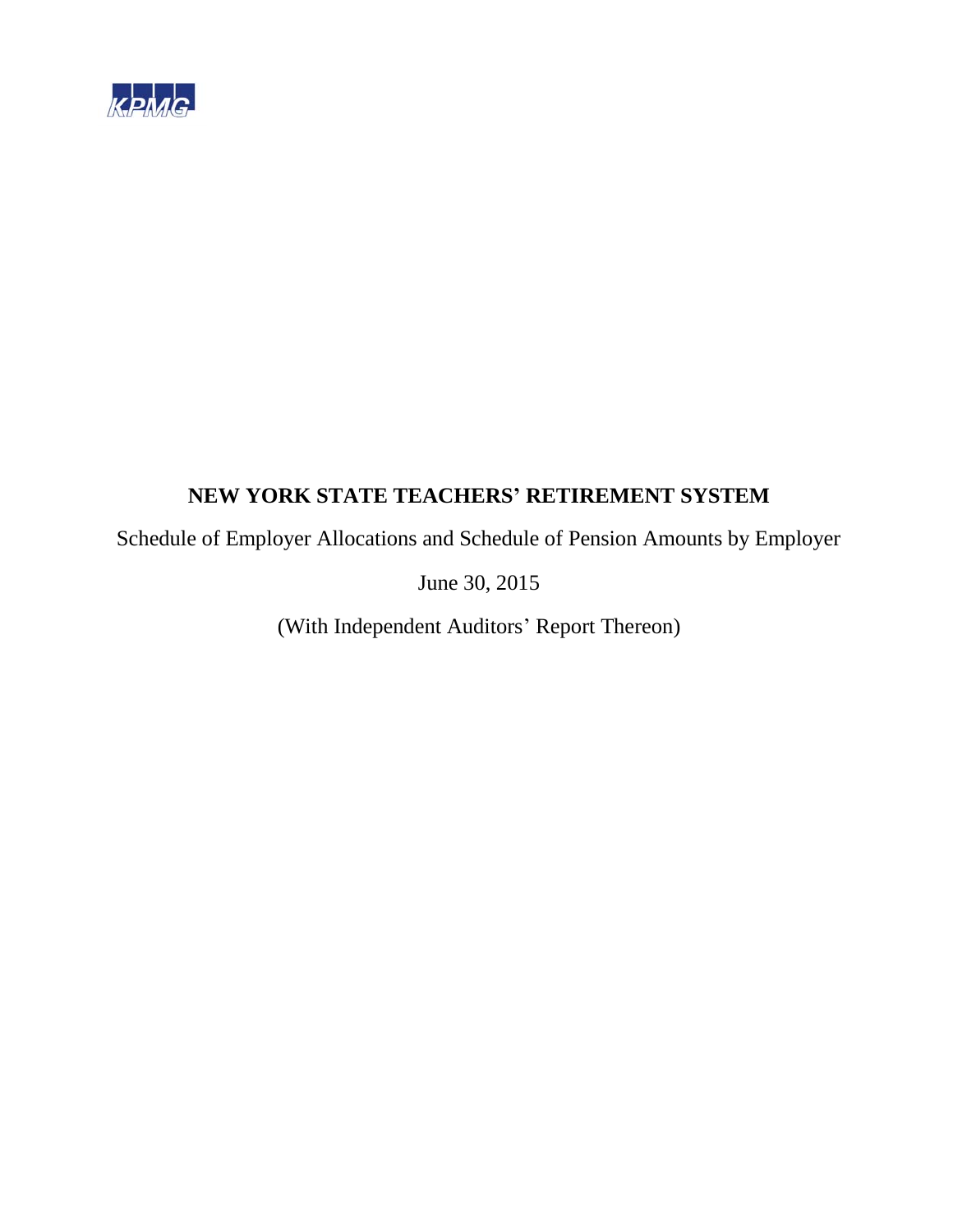Schedule of Employer Allocations and Schedule of Pension Amounts by Employer

June 30, 2015

# **Table of Contents**

# **Page**  Independent Auditors' Report 1 Schedule of Employer Allocations 3 Schedule of Pension Amounts by Employer 21 Notes to Schedule of Employer Allocations and Schedule of Pension Amounts by Employer 34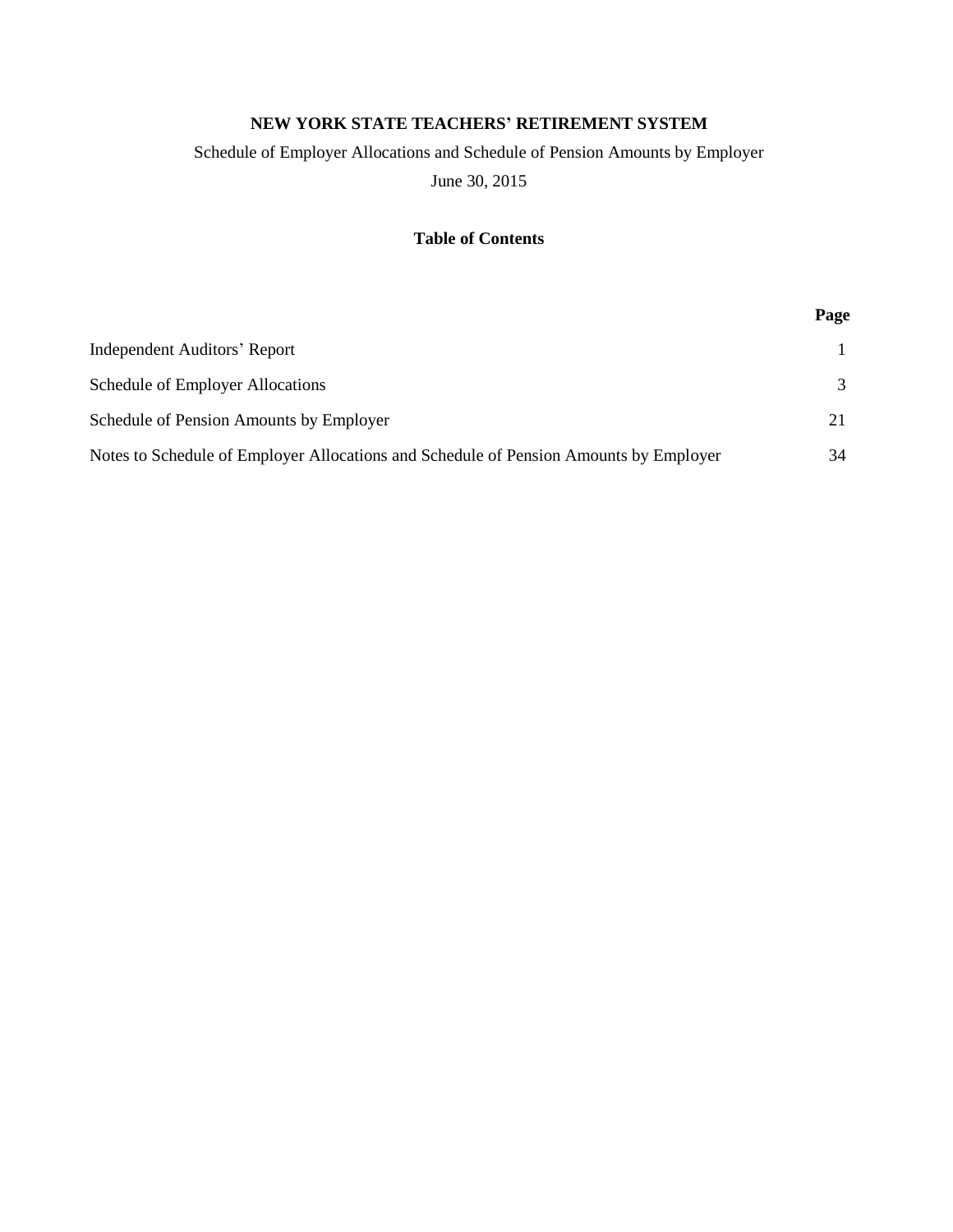

**KPMG LLP**  515 Broadway Albany, NY 12207-2974

# **Independent Auditors' Report**

The Retirement Board New York State Teachers' Retirement System:

We have audited the accompanying schedule of employer allocations of the New York State Teachers' Retirement System (the System) as of and for the year ended June 30, 2015, and the related notes. We have also audited the total for all districts of the columns titled net pension liability (asset), total deferred outflows of resources, total deferred inflows of resources, and total pension expense excluding that attributable to employerpaid member contributions included in the accompanying schedule of pension amounts by employer of the System as of and for the year ended June 30, 2015 (collectively the "specified column totals"), and the related notes.

### **Management's Responsibility for the Schedules**

Management is responsible for the preparation and fair presentation of these schedules in accordance with U.S. generally accepted accounting principles; this includes the design, implementation, and maintenance of internal control relevant to the preparation and fair presentation of the schedules that are free from material misstatement, whether due to fraud or error.

#### **Auditors' Responsibility**

Our responsibility is to express opinions on the schedule of employer allocations and the specified column totals included in the schedule of pension amounts by employer based on our audit. We conducted our audit in accordance with auditing standards generally accepted in the United States of America. Those standards require that we plan and perform the audit to obtain reasonable assurance about whether the schedule of employer allocations and specified column totals included in the schedule of pension amounts by employer are free from material misstatement.

An audit involves performing procedures to obtain audit evidence about the amounts and disclosures in the schedule of employer allocations and specified column totals included in the schedule of pension amounts by employer. The procedures selected depend on the auditors' judgment, including the assessment of the risks of material misstatement of the schedule of employer allocations and specified column totals included in the schedule of pension amounts by employer, whether due to fraud or error. In making those risk assessments, the auditor considers internal control relevant to the entity's preparation and fair presentation of the schedule of employer allocations and specified column totals included in the schedule of pension amounts by employer in order to design audit procedures that are appropriate in the circumstances, but not for the purpose of expressing an opinion on the effectiveness of the entity's internal control. Accordingly, we express no such opinion. An audit also includes evaluating the appropriateness of accounting policies used and the reasonableness of significant accounting estimates made by management, as well as evaluating the overall presentation of the schedule of employer allocations and specified column totals included in the schedule of pension amounts by employer.

We believe that the audit evidence we have obtained is sufficient and appropriate to provide a basis for our audit opinions.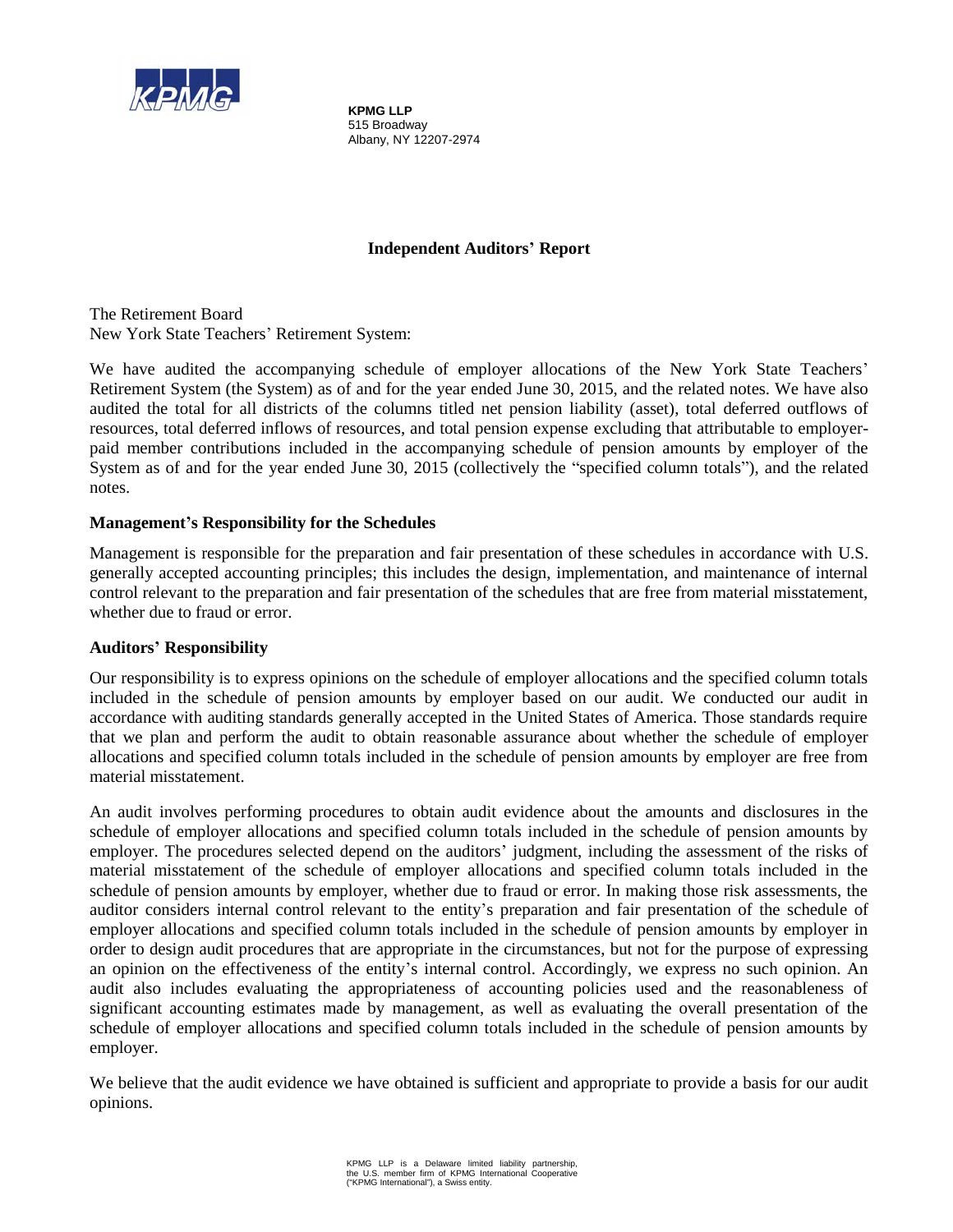

# **Opinions**

In our opinion, the schedules and the related notes referred to above present fairly, in all material respects, the employer allocations and net pension liability (asset), total deferred outflows of resources, total deferred inflows of resources, and total pension expense excluding that attributable to employer-paid member contributions for the total of all participating districts for the New York State Teachers' Retirement System as of and for the year ended June 30, 2015, in accordance with U.S. generally accepted accounting principles.

### **Other Matter**

We have audited, in accordance with auditing standards generally accepted in the United States of America, the financial statements of the New York State Teachers' Retirement System as of and for the year ended June 30, 2015, and our report thereon dated October 29, 2015, expressed an unmodified opinion on those financial statements.

### **Restriction on Use**

Our report is intended solely for the information and use of the New York State Teachers' Retirement System management, The Retirement Board of the New York State Teachers' Retirement System, New York State Teachers' Retirement System employers and their auditors and is not intended to be and should not be used by anyone other than these specified parties.



Albany, New York December 7, 2015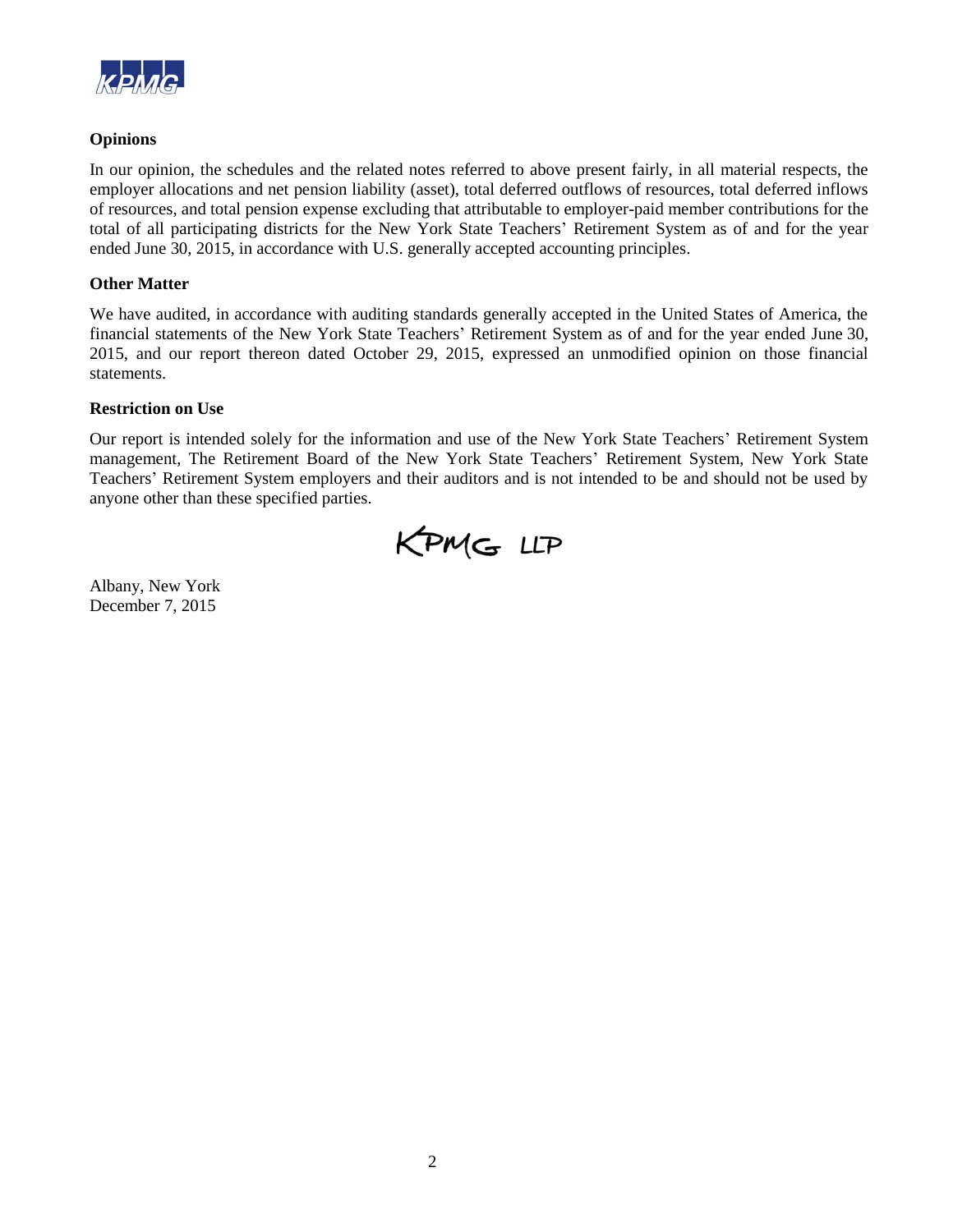Schedule of Employer Allocations

| <b>District</b><br>code | <b>Required</b><br>employer<br>contribution | <b>Employer</b><br>allocation<br>percentage |
|-------------------------|---------------------------------------------|---------------------------------------------|
| All districts           | \$<br>2,633,243,839                         | 100.000000%                                 |
| 1005                    | 12,755,224                                  | 0.484392                                    |
| 1010                    | 4,107,536                                   | 0.155988                                    |
| 1015                    | 4,612,784                                   | 0.175175                                    |
| 1020                    | 2,741,539                                   | 0.104113                                    |
| 1025                    | 4,178,070                                   | 0.158666                                    |
| 1030                    | 6,523,188                                   | 0.247724                                    |
| 1035                    | 43,929,028                                  | 1.668248                                    |
| 1040                    | 4,221,331                                   | 0.160309                                    |
| 1045                    | 2,379,542                                   | 0.090365                                    |
| 1050                    | 6,193,738                                   | 0.235213                                    |
| 1055                    | 2,913,063                                   | 0.110626                                    |
| 1060                    | 2,826,746                                   | 0.107348                                    |
| 1065                    | 5,974,257                                   | 0.226878                                    |
| 1070                    | 4,360,419                                   | 0.165591                                    |
| 1075                    | 2,799,221                                   | 0.106303                                    |
| 1080                    | 5,755,971                                   | 0.218589                                    |
| 1085                    | 2,383,482                                   | 0.090515                                    |
| 1090                    | 3,395,428                                   | 0.128945                                    |
| 1095                    | 1,704,643                                   | 0.064735                                    |
| 1100                    | 2,492,146                                   | 0.094642                                    |
| 1105                    | 6,361,502                                   | 0.241584                                    |
| 1110                    | 5,570,229                                   | 0.211535                                    |
| 1115                    | 1,687,464                                   | 0.064083                                    |
| 1120                    | 10,205,646                                  | 0.387569                                    |
| 1125                    | 2,448,452                                   | 0.092982                                    |
| 1130                    | 1,107,491                                   | 0.042058                                    |
| 1135                    | 5,874,736                                   | 0.223099                                    |
| 1140                    | 9,459,801                                   | 0.359245                                    |
| 1145                    | 1,295,959                                   | 0.049215                                    |
| 1150                    | 10,032,097                                  | 0.380979                                    |
| 1155                    | 15,965,649                                  | 0.606311                                    |
| 1160                    | 18,625,278                                  | 0.707313                                    |
| 1165                    | 17,998,149                                  | 0.683497                                    |
| 1170                    | 8,379,027                                   | 0.318202                                    |
| 1175                    | 4,401,987                                   | 0.167170                                    |
| 1180                    | 2,160,023                                   | 0.082029                                    |
| 1185                    | 2,104,991                                   | 0.079939                                    |
| 1190                    | 2,348,315                                   | 0.089180                                    |
| 1195                    | 2,352,237                                   | 0.089328                                    |
| 1200                    | 2,319,960                                   | 0.088103                                    |
| 1205                    | 5,211,761                                   | 0.197922                                    |
| 1210                    | 5,327,760                                   | 0.202327                                    |
| 1215                    | 2,923,467                                   | 0.111022                                    |
| 1220                    | 4,003,233                                   | 0.152027                                    |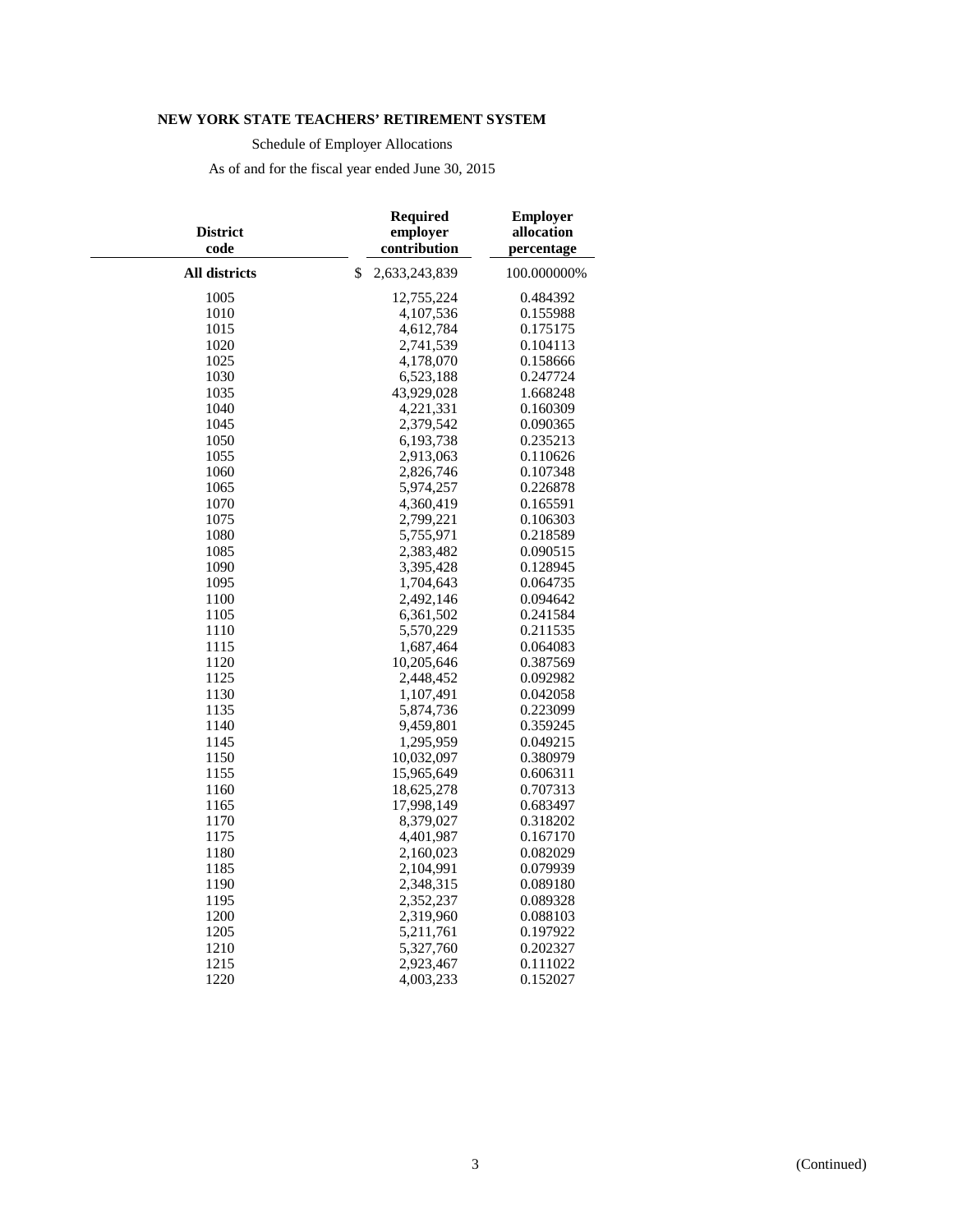Schedule of Employer Allocations

| <b>District</b><br>code | <b>Required</b><br>employer<br>contribution | <b>Employer</b><br>allocation<br>percentage |
|-------------------------|---------------------------------------------|---------------------------------------------|
| 1225                    | \$<br>6,462,157                             | 0.245407%                                   |
| 1230                    | 1,316,486                                   | 0.049995                                    |
| 1235                    | 43,807,308                                  | 1.663625                                    |
| 1240                    | 6,177,740                                   | 0.234606                                    |
| 1245                    | 5,596,743                                   | 0.212542                                    |
| 1250                    | 1,701,484                                   | 0.064616                                    |
| 1255                    | 6,800,757                                   | 0.258265                                    |
| 1260                    | 11,618,088                                  | 0.441208                                    |
| 1265                    | 2,160,071                                   | 0.082031                                    |
| 1270                    | 27,692,017                                  | 1.051631                                    |
| 1275                    | 1,994,470                                   | 0.075742                                    |
| 1280                    | 5,495,697                                   | 0.208704                                    |
| 1285                    | 9,404,475                                   | 0.357144                                    |
| 1290                    | 3,873,186                                   | 0.147088                                    |
| 1295                    | 1,495,015                                   | 0.056775                                    |
| 1300                    | 14,262,097                                  | 0.541617                                    |
| 1305                    | 38,853,314                                  | 1.475492                                    |
| 2005                    | 2,218,059                                   | 0.084233                                    |
| 2006                    | 1,962,540                                   | 0.074529                                    |
| 2007                    | 5,173,670                                   | 0.196475                                    |
| 2008                    | 4,792,969                                   | 0.182018                                    |
| 2009                    | 3,772,377                                   | 0.143260                                    |
| 2010                    | 12,317,992                                  | 0.467788                                    |
| 2014                    | 1,679,649                                   | 0.063786                                    |
| 2015                    | 3,458,291                                   | 0.131332                                    |
| 2016                    | 1,515,358                                   | 0.057547                                    |
| 2018                    | 3,251,472                                   | 0.123478                                    |
| 2020                    | 8,877,248                                   | 0.337122                                    |
| 2025                    | 6,473,060                                   | 0.245821                                    |
| 2030                    | 5,848,700                                   | 0.222110                                    |
| 2035                    | 1,874,018                                   | 0.071168                                    |
| 2040                    | 10,333,131                                  | 0.392411                                    |
| 2044                    | 2,287,062                                   | 0.086853                                    |
| 2045                    | 6,298,746                                   | 0.239201                                    |
| 2046                    | 5,289,292                                   | 0.200866                                    |
| 2047                    | 25,626,856                                  | 0.973205                                    |
| 2048                    | 6,175,200                                   | 0.234509                                    |
| 2050                    | 4,632,916                                   | 0.175939                                    |
| 2052                    | 4,008,691                                   | 0.152234                                    |
| 2055                    | 3,638,192                                   | 0.138164                                    |
| 2056                    | 4,345,407                                   | 0.165021                                    |
| 2057                    | 5,644,231                                   | 0.214345                                    |
| 2058                    | 3,507,999                                   | 0.133220                                    |
| 2059                    | 5,523,431                                   | 0.209758                                    |
| 2060                    | 1,490,064                                   | 0.056587                                    |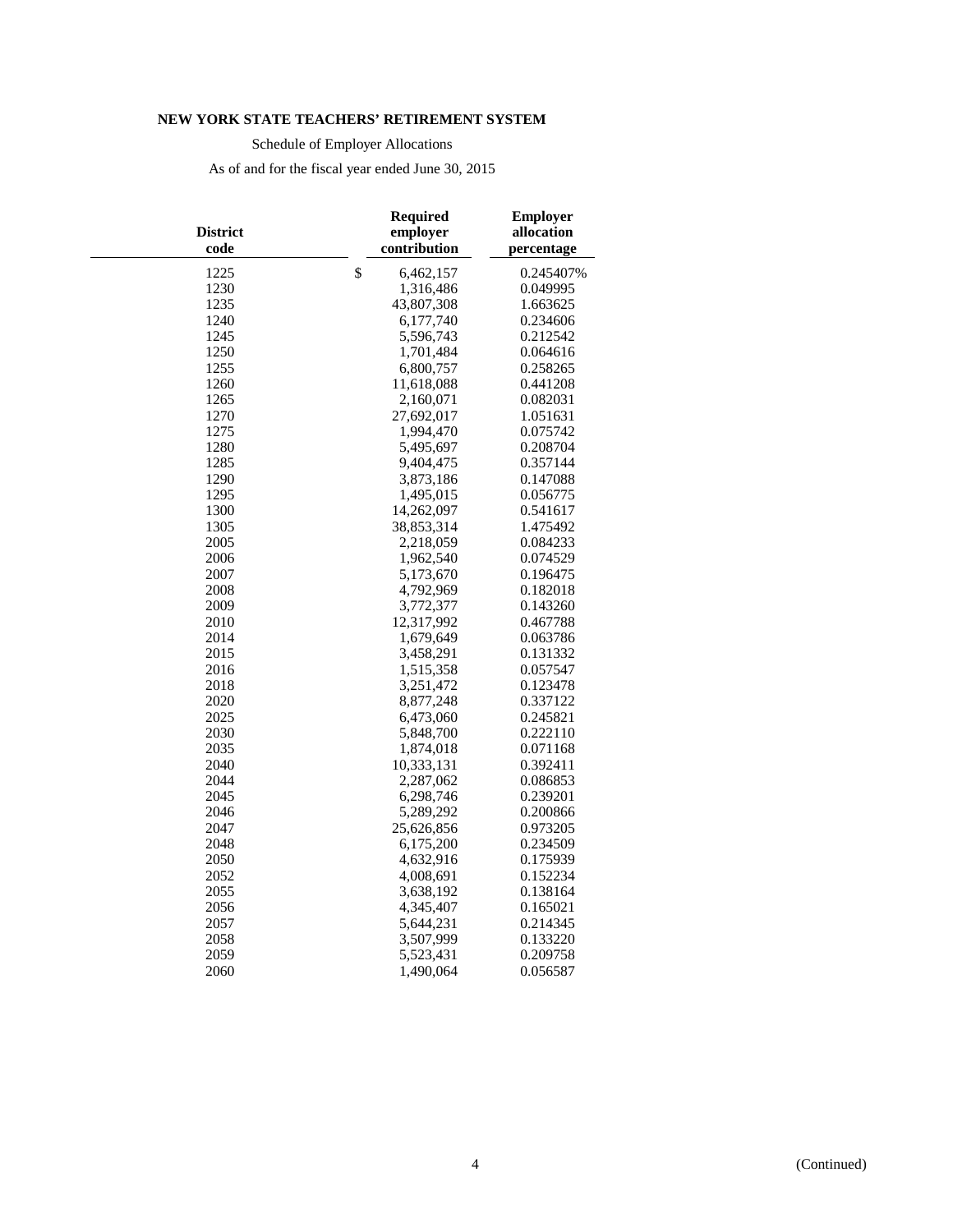Schedule of Employer Allocations

| <b>District</b><br>code | <b>Required</b><br>employer<br>contribution | <b>Employer</b><br>allocation<br>percentage |
|-------------------------|---------------------------------------------|---------------------------------------------|
| 2061                    | \$<br>1,700,223                             | 0.064568%                                   |
| 2062                    | 2,630,801                                   | 0.099907                                    |
| 2063                    | 1,258,792                                   | 0.047804                                    |
| 2064                    | 4,279,104                                   | 0.162503                                    |
| 2065                    | 3,610,176                                   | 0.137100                                    |
| 2066                    | 8,671,098                                   | 0.329293                                    |
| 2067                    | 13,185,891                                  | 0.500747                                    |
| 2068                    | 11,572,420                                  | 0.439474                                    |
| 2069                    | 1,449,867                                   | 0.055060                                    |
| 2070                    | 2,204,565                                   | 0.083721                                    |
| 2071                    | 1,802,557                                   | 0.068454                                    |
| 2072                    | 2,093,198                                   | 0.079491                                    |
| 2073                    | 4,415,580                                   | 0.167686                                    |
| 2074                    | 4,542,025                                   | 0.172488                                    |
| 2075                    | 8,719,927                                   | 0.331148                                    |
| 2076                    | 4,932,718                                   | 0.187325                                    |
| 2077                    | 1,393,730                                   | 0.052928                                    |
| 2078                    | 13,681,619                                  | 0.519573                                    |
| 2079                    | 7,321,142                                   | 0.278028                                    |
| 2080                    | 1,779,490                                   | 0.067578                                    |
| 2081                    | 2,127,780                                   | 0.080805                                    |
| 2082                    | 1,215,280                                   | 0.046151                                    |
| 2083                    | 2,811,218                                   | 0.106759                                    |
| 2084                    | 4,646,816                                   | 0.176467                                    |
| 2085                    | 2,306,072                                   | 0.087575                                    |
| 2086                    | 7,966,456                                   | 0.302534                                    |
| 2090                    | 3,566,596                                   | 0.135445                                    |
| 2095                    | 3,330,899                                   | 0.126494                                    |
| 2104                    | 2,026,480                                   | 0.076958                                    |
| 2105                    | 1,797,632                                   | 0.068267                                    |
| 2110                    | 5,351,604                                   | 0.203232                                    |
| 2112                    | 3,771,804                                   | 0.143238                                    |
| 2115                    | 8,115,100                                   | 0.308179                                    |
| 2120                    | 13,680,878                                  | 0.519545                                    |
| 2125                    | 1,384,186                                   | 0.052566                                    |
| 2130                    | 2,659,146                                   | 0.100984                                    |
| 2135                    | 4,885,480                                   | 0.185531                                    |
| 2140                    | 4,174,764                                   | 0.158541                                    |
| 2145                    | 6,198,776                                   | 0.235405                                    |
| 2146                    | 6,820,635                                   | 0.259020                                    |
| 2147                    | 1,673,930                                   | 0.063569                                    |
| 2148                    | 3,825,468                                   | 0.145276                                    |
| 2149                    | 2,695,870                                   | 0.102378                                    |
| 2150                    | 1,048,977                                   | 0.039836                                    |
| 2155                    | 4,000,230                                   | 0.151913                                    |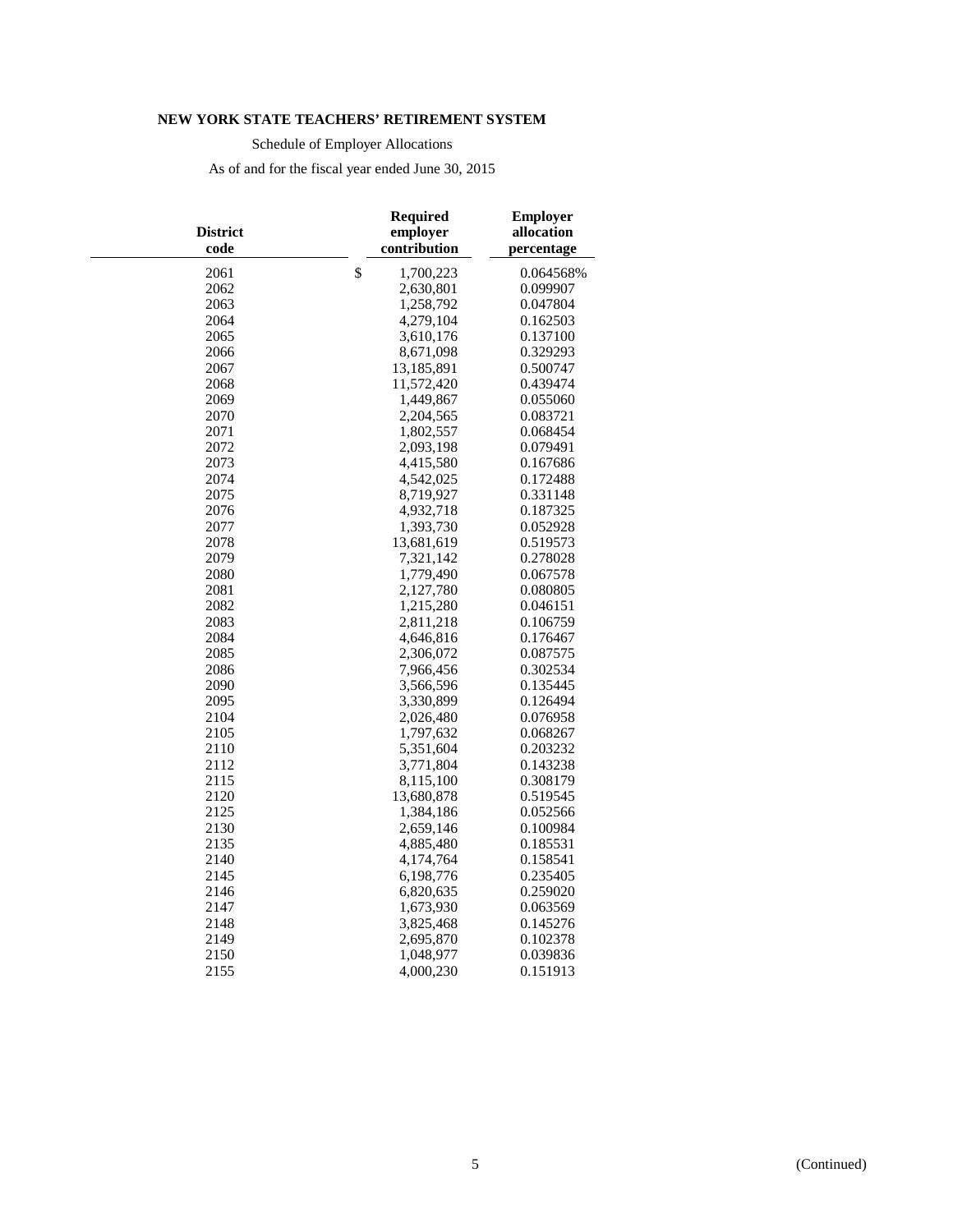Schedule of Employer Allocations

| <b>District</b><br>code | Required<br>emplover<br>contribution | <b>Employer</b><br>allocation<br>percentage |
|-------------------------|--------------------------------------|---------------------------------------------|
| 2160                    | \$<br>7,470,758                      | 0.283709%                                   |
| 2165                    | 2,406,941                            | 0.091406                                    |
| 2170                    | 10,768,245                           | 0.408935                                    |
| 2175                    | 983,829                              | 0.037362                                    |
| 2180                    | 2,072,842                            | 0.078718                                    |
| 2185                    | 11,584,441                           | 0.439930                                    |
| 2187                    | 5,298,597                            | 0.201219                                    |
| 2190                    | 7,520,117                            | 0.285584                                    |
| 2191                    | 5,137,278                            | 0.195093                                    |
| 2195                    | 1,560,978                            | 0.059280                                    |
| 2196                    | 1,748,786                            | 0.066412                                    |
| 2198                    | 3,608,007                            | 0.137018                                    |
| 2200                    | 16,266,550                           | 0.617738                                    |
| 2204                    | 14,702,558                           | 0.558344                                    |
| 2205                    | 429,393                              | 0.016307                                    |
| 2206                    | 2,151,782                            | 0.081716                                    |
| 2207                    | 4,007,334                            | 0.152182                                    |
| 2208                    | 6,263,772                            | 0.237873                                    |
| 2209                    | 15,798,088                           | 0.599948                                    |
| 2210                    | 4,074,130                            | 0.154719                                    |
| 2212                    | 5,441,910                            | 0.206662                                    |
| 2215                    | 8,260,451                            | 0.313699                                    |
| 2220                    | 3,314,945                            | 0.125888                                    |
| 2224                    | 7,230,272                            | 0.274577                                    |
| 2225                    | 13,885,041                           | 0.527298                                    |
| 2230                    | 11,426,886                           | 0.433947                                    |
| 2231                    | 5,274,894                            | 0.200319                                    |
| 2235                    | 1,047,745                            | 0.039789                                    |
| 2239                    | 4,960,906                            | 0.188395                                    |
| 2240                    | 9,199,946                            | 0.349377                                    |
| 2241                    | 1,495,081                            | 0.056777                                    |
| 2242                    | 2,654,266                            | 0.100798                                    |
| 2243                    | 2,642,458                            | 0.100350                                    |
| 2244                    | 1,520,029                            | 0.057725                                    |
| 2245                    | 3,851,014                            | 0.146246                                    |
| 2250                    | 2,289,634                            | 0.086951                                    |
| 2255                    | 7,339,718                            | 0.278733                                    |
| 2260                    | 5,420,365                            | 0.205844                                    |
| 2266                    | 4,361,645                            | 0.165638                                    |
| 2268                    | 2,562,186                            | 0.097302                                    |
| 2270                    | 4,018,264                            | 0.152598                                    |
| 2271                    | 2,818,538                            | 0.107037                                    |
| 2272                    | 4,423,247                            | 0.167977                                    |
| 2275                    | 8,383,830                            | 0.318384                                    |
| 2280                    | 2,565,796                            | 0.097439                                    |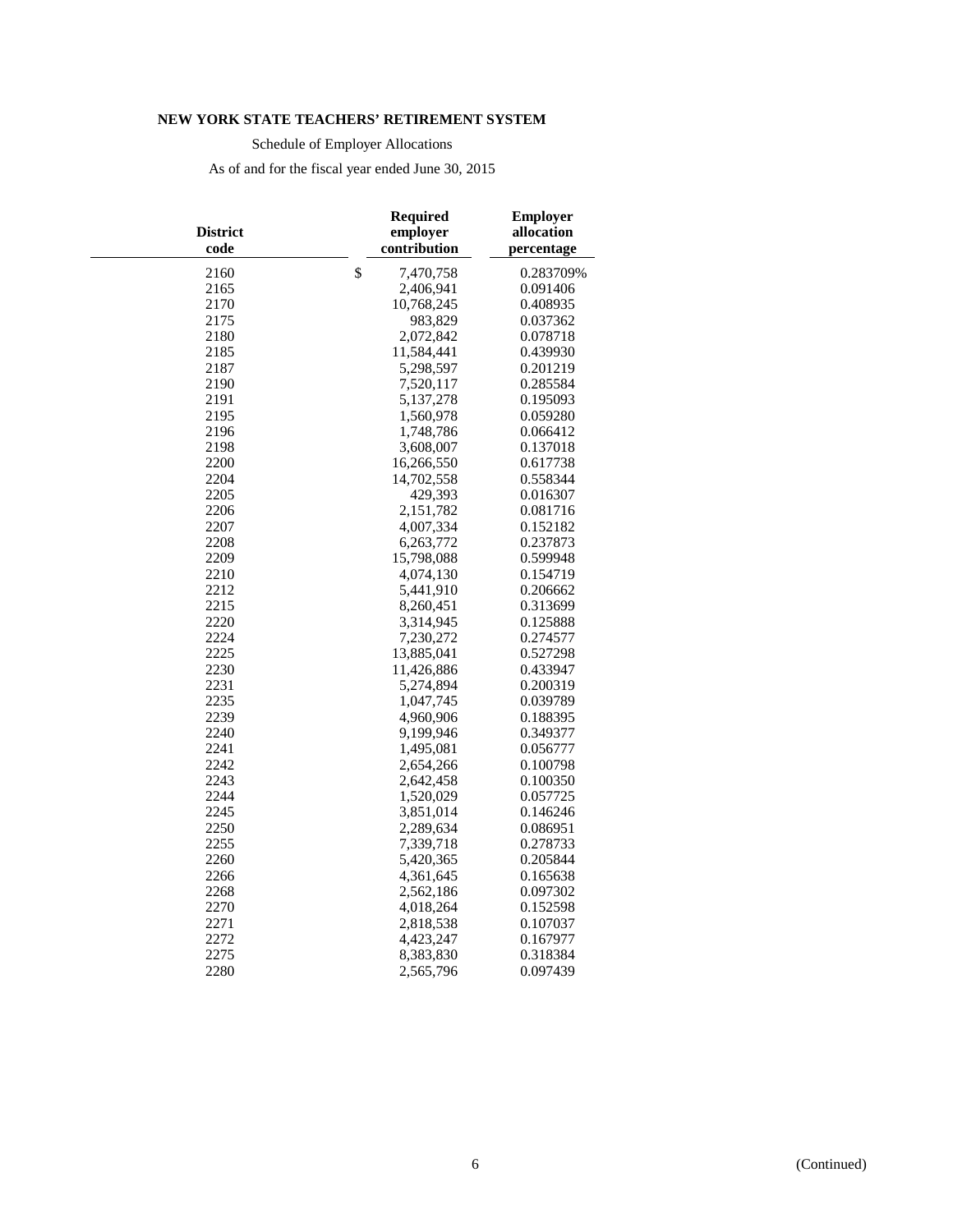Schedule of Employer Allocations

| <b>District</b><br>code | <b>Required</b><br>employer<br>contribution | <b>Employer</b><br>allocation<br>percentage |
|-------------------------|---------------------------------------------|---------------------------------------------|
| 2281                    | \$<br>1,617,978                             | 0.061444%                                   |
| 2282                    | 7,563,264                                   | 0.287222                                    |
| 2285                    | 10,272,304                                  | 0.390101                                    |
| 2286                    | 5,737,217                                   | 0.217876                                    |
| 2288                    | 3,394,975                                   | 0.128927                                    |
| 2289                    | 10,721,199                                  | 0.407148                                    |
| 2290                    | 5,641,396                                   | 0.214238                                    |
| 2295                    | 2,587,288                                   | 0.098255                                    |
| 2300                    | 6,487,620                                   | 0.246374                                    |
| 2305                    | 1,364,678                                   | 0.051825                                    |
| 2310                    | 15,939,033                                  | 0.605300                                    |
| 2315                    | 2,567,141                                   | 0.097490                                    |
| 2317                    | 2,457,612                                   | 0.093330                                    |
| 2320                    | 10,454,074                                  | 0.397004                                    |
| 2325                    | 9,202,706                                   | 0.349482                                    |
| 2328                    | 2,120,380                                   | 0.080524                                    |
| 2330                    | 5,300,948                                   | 0.201309                                    |
| 2335                    | 5,983,799                                   | 0.227241                                    |
| 2338                    | 8,351,519                                   | 0.317157                                    |
| 2339                    | 2,396,196                                   | 0.090998                                    |
| 2340                    | 2,694,882                                   | 0.102341                                    |
| 2345                    | 3,497,379                                   | 0.132816                                    |
| 2350                    | 9,559,143                                   | 0.363018                                    |
| 2355                    | 6,857,442                                   | 0.260418                                    |
| 2360                    | 4,929,208                                   | 0.187191                                    |
| 2361                    | 2,151,547                                   | 0.081707                                    |
| 2362                    | 2,454,423                                   | 0.093209                                    |
| 2363                    | 1,592,869                                   | 0.060491                                    |
| 2364                    | 3,004,618                                   | 0.114103                                    |
| 2365                    | 14,707,385                                  | 0.558527                                    |
| 2370                    | 2,451,367                                   | 0.093093                                    |
| 2375                    | 2,046,928                                   | 0.077734                                    |
| 2377                    | 3,073,607                                   | 0.116723                                    |
| 2378                    | 15,076,947                                  | 0.572562                                    |
| 2379                    | 15,498,537                                  | 0.588572                                    |
| 2380                    | 6,290,543                                   | 0.238889                                    |
| 2381                    | 3,089,287                                   | 0.117319                                    |
| 2383                    | 11,197,190                                  | 0.425224                                    |
| 2384                    | 6,529,659                                   | 0.247970                                    |
| 2385                    | 4,722,386                                   | 0.179337                                    |
| 2389                    | 4,285,666                                   | 0.162752                                    |
| 2390                    | 8,807,921                                   | 0.334489                                    |
| 2391                    | 4,375,938                                   | 0.166180                                    |
| 2394                    | 2,995,770                                   | 0.113767                                    |
| 2395                    | 2,453,374                                   | 0.093169                                    |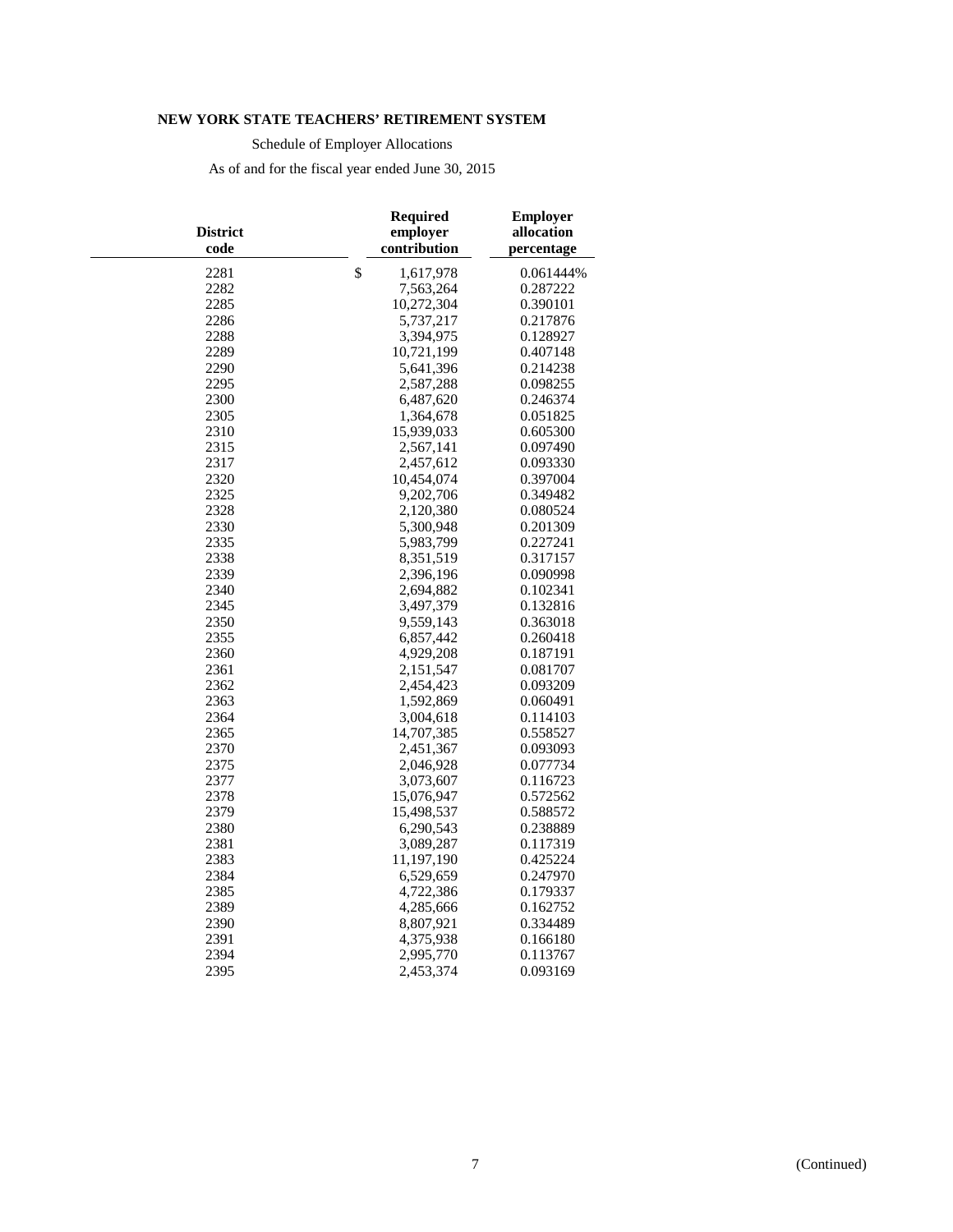Schedule of Employer Allocations

| <b>District</b><br>code | <b>Required</b><br>employer<br>contribution | <b>Employer</b><br>allocation<br>percentage |
|-------------------------|---------------------------------------------|---------------------------------------------|
| 2396                    | \$<br>1,765,519                             | 0.067047%                                   |
| 2400                    | 14,623,151                                  | 0.555328                                    |
| 2401                    | 3,601,126                                   | 0.136756                                    |
| 2402                    | 8,389,776                                   | 0.318610                                    |
| 2403                    | 3,887,673                                   | 0.147638                                    |
| 2405                    | 5,091,418                                   | 0.193352                                    |
| 2406                    | 6,939,054                                   | 0.263517                                    |
| 2408                    | 7,456,225                                   | 0.283157                                    |
| 2409                    | 1,587,402                                   | 0.060283                                    |
| 2410                    | 9,677,206                                   | 0.367501                                    |
| 2415                    | 11,118,099                                  | 0.422221                                    |
| 2420                    | 5,535,730                                   | 0.210225                                    |
| 2425                    | 11,364,165                                  | 0.431565                                    |
| 2426                    | 3,187,978                                   | 0.121067                                    |
| 2428                    | 5,925,299                                   | 0.225019                                    |
| 2430                    | 8,838,156                                   | 0.335638                                    |
| 2435                    | 2,329,991                                   | 0.088484                                    |
| 2440                    | 4,068,722                                   | 0.154514                                    |
| 2441                    | 2,259,563                                   | 0.085809                                    |
| 2445                    | 11,303,793                                  | 0.429273                                    |
| 2450                    | 4,362,706                                   | 0.165678                                    |
| 2455                    | 5,544,713                                   | 0.210566                                    |
| 2458                    | 5,672,302                                   | 0.215411                                    |
| 2460                    | 2,006,348                                   | 0.076193                                    |
| 2464                    | 1,824,557                                   | 0.069289                                    |
| 2465                    | 964,390                                     | 0.036624                                    |
| 2466                    | 2,124,714                                   | 0.080688                                    |
| 2467                    | 3,182,178                                   | 0.120846                                    |
| 2468                    | 2,638,533                                   | 0.100201                                    |
| 2469                    | 7,187,788                                   | 0.272963                                    |
| 2470                    | 6,442,486                                   | 0.244660                                    |
| 2471                    | 7,001,073                                   | 0.265873                                    |
| 2475                    | 10,523,926                                  | 0.399656                                    |
| 2480                    | 3,470,844                                   | 0.131809                                    |
| 2485                    | 6,663,127                                   | 0.253039                                    |
| 2490                    | 10,539,634                                  | 0.400253                                    |
| 2495                    | 1,300,086                                   | 0.049372                                    |
| 2497                    | 3,530,086                                   | 0.134058                                    |
| 2498                    | 3,042,633                                   | 0.115547                                    |
| 2500                    | 8,411,137                                   | 0.319421                                    |
| 2504                    | 4,859,263                                   | 0.184535                                    |
| 2505                    | 7,255,007                                   | 0.275516                                    |
| 2507                    | 1,357,203                                   | 0.051541                                    |
| 2508                    | 3,930,014                                   | 0.149246                                    |
| 2509                    | 6,996,948                                   | 0.265716                                    |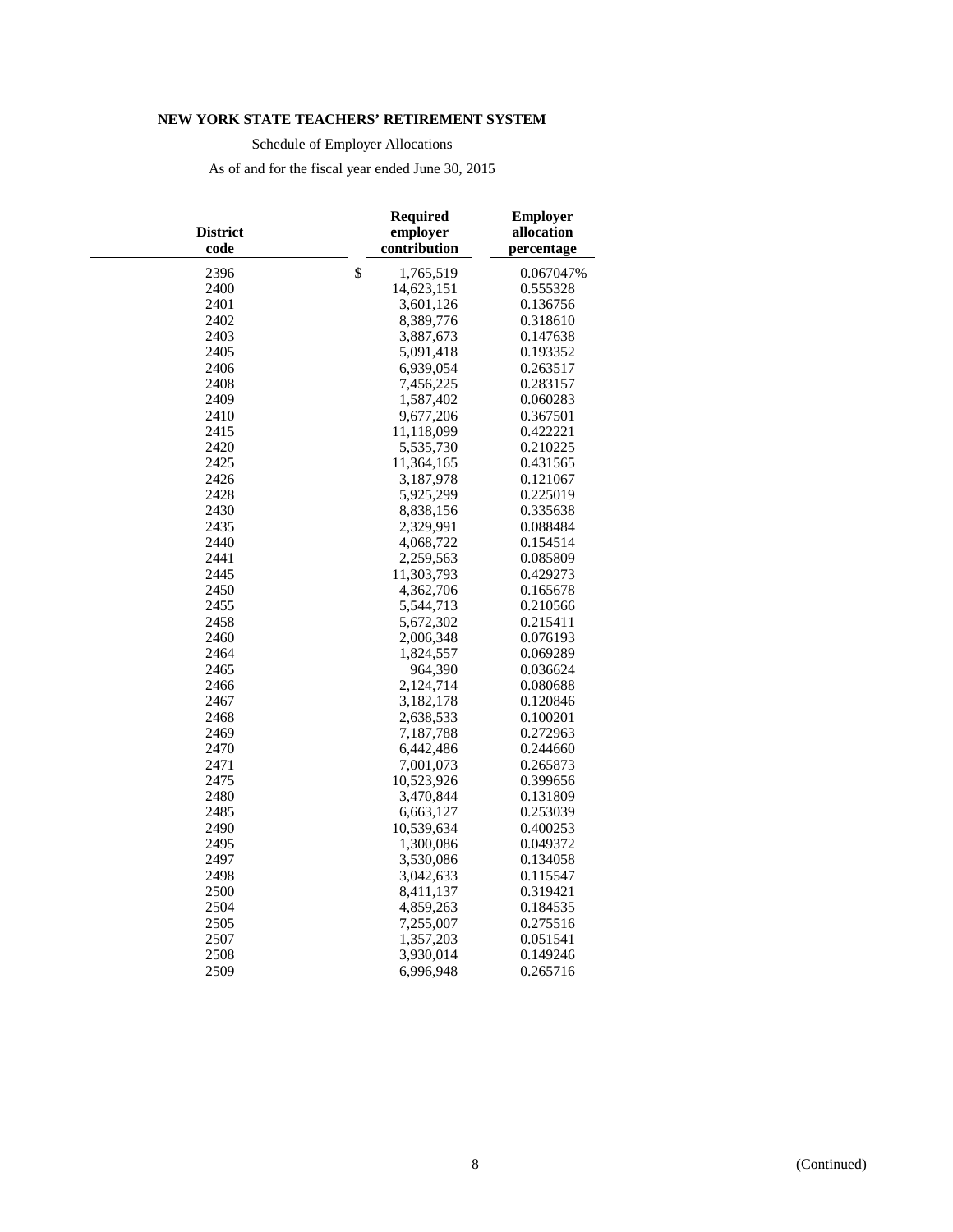Schedule of Employer Allocations

| <b>District</b><br>code | <b>Required</b><br>employer<br>contribution | <b>Employer</b><br>allocation<br>percentage |
|-------------------------|---------------------------------------------|---------------------------------------------|
| 2510                    | \$<br>2,936,876                             | 0.111531%                                   |
| 2512                    | 21,447,996                                  | 0.814509                                    |
| 2514                    | 1,946,261                                   | 0.073911                                    |
| 2515                    | 1,691,507                                   | 0.064237                                    |
| 2520                    | 3,876,961                                   | 0.147231                                    |
| 2525                    | 5,542,546                                   | 0.210484                                    |
| 2530                    | 10,762,729                                  | 0.408725                                    |
| 2533                    | 2,583,771                                   | 0.098121                                    |
| 2535                    | 3,170,816                                   | 0.120415                                    |
| 2540                    | 7,096,070                                   | 0.269480                                    |
| 2541                    | 4,526,707                                   | 0.171906                                    |
| 2542                    | 2,809,010                                   | 0.106675                                    |
| 2545                    | 1,401,578                                   | 0.053226                                    |
| 2547                    | 9,777,615                                   | 0.371314                                    |
| 2550                    | 1,248,376                                   | 0.047408                                    |
| 2551                    | 1,800,206                                   | 0.068365                                    |
| 2555                    | 1,904,513                                   | 0.072326                                    |
| 2557                    | 15,496,316                                  | 0.588488                                    |
| 2559                    | 1,586,362                                   | 0.060244                                    |
| 2560                    | 1,923,019                                   | 0.073029                                    |
| 2561                    | 6,220,543                                   | 0.236231                                    |
| 2562                    | 7,190,636                                   | 0.273071                                    |
| 2563                    | 7,669,898                                   | 0.291272                                    |
| 2564                    | 10,004,554                                  | 0.379933                                    |
| 2565                    | 6,486,699                                   | 0.246339                                    |
| 2570                    | 4,190,716                                   | 0.159147                                    |
| 2573                    | 4,382,453                                   | 0.166428                                    |
| 2574                    | 1,514,787                                   | 0.057526                                    |
| 2575                    | 14,483,831                                  | 0.550038                                    |
| 2576                    | 3,009,195                                   | 0.114277                                    |
| 2580                    | 8,262,884                                   | 0.313791                                    |
| 2582                    | 2,013,701                                   | 0.076472                                    |
| 2584                    | 4,817,632                                   | 0.182954                                    |
| 2585                    | 17,277,839                                  | 0.656143                                    |
| 2590                    | 5,348,692                                   | 0.203122                                    |
| 2593                    | 12,689,211                                  | 0.481885                                    |
| 2595                    | 1,123,223                                   | 0.042656                                    |
| 2600                    | 1,926,512                                   | 0.073161                                    |
| 2605                    | 984,244                                     | 0.037378                                    |
| 2610                    | 13,697,771                                  | 0.520186                                    |
| 2611                    | 3,981,048                                   | 0.151184                                    |
| 2612                    | 4,420,835                                   | 0.167886                                    |
| 2613                    | 4,178,090                                   | 0.158667                                    |
| 2614                    | 5,665,654                                   | 0.215159                                    |
| 2615                    | 14,937,467                                  | 0.567265                                    |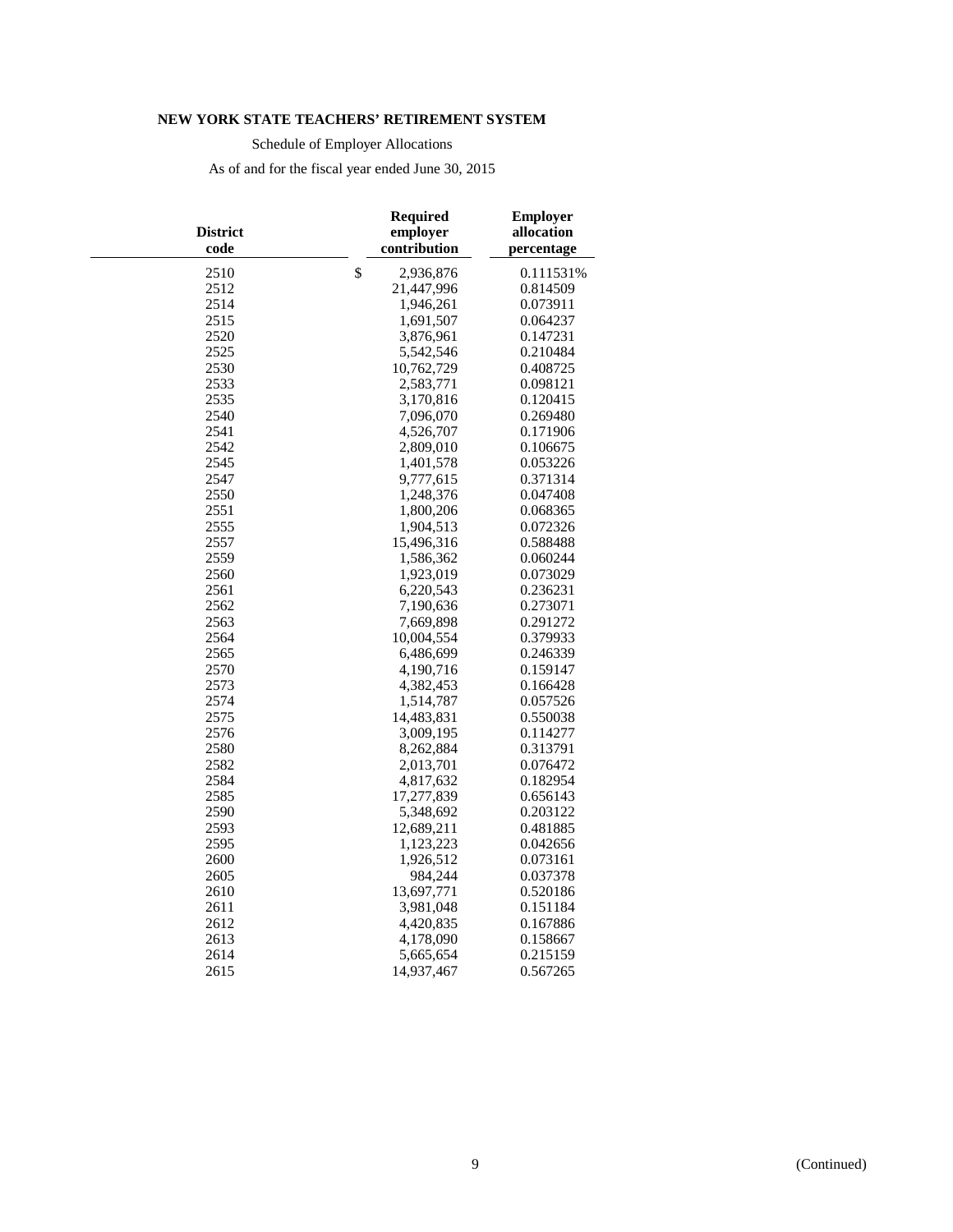Schedule of Employer Allocations

| <b>District</b><br>code | <b>Required</b><br>employer<br>contribution | <b>Employer</b><br>allocation<br>percentage |
|-------------------------|---------------------------------------------|---------------------------------------------|
| 2616                    | \$<br>5,447,319                             | 0.206867%                                   |
| 2617                    | 5,877,957                                   | 0.223221                                    |
| 2618                    | 1,408,570                                   | 0.053492                                    |
| 2619                    | 3,171,575                                   | 0.120444                                    |
| 2620                    | 1,089,101                                   | 0.041360                                    |
| 2625                    | 1,879,780                                   | 0.071386                                    |
| 2626                    | 1,389,163                                   | 0.052755                                    |
| 2630                    | 1,598,930                                   | 0.060721                                    |
| 2632                    | 2,976,116                                   | 0.113021                                    |
| 2633                    | 10,366,494                                  | 0.393678                                    |
| 2635                    | 1,372,539                                   | 0.052123                                    |
| 2640                    | 3,789,548                                   | 0.143912                                    |
| 2641                    | 2,061,811                                   | 0.078299                                    |
| 2642                    | 8,472,150                                   | 0.321738                                    |
| 2643                    | 7,968,569                                   | 0.302614                                    |
| 2644                    | 7,174,683                                   | 0.272466                                    |
| 2645                    | 8,670,974                                   | 0.329289                                    |
| 2648                    | 1,776,761                                   | 0.067474                                    |
| 2649                    | 3,647,122                                   | 0.138503                                    |
| 2650                    | 823,049                                     | 0.031256                                    |
| 2651                    | 12,253,957                                  | 0.465356                                    |
| 2652                    | 1,496,227                                   | 0.056821                                    |
| 2653                    | 2,074,312                                   | 0.078774                                    |
| 2654                    | 13,464,835                                  | 0.511340                                    |
| 2655                    | 7,328,591                                   | 0.278310                                    |
| 2656                    | 7,179,066                                   | 0.272632                                    |
| 3032                    | 994,622                                     | 0.037772                                    |
| 3041                    | 414,286                                     | 0.015733                                    |
| 3042                    | 1,204,297                                   | 0.045734                                    |
| 3043                    | 1,227,001                                   | 0.046597                                    |
| 3044                    | 866,348                                     | 0.032900                                    |
| 3048                    | 380,950                                     | 0.014467                                    |
| 3077                    | 1,030,148                                   | 0.039121                                    |
| 3078                    | 439,825                                     | 0.016703                                    |
| 3079                    | 285,307                                     | 0.010835                                    |
| 3081                    | 521,834                                     | 0.019817                                    |
| 3082                    | 919,367                                     | 0.034914                                    |
| 3101                    | 406,046                                     | 0.015420                                    |
| 3105                    | 446,015                                     | 0.016938                                    |
| 3106                    | 714,555                                     | 0.027136                                    |
| 3107                    | 717,577                                     | 0.027251                                    |
| 3126                    | 1,112,189                                   | 0.042236                                    |
| 3128                    | 742,227                                     | 0.028187                                    |
| 3178                    | 1,313,790                                   | 0.049892                                    |
| 3179                    | 860,426                                     | 0.032676                                    |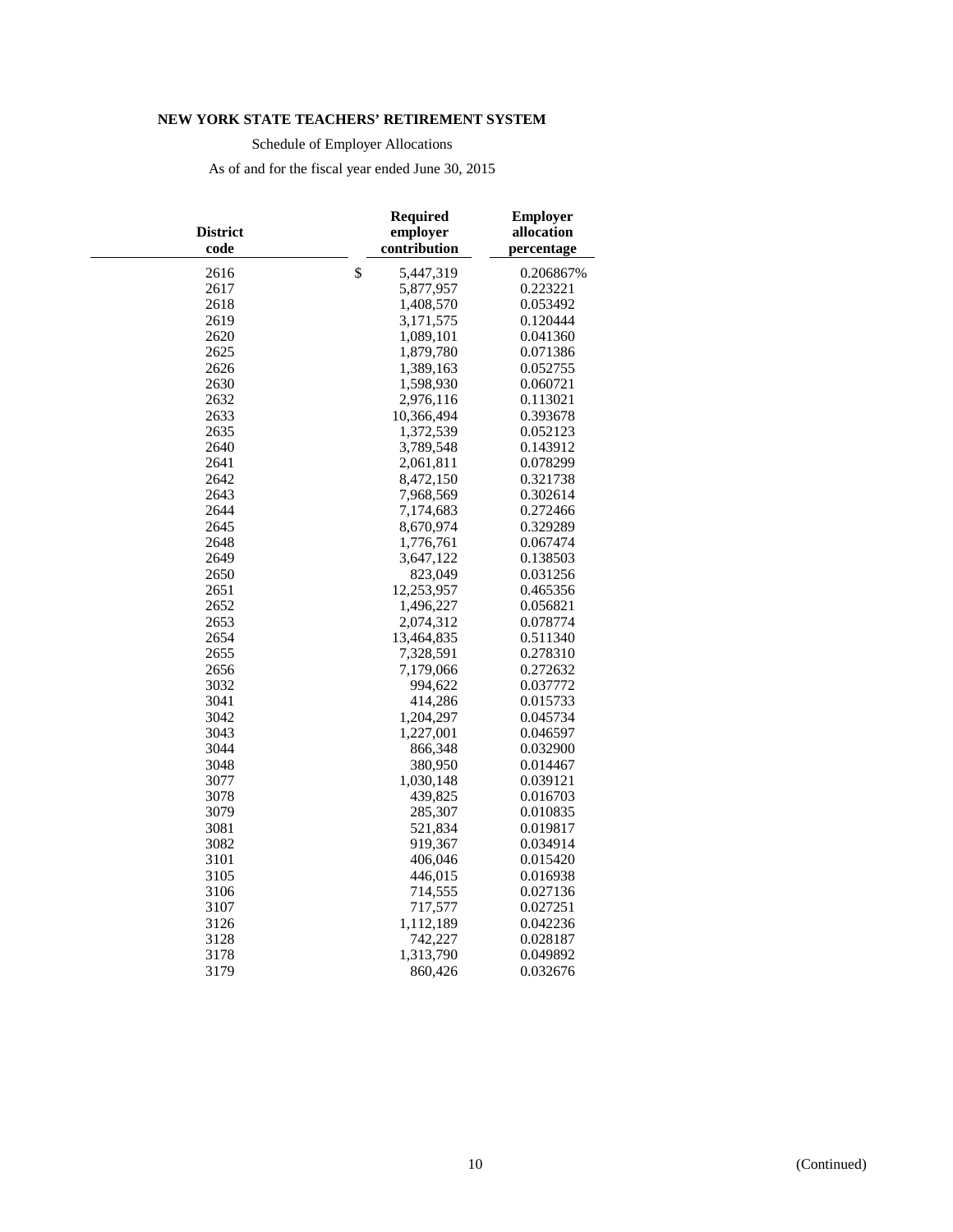Schedule of Employer Allocations

| <b>District</b><br>code | <b>Required</b><br>employer<br>contribution | <b>Employer</b><br>allocation<br>percentage |
|-------------------------|---------------------------------------------|---------------------------------------------|
| 3201                    | \$<br>526,535                               | 0.019996%                                   |
| 3202                    | 870,335                                     | 0.033052                                    |
| 3204                    | 912,914                                     | 0.034669                                    |
| 3206                    | 984,773                                     | 0.037398                                    |
| 3208                    | 450,290                                     | 0.017100                                    |
| 3226                    | 1,263,980                                   | 0.048001                                    |
| 3229                    | 703,164                                     | 0.026703                                    |
| 3231                    | 1,108,157                                   | 0.042083                                    |
| 3232                    | 525,570                                     | 0.019959                                    |
| 3276                    | 1,035,889                                   | 0.039339                                    |
| 3277                    | 1,180,479                                   | 0.044830                                    |
| 3278                    | 836,676                                     | 0.031774                                    |
| 3280                    | 1,033,104                                   | 0.039233                                    |
| 3281                    | 1,014,150                                   | 0.038513                                    |
| 3284                    | 1,044,546                                   | 0.039668                                    |
| 3303                    | 1,194,436                                   | 0.045360                                    |
| 3304                    | 588,944                                     | 0.022366                                    |
| 3305                    | 759,899                                     | 0.028858                                    |
| 3306                    | 723,074                                     | 0.027459                                    |
| 3307                    | 312,164                                     | 0.011855                                    |
| 3308                    | 570,670                                     | 0.021672                                    |
| 3309                    | 1,011,395                                   | 0.038409                                    |
| 3326                    | 942,360                                     | 0.035787                                    |
| 3327                    | 1,263,363                                   | 0.047977                                    |
| 3328                    | 743,232                                     | 0.028225                                    |
| 3329                    | 820,362                                     | 0.031154                                    |
| 3330                    | 1,255,147                                   | 0.047665                                    |
| 3331                    | 1,368,687                                   | 0.051977                                    |
| 3332                    | 622,559                                     | 0.023642                                    |
| 3452                    | 1,501,664                                   | 0.057027                                    |
| 3453                    | 513,522                                     | 0.019501                                    |
| 3458                    | 1,135,281                                   | 0.043113                                    |
| 3460                    | 1,701,265                                   | 0.064607                                    |
| 3464                    | 444,488                                     | 0.016880                                    |
| 3465                    | 293,660                                     | 0.011152                                    |
| 3466                    | 834,187                                     | 0.031679                                    |
| 3467                    | 407,696                                     | 0.015483                                    |
| 3468                    | 95,963                                      | 0.003644                                    |
| 3470                    | 369,982                                     | 0.014050                                    |
| 3471                    | 361,395                                     | 0.013724                                    |
| 3472                    | 329,327                                     | 0.012507                                    |
| 3526                    | 805,560                                     | 0.030592                                    |
| 3527                    | 710,973                                     | 0.027000                                    |
| 3528                    | 648,885                                     | 0.024642                                    |
| 3531                    | 852,012                                     | 0.032356                                    |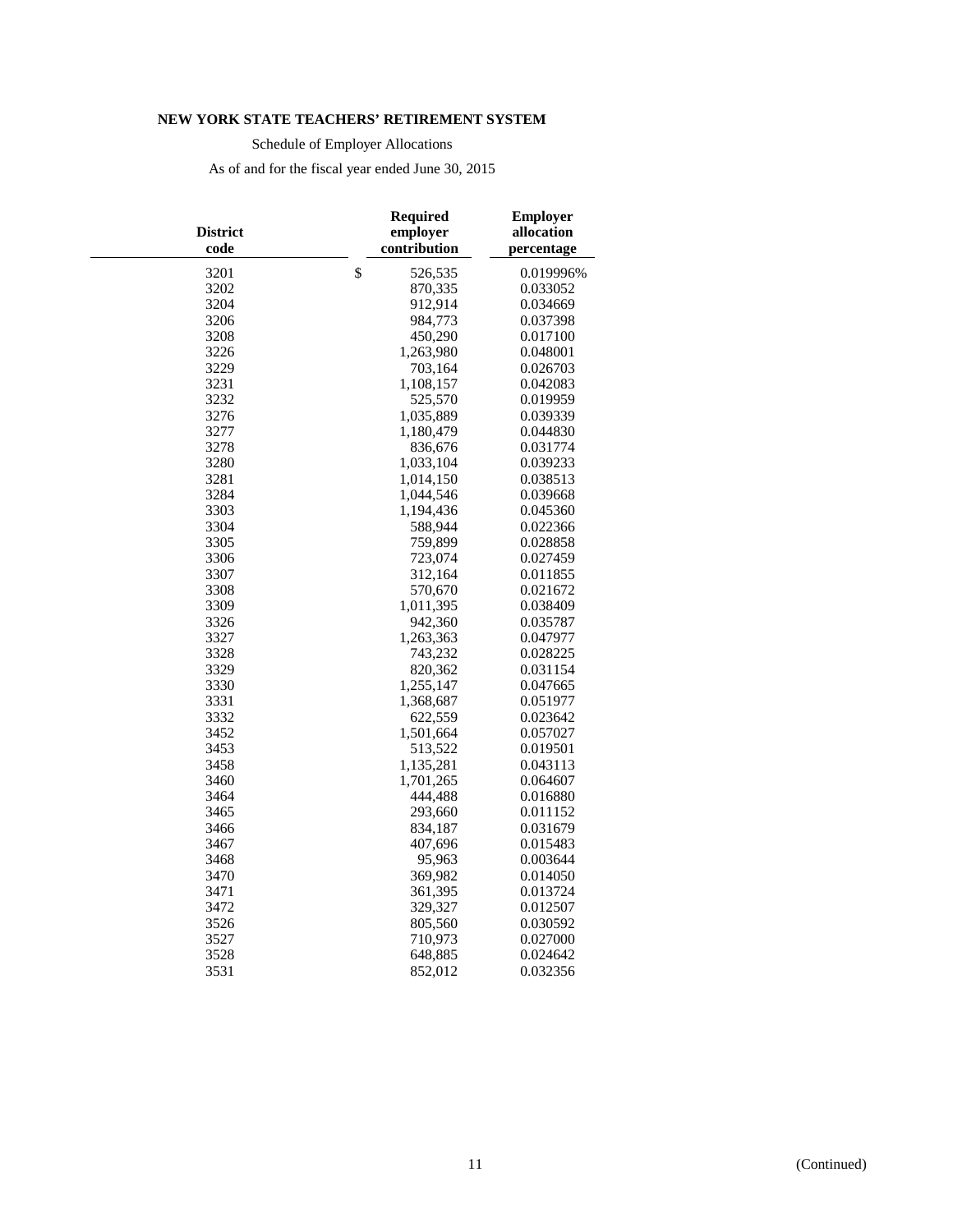Schedule of Employer Allocations

| <b>District</b><br>code | <b>Required</b><br>employer<br>contribution | <b>Employer</b><br>allocation<br>percentage |
|-------------------------|---------------------------------------------|---------------------------------------------|
| 3552                    | \$<br>337,106                               | 0.012802%                                   |
| 3559                    | 792,316                                     | 0.030089                                    |
| 3560                    | 942,841                                     | 0.035805                                    |
| 3561                    | 1,081,266                                   | 0.041062                                    |
| 3576                    | 418,481                                     | 0.015892                                    |
| 3577                    | 873,812                                     | 0.033184                                    |
| 3579                    | 494,539                                     | 0.018781                                    |
| 3585                    | 1,011,069                                   | 0.038396                                    |
| 3586                    | 1,166,748                                   | 0.044308                                    |
| 3589                    | 912,825                                     | 0.034665                                    |
| 3591                    | 452,630                                     | 0.017189                                    |
| 3592                    | 962,645                                     | 0.036557                                    |
| 3593                    | 1,795,692                                   | 0.068193                                    |
| 3594                    | 429,882                                     | 0.016325                                    |
| 3626                    | 1,975,675                                   | 0.075028                                    |
| 3629                    | 1,209,619                                   | 0.045936                                    |
| 3630                    | 2,051,011                                   | 0.077889                                    |
| 3631                    | 1,638,504                                   | 0.062224                                    |
| 3632                    | 2,939,355                                   | 0.111625                                    |
| 3635                    | 2,080,750                                   | 0.079019                                    |
| 3636                    | 1,711,248                                   | 0.064986                                    |
| 3658                    | 1,600,761                                   | 0.060790                                    |
| 3679                    | 1,754,237                                   | 0.066619                                    |
| 3702                    | 949,598                                     | 0.036062                                    |
| 3709                    | 745,387                                     | 0.028307                                    |
| 3805                    | 624,757                                     | 0.023726                                    |
| 3821                    | 835,957                                     | 0.031746                                    |
| 3822                    | 296,427                                     | 0.011257                                    |
| 3854                    | 1,913,736                                   | 0.072676                                    |
| 3855                    | 1,054,208                                   | 0.040035                                    |
| 3856                    | 211,758                                     | 0.008042                                    |
| 3927                    | 1,168,923                                   | 0.044391                                    |
| 3928                    | 598,901                                     | 0.022744                                    |
| 3929                    | 1,073,274                                   | 0.040759                                    |
| 3930                    | 1,007,821                                   | 0.038273                                    |
| 3931                    | 1,288,532                                   | 0.048933                                    |
| 3932                    | 980,485                                     | 0.037235                                    |
| 3934                    | 210,029                                     | 0.007976                                    |
| 3979                    | 688,333                                     | 0.026140                                    |
| 3980                    | 643,276                                     | 0.024429                                    |
| 3981                    | 414,217                                     | 0.015730                                    |
| 3982                    | 234,539                                     | 0.008907                                    |
| 3983                    | 541,904                                     | 0.020579                                    |
| 3986                    | 529,079                                     | 0.020092                                    |
| 3987                    | 360,289                                     | 0.013682                                    |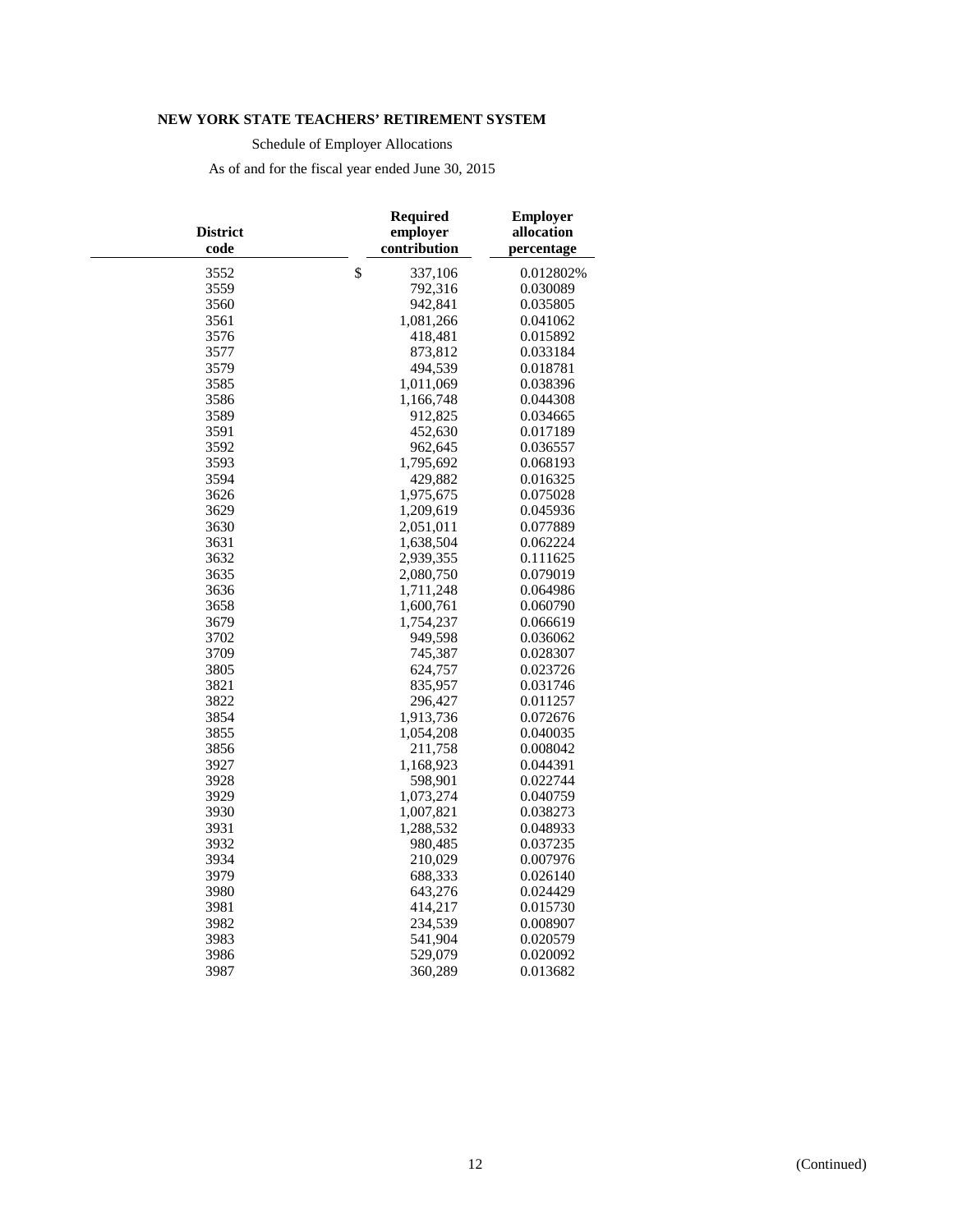Schedule of Employer Allocations

| <b>District</b><br>code | <b>Required</b><br>employer<br>contribution | <b>Employer</b><br>allocation<br>percentage |
|-------------------------|---------------------------------------------|---------------------------------------------|
| 3988                    | \$<br>521,151                               | 0.019791%                                   |
| 3989                    | 356,879                                     | 0.013553                                    |
| 3990                    | 528,510                                     | 0.020071                                    |
| 3991                    | 580,172                                     | 0.022033                                    |
| 3992                    | 507,537                                     | 0.019274                                    |
| 3994                    | 951,683                                     | 0.036141                                    |
| 3995                    | 479,865                                     | 0.018223                                    |
| 3996                    | 394,059                                     | 0.014965                                    |
| 3997                    | 444,592                                     | 0.016884                                    |
| 3998                    | 402,821                                     | 0.015298                                    |
| 3999                    | 415,096                                     | 0.015764                                    |
| 4001                    | 3,111                                       | 0.000118                                    |
| 4004                    | 245,331                                     | 0.009317                                    |
| 4007                    | 340,542                                     | 0.012932                                    |
| 4008                    | 128,332                                     | 0.004874                                    |
| 4009                    | 2,017,986                                   | 0.076635                                    |
| 4010                    | 192,819                                     | 0.007322                                    |
| 4014                    | 892,605                                     | 0.033898                                    |
| 4015                    | 578,319                                     | 0.021962                                    |
| 4020                    | 1,124,157                                   | 0.042691                                    |
| 4021                    | 1,490,841                                   | 0.056616                                    |
| 4022                    | 1,122,425                                   | 0.042625                                    |
| 4027                    | 1,142,095                                   | 0.043372                                    |
| 4028                    | 209,471                                     | 0.007955                                    |
| 4029                    | 1,239,851                                   | 0.047085                                    |
| 4030                    | 734,237                                     | 0.027883                                    |
| 4031                    | 680,096                                     | 0.025827                                    |
| 4034                    | 573,350                                     | 0.021774                                    |
| 4036                    | 1,055,101                                   | 0.040069                                    |
| 4101                    | 614,769                                     | 0.023346                                    |
| 4104                    | 524,103                                     | 0.019903                                    |
| 4124                    | 54,247                                      | 0.002060                                    |
| 4126                    | 1,871,452                                   | 0.071070                                    |
| 4128                    | 1,094,569                                   | 0.041567                                    |
| 4130                    | 1,043,282                                   | 0.039620                                    |
| 4132                    | 463,871                                     | 0.017616                                    |
| 4134                    | 450,752                                     | 0.017118                                    |
| 4135                    | 401,646                                     | 0.015253                                    |
| 4137                    | 509,361                                     | 0.019343                                    |
| 4142                    | 1,628,831                                   | 0.061856                                    |
| 4143                    | 1,294,627                                   | 0.049165                                    |
| 4144                    | 788,230                                     | 0.029934                                    |
| 4149                    | 449,851                                     | 0.017084                                    |
| 4151                    | 1,188,781                                   | 0.045145                                    |
| 4152                    | 1,040,457                                   | 0.039512                                    |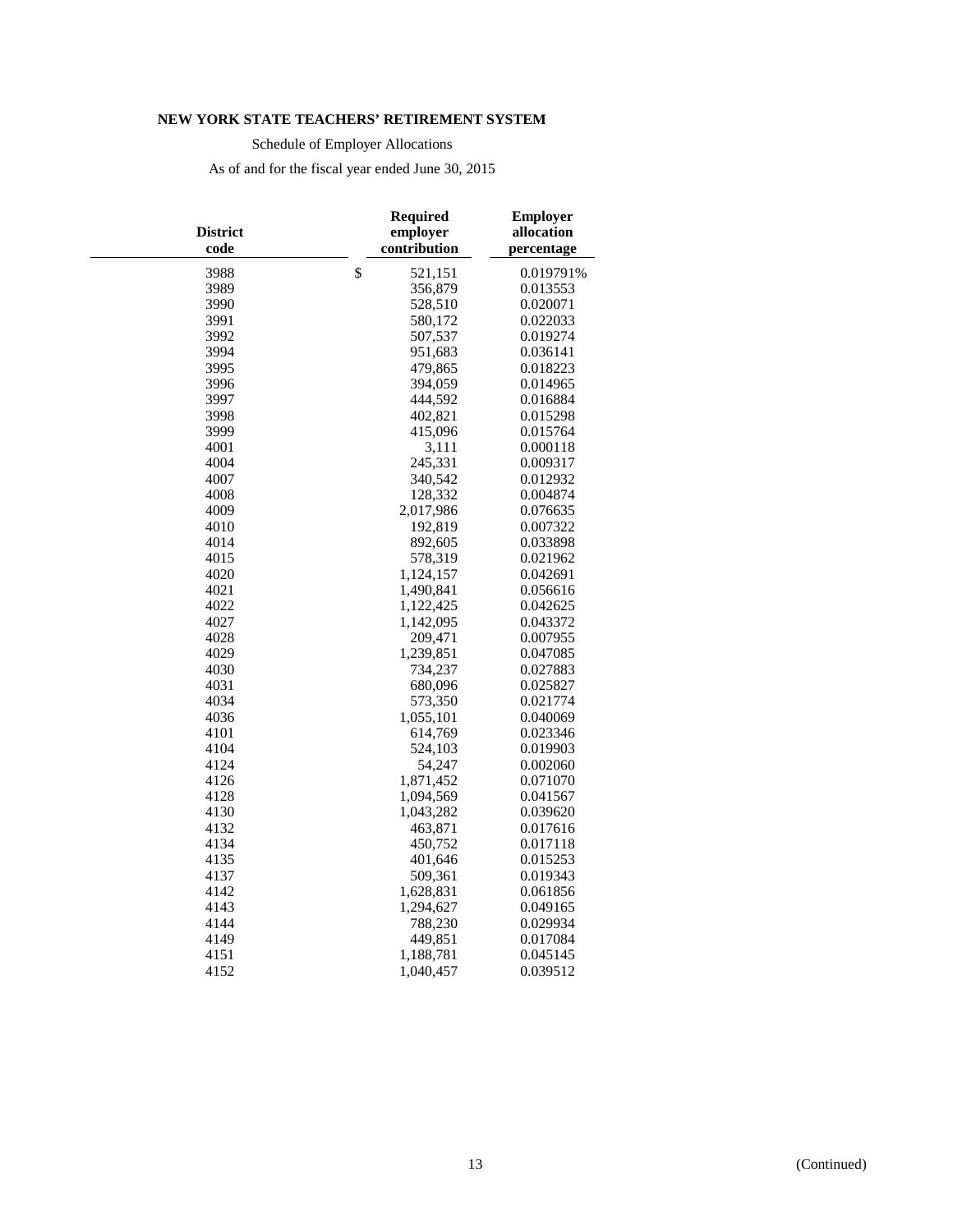Schedule of Employer Allocations

| <b>District</b><br>code | <b>Required</b><br>employer<br>contribution | <b>Employer</b><br>allocation<br>percentage |
|-------------------------|---------------------------------------------|---------------------------------------------|
| 4153                    | \$<br>1,179,075                             | 0.044777%                                   |
| 4154                    | 600,485                                     | 0.022804                                    |
| 4155                    | 860,716                                     | 0.032687                                    |
| 4178                    | 869,672                                     | 0.033027                                    |
| 4180                    | 1,747,882                                   | 0.066378                                    |
| 4183                    | 1,111,042                                   | 0.042193                                    |
| 4184                    | 1,049,651                                   | 0.039862                                    |
| 4202                    | 752,324                                     | 0.028570                                    |
| 4203                    | 727,585                                     | 0.027631                                    |
| 4205                    | 505,670                                     | 0.019203                                    |
| 4206                    | 516,791                                     | 0.019626                                    |
| 4208                    | 2,663,253                                   | 0.101140                                    |
| 4258                    | 869,512                                     | 0.033021                                    |
| 4259                    | 878,888                                     | 0.033377                                    |
| 4260                    | 1,382,969                                   | 0.052520                                    |
| 4301                    | 2,608,261                                   | 0.099051                                    |
| 4351                    | 3,797,711                                   | 0.144222                                    |
| 4353                    | 2,304,365                                   | 0.087510                                    |
| 4355                    | 3,683,920                                   | 0.139900                                    |
| 4356                    | 6,066,787                                   | 0.230392                                    |
| 4357                    | 2,857,229                                   | 0.108506                                    |
| 4358                    | 2,097,356                                   | 0.079649                                    |
| 4360                    | 2,450,335                                   | 0.093054                                    |
| 4361                    | 3,820,111                                   | 0.145072                                    |
| 4363                    | 2,305,932                                   | 0.087570                                    |
| 4364                    | 2,546,670                                   | 0.096712                                    |
| 4365                    | 1,836,705                                   | 0.069751                                    |
| 4366                    | 8,427,501                                   | 0.320043                                    |
| 4367                    | 13,933,997                                  | 0.529157                                    |
| 4368                    | 10,745,270                                  | 0.408062                                    |
| 4428                    | 644,449                                     | 0.024474                                    |
| 4430                    | 759,907                                     | 0.028858                                    |
| 4434                    | 278,411                                     | 0.010573                                    |
| 4437                    | 1,062,945                                   | 0.040366                                    |
| 4438                    | 839,507                                     | 0.031881                                    |
| 4439                    | 1,024,844                                   | 0.038919                                    |
| 4504                    | 694,960                                     | 0.026392                                    |
| 4531                    | 1,010,700                                   | 0.038382                                    |
| 4532                    | 1,409,358                                   | 0.053522                                    |
| 4533                    | 1,128,053                                   | 0.042839                                    |
| 4534                    | 1,078,564                                   | 0.040960                                    |
| 4557                    | 526,766                                     | 0.020004                                    |
| 4582                    | 1,222,731                                   | 0.046434                                    |
| 4583                    | 880,822                                     | 0.033450                                    |
| 4586                    | 1,026,503                                   | 0.038982                                    |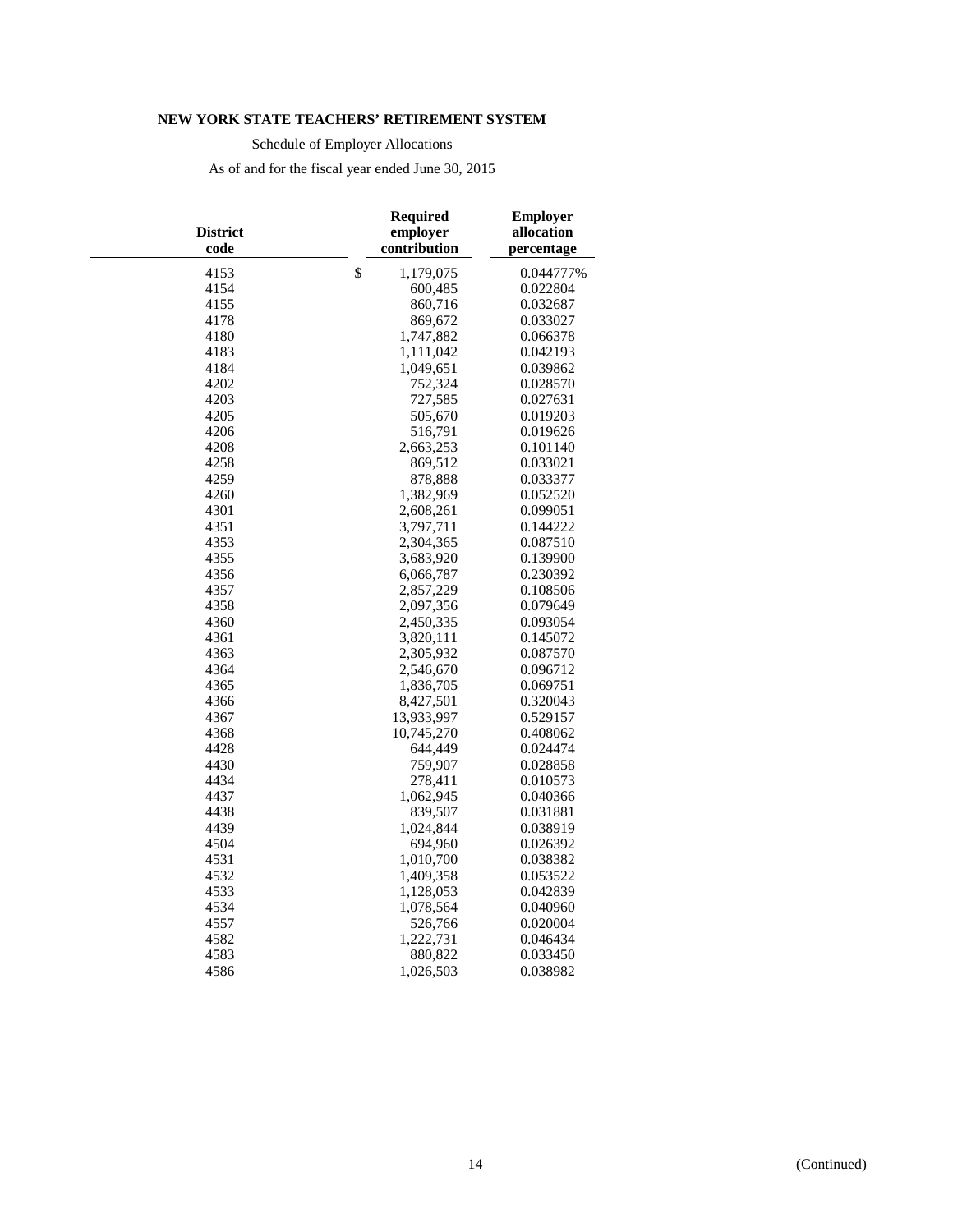Schedule of Employer Allocations

| <b>District</b><br>code | <b>Required</b><br>employer<br>contribution | <b>Employer</b><br>allocation<br>percentage |
|-------------------------|---------------------------------------------|---------------------------------------------|
| 4588                    | \$<br>913,901                               | 0.034706%                                   |
| 4590                    | 963,514                                     | 0.036590                                    |
| 4592                    | 492,535                                     | 0.018704                                    |
| 4593                    | 1,075,000                                   | 0.040824                                    |
| 4594                    | 1,037,418                                   | 0.039397                                    |
| 4595                    | 1,130,802                                   | 0.042943                                    |
| 4596                    | 906,824                                     | 0.034438                                    |
| 4597                    | 1,319,753                                   | 0.050119                                    |
| 4598                    | 1,166,102                                   | 0.044284                                    |
| 4604                    | 1,482,969                                   | 0.056317                                    |
| 4617                    | 937,296                                     | 0.035595                                    |
| 4620                    | 1,093,872                                   | 0.041541                                    |
| 4651                    | 1,278,154                                   | 0.048539                                    |
| 4653                    | 4,164,011                                   | 0.158132                                    |
| 4654                    | 4,802,225                                   | 0.182369                                    |
| 4662                    | 963,824                                     | 0.036602                                    |
| 4663                    | 1,303,313                                   | 0.049495                                    |
| 4679                    | 1,200,108                                   | 0.045575                                    |
| 4680                    | 796,714                                     | 0.030256                                    |
| 4701                    | 1,609,865                                   | 0.061136                                    |
| 4703                    | 1,366,747                                   | 0.051904                                    |
| 4704                    | 1,196,791                                   | 0.045449                                    |
| 4705                    | 1,673,992                                   | 0.063571                                    |
| 4854                    | 1,470,322                                   | 0.055837                                    |
| 4855                    | 530,850                                     | 0.020160                                    |
| 4857                    | 2,900,821                                   | 0.110161                                    |
| 4862                    | 2,886,686                                   | 0.109625                                    |
| 4863                    | 3,530,925                                   | 0.134090                                    |
| 4877                    | 1,386,794                                   | 0.052665                                    |
| 4879                    | 1,088,333                                   | 0.041330                                    |
| 4883                    | 45,574                                      | 0.001731                                    |
| 4884                    | 439,988                                     | 0.016709                                    |
| 4885                    | 1,236,353                                   | 0.046952                                    |
| 4890                    | 1,956,845                                   | 0.074313                                    |
| 4892                    | 1,719,547                                   | 0.065301                                    |
| 4894                    | 1,845,688                                   | 0.070092                                    |
| 4901                    | 1,198,863                                   | 0.045528                                    |
| 4905                    | 525,785                                     | 0.019967                                    |
| 4906                    | 1,584,101                                   | 0.060158                                    |
| 4907                    | 2,423,906                                   | 0.092050                                    |
| 4908                    | 683,271                                     | 0.025948                                    |
| 4909                    | 1,814,118                                   | 0.068893                                    |
| 4910                    | 861,950                                     | 0.032733                                    |
| 4976                    | 405,476                                     | 0.015398                                    |
| 4978                    | 429,632                                     | 0.016316                                    |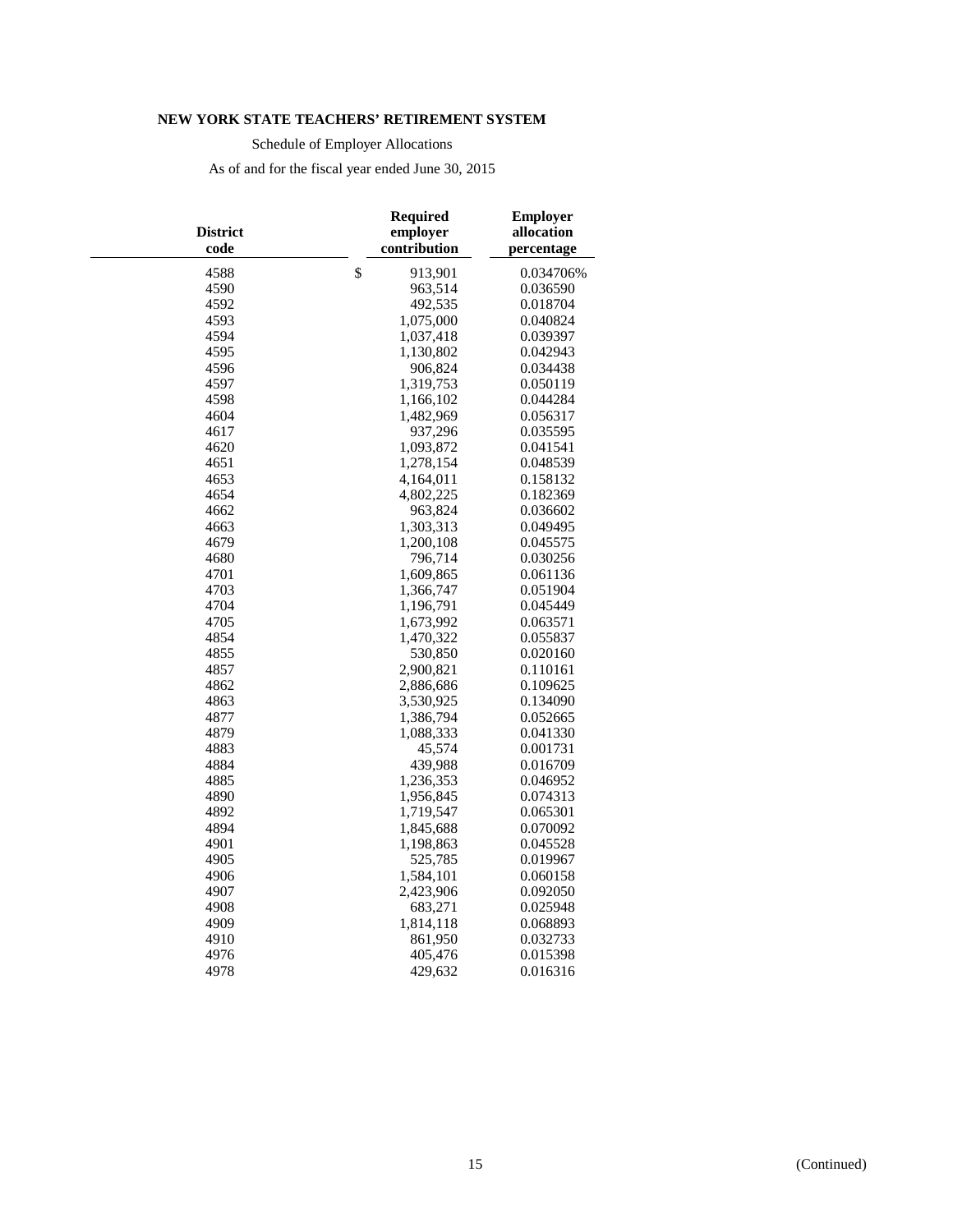Schedule of Employer Allocations

| <b>District</b><br>code | <b>Required</b><br>employer<br>contribution | <b>Employer</b><br>allocation<br>percentage |
|-------------------------|---------------------------------------------|---------------------------------------------|
| 4979                    | \$<br>651,273                               | 0.024733%                                   |
| 4980                    | 355,885                                     | 0.013515                                    |
| 4981                    | 379,757                                     | 0.014422                                    |
| 4982                    | 582,865                                     | 0.022135                                    |
| 4983                    | 448,953                                     | 0.017049                                    |
| 5001                    | 815,448                                     | 0.030967                                    |
| 5002                    | 593,695                                     | 0.022546                                    |
| 5003                    | 696,246                                     | 0.026441                                    |
| 5026                    | 532,333                                     | 0.020216                                    |
| 5027                    | 1,015,979                                   | 0.038583                                    |
| 5028                    | 532,685                                     | 0.020229                                    |
| 5076                    | 1,429,107                                   | 0.054272                                    |
| 5078                    | 1,091,960                                   | 0.041468                                    |
| 5102                    | 3,480,497                                   | 0.132175                                    |
| 5103                    | 1,855,302                                   | 0.070457                                    |
| 5107                    | 1,212,113                                   | 0.046031                                    |
| 5108                    | 1,115,960                                   | 0.042380                                    |
| 5251                    | 767,083                                     | 0.029131                                    |
| 5253                    | 1,112,581                                   | 0.042251                                    |
| 5276                    | 1,413,004                                   | 0.053660                                    |
| 5281                    | 560,945                                     | 0.021302                                    |
| 5282                    | 648,552                                     | 0.024629                                    |
| 5301                    | 629,454                                     | 0.023904                                    |
| 5303                    | 370,551                                     | 0.014072                                    |
| 5305                    | 466,951                                     | 0.017733                                    |
| 5306                    | 773,290                                     | 0.029366                                    |
| 5307                    | 1,030,565                                   | 0.039137                                    |
| 5308                    | 750,705                                     | 0.028509                                    |
| 5309                    | 319,560                                     | 0.012136                                    |
| 5351                    | 4,423,033                                   | 0.167969                                    |
| 5352                    | 47,711                                      | 0.001812                                    |
| 5353                    | 484,700                                     | 0.018407                                    |
| 5354                    | 1,334,546                                   | 0.050681                                    |
| 5355                    | 2,731,973                                   | 0.103749                                    |
| 5356                    | 932,997                                     | 0.035431                                    |
| 5357                    | 4,000,021                                   | 0.151905                                    |
| 5358                    | 8,047,860                                   | 0.305625                                    |
| 5359                    | 743,935                                     | 0.028252                                    |
| 5360                    | 550,571                                     | 0.020908                                    |
| 5361                    | 3,923,291                                   | 0.148991                                    |
| 5362                    | 426,440                                     | 0.016194                                    |
| 5363                    | 3,439,017                                   | 0.130600                                    |
| 5364                    | 818,613                                     | 0.031088                                    |
| 5365                    | 42,987                                      | 0.001632                                    |
| 5367                    | 971,207                                     | 0.036883                                    |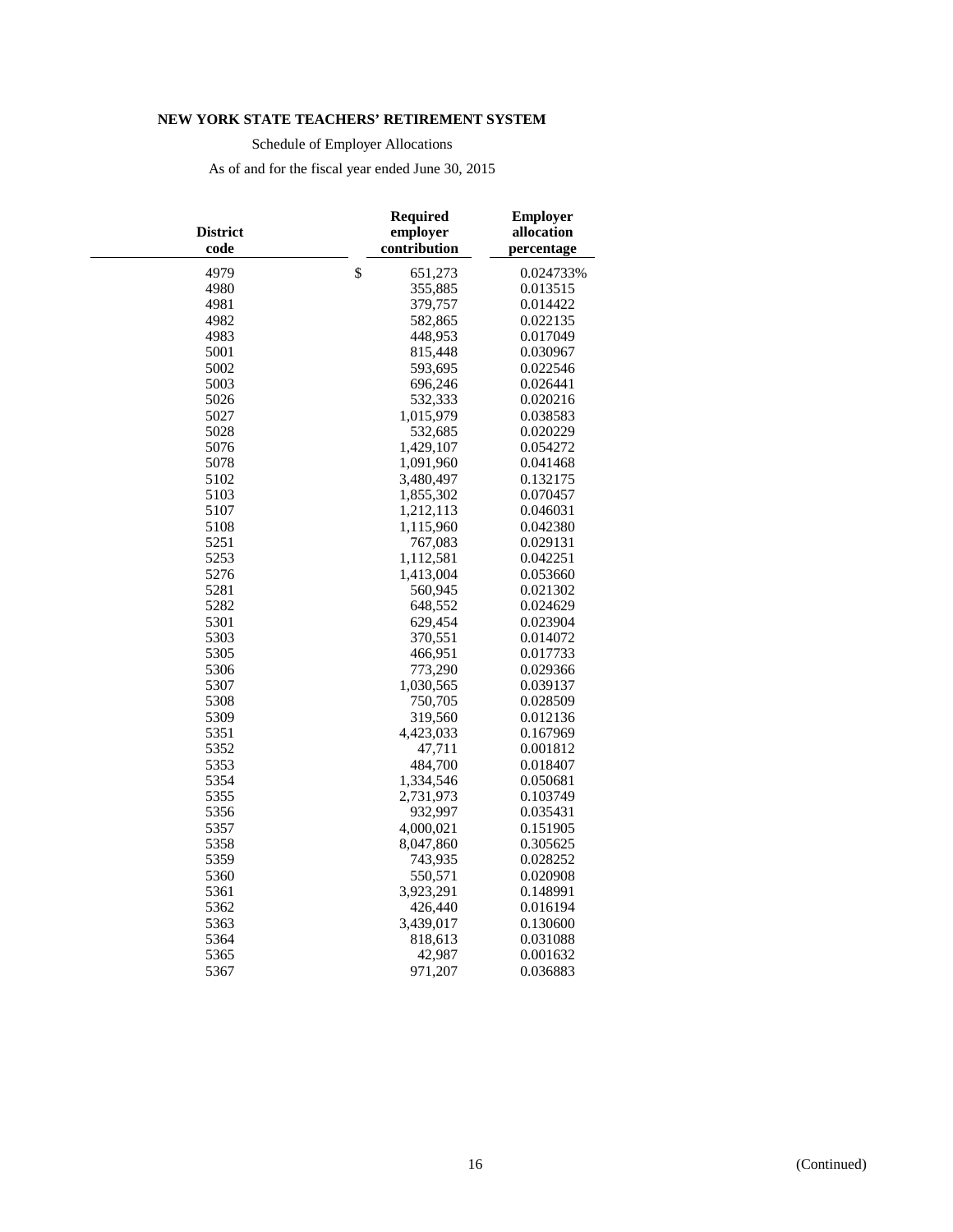Schedule of Employer Allocations

| <b>District</b><br>code | <b>Required</b><br>employer<br>contribution | <b>Employer</b><br>allocation<br>percentage |
|-------------------------|---------------------------------------------|---------------------------------------------|
| 5368                    | \$<br>750,694                               | 0.028508%                                   |
| 5369                    | 193,806                                     | 0.007360                                    |
| 5371                    | 262,407                                     | 0.009965                                    |
| 5372                    | 2,024,090                                   | 0.076867                                    |
| 5375                    | 2,829,911                                   | 0.107469                                    |
| 5376                    | 996,495                                     | 0.037843                                    |
| 5379                    | 65,925                                      | 0.002504                                    |
| 5380                    | 537,784                                     | 0.020423                                    |
| 5403                    | 6,203,082                                   | 0.235568                                    |
| 5406                    | 2,603,402                                   | 0.098867                                    |
| 5407                    | 4, 192, 152                                 | 0.159201                                    |
| 5408                    | 4,419,649                                   | 0.167840                                    |
| 5409                    | 5,058,112                                   | 0.192087                                    |
| 5415                    | 2,861,762                                   | 0.108678                                    |
| 5416                    | 1,091,915                                   | 0.041467                                    |
| 5418                    | 5,266,079                                   | 0.199984                                    |
| 5420                    | 5,082,443                                   | 0.193011                                    |
| 5427                    | 246,359                                     | 0.009356                                    |
| 5457                    | 3,585,460                                   | 0.136161                                    |
| 5458                    | 4,284,761                                   | 0.162718                                    |
| 5501                    | 1,695,217                                   | 0.064378                                    |
| 5504                    | 1,636,074                                   | 0.062131                                    |
| 5505                    | 483,926                                     | 0.018378                                    |
| 5506                    | 747,910                                     | 0.028403                                    |
| 5507                    | 860,649                                     | 0.032684                                    |
| 5527                    | 966,531                                     | 0.036705                                    |
| 5528                    | 1,009,283                                   | 0.038329                                    |
| 5530                    | 1,264,967                                   | 0.048038                                    |
| 5533                    | 591,252                                     | 0.022453                                    |
| 5534                    | 909,810                                     | 0.034551                                    |
| 5535                    | 1,570,774                                   | 0.059652                                    |
| 5541                    | 843,701                                     | 0.032040                                    |
| 5601                    | 2,382,782                                   | 0.090488                                    |
| 5676                    | 646,792                                     | 0.024563                                    |
| 5677                    | 526,406                                     | 0.019991                                    |
| 5678                    | 677,409                                     | 0.025725                                    |
| 5679                    | 1,356,517                                   | 0.051515                                    |
| 5680                    | 1,311,441                                   | 0.049803                                    |
| 5681                    | 599,366                                     | 0.022762                                    |
| 5682                    | 693,308                                     | 0.026329                                    |
| 5683                    | 1,111,613                                   | 0.042215                                    |
| 5684                    | 473,801                                     | 0.017993                                    |
| 5685                    | 785,517                                     | 0.029831                                    |
| 5687                    | 1,355,187                                   | 0.051465                                    |
| 5688                    | 518,823                                     | 0.019703                                    |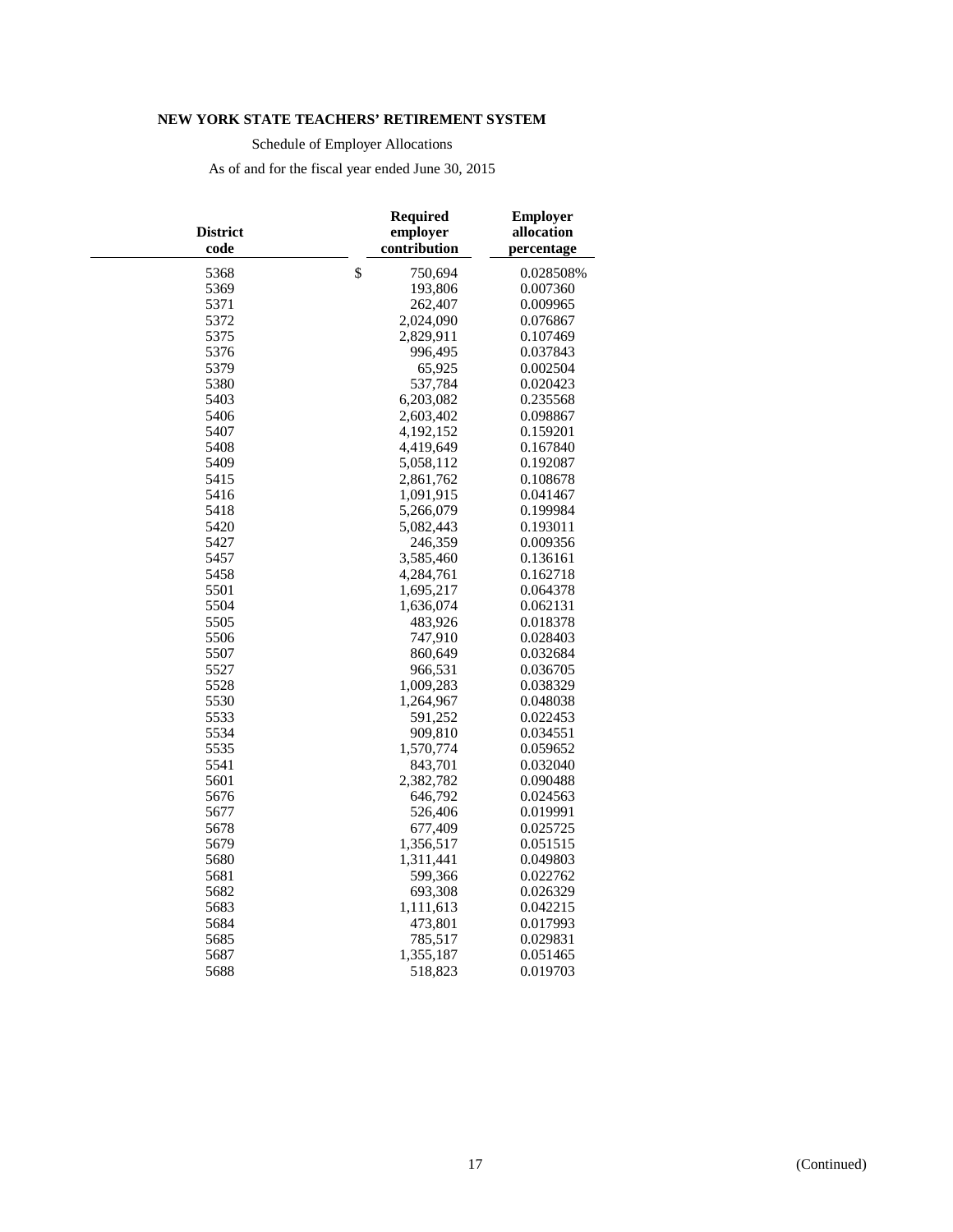Schedule of Employer Allocations

| <b>District</b><br>code | <b>Required</b><br>employer<br>contribution | <b>Employer</b><br>allocation<br>percentage |
|-------------------------|---------------------------------------------|---------------------------------------------|
| 5691                    | \$<br>190,395                               | 0.007230%                                   |
| 5692                    | 1,115,457                                   | 0.042361                                    |
| 5693                    | 372,262                                     | 0.014137                                    |
| 5694                    | 287,886                                     | 0.010933                                    |
| 5695                    | 298,256                                     | 0.011327                                    |
| 5801                    | 3,726,288                                   | 0.141509                                    |
| 5806                    | 2,210,557                                   | 0.083948                                    |
| 5807                    | 1,015,595                                   | 0.038568                                    |
| 5812                    | 877,467                                     | 0.033323                                    |
| 5813                    | 1,167,712                                   | 0.044345                                    |
| 5817                    | 3,220,022                                   | 0.122283                                    |
| 5820                    | 1,223,028                                   | 0.046446                                    |
| 5821                    | 1,492,267                                   | 0.056670                                    |
| 5822                    | 2,153,697                                   | 0.081789                                    |
| 5823                    | 459,164                                     | 0.017437                                    |
| 6001                    | 4,547,037                                   | 0.172678                                    |
| 6005                    | 3,030,576                                   | 0.115089                                    |
| 6008                    | 3,001,160                                   | 0.113972                                    |
| 6011                    | 1,448,969                                   | 0.055026                                    |
| 6018                    | 1,599,002                                   | 0.060724                                    |
| 6022                    | 1,680,494                                   | 0.063818                                    |
| 6026                    | 3,039,021                                   | 0.115410                                    |
| 6027                    | 4,508,459                                   | 0.171213                                    |
| 6028                    | 3,614,498                                   | 0.137264                                    |
| 6036                    | 892,111                                     | 0.033879                                    |
| 6040                    | 1,111,633                                   | 0.042215                                    |
| 6041                    | 1,521,627                                   | 0.057785                                    |
| 6042                    | 1,423,412                                   | 0.054055                                    |
| 6044                    | 2,593,195                                   | 0.098479                                    |
| 6048                    | 1,892,281                                   | 0.071861                                    |
| 6050                    | 2,246,626                                   | 0.085318                                    |
| 6051                    | 4,745,127                                   | 0.180201                                    |
| 6052                    | 3,493,457                                   | 0.132667                                    |
| 6056                    | 14,754,792                                  | 0.560328                                    |
| 6057                    | 2,750,090                                   | 0.104437                                    |
| 6061                    | 5,313,177                                   | 0.201773                                    |
| 6065                    | 6,155,647                                   | 0.233767                                    |
| 6067                    | 3,174,744                                   | 0.120564                                    |
| 6068                    | 2,114,525                                   | 0.080301                                    |
| 6074                    | 3,701,442                                   | 0.140566                                    |
| 6075                    | 2,873,792                                   | 0.109135                                    |
| 6078                    | 6,714,948                                   | 0.255007                                    |
| 6079                    | 3,177,819                                   | 0.120681                                    |
| 6091                    | 13,606,475                                  | 0.516719                                    |
| 6093                    | 7,477,359                                   | 0.283960                                    |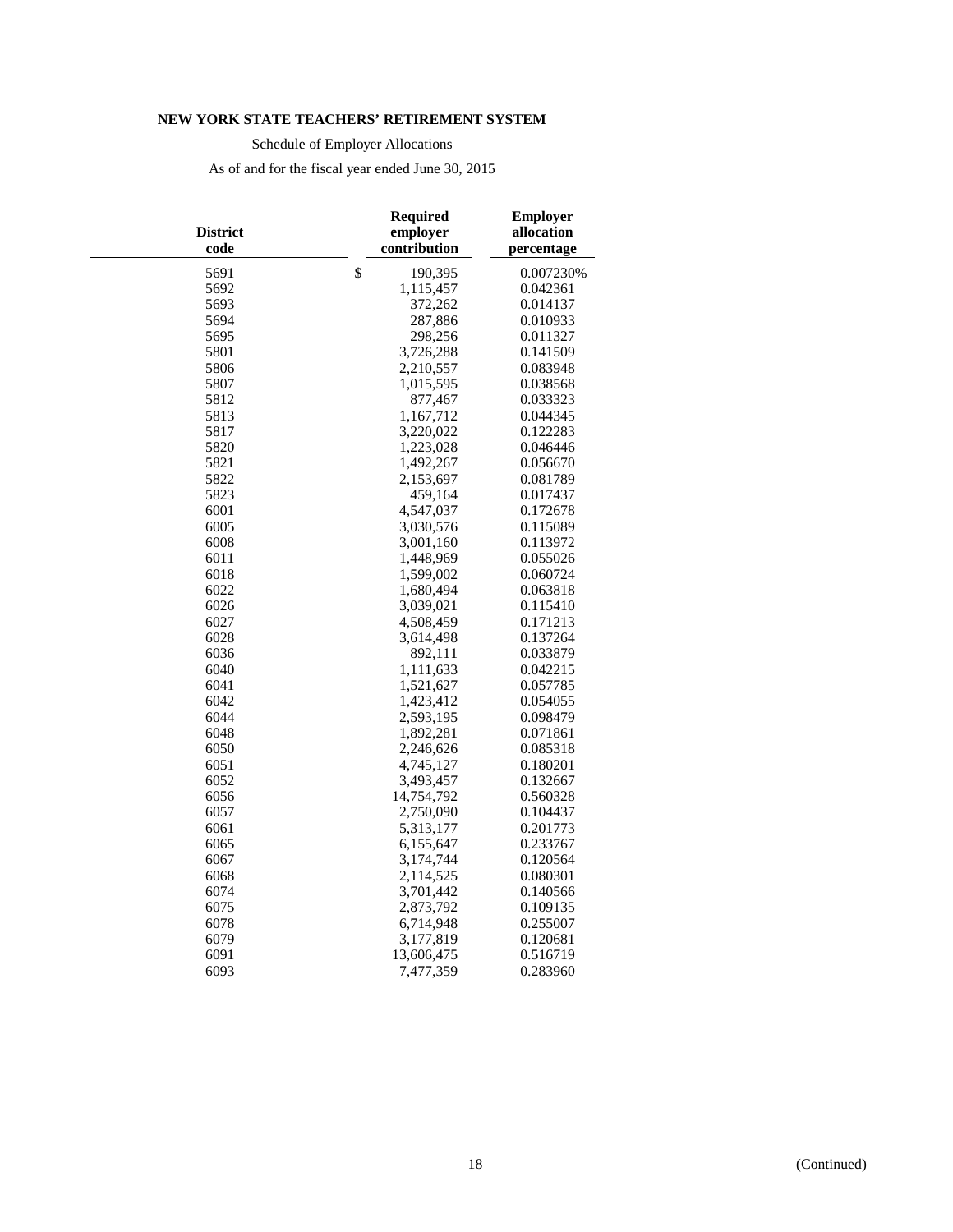Schedule of Employer Allocations

| <b>District</b><br>code | <b>Required</b><br>employer<br>contribution | <b>Employer</b><br>allocation<br>percentage |
|-------------------------|---------------------------------------------|---------------------------------------------|
| 6094                    | \$<br>4,267,378                             | 0.162058%                                   |
| 6095                    | 1,847,855                                   | 0.070174                                    |
| 6097                    | 1,372,222                                   | 0.052111                                    |
| 6099                    | 2,090,998                                   | 0.079408                                    |
| 6104                    | 2,872,492                                   | 0.109086                                    |
| 6105                    | 4,474,699                                   | 0.169931                                    |
| 6109                    | 5,045,829                                   | 0.191620                                    |
| 6507                    | 154,429                                     | 0.005865                                    |
| 6511                    | 90,368                                      | 0.003432                                    |
| 7000                    | 19,568,001                                  | 0.743114                                    |
| 7500                    | 215,062                                     | 0.008167                                    |
| 7501                    | 452,486                                     | 0.017184                                    |
| 7502                    | 35,904                                      | 0.001363                                    |
| 8000                    | 2,795,300                                   | 0.106154                                    |
| 8102                    | 541,599                                     | 0.020568                                    |
| 8105                    | 733,987                                     | 0.027874                                    |
| 8110                    | 1,092,399                                   | 0.041485                                    |
| 8112                    | 282,552                                     |                                             |
|                         |                                             | 0.010730<br>0.010326                        |
| 8113                    | 271,897                                     |                                             |
| 8115                    | 353,314                                     | 0.013417                                    |
| 8120                    | 843,293                                     | 0.032025                                    |
| 8124                    | 2,503,096                                   | 0.095057                                    |
| 8129                    | 853,288                                     | 0.032404                                    |
| 8130                    | 3,657,959                                   | 0.138915                                    |
| 8131                    | 482,161                                     | 0.018311                                    |
| 8133                    | 730,847                                     | 0.027755                                    |
| 8134                    | 343,641                                     | 0.013050                                    |
| 8135                    | 1,801,587                                   | 0.068417                                    |
| 8140                    | 416,563                                     | 0.015819                                    |
| 8142                    | 809,595                                     | 0.030745                                    |
| 8145                    | 725,191                                     | 0.027540                                    |
| 8146                    | 1,864,463                                   | 0.070805                                    |
| 8149                    | 278,052                                     | 0.010559                                    |
| 8150                    | 3,800,003                                   | 0.144309                                    |
| 8151                    | 1,720,950                                   | 0.065355                                    |
| 8153                    | 811,647                                     | 0.030823                                    |
| 8155                    | 936,359                                     | 0.035559                                    |
| 8160                    | 975,048                                     | 0.037028                                    |
| 8162                    | 345,707                                     | 0.013129                                    |
| 8166                    | 4,629,253                                   | 0.175800                                    |
| 8167                    | 212,658                                     | 0.008076                                    |
| 8168                    | 319,118                                     | 0.012119                                    |
| 8169                    | 357,966                                     | 0.013594                                    |
| 8170                    | 1,574,690                                   | 0.059800                                    |
| 8400                    | 643,200                                     | 0.024426                                    |
| 8402                    | 335,039                                     | 0.012723                                    |
| 8403                    | 360,502                                     | 0.013690                                    |
| 8405                    | 2,790                                       | 0.000106                                    |
| 8406                    | 237,965                                     | 0.009037                                    |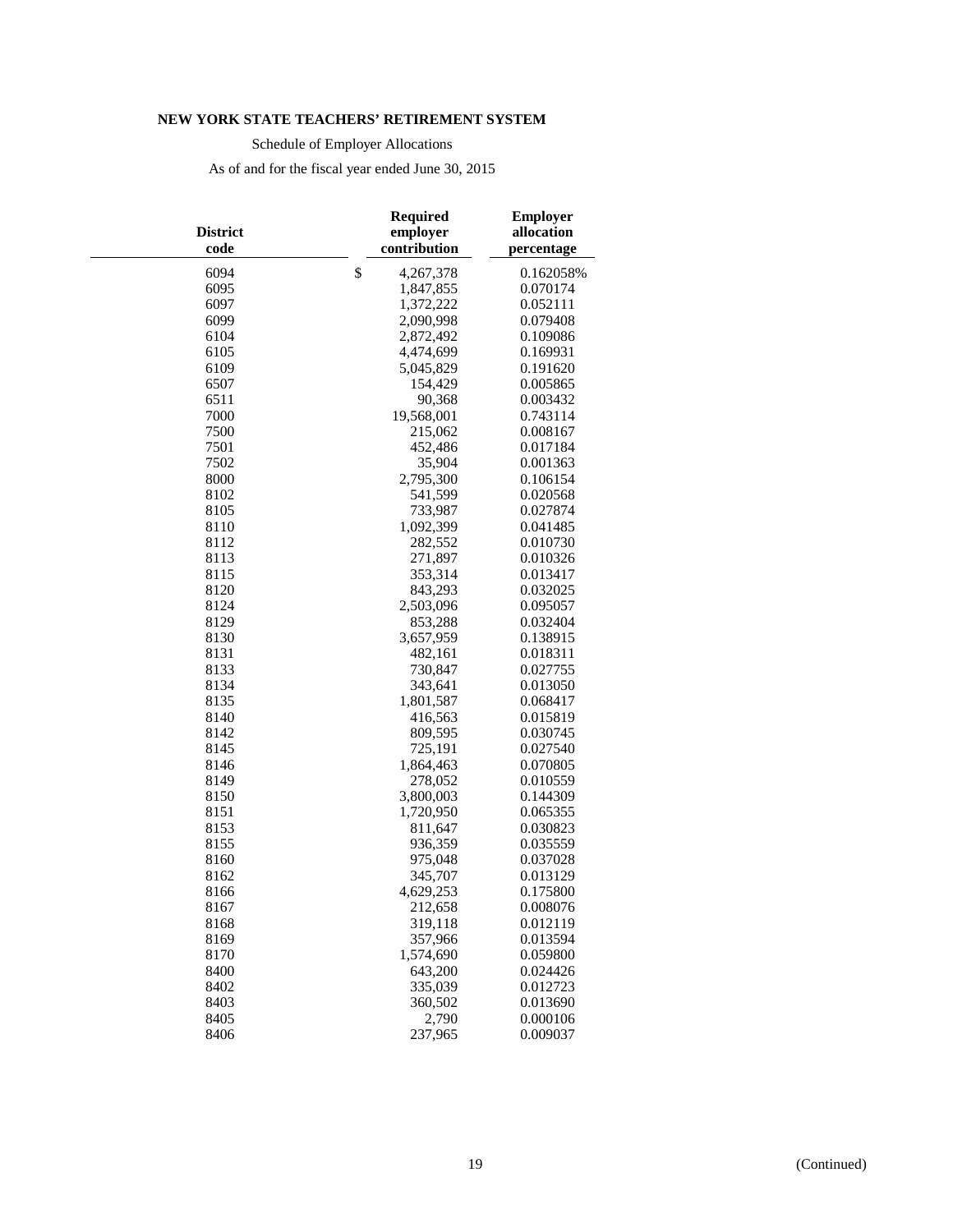Schedule of Employer Allocations

As of and for the fiscal year ended June 30, 2015

| <b>District</b><br>code | Required<br>employer<br>contribution | <b>Employer</b><br>allocation<br>percentage |
|-------------------------|--------------------------------------|---------------------------------------------|
| 8407                    | \$<br>1,477,783                      | 0.056120%                                   |
| 8409                    | 820,163                              | 0.031147                                    |
| 8410                    | 343,641                              | 0.013050                                    |
| 8412                    | 765,084                              | 0.029055                                    |
| 8413                    | 166,938                              | 0.006340                                    |
| 8414                    | 35,498                               | 0.001348                                    |
| 8415                    | 653,966                              | 0.024835                                    |
| 8416                    | 352,834                              | 0.013399                                    |
| 8419                    | 353,973                              | 0.013442                                    |
| 8420                    | 582,196                              | 0.022109                                    |
| 8421                    | 359,205                              | 0.013641                                    |
| 8422                    | 323,274                              | 0.012277                                    |
| 8423                    | 246,709                              | 0.009369                                    |
| 8424                    | 164,054                              | 0.006230                                    |
| 8425                    | 308,176                              | 0.011703                                    |
| 8426                    | 225,494                              | 0.008563                                    |
| 8427                    | 118,911                              | 0.004516                                    |
| 8428                    | 544,877                              | 0.020692                                    |
| 8429                    | 276,971                              | 0.010518                                    |
| 8430                    | 242,786                              | 0.009220                                    |
| 8431                    | 170,825                              | 0.006487                                    |

See accompanying notes to schedule of employer allocations and schedule of pension amounts by employer.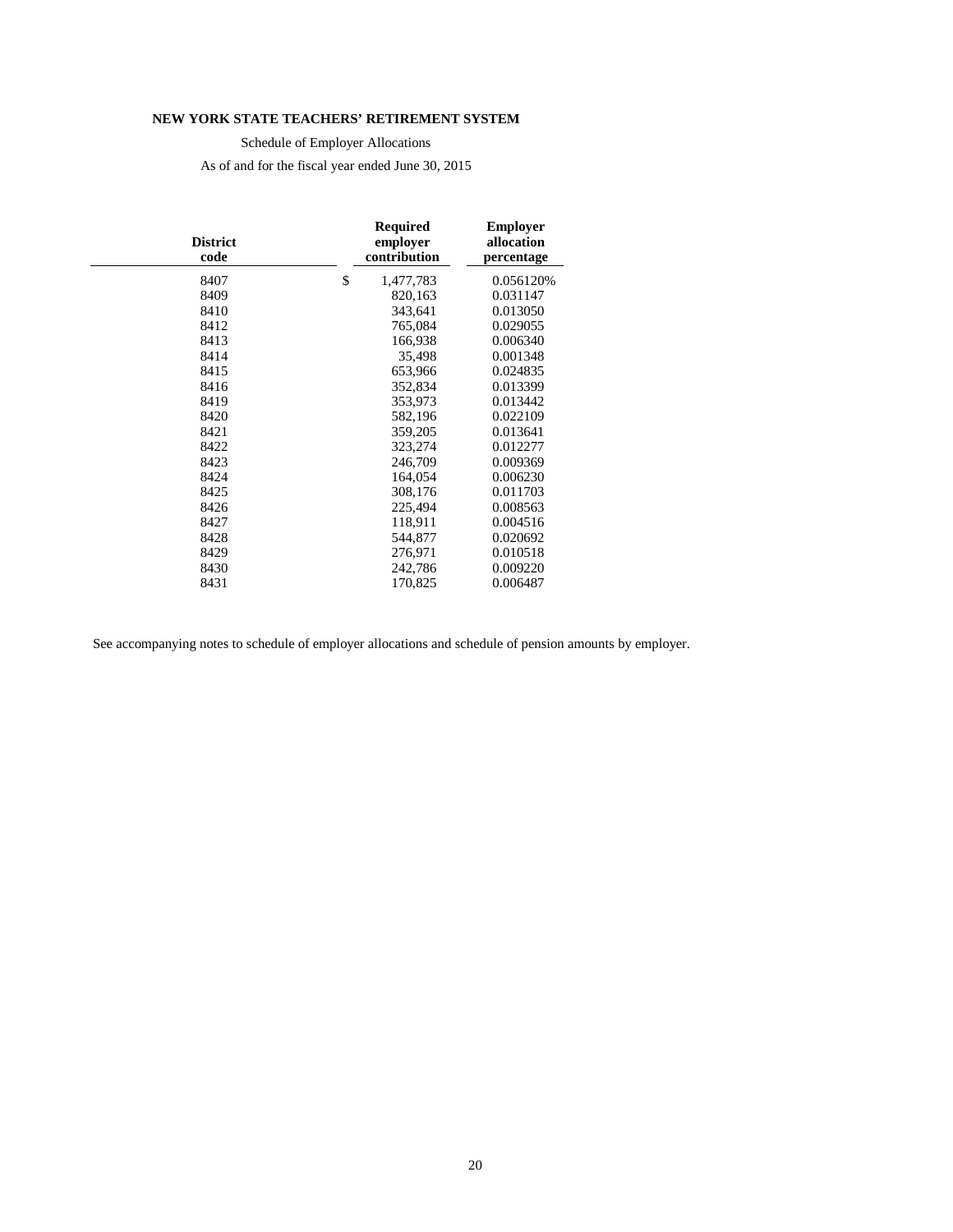Schedule of Pension Amounts by Employer

|                         |                                     |                                                                       |                                                                                                                         | <b>Deferred outflows of resources</b>                |                                             |                                               |                                                                       |                                                                                                                  | Deferred inflows of resources                        | Pension expense excluding that attributable to<br>employer-paid member contributions |                                              |                                                                             |                                                                                            |                                                                                                              |
|-------------------------|-------------------------------------|-----------------------------------------------------------------------|-------------------------------------------------------------------------------------------------------------------------|------------------------------------------------------|---------------------------------------------|-----------------------------------------------|-----------------------------------------------------------------------|------------------------------------------------------------------------------------------------------------------|------------------------------------------------------|--------------------------------------------------------------------------------------|----------------------------------------------|-----------------------------------------------------------------------------|--------------------------------------------------------------------------------------------|--------------------------------------------------------------------------------------------------------------|
| <b>District</b><br>code | Net<br>pension<br>liability (asset) | <b>Differences</b><br>between<br>expected<br>and actual<br>experience | <b>Net difference</b><br>between<br>projected<br>and actual<br>investment<br>earnings on<br>pension plan<br>investments | <b>Changes</b> of<br>assumptions                     | <b>Changes</b><br>in employer<br>proportion | Total<br>deferred<br>outflows of<br>resources | <b>Differences</b><br>between<br>expected<br>and actual<br>experience | Net difference<br>between<br>projected<br>and actual<br>investment<br>earnings on<br>pension plan<br>investments | <b>Changes</b> of<br>assumptions                     | <b>Changes</b><br>in employer<br>proportion                                          | Total<br>deferred<br>inflows of<br>resources | <b>Proportionate</b><br>share of<br>allocable<br>plan<br>pension<br>expense | Net<br>amortization of<br>deferred<br>amounts<br>from changes<br>in employer<br>proportion | Total<br>pension<br>expense<br>excluding that<br>attributable to<br>employer-paid<br>member<br>contributions |
| All districts           | \$ (10,386,812,916)                 | $\overline{\phantom{a}}$                                              | -                                                                                                                       |                                                      | 37,279,768                                  | 37,279,768                                    | 287,862,943                                                           | 3,283,325,620                                                                                                    | -                                                    | 37,279,768                                                                           | 3,608,468,330                                | (687, 116, 802)                                                             | $\overline{\phantom{a}}$                                                                   | (687, 116, 802)                                                                                              |
| 1005                    | (50,312,895)                        |                                                                       |                                                                                                                         |                                                      | 152,390                                     | 152,390                                       | 1,394,385                                                             | 15,904,168                                                                                                       | $\overline{\phantom{0}}$                             | 20,414                                                                               | 17,318,967                                   | (3,328,339)                                                                 | 15,456                                                                                     | (3,312,883)                                                                                                  |
| 1010                    | (16,202,149)                        |                                                                       |                                                                                                                         |                                                      |                                             |                                               | 449,031                                                               | 5,121,584                                                                                                        |                                                      | 169,488                                                                              | 5,740,103                                    | (1,071,818)                                                                 | (20, 651)                                                                                  | (1,092,469)                                                                                                  |
| 1015                    | (18, 195, 096)                      |                                                                       |                                                                                                                         |                                                      | $\overline{\phantom{0}}$                    | $\overline{\phantom{0}}$                      | 504,264                                                               | 5,751,565                                                                                                        |                                                      | 153,357                                                                              | 6,409,186                                    | (1,203,657)                                                                 | (18, 754)                                                                                  | (1,222,411)                                                                                                  |
| 1020                    | (10.813.982)                        |                                                                       | $\overline{\phantom{a}}$                                                                                                |                                                      | $\overline{\phantom{a}}$                    | $\overline{\phantom{a}}$                      | 299,702                                                               | 3,418,356                                                                                                        | -                                                    | 13,805                                                                               | 3,731,862                                    | (715, 375)                                                                  | (1,768)                                                                                    | (717, 144)                                                                                                   |
| 1025                    | (16, 480, 368)                      |                                                                       | -                                                                                                                       | -                                                    |                                             |                                               | 456,741                                                               | 5,209,530                                                                                                        | -                                                    | 30,451                                                                               | 5,696,723                                    | (1,090,223)                                                                 | (3,699)                                                                                    | (1,093,921)                                                                                                  |
| 1030                    | (25,730,672)                        |                                                                       | $\overline{\phantom{0}}$                                                                                                |                                                      | 35.621                                      | 35.621                                        | 713,107                                                               | 8,133,599                                                                                                        | $\overline{\phantom{0}}$                             | 128                                                                                  | 8,846,834                                    | (1,702,156)                                                                 | 4,672                                                                                      | (1,697,484)                                                                                                  |
| 1035<br>1040            | (173, 277, 759)<br>(16,651,012)     |                                                                       | $\overline{\phantom{a}}$<br>$\overline{\phantom{a}}$                                                                    | $\overline{\phantom{a}}$<br>$\overline{\phantom{0}}$ | 854,035                                     | 854,035                                       | 4,802,267<br>461,471                                                  | 54,774,001<br>5,263,472                                                                                          | $\overline{\phantom{a}}$<br>$\overline{\phantom{0}}$ | 320,047<br>2,735                                                                     | 59,896,315<br>5,727,677                      | (11, 462, 810)<br>(1,101,511)                                               | 59,559<br>(354)                                                                            | (11, 403, 250)<br>(1,101,865)                                                                                |
| 1045                    | (9,386,087)                         |                                                                       | $\overline{\phantom{0}}$                                                                                                | $\overline{\phantom{0}}$                             | 13,775                                      | 13,775                                        | 260,129                                                               | 2,966,991                                                                                                        | $\overline{\phantom{0}}$                             | 77,907                                                                               | 3,305,027                                    | (620, 916)                                                                  | (7, 462)                                                                                   | (628, 378)                                                                                                   |
| 1050                    | (24, 431, 158)                      |                                                                       |                                                                                                                         | -                                                    | 89,520                                      | 89,520                                        | 677,092                                                               | 7,722,816                                                                                                        |                                                      | 17,175                                                                               | 8,417,083                                    | (1,616,190)                                                                 | 8,397                                                                                      | (1,607,792)                                                                                                  |
| 1055                    | (11,490,559)                        |                                                                       |                                                                                                                         | $\overline{\phantom{0}}$                             | 40,157                                      | 40,157                                        | 318,452                                                               | 3,632,225                                                                                                        |                                                      |                                                                                      | 3,950,678                                    | (760, 133)                                                                  | 4,788                                                                                      | (755, 345)                                                                                                   |
| 1060                    | (11,150,081)                        |                                                                       |                                                                                                                         |                                                      | 10,497                                      | 10,497                                        | 309,016                                                               | 3,524,599                                                                                                        |                                                      | 7,762                                                                                | 3,841,377                                    | (737, 609)                                                                  | 457                                                                                        | (737, 152)                                                                                                   |
| 1065                    | (23, 565, 418)                      |                                                                       | $\overline{\phantom{0}}$                                                                                                | $\overline{\phantom{0}}$                             | 49,356                                      | 49,356                                        | 653.098                                                               | 7.449.151                                                                                                        | $\overline{\phantom{a}}$                             | 297.642                                                                              | 8.399.892                                    | (1,558,918)                                                                 | (28.939)                                                                                   | (1,587,858)                                                                                                  |
| 1070                    | (17, 199, 643)                      |                                                                       | -                                                                                                                       | -                                                    |                                             |                                               | 476,676                                                               | 5,436,897                                                                                                        | -                                                    | 177,928                                                                              | 6,091,500                                    | (1, 137, 805)                                                               | (21, 226)                                                                                  | (1, 159, 030)                                                                                                |
| 1075                    | (11,041,510)                        |                                                                       | $\overline{\phantom{a}}$                                                                                                | -                                                    | 97,952                                      | 97,952                                        | 306,007                                                               | 3,490,279                                                                                                        | -                                                    | $\sim$                                                                               | 3,796,286                                    | (730, 427)                                                                  | 11,702                                                                                     | (718, 725)                                                                                                   |
| 1080                    | (22, 704, 389)                      |                                                                       | $\overline{\phantom{a}}$                                                                                                | -                                                    | 96,304                                      | 96,304                                        | 629,236                                                               | 7,176,975                                                                                                        |                                                      | $\sim$                                                                               | 7,806,211                                    | (1,501,959)                                                                 | 11,533                                                                                     | (1,490,426)                                                                                                  |
| 1085                    | (9,401,630)                         |                                                                       | $\overline{\phantom{a}}$                                                                                                |                                                      | 295,259                                     | 295,259                                       | 260,559                                                               | 2,971,904                                                                                                        |                                                      |                                                                                      | 3,232,464                                    | (621, 944)                                                                  | 35,387                                                                                     | (586, 558)                                                                                                   |
| 1090<br>1095            | (13, 393, 243)<br>(6,723,954)       |                                                                       | -                                                                                                                       | -                                                    | 47.989                                      | 47,989                                        | 371,184<br>186,349                                                    | 4,233,674<br>2,125,477                                                                                           |                                                      | 162,521<br>17,001                                                                    | 4,767,379<br>2,328,828                       | (886,001)<br>(444, 808)                                                     | (19, 544)<br>3,476                                                                         | (905, 545)<br>(441, 332)                                                                                     |
| 1100                    | (9,830,254)                         |                                                                       |                                                                                                                         |                                                      | 10,884                                      | 10,884                                        | 272,438                                                               | 3,107,395                                                                                                        |                                                      | 88,947                                                                               | 3,468,780                                    | (650, 299)                                                                  | (9, 157)                                                                                   | (659, 456)                                                                                                   |
| 1105                    | (25,092,902)                        |                                                                       | $\overline{\phantom{0}}$                                                                                                | -                                                    | 413,877                                     | 413,877                                       | 695,431                                                               | 7,931,997                                                                                                        |                                                      | 36,144                                                                               | 8,663,573                                    | (1,659,966)                                                                 | 44,515                                                                                     | (1,615,451)                                                                                                  |
| 1110                    | (21, 971, 731)                      |                                                                       | $\overline{\phantom{a}}$                                                                                                |                                                      | 83,528                                      | 83,528                                        | 608,930                                                               | 6,945,378                                                                                                        | -                                                    | 3.094                                                                                | 7,557,403                                    | (1,453,492)                                                                 | 9,537                                                                                      | (1,443,955)                                                                                                  |
| 1115                    | (6,656,189)                         |                                                                       | $\overline{\phantom{0}}$                                                                                                |                                                      |                                             |                                               | 184,471                                                               | 2,104,056                                                                                                        | $\overline{\phantom{0}}$                             | 67,494                                                                               | 2,356,021                                    | (440, 326)                                                                  | (8,146)                                                                                    | (448, 472)                                                                                                   |
| 1120                    | (40, 256, 105)                      |                                                                       | $\overline{\phantom{a}}$                                                                                                | $\overline{\phantom{a}}$                             | 69,463                                      | 69,463                                        | 1,115,669                                                             | 12,725,164                                                                                                       | $\overline{\phantom{a}}$                             | 111,373                                                                              | 13,952,206                                   | (2,663,054)                                                                 | (4, 119)                                                                                   | (2,667,173)                                                                                                  |
| 1125                    | (9,657,901)                         |                                                                       |                                                                                                                         | -                                                    | 171,461                                     | 171,461                                       | 267,662                                                               | 3,052,913                                                                                                        |                                                      |                                                                                      | 3,320,575                                    | (638, 897)                                                                  | 20,673                                                                                     | (618, 224)                                                                                                   |
| 1130                    | (4,368,490)                         |                                                                       |                                                                                                                         | $\overline{\phantom{0}}$                             |                                             |                                               | 121,070                                                               | 1,380,902                                                                                                        |                                                      | 37,898                                                                               | 1,539,870                                    | (288,988)                                                                   | (4,596)                                                                                    | (293, 584)                                                                                                   |
| 1135                    | (23, 172, 857)                      |                                                                       |                                                                                                                         | -                                                    | 149,963                                     | 149,963                                       | 642,219                                                               | 7,325,061                                                                                                        |                                                      |                                                                                      | 7,967,280                                    | (1,532,949)                                                                 | 18,038                                                                                     | (1,514,912)                                                                                                  |
| 1140                    | (37, 314, 121)                      | -                                                                     | $\overline{\phantom{0}}$                                                                                                | $\overline{\phantom{0}}$                             | 35,391                                      | 35,391                                        | 1.034.134                                                             | 11.795.188                                                                                                       |                                                      | 453,530                                                                              | 13.282.851                                   | (2,468,434)                                                                 | (49.335)                                                                                   | (2,517,769)                                                                                                  |
| 1145                    | (5,111,902)                         | -                                                                     | -                                                                                                                       | -                                                    | $\overline{\phantom{a}}$                    | $\hspace{1.0cm} \rule{1.5cm}{0.15cm}$         | 141,673                                                               | 1,615,899                                                                                                        | -                                                    | 4,722                                                                                | 1,762,293                                    | (338, 167)                                                                  | (599)                                                                                      | (338, 766)                                                                                                   |
| 1150<br>1155            | (39,571,540)                        |                                                                       | $\overline{\phantom{0}}$<br>$\overline{\phantom{a}}$                                                                    | -                                                    | $\overline{\phantom{a}}$                    | $\overline{\phantom{a}}$                      | 1,096,696                                                             | 12,508,770                                                                                                       | $\overline{\phantom{0}}$<br>-                        | 436,027                                                                              | 14,041,494                                   | (2,617,768)                                                                 | (54,039)                                                                                   | (2,671,807)                                                                                                  |
| 1160                    | (62, 976, 396)<br>(73, 467, 286)    |                                                                       | $\overline{\phantom{a}}$                                                                                                |                                                      | 181,544<br>39,502                           | 181,544<br>39,502                             | 1,745,345<br>2,036,092                                                | 19,907,167<br>23,223,391                                                                                         | -                                                    | 46,690                                                                               | 21,652,512<br>25,306,174                     | (4,166,065)<br>(4,860,067)                                                  | 23,293<br>(1,441)                                                                          | (4, 142, 772)<br>(4,861,508)                                                                                 |
| 1165                    | (70,993,580)                        |                                                                       | $\overline{\phantom{a}}$                                                                                                | -                                                    | 98,284                                      | 98,284                                        | 1,967,535                                                             | 22,441,440                                                                                                       |                                                      |                                                                                      | 24,408,975                                   | (4,696,424)                                                                 | 12,650                                                                                     | (4,683,775)                                                                                                  |
| 1170                    | (33,051,016)                        |                                                                       |                                                                                                                         |                                                      |                                             |                                               | 915,985                                                               | 10,447,598                                                                                                       |                                                      | 152,958                                                                              | 11,516,541                                   | (2,186,417)                                                                 | (18,626)                                                                                   | (2,205,043)                                                                                                  |
| 1175                    | (17,363,609)                        |                                                                       |                                                                                                                         |                                                      | 13,900                                      | 13,900                                        | 481,220                                                               | 5,488,727                                                                                                        |                                                      |                                                                                      | 5,969,947                                    | (1,148,651)                                                                 | 1,785                                                                                      | (1,146,866)                                                                                                  |
| 1180                    | (8,520,196)                         |                                                                       |                                                                                                                         |                                                      |                                             |                                               | 236,131                                                               | 2,693,278                                                                                                        |                                                      | 14,302                                                                               | 2,943,712                                    | (563, 635)                                                                  | (1, 867)                                                                                   | (565, 502)                                                                                                   |
| 1185                    | (8.303.121)                         |                                                                       | $\overline{\phantom{a}}$                                                                                                | -                                                    | 26,267                                      | 26,267                                        | 230,115                                                               | 2,624,660                                                                                                        | -                                                    | 5.059                                                                                | 2.859.834                                    | (549, 275)                                                                  | 2.461                                                                                      | (546, 813)                                                                                                   |
| 1190                    | (9,262,912)                         |                                                                       | -                                                                                                                       |                                                      | 9,083                                       | 9,083                                         | 256,715                                                               | 2,928,055                                                                                                        | -                                                    | 510                                                                                  | 3,185,279                                    | (612, 768)                                                                  | 1,134                                                                                      | (611, 633)                                                                                                   |
| 1195                    | (9.278.383)                         |                                                                       | $\overline{\phantom{0}}$                                                                                                | $\overline{\phantom{0}}$                             | 56,106                                      | 56,106                                        | 257,144                                                               | 2,932,945                                                                                                        | -                                                    | $\sim$                                                                               | 3,190,089                                    | (613,791)                                                                   | 6,706                                                                                      | (607, 085)                                                                                                   |
| 1200                    | (9,151,069)                         |                                                                       | $\overline{\phantom{a}}$                                                                                                | $\overline{\phantom{a}}$                             | 55,883                                      | 55,883                                        | 253,615                                                               | 2,892,700                                                                                                        |                                                      |                                                                                      | 3,146,316                                    | (605, 369)                                                                  | 6,785                                                                                      | (598, 584)                                                                                                   |
| 1205<br>1210            | (20, 557, 757)<br>(21, 015, 313)    |                                                                       | $\overline{\phantom{a}}$<br>$\overline{\phantom{a}}$                                                                    | $\overline{\phantom{0}}$                             | 21,595<br>1,561                             | 21,595<br>1,561                               | 569,743<br>582,424                                                    | 6,498,414<br>6,643,050                                                                                           | $\overline{\phantom{0}}$                             | 186,895<br>24,697                                                                    | 7,255,052<br>7,250,171                       | (1,359,953)<br>(1,390,222)                                                  | (19, 408)<br>(2,735)                                                                       | (1,379,361)<br>(1,392,957)                                                                                   |
| 1215                    | (11, 531, 596)                      |                                                                       |                                                                                                                         | -                                                    | 1.208                                       | 1,208                                         | 319,590                                                               | 3,645,197                                                                                                        |                                                      | 19,737                                                                               | 3,984,524                                    | (762, 847)                                                                  | (2, 453)                                                                                   | (765, 301)                                                                                                   |
| 1220                    | (15,790,728)                        |                                                                       |                                                                                                                         |                                                      | 22,151                                      | 22,151                                        | 437,629                                                               | 4,991,531                                                                                                        |                                                      | 9,127                                                                                | 5,438,286                                    | (1,044,601)                                                                 | 1,828                                                                                      | (1,042,773)                                                                                                  |
| 1225                    | (25,489,936)                        |                                                                       | $\overline{\phantom{a}}$                                                                                                | $\overline{\phantom{0}}$                             | 320,643                                     | 320,643                                       | 706,435                                                               | 8,057,501                                                                                                        | $\overline{\phantom{0}}$                             | 11,334                                                                               | 8,775,270                                    | (1,686,231)                                                                 | 36,681                                                                                     | (1,649,550)                                                                                                  |
| 1230                    | (5.192.869)                         |                                                                       | $\overline{\phantom{a}}$                                                                                                | $\overline{\phantom{0}}$                             |                                             |                                               | 143.917                                                               | 1.641.493                                                                                                        | -                                                    | 40.398                                                                               | 1.825.807                                    | (343, 523)                                                                  | (4, 847)                                                                                   | (348, 370)                                                                                                   |
| 1235                    | (172, 797, 638)                     | $\overline{\phantom{a}}$                                              | $\overline{\phantom{a}}$                                                                                                | $\overline{\phantom{0}}$                             | 2,045,233                                   | 2,045,233                                     | 4,788,960                                                             | 54,622,233                                                                                                       | $\overline{\phantom{a}}$                             | 624,254                                                                              | 60,035,447                                   | (11, 431, 048)                                                              | 161,341                                                                                    | (11, 269, 707)                                                                                               |
| 1240                    | (24, 368, 056)                      |                                                                       | $\overline{\phantom{a}}$                                                                                                | $\overline{\phantom{a}}$                             | 484,785                                     | 484,785                                       | 675,343                                                               | 7,702,869                                                                                                        | -                                                    | $\overline{\phantom{a}}$                                                             | 8,378,212                                    | (1,612,015)                                                                 | 57,805                                                                                     | (1,554,210)                                                                                                  |
| 1245                    | (22,076,317)                        |                                                                       | $\overline{\phantom{a}}$                                                                                                | -                                                    | 316,145                                     | 316,145                                       | 611,829                                                               | 6,978,439                                                                                                        |                                                      | $\sim$                                                                               | 7,590,268                                    | (1,460,410)                                                                 | 38,036                                                                                     | (1,422,375)                                                                                                  |
| 1250                    | (6,711,493)                         |                                                                       |                                                                                                                         |                                                      | 29,038                                      | 29,038                                        | 186,004                                                               | 2,121,538                                                                                                        |                                                      | 2,015                                                                                | 2,309,557                                    | (443,984)                                                                   | 3,192                                                                                      | (440,792)                                                                                                    |
| 1255                    | (26,825,540)                        |                                                                       |                                                                                                                         |                                                      | 32,302                                      | 32,302                                        | 743,450                                                               | 8,479,693                                                                                                        |                                                      | 7,706                                                                                | 9,230,849                                    | (1,774,585)                                                                 | 2,832                                                                                      | (1,771,753)                                                                                                  |
| 1260<br>1265            | (45.827.473)<br>(8,520,385)         |                                                                       | $\overline{\phantom{0}}$<br>$\overline{\phantom{a}}$                                                                    |                                                      | 277,170                                     | 277,170                                       | 1.270.075<br>236,136                                                  | 14,486,303<br>2,693,338                                                                                          | -                                                    | 1.404<br>47,571                                                                      | 15.757.782<br>2,977,045                      | (3,031,616)<br>(563, 647)                                                   | 32,812<br>(5,809)                                                                          | (2,998,804)<br>(569, 456)                                                                                    |
| 1270                    | (109, 230, 979)                     |                                                                       | $\overline{\phantom{0}}$                                                                                                | $\overline{\phantom{0}}$                             | 639.105                                     | 639,105                                       | 3,027,257                                                             | 34,528,481                                                                                                       | $\overline{\phantom{a}}$                             | 22,268                                                                               | 37,578,006                                   | (7,225,936)                                                                 | 73,154                                                                                     | (7, 152, 782)                                                                                                |
| 1275                    | (7, 867, 172)                       |                                                                       | $\overline{\phantom{a}}$                                                                                                | $\overline{\phantom{a}}$                             | 26,094                                      | 26,094                                        | 218,033                                                               | 2,486,854                                                                                                        |                                                      |                                                                                      | 2,704,887                                    | (520, 435)                                                                  | 3,245                                                                                      | (517, 191)                                                                                                   |
| 1280                    | (21, 677, 739)                      |                                                                       | $\overline{\phantom{a}}$                                                                                                | -                                                    |                                             |                                               | 600,783                                                               | 6,852,446                                                                                                        |                                                      | 260,484                                                                              | 7,713,713                                    | (1,434,043)                                                                 | (31, 415)                                                                                  | (1,465,458)                                                                                                  |
| 1285                    | (37,095,888)                        |                                                                       | $\overline{\phantom{a}}$                                                                                                | $\overline{\phantom{0}}$                             | 515,538                                     | 515,538                                       | 1,028,085                                                             | 11,726,203                                                                                                       |                                                      |                                                                                      | 12,754,289                                   | (2,453,997)                                                                 | 61,761                                                                                     | (2,392,236)                                                                                                  |
| 1290                    | (15, 277, 757)                      |                                                                       |                                                                                                                         |                                                      | 130,419                                     | 130,419                                       | 423,412                                                               | 4,829,378                                                                                                        |                                                      |                                                                                      | 5,252,790                                    | (1,010,666)                                                                 | 15,816                                                                                     | (994, 850)                                                                                                   |
| 1295                    | (5,897,078)                         |                                                                       |                                                                                                                         |                                                      | 7,710                                       | 7,710                                         | 163,433                                                               | 1,864,097                                                                                                        |                                                      | 3,983                                                                                | 2,031,513                                    | (390, 108)                                                                  | 540                                                                                        | (389, 568)                                                                                                   |
| 1300                    | (56, 256, 749)                      |                                                                       |                                                                                                                         |                                                      | 146,787                                     | 146,787                                       | 1,559,115                                                             | 17,783,051                                                                                                       |                                                      |                                                                                      | 19,342,166                                   | (3,721,542)                                                                 | 17,696                                                                                     | (3,703,846)                                                                                                  |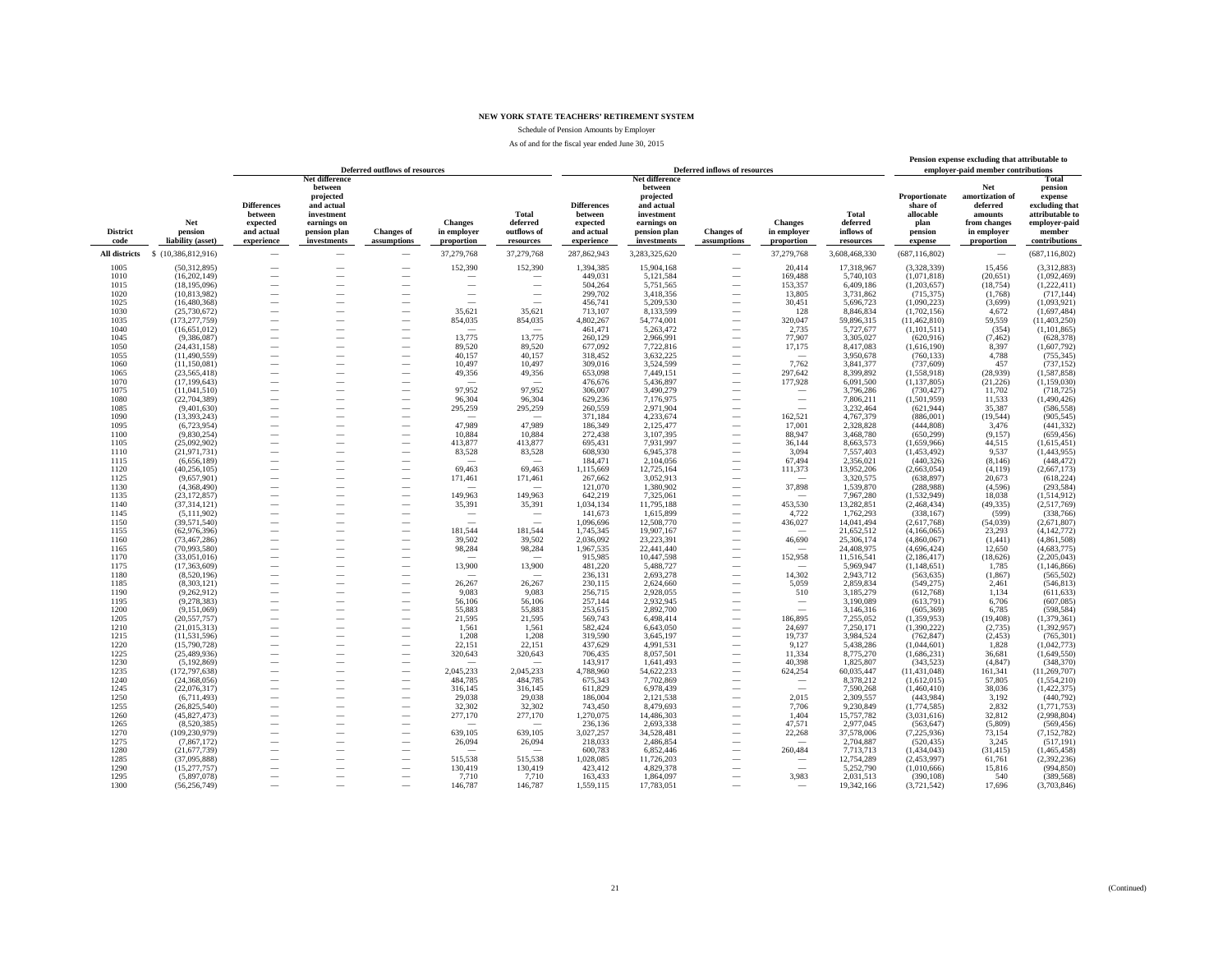Schedule of Pension Amounts by Employer

|                         |                                     |                                                                       |                                                                                                                  | <b>Deferred outflows of resources</b>                |                                             |                                                      |                                                                       |                                                                                                                  | <b>Deferred inflows of resources</b> | Pension expense excluding that attributable to<br>employer-paid member contributions |                                              |                                                                      |                                                                                            |                                                                                                              |
|-------------------------|-------------------------------------|-----------------------------------------------------------------------|------------------------------------------------------------------------------------------------------------------|------------------------------------------------------|---------------------------------------------|------------------------------------------------------|-----------------------------------------------------------------------|------------------------------------------------------------------------------------------------------------------|--------------------------------------|--------------------------------------------------------------------------------------|----------------------------------------------|----------------------------------------------------------------------|--------------------------------------------------------------------------------------------|--------------------------------------------------------------------------------------------------------------|
| <b>District</b><br>code | Net<br>pension<br>liability (asset) | <b>Differences</b><br>between<br>expected<br>and actual<br>experience | Net difference<br>between<br>projected<br>and actual<br>investment<br>earnings on<br>pension plan<br>investments | <b>Changes</b> of<br>assumptions                     | <b>Changes</b><br>in employer<br>proportion | <b>Total</b><br>deferred<br>outflows of<br>resources | <b>Differences</b><br>between<br>expected<br>and actual<br>experience | Net difference<br>between<br>projected<br>and actual<br>investment<br>earnings on<br>pension plan<br>investments | <b>Changes</b> of<br>assumptions     | <b>Changes</b><br>in employer<br>proportion                                          | Total<br>deferred<br>inflows of<br>resources | Proportionate<br>share of<br>allocable<br>plan<br>pension<br>expense | Net<br>amortization of<br>deferred<br>amounts<br>from changes<br>in employer<br>proportion | Total<br>pension<br>expense<br>excluding that<br>attributable to<br>employer-paid<br>member<br>contributions |
| 1305                    | S.<br>(153, 256, 641)               |                                                                       |                                                                                                                  |                                                      | 104,403                                     | 104,403                                              | 4,247,396                                                             | 48,445,222                                                                                                       |                                      | 202,007                                                                              | 52,894,625                                   | (10, 138, 357)                                                       | (14, 151)                                                                                  | (10, 152, 507)                                                                                               |
| 2005                    | (8,749,120)                         |                                                                       | $\overline{\phantom{0}}$                                                                                         |                                                      | 25,612                                      | 25,612                                               | 242,475                                                               | 2,765,642                                                                                                        |                                      |                                                                                      | 3,008,118                                    | (578, 779)                                                           | 3,172                                                                                      | (575, 607)                                                                                                   |
| 2006                    | (7,741,228)                         |                                                                       |                                                                                                                  |                                                      | 3,331                                       | 3,331                                                | 214,542                                                               | 2,447,042                                                                                                        |                                      | 3,785                                                                                | 2,665,370                                    | (512, 104)                                                           | (102)                                                                                      | (512, 205)                                                                                                   |
| 2007                    | (20, 407, 508)                      |                                                                       | $\overline{\phantom{0}}$                                                                                         | $\overline{\phantom{0}}$                             | 10,390                                      | 10,390                                               | 565,579                                                               | 6,450,920                                                                                                        |                                      | 280,935                                                                              | 7,297,434                                    | (1,350,014)                                                          | (32,078)                                                                                   | (1,382,091)                                                                                                  |
| 2008                    | (18,905,835)                        |                                                                       | $\overline{\phantom{0}}$                                                                                         | $\overline{\phantom{0}}$                             |                                             |                                                      | 523,961                                                               | 5,976,233                                                                                                        | $\overline{\phantom{a}}$             | 266,184                                                                              | 6,766,379                                    | (1,250,674)                                                          | (31, 853)                                                                                  | (1, 282, 527)                                                                                                |
| 2009                    | (14,880,118)                        | $\overline{\phantom{a}}$                                              | $\overline{\phantom{0}}$                                                                                         | $\overline{\phantom{0}}$                             | 26.354                                      | 26.354                                               | 412.392                                                               | 4,703,683                                                                                                        | $\hspace{0.1mm}-\hspace{0.1mm}$      | 26,562                                                                               | 5.142.636                                    | (984, 362)                                                           | (358)                                                                                      | (984, 719)                                                                                                   |
| 2010                    | (48.588.238)                        | $\overline{\phantom{a}}$                                              | -                                                                                                                | $\overline{\phantom{a}}$                             | 321.170                                     | 321.170                                              | 1,346,588                                                             | 15,358,995                                                                                                       | $\sim$                               | $\sim$                                                                               | 16,705,582                                   | (3,214,248)                                                          | 38,609                                                                                     | (3,175,639)                                                                                                  |
| 2014                    | (6,625,366)                         | $\overline{\phantom{a}}$                                              | $\overline{\phantom{0}}$                                                                                         | $\overline{\phantom{0}}$                             | 24,904                                      | 24,904                                               | 183,617                                                               | 2,094,313                                                                                                        | $\overline{\phantom{a}}$             | $\sim$                                                                               | 2,277,930                                    | (438, 287)                                                           | 3,002                                                                                      | (435, 284)                                                                                                   |
| 2015                    | (13, 641, 206)                      | $\overline{\phantom{a}}$                                              | -                                                                                                                | -                                                    | 21,524                                      | 21,524                                               | 378,056                                                               | 4,312,056                                                                                                        |                                      | 60,621                                                                               | 4,750,733                                    | (902, 404)                                                           | (4, 385)                                                                                   | (906, 789)                                                                                                   |
| 2016                    | (5,977,318)                         | $\overline{\phantom{a}}$                                              | -                                                                                                                | -                                                    | 1,047                                       | 1,047                                                | 165,657                                                               | 1,889,461                                                                                                        |                                      | 74,347                                                                               | 2,129,465                                    | (395, 416)                                                           | (8,713)                                                                                    | (404, 129)                                                                                                   |
| 2018                    | (12,825,410)                        |                                                                       | $\overline{\phantom{0}}$                                                                                         |                                                      | 16,386                                      | 16,386                                               | 355,447                                                               | 4,054,179                                                                                                        |                                      | 42,609                                                                               | 4,452,234<br>12,125,839                      | (848, 437)                                                           | (2,916)                                                                                    | (851, 353)                                                                                                   |
| 2020<br>2025            | (35,016,246)<br>(25, 532, 943)      |                                                                       |                                                                                                                  | $\overline{\phantom{0}}$                             | 112,176                                     | 112,176                                              | 970,450<br>707,627                                                    | 11,068,818<br>8,071,096                                                                                          |                                      | 86,571<br>132,956                                                                    | 8,911,679                                    | (2,316,423)<br>(1,689,076)                                           | 4,454<br>(15,954)                                                                          | (2,311.969)<br>(1,705,030)                                                                                   |
| 2030                    | (23,070,157)                        |                                                                       |                                                                                                                  | $\overline{\phantom{0}}$                             | $\overline{\phantom{0}}$                    | $\overline{\phantom{a}}$                             | 639,373                                                               | 7,292,597                                                                                                        |                                      | 168,526                                                                              | 8,100,495                                    | (1,526,156)                                                          | (20, 341)                                                                                  | (1,546,497)                                                                                                  |
| 2035                    | (7.392.050)                         |                                                                       | $\overline{\phantom{0}}$                                                                                         | -                                                    |                                             |                                                      | 204,865                                                               | 2.336.665                                                                                                        | $\overline{\phantom{a}}$             | 57.464                                                                               | 2.598.995                                    | (489.005)                                                            | (6.976)                                                                                    | (495.981)                                                                                                    |
| 2040                    | (40.758.969)                        |                                                                       | -                                                                                                                | $\overline{\phantom{0}}$                             | 125.089                                     | 125.089                                              | 1,129,605                                                             | 12.884.122                                                                                                       | $\sim$                               | 151,936                                                                              | 14.165.663                                   | (2,696,320)                                                          | (1,628)                                                                                    | (2,697,949)                                                                                                  |
| 2044                    | (9,021,301)                         | $\overline{\phantom{a}}$                                              | $\overline{\phantom{0}}$                                                                                         | $\overline{\phantom{0}}$                             | 9,960                                       | 9,960                                                | 250,019                                                               | 2,851,680                                                                                                        | $\overline{\phantom{a}}$             | 77,009                                                                               | 3,178,708                                    | (596, 784)                                                           | (7, 857)                                                                                   | (604, 642)                                                                                                   |
| 2045                    | (24, 845, 363)                      | $\overline{\phantom{a}}$                                              | $\overline{\phantom{0}}$                                                                                         | $\overline{\phantom{0}}$                             | 4,604                                       | 4,604                                                | 688,571                                                               | 7,853,749                                                                                                        | $\overline{\phantom{a}}$             | 168,518                                                                              | 8,710,837                                    | (1,643,590)                                                          | (19, 456)                                                                                  | (1,663,046)                                                                                                  |
| 2046                    | (20, 863, 576)                      | $\overline{\phantom{a}}$                                              | -                                                                                                                | $\overline{\phantom{a}}$                             | 35,560                                      | 35,560                                               | 578,219                                                               | 6.595.085                                                                                                        | $\overline{\phantom{a}}$             |                                                                                      | 7,173,304                                    | (1,380,184)                                                          | 4,290                                                                                      | (1,375,895)                                                                                                  |
| 2047                    | (101, 084, 966)                     | $\overline{\phantom{a}}$                                              | -                                                                                                                | $\overline{\phantom{0}}$                             | 105,409                                     | 105,409                                              | 2,801,496                                                             | 31,953,484                                                                                                       | $\overline{\phantom{a}}$             | 986,065                                                                              | 35,741,045                                   | (6,687,054)                                                          | (103, 519)                                                                                 | (6,790,573)                                                                                                  |
| 2048                    | (24,358,035)                        | $\overline{\phantom{a}}$                                              | $\overline{\phantom{0}}$                                                                                         |                                                      | 28,646                                      | 28,646                                               | 675,065                                                               | 7,699,702                                                                                                        | $\overline{\phantom{a}}$             | 125,267                                                                              | 8,500,033                                    | (1,611,352)                                                          | (11, 143)                                                                                  | (1,622,496)                                                                                                  |
| 2050                    | (18, 274, 506)                      | $\overline{\phantom{a}}$                                              | $\overline{\phantom{a}}$                                                                                         | $\overline{\phantom{0}}$                             |                                             |                                                      | 506,465                                                               | 5,776,666                                                                                                        | $\overline{\phantom{a}}$             | 123,568                                                                              | 6,406,699                                    | (1,208,910)                                                          | (14,937)                                                                                   | (1,223,847)                                                                                                  |
| 2052                    | (15,812,257)                        |                                                                       | $\overline{\phantom{0}}$                                                                                         |                                                      | 12,990                                      | 12,990                                               | 438,225                                                               | 4,998,337                                                                                                        | $\overline{\phantom{a}}$             | 201,362                                                                              | 5,637,924                                    | (1,046,025)                                                          | (22, 262)                                                                                  | (1,068,288)                                                                                                  |
| 2055<br>2056            | (14,350,824)<br>(17, 140, 428)      | $\overline{\phantom{a}}$                                              | $\overline{\phantom{0}}$                                                                                         |                                                      | 1,950                                       | 1,950                                                | 397,723<br>475,034                                                    | 4,536,370<br>5,418,179                                                                                           | $\overline{\phantom{a}}$             | 95,420<br>62,702                                                                     | 5,029,513<br>5,955,915                       | (949, 347)<br>(1, 133, 887)                                          | (11, 103)<br>(7,718)                                                                       | (960, 450)<br>(1, 141, 605)                                                                                  |
| 2057                    | (22, 263, 631)                      |                                                                       | $\overline{\phantom{0}}$                                                                                         | $\overline{\phantom{0}}$                             |                                             |                                                      | 617,020                                                               | 7,037,650                                                                                                        |                                      | 40,964                                                                               | 7,695,634                                    | (1,472,802)                                                          | (5,118)                                                                                    | (1,477,920)                                                                                                  |
| 2058                    | (13,837,281)                        |                                                                       | $\overline{\phantom{0}}$                                                                                         | $\overline{\phantom{0}}$                             | 55,714                                      | 55,714                                               | 383,490                                                               | 4,374,036                                                                                                        | $\overline{\phantom{a}}$             | 42,733                                                                               | 4,800,260                                    | (915, 375)                                                           | 1,010                                                                                      | (914, 365)                                                                                                   |
| 2059                    | (21.787.138)                        | $\overline{\phantom{a}}$                                              | $\overline{\phantom{0}}$                                                                                         | -                                                    | 102,926                                     | 102,926                                              | 603.815                                                               | 6.887.028                                                                                                        | $\overline{\phantom{m}}$             | 48.257                                                                               | 7.539.099                                    | (1,441,280)                                                          | 5.903                                                                                      | (1,435,377)                                                                                                  |
| 2060                    | (5,877,546)                         | $\overline{\phantom{a}}$                                              | $\overline{\phantom{0}}$                                                                                         | $\overline{\phantom{a}}$                             |                                             |                                                      | 162,892                                                               | 1.857.923                                                                                                        | $\hspace{0.1mm}-\hspace{0.1mm}$      | 42,217                                                                               | 2,063,032                                    | (388, 816)                                                           | (5.085)                                                                                    | (393,901)                                                                                                    |
| 2061                    | (6,706,518)                         | $\overline{\phantom{a}}$                                              | $\overline{\phantom{0}}$                                                                                         | $\overline{\phantom{a}}$                             | 87,568                                      | 87,568                                               | 185,866                                                               | 2,119,965                                                                                                        | $\hspace{0.1mm}-\hspace{0.1mm}$      |                                                                                      | 2,305,832                                    | (443, 655)                                                           | 10.500                                                                                     | (433, 155)                                                                                                   |
| 2062                    | (10, 377, 179)                      | $\overline{\phantom{a}}$                                              | $\overline{\phantom{0}}$                                                                                         | $\overline{\phantom{0}}$                             |                                             |                                                      | 287,596                                                               | 3,280,280                                                                                                        | $\overline{\phantom{a}}$             | 84,404                                                                               | 3,652,281                                    | (686, 479)                                                           | (10, 244)                                                                                  | (696, 723)                                                                                                   |
| 2063                    | (4,965,297)                         | $\overline{\phantom{a}}$                                              | -                                                                                                                | $\overline{\phantom{a}}$                             | 15,907                                      | 15,907                                               | 137,610                                                               | 1,569,556                                                                                                        | $\overline{\phantom{a}}$             | $\overline{\phantom{a}}$                                                             | 1,707,166                                    | (328, 468)                                                           | 1,963                                                                                      | (326, 506)                                                                                                   |
| 2064                    | (16,878,898)                        | $\overline{\phantom{a}}$                                              | -                                                                                                                | $\overline{\phantom{a}}$                             | 14,861                                      | 14,861                                               | 467,786                                                               | 5,335,508                                                                                                        | -                                    | $\overline{\phantom{a}}$                                                             | 5,803,294                                    | (1, 116, 586)                                                        | 1,904                                                                                      | (1, 114, 682)                                                                                                |
| 2065                    | (14, 240, 314)                      |                                                                       |                                                                                                                  |                                                      | 6,400                                       | 6,400                                                | 394,660                                                               | 4,501,437                                                                                                        |                                      | 3,597                                                                                | 4,899,694                                    | (942, 037)                                                           | 414                                                                                        | (941, 623)                                                                                                   |
| 2066                    | (34,203,087)                        |                                                                       |                                                                                                                  |                                                      | 7,123                                       | 7,123                                                | 947,914                                                               | 10,811,774                                                                                                       |                                      | 25,915                                                                               | 11,785,602                                   | (2,262,630)                                                          | (2,562)                                                                                    | (2,265,192)                                                                                                  |
| 2067                    | (52,011,658)                        |                                                                       |                                                                                                                  |                                                      |                                             |                                                      | 1,441,465                                                             | 16,441,156                                                                                                       |                                      | 939,236                                                                              | 18,821,857                                   | (3,440,717)                                                          | (113,740)                                                                                  | (3,554,457)                                                                                                  |
| 2068<br>2069            | (45, 647, 333)<br>(5.718.991)       |                                                                       | $\overline{\phantom{0}}$<br>$\overline{\phantom{0}}$                                                             | $\overline{\phantom{0}}$<br>$\overline{\phantom{0}}$ | 292,358<br>9.191                            | 292,358<br>9.191                                     | 1,265,083<br>158,498                                                  | 14,429,360<br>1,807,803                                                                                          |                                      | 17.127                                                                               | 15,694,442<br>1.983.427                      | (3,019,699)<br>(378, 327)                                            | 35,191<br>(830)                                                                            | (2,984,509)<br>(379, 157)                                                                                    |
| 2070                    | (8,695,893)                         | $\overline{\phantom{a}}$                                              | $\overline{\phantom{0}}$                                                                                         | $\overline{\phantom{0}}$                             | 60.071                                      | 60.071                                               | 241,000                                                               | 2,748,817                                                                                                        | $\hspace{0.1mm}-\hspace{0.1mm}$      | 11.222                                                                               | 3,001,039                                    | (575, 258)                                                           | 5,675                                                                                      | (569, 583)                                                                                                   |
| 2071                    | (7,110,173)                         | $\overline{\phantom{a}}$                                              | $\overline{\phantom{0}}$                                                                                         | $\overline{\phantom{0}}$                             | 35,177                                      | 35,177                                               | 197,053                                                               | 2,247,563                                                                                                        | $\overline{\phantom{a}}$             | 2,530                                                                                | 2,447,146                                    | (470, 358)                                                           | 3,855                                                                                      | (466, 503)                                                                                                   |
| 2072                    | (8,256,606)                         |                                                                       | $\overline{\phantom{0}}$                                                                                         | $\overline{\phantom{0}}$                             |                                             |                                                      | 228,826                                                               | 2,609,956                                                                                                        | $\overline{\phantom{a}}$             | 4.356                                                                                | 2,843,138                                    | (546, 198)                                                           | (559)                                                                                      | (546, 756)                                                                                                   |
| 2073                    | (17, 417, 225)                      | $\overline{\phantom{a}}$                                              | -                                                                                                                | $\overline{\phantom{a}}$                             | 22.360                                      | 22,360                                               | 482,706                                                               | 5,505,676                                                                                                        |                                      | 210,037                                                                              | 6,198,418                                    | (1,152,198)                                                          | (22,062)                                                                                   | (1,174,261)                                                                                                  |
| 2074                    | (17,915,988)                        | $\overline{\phantom{a}}$                                              | -                                                                                                                | $\overline{\phantom{0}}$                             | 9,713                                       | 9,713                                                | 496,529                                                               | 5,663,337                                                                                                        | $\sim$                               | 15,546                                                                               | 6,175,412                                    | (1, 185, 193)                                                        | (573)                                                                                      | (1, 185, 766)                                                                                                |
| 2075                    | (34,395,696)                        | $\overline{\phantom{a}}$                                              | $\overline{\phantom{0}}$                                                                                         | $\overline{\phantom{a}}$                             | 182,725                                     | 182,725                                              | 953,252                                                               | 10,872,658                                                                                                       | $\overline{\phantom{a}}$             | 946                                                                                  | 11,826,856                                   | (2,275,372)                                                          | 21,629                                                                                     | (2, 253, 743)                                                                                                |
| 2076                    | (19, 457, 074)                      | $\overline{\phantom{a}}$                                              | $\overline{\phantom{0}}$                                                                                         | $\overline{\phantom{a}}$                             | 37,149                                      | 37,149                                               | 539,239                                                               | 6,150,482                                                                                                        | $\overline{\phantom{a}}$             | 108,301                                                                              | 6,798,022                                    | (1, 287, 140)                                                        | (8,005)                                                                                    | (1,295,145)                                                                                                  |
| 2077                    | (5,497,559)                         | $\overline{\phantom{a}}$                                              | $\overline{\phantom{0}}$                                                                                         | $\overline{\phantom{0}}$                             | 44,752                                      | 44,752                                               | 152,361                                                               | 1,737,807                                                                                                        | $\overline{\phantom{a}}$             |                                                                                      | 1,890,168                                    | (363, 679)                                                           | 5,480                                                                                      | (358, 199)                                                                                                   |
| 2078                    | (53,967,057)                        |                                                                       | $\overline{\phantom{0}}$                                                                                         | $\overline{\phantom{0}}$                             |                                             |                                                      | 1,495,658                                                             | 17,059,268                                                                                                       |                                      | 319,240                                                                              | 18,874,165                                   | (3,570,072)                                                          | (38,906)                                                                                   | (3,608,979)                                                                                                  |
| 2079                    | (28, 878, 198)                      |                                                                       |                                                                                                                  |                                                      | 113,519                                     | 113,519                                              | 800,338                                                               | 9,128,549                                                                                                        |                                      |                                                                                      | 9,928,887                                    | (1,910,374)                                                          | 13,515                                                                                     | (1,896,859)<br>(472, 279)                                                                                    |
| 2080<br>2081            | (7,019,186)<br>(8,393,016)          |                                                                       | $\overline{\phantom{0}}$                                                                                         | $\overline{\phantom{0}}$<br>$\overline{\phantom{0}}$ | 4,694                                       | 4,694                                                | 194,532<br>232,606                                                    | 2,218,801<br>2,653,076                                                                                           | $\overline{\phantom{a}}$             | 65,255<br>8,179                                                                      | 2,478,588<br>2,893,861                       | (464, 339)<br>(555, 222)                                             | (7,940)<br>(517)                                                                           | (555, 739)                                                                                                   |
| 2082                    | (4.793.662)                         |                                                                       | $\overline{\phantom{0}}$                                                                                         | $\overline{\phantom{0}}$                             |                                             | -                                                    | 132.853                                                               | 1.515.302                                                                                                        | $\overline{\phantom{a}}$             | 11.086                                                                               | 1.659.240                                    | (317.114)                                                            | (1.384)                                                                                    | (318, 498)                                                                                                   |
| 2083                    | (11.088.831)                        | $\overline{\phantom{a}}$                                              | $\overline{\phantom{0}}$                                                                                         | $\overline{\phantom{a}}$                             | $\overline{\phantom{a}}$                    | $\overline{\phantom{0}}$                             | 307,319                                                               | 3.505.237                                                                                                        | $\hspace{0.1mm}-\hspace{0.1mm}$      | 25.462                                                                               | 3,838,018                                    | (733, 557)                                                           | (3,125)                                                                                    | (736, 682)                                                                                                   |
| 2084                    | (18, 329, 335)                      |                                                                       | $\overline{\phantom{0}}$                                                                                         | $\overline{\phantom{0}}$                             |                                             | $\overline{\phantom{a}}$                             | 507,984                                                               | 5,793,998                                                                                                        | $\overline{\phantom{a}}$             | 173,046                                                                              | 6,475,028                                    | (1,212,537)                                                          | (20, 792)                                                                                  | (1, 233, 329)                                                                                                |
| 2085                    | (9,096,287)                         | $\overline{\phantom{a}}$                                              | $\overline{\phantom{0}}$                                                                                         | $\overline{\phantom{0}}$                             |                                             |                                                      | 252,097                                                               | 2,875,384                                                                                                        | $\overline{\phantom{a}}$             | 18,873                                                                               | 3,146,354                                    | (601,745)                                                            | (2,278)                                                                                    | (604, 023)                                                                                                   |
| 2086                    | (31, 423, 634)                      | $\overline{\phantom{a}}$                                              | -                                                                                                                | $\overline{\phantom{a}}$                             | 135,478                                     | 135,478                                              | 870,883                                                               | 9.933.174                                                                                                        | $\sim$                               | 5,504                                                                                | 10,809,562                                   | (2,078,761)                                                          | 15,404                                                                                     | (2,063,357)                                                                                                  |
| 2090                    | (14,068,413)                        | $\overline{\phantom{a}}$                                              | -                                                                                                                | $\overline{\phantom{a}}$                             |                                             |                                                      | 389,896                                                               | 4,447,099                                                                                                        | $\sim$                               | 69,992                                                                               | 4,906,986                                    | (930, 665)                                                           | (8,507)                                                                                    | (939, 172)                                                                                                   |
| 2095                    | (13, 138, 707)                      | $\overline{\phantom{a}}$                                              | -                                                                                                                | $\overline{\phantom{a}}$                             | 4,286                                       | 4,286                                                | 364,130                                                               | 4,153,214                                                                                                        |                                      | 36,392                                                                               | 4,553,735                                    | (869, 162)                                                           | (3,768)                                                                                    | (872, 931)                                                                                                   |
| 2104                    | (7,993,437)                         |                                                                       |                                                                                                                  | $\overline{\phantom{a}}$                             |                                             |                                                      | 221,532                                                               | 2,526,767                                                                                                        |                                      | 90,569                                                                               | 2,838,868                                    | (528, 788)                                                           | (10,908)                                                                                   | (539, 696)                                                                                                   |
| 2105                    | (7,090,748)                         |                                                                       |                                                                                                                  | $\overline{\phantom{0}}$                             | 70,693                                      | 70,693                                               | 196,515                                                               | 2,241,422                                                                                                        |                                      | 12,676                                                                               | 2,450,613                                    | (469,073)                                                            | 6,748                                                                                      | (462, 325)                                                                                                   |
| 2110<br>2112            | (21,109,368)<br>(14.877.857)        |                                                                       | -                                                                                                                | $\overline{\phantom{0}}$<br>$\overline{\phantom{a}}$ | 2,672<br>10.329                             | 2,672<br>10.329                                      | 585,031<br>412.329                                                    | 6,672,781<br>4,702,968                                                                                           |                                      | 3,757<br>23,056                                                                      | 7,261,569<br>5.138.353                       | (1,396,444)<br>(984, 212)                                            | (176)<br>(1, 386)                                                                          | (1,396,620)<br>(985, 598)                                                                                    |
| 2115                    | (32,009,960)                        |                                                                       |                                                                                                                  |                                                      | 91.045                                      | 91.045                                               | 887.133                                                               | 10,118,515                                                                                                       |                                      | 30,847                                                                               | 11,036,494                                   | (2,117,549)                                                          | 6,780                                                                                      | (2,110,769)                                                                                                  |
|                         |                                     |                                                                       |                                                                                                                  |                                                      |                                             |                                                      |                                                                       |                                                                                                                  |                                      |                                                                                      |                                              |                                                                      |                                                                                            |                                                                                                              |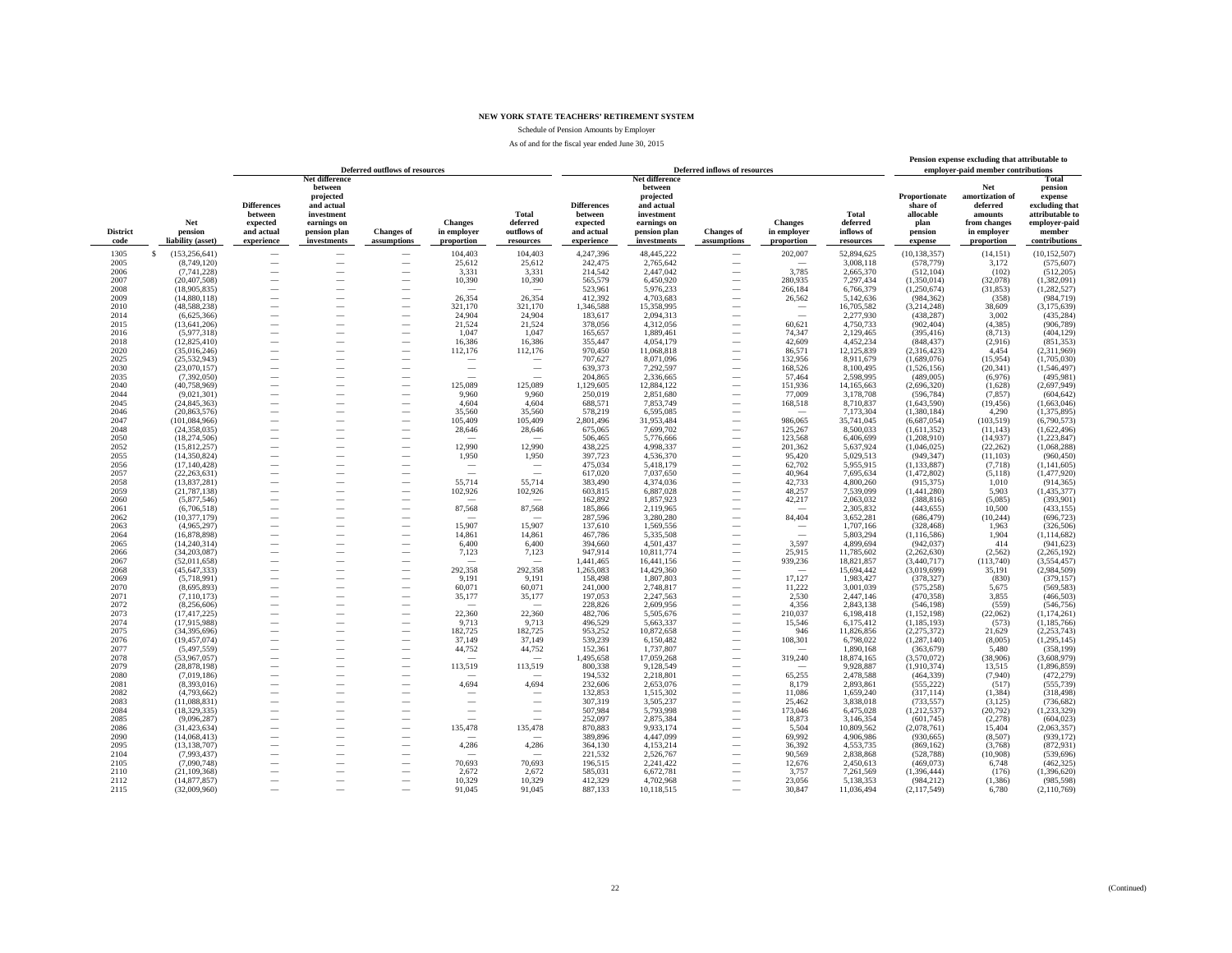Schedule of Pension Amounts by Employer

|                         |                                     |                                                                       |                                                                                                                  | <b>Deferred outflows of resources</b>                |                                             |                                               |                                                                       |                                                                                                                  | <b>Deferred inflows of resources</b>                 | Pension expense excluding that attributable to<br>employer-paid member contributions |                                                     |                                                                             |                                                                                            |                                                                                                              |
|-------------------------|-------------------------------------|-----------------------------------------------------------------------|------------------------------------------------------------------------------------------------------------------|------------------------------------------------------|---------------------------------------------|-----------------------------------------------|-----------------------------------------------------------------------|------------------------------------------------------------------------------------------------------------------|------------------------------------------------------|--------------------------------------------------------------------------------------|-----------------------------------------------------|-----------------------------------------------------------------------------|--------------------------------------------------------------------------------------------|--------------------------------------------------------------------------------------------------------------|
| <b>District</b><br>code | Net<br>pension<br>liability (asset) | <b>Differences</b><br>between<br>expected<br>and actual<br>experience | Net difference<br>between<br>projected<br>and actual<br>investment<br>earnings on<br>pension plan<br>investments | <b>Changes</b> of<br>assumptions                     | <b>Changes</b><br>in employer<br>proportion | Total<br>deferred<br>outflows of<br>resources | <b>Differences</b><br>between<br>expected<br>and actual<br>experience | Net difference<br>between<br>projected<br>and actual<br>investment<br>earnings on<br>pension plan<br>investments | <b>Changes</b> of<br>assumptions                     | <b>Changes</b><br>in employer<br>proportion                                          | <b>Total</b><br>deferred<br>inflows of<br>resources | <b>Proportionate</b><br>share of<br>allocable<br>plan<br>pension<br>expense | Net<br>amortization of<br>deferred<br>amounts<br>from changes<br>in employer<br>proportion | Total<br>pension<br>expense<br>excluding that<br>attributable to<br>employer-paid<br>member<br>contributions |
| 2120                    | $\mathbf{s}$<br>(53,964,134)        |                                                                       |                                                                                                                  |                                                      | 420,209                                     | 420,209                                       | 1,495,577                                                             | 17,058,344                                                                                                       |                                                      |                                                                                      | 18,553,920                                          | (3,569,879)                                                                 | 50,847                                                                                     | (3,519,032)                                                                                                  |
| 2125                    | (5,459,911)                         | $\overline{\phantom{a}}$                                              | $\overline{\phantom{0}}$                                                                                         | -                                                    | 7,161                                       | 7,161                                         | 151,317                                                               | 1,725,906                                                                                                        |                                                      | 114,254                                                                              | 1,991,478                                           | (361, 188)                                                                  | (12, 659)                                                                                  | (373, 848)                                                                                                   |
| 2130                    | (10, 488, 983)                      |                                                                       | $\overline{\phantom{0}}$                                                                                         |                                                      | 95,820                                      | 95,820                                        | 290,695                                                               | 3,315,622                                                                                                        | $\overline{\phantom{a}}$                             | 7,707                                                                                | 3,614,024                                           | (693, 876)                                                                  | 10,393                                                                                     | (683, 483)                                                                                                   |
| 2135                    | (19.270.742)                        | $\overline{\phantom{a}}$                                              | $\overline{\phantom{0}}$                                                                                         |                                                      | 17.028                                      | 17.028                                        | 534,075                                                               | 6,091,582                                                                                                        | -                                                    | 23.794                                                                               | 6,649,450                                           | (1,274,814)                                                                 | (592)                                                                                      | (1,275,406)                                                                                                  |
| 2140                    | (16, 467, 330)                      | $\overline{\phantom{a}}$                                              | -                                                                                                                | -                                                    | 57,935                                      | 57,935                                        | 456,380                                                               | 5,205,409                                                                                                        | -                                                    | 12,648                                                                               | 5,674,436                                           | (1,089,360)                                                                 | 6,117                                                                                      | (1,083,243)                                                                                                  |
| 2145                    | (24.451.030)                        | $\overline{\phantom{a}}$                                              | $\overline{\phantom{0}}$                                                                                         | $\overline{\phantom{a}}$                             | 103.382                                     | 103.382                                       | 677,642                                                               | 7.729.098                                                                                                        | -                                                    |                                                                                      | 8,406,740                                           | (1,617,504)                                                                 | 12,309                                                                                     | (1,605,196)                                                                                                  |
| 2146                    | (26,903,951)                        | $\overline{\phantom{a}}$                                              | -                                                                                                                | -                                                    | 115,808                                     | 115,808                                       | 745,623                                                               | 8,504,479                                                                                                        |                                                      | 67,332                                                                               | 9,317,434                                           | (1,779,772)                                                                 | 4,927                                                                                      | (1,774,845)                                                                                                  |
| 2147                    | (6,602,805)                         | $\overline{\phantom{a}}$                                              | -                                                                                                                | -                                                    | 8,799                                       | 8,799                                         | 182,992                                                               | 2,087,181                                                                                                        | $\overline{\phantom{a}}$                             | 35,673                                                                               | 2,305,846                                           | (436,794)                                                                   | (3,089)                                                                                    | (439, 883)                                                                                                   |
| 2148                    | (15,089,534)                        |                                                                       |                                                                                                                  |                                                      | 42,539                                      | 42.539                                        | 418,195                                                               | 4,769,880                                                                                                        |                                                      | 15,934                                                                               | 5,204,010                                           | (998, 215)                                                                  | 2,967                                                                                      | (995, 248)                                                                                                   |
| 2149                    | (10,633,843)                        |                                                                       |                                                                                                                  |                                                      | 18,562                                      | 18,562                                        | 294,709                                                               | 3,361,413                                                                                                        |                                                      | 15,458                                                                               | 3,671,580                                           | (703, 459)                                                                  | 176                                                                                        | (703, 283)                                                                                                   |
| 2150<br>2155            | (4,137,682)<br>(15.778.879)         | $\overline{\phantom{a}}$                                              | $\overline{\phantom{0}}$<br>$\overline{\phantom{0}}$                                                             |                                                      | 39,627                                      | 39,627                                        | 114,673<br>437.300                                                    | 1,307,943<br>4.987.786                                                                                           | -                                                    | 12,074<br>7.177                                                                      | 1,434,690<br>5.432.262                              | (273, 719)<br>(1,043,817)                                                   | (1,515)<br>3.773                                                                           | (275, 234)<br>(1.040.044)                                                                                    |
| 2160                    | (29, 468, 356)                      |                                                                       | $\overline{\phantom{0}}$                                                                                         | $\overline{\phantom{0}}$                             | -                                           | $\overline{\phantom{a}}$                      | 816,694                                                               | 9,315,101                                                                                                        | $\overline{\phantom{a}}$                             | 242,247                                                                              | 10.374.042                                          | (1,949,414)                                                                 | (29, 470)                                                                                  | (1,978,884)                                                                                                  |
| 2165                    | (9,494,164)                         |                                                                       | $\overline{\phantom{0}}$                                                                                         | $\overline{\phantom{a}}$                             |                                             |                                               | 263,124                                                               | 3,001,155                                                                                                        | $\overline{\phantom{0}}$                             | 33,989                                                                               | 3,298,267                                           | (628,066)                                                                   | (4,179)                                                                                    | (632, 245)                                                                                                   |
| 2170                    | (42, 475, 270)                      | $\overline{\phantom{a}}$                                              | -                                                                                                                | $\sim$                                               | 317,177                                     | 317,177                                       | 1,177,171                                                             | 13,426,654                                                                                                       | $\overline{\phantom{a}}$                             | 10,981                                                                               | 14,614,806                                          | (2,809,858)                                                                 | 36,314                                                                                     | (2,773,544)                                                                                                  |
| 2175                    | (3,880,709)                         | $\overline{\phantom{a}}$                                              | -                                                                                                                | $\overline{\phantom{a}}$                             | 45,700                                      | 45,700                                        | 107,551                                                               | 1,226,712                                                                                                        | $\overline{\phantom{a}}$                             | 2,106                                                                                | 1,336,370                                           | (256, 720)                                                                  | 5,163                                                                                      | (251, 556)                                                                                                   |
| 2180                    | (8,176,311)                         | $\sim$                                                                | $\overline{\phantom{0}}$                                                                                         | $\overline{\phantom{a}}$                             |                                             | $\overline{\phantom{a}}$                      | 226,600                                                               | 2,584,574                                                                                                        | $\overline{\phantom{a}}$                             | 57,975                                                                               | 2,869,150                                           | (540, 886)                                                                  | (6,982)                                                                                    | (547, 868)                                                                                                   |
| 2185                    | (45,694,752)                        | $\overline{\phantom{a}}$                                              | $\overline{\phantom{0}}$                                                                                         | $\overline{\phantom{a}}$                             | $\overline{\phantom{a}}$                    | $\overline{\phantom{a}}$                      | 1,266,397                                                             | 14,444,349                                                                                                       | $\overline{\phantom{a}}$                             | 114,611                                                                              | 15,825,356                                          | (3,022,836)                                                                 | (13, 861)                                                                                  | (3,036,697)                                                                                                  |
| 2187                    | (20,900,283)                        |                                                                       | $\overline{\phantom{0}}$                                                                                         | -                                                    |                                             |                                               | 579,236                                                               | 6,606,688                                                                                                        | $\overline{\phantom{0}}$                             | 66,676                                                                               | 7,252,601                                           | (1,382,612)                                                                 | (7,969)                                                                                    | (1,390,581)                                                                                                  |
| 2190                    | (29,663,051)                        |                                                                       | $\overline{\phantom{0}}$                                                                                         | -                                                    | 231,498                                     | 231,498                                       | 822,090                                                               | 9,376,645                                                                                                        |                                                      |                                                                                      | 10,198,735                                          | (1,962,294)                                                                 | 27,959                                                                                     | (1,934,335)                                                                                                  |
| 2191                    | (20, 263, 959)                      |                                                                       |                                                                                                                  | -                                                    |                                             |                                               | 561,601                                                               | 6,405,543                                                                                                        |                                                      | 97,204                                                                               | 7,064,348                                           | (1,340,518)                                                                 | (11,656)                                                                                   | (1,352,173)                                                                                                  |
| 2195                    | (6,157,268)                         |                                                                       | $\overline{\phantom{0}}$                                                                                         | -                                                    |                                             |                                               | 170,644                                                               | 1,946,344                                                                                                        |                                                      | 75,505                                                                               | 2,192,493                                           | (407, 321)                                                                  | (9,028)                                                                                    | (416, 349)                                                                                                   |
| 2196<br>2198            | (6,898,076)<br>(14.231.761)         |                                                                       | $\overline{\phantom{0}}$                                                                                         | -                                                    | 17.535<br>62.709                            | 17.535<br>62,709                              | 191.175<br>394,423                                                    | 2.180.518<br>4,498,734                                                                                           | $\overline{\phantom{0}}$                             | 11.535<br>14,222                                                                     | 2.383.228<br>4,907,379                              | (456, 327)<br>(941, 471)                                                    | 570<br>5.594                                                                               | (455, 757)                                                                                                   |
| 2200                    | (64, 163, 301)                      | $\overline{\phantom{a}}$                                              | $\overline{\phantom{0}}$<br>$\overline{\phantom{0}}$                                                             | $\overline{\phantom{a}}$                             | $\overline{\phantom{a}}$                    |                                               | 1,778,239                                                             | 20,282,353                                                                                                       | -                                                    | 309,661                                                                              | 22,370,254                                          | (4,244,582)                                                                 | (36,984)                                                                                   | (935, 877)<br>(4, 281, 567)                                                                                  |
| 2204                    | (57.994.143)                        |                                                                       | $\overline{\phantom{0}}$                                                                                         |                                                      |                                             | $\overline{\phantom{m}}$                      | 1,607,265                                                             | 18.332.251                                                                                                       | $\overline{\phantom{a}}$                             | 168,835                                                                              | 20,108,351                                          | (3,836,475)                                                                 | (20, 449)                                                                                  | (3,856,924)                                                                                                  |
| 2205                    | (1,693,736)                         | $\overline{\phantom{a}}$                                              | -                                                                                                                | -                                                    | $\overline{\phantom{a}}$                    | $\overline{\phantom{a}}$                      | 46,941                                                                | 535,399                                                                                                          | -                                                    | 25,971                                                                               | 608,311                                             | (112, 045)                                                                  | (3,108)                                                                                    | (115, 154)                                                                                                   |
| 2206                    | (8,487,692)                         | $\overline{\phantom{a}}$                                              | -                                                                                                                | -                                                    | 18,370                                      | 18,370                                        | 235,230                                                               | 2,683,004                                                                                                        | -                                                    | 10,716                                                                               | 2,928,950                                           | (561, 485)                                                                  | 777                                                                                        | (560, 708)                                                                                                   |
| 2207                    | (15,806,903)                        | $\overline{\phantom{a}}$                                              | $\overline{\phantom{a}}$                                                                                         | -                                                    | 90,208                                      | 90,208                                        | 438,077                                                               | 4,996,644                                                                                                        | -                                                    |                                                                                      | 5,434,721                                           | (1,045,671)                                                                 | 11,148                                                                                     | (1,034,523)                                                                                                  |
| 2208                    | (24,707,406)                        |                                                                       | -                                                                                                                | -                                                    | 211,212                                     | 211,212                                       | 684,748                                                               | 7,810,140                                                                                                        |                                                      | $\sim$                                                                               | 8,494,887                                           | (1,634,464)                                                                 | 25,288                                                                                     | (1,609,176)                                                                                                  |
| 2209                    | (62, 315, 454)                      |                                                                       | $\overline{\phantom{0}}$                                                                                         |                                                      | 401,746                                     | 401,746                                       | 1,727,027                                                             | 19,698,239                                                                                                       |                                                      |                                                                                      | 21,425,267                                          | (4,122,342)                                                                 | 48,563                                                                                     | (4,073,779)                                                                                                  |
| 2210                    | (16,070,378)                        |                                                                       |                                                                                                                  |                                                      |                                             |                                               | 445,379                                                               | 5,079,930                                                                                                        |                                                      | 51,019                                                                               | 5,576,328                                           | (1,063,101)                                                                 | (6,363)                                                                                    | (1,069,463)                                                                                                  |
| 2212                    | (21, 465, 578)                      |                                                                       | $\overline{\phantom{0}}$                                                                                         | -                                                    | $\overline{\phantom{m}}$                    | $\overline{\phantom{a}}$                      | 594,903                                                               | 6,785,381                                                                                                        |                                                      | 92,584                                                                               | 7,472,868                                           | (1,420,008)                                                                 | (11, 192)                                                                                  | (1,431,201)                                                                                                  |
| 2215                    | (32,583,296)                        | $\overline{\phantom{a}}$                                              | $\overline{\phantom{0}}$                                                                                         | $\overline{\phantom{0}}$                             |                                             |                                               | 903,022                                                               | 10,299,749                                                                                                       | $\overline{\phantom{a}}$                             | 65,825                                                                               | 11,268,596                                          | (2,155,476)                                                                 | (8,207)                                                                                    | (2,163,683)                                                                                                  |
| 2220<br>2224            | (13,075,778)                        | $\overline{\phantom{a}}$<br>$\overline{\phantom{a}}$                  | -<br>-                                                                                                           | -<br>$\overline{\phantom{a}}$                        | 9,101                                       | 9,101                                         | 362,386<br>790,404                                                    | 4,133,321<br>9,015,244                                                                                           | -<br>$\overline{\phantom{a}}$                        | 7,187<br>41,348                                                                      | 4,502,894<br>9,846,997                              | (864,999)<br>(1,886,662)                                                    | 138<br>(4,994)                                                                             | (864, 862)<br>(1,891,657)                                                                                    |
| 2225                    | (28,519,759)<br>(54,769,452)        |                                                                       | $\overline{\phantom{0}}$                                                                                         |                                                      | 400,816                                     | 400.816                                       | 1,517,895                                                             | 17,312,909                                                                                                       |                                                      |                                                                                      | 18,830,804                                          | (3,623,153)                                                                 | 48,423                                                                                     | (3,574,730)                                                                                                  |
| 2230                    | (45,073,275)                        | $\overline{\phantom{a}}$                                              | $\overline{\phantom{0}}$                                                                                         | $\overline{\phantom{a}}$                             | 367,590                                     | 367,590                                       | 1,249,173                                                             | 14,247,897                                                                                                       | $\overline{\phantom{a}}$                             | 86,450                                                                               | 15,583,520                                          | (2,981,724)                                                                 | 32,386                                                                                     | (2,949,338)                                                                                                  |
| 2231                    | (20, 806, 785)                      | $\overline{\phantom{0}}$                                              | $\overline{\phantom{0}}$                                                                                         | -                                                    | 48,168                                      | 48,168                                        | 576,645                                                               | 6,577,133                                                                                                        |                                                      | 20,527                                                                               | 7,174,305                                           | (1,376,427)                                                                 | 3,033                                                                                      | (1,373,394)                                                                                                  |
| 2235                    | (4,132,822)                         |                                                                       | $\overline{\phantom{0}}$                                                                                         |                                                      | 48,750                                      | 48,750                                        | 114,538                                                               | 1,306,407                                                                                                        |                                                      | 1,238                                                                                | 1,422,183                                           | (273, 398)                                                                  | 5,641                                                                                      | (267, 757)                                                                                                   |
| 2239                    | (19, 568, 262)                      |                                                                       | $\overline{\phantom{0}}$                                                                                         |                                                      |                                             |                                               | 542,320                                                               | 6,185,630                                                                                                        |                                                      | 4,639                                                                                | 6,732,588                                           | (1, 294, 495)                                                               | (610)                                                                                      | (1,295,106)                                                                                                  |
| 2240                    | (36, 289, 126)                      |                                                                       | $\overline{\phantom{0}}$                                                                                         | $\overline{\phantom{0}}$                             |                                             |                                               | 1,005,727                                                             | 11,471,182                                                                                                       |                                                      | 109,386                                                                              | 12,586,294                                          | (2,400,627)                                                                 | (13,614)                                                                                   | (2,414,241)                                                                                                  |
| 2241                    | (5.897.338)                         |                                                                       | $\overline{\phantom{0}}$                                                                                         | $\overline{\phantom{0}}$                             | 3.141                                       | 3.141                                         | 163,440                                                               | 1.864.179                                                                                                        | $\overline{\phantom{a}}$                             | 37.653                                                                               | 2.065.272                                           | (390, 125)                                                                  | (4.069)                                                                                    | (394, 195)                                                                                                   |
| 2242                    | (10.469.734)                        | $\overline{\phantom{a}}$                                              | $\overline{\phantom{0}}$                                                                                         | $\overline{\phantom{a}}$                             | 8.934                                       | 8.934                                         | 290,161                                                               | 3,309,537                                                                                                        | $\overline{\phantom{a}}$                             | 57,133                                                                               | 3,656,831                                           | (692, 602)                                                                  | (5,626)                                                                                    | (698, 228)                                                                                                   |
| 2243<br>2244            | (10, 423, 157)<br>(5,995,744)       | $\overline{\phantom{a}}$                                              | $\overline{\phantom{0}}$                                                                                         | $\overline{\phantom{a}}$                             | 9,738<br>43,875                             | 9,738<br>43,875                               | 288,870<br>166,168                                                    | 3,294,814                                                                                                        | $\overline{\phantom{a}}$<br>$\overline{\phantom{a}}$ | 33,966<br>6,396                                                                      | 3,617,650<br>2,067,849                              | (689, 521)<br>(396, 635)                                                    | (2,762)<br>4.382                                                                           | (692, 283)<br>(392, 254)                                                                                     |
| 2245                    | (15, 190, 299)                      | $\overline{\phantom{a}}$                                              | $\overline{\phantom{0}}$<br>-                                                                                    | $\overline{\phantom{a}}$<br>-                        | 100,394                                     | 100,394                                       | 420,988                                                               | 1,895,286<br>4,801,733                                                                                           |                                                      |                                                                                      | 5,222,721                                           | (1,004,881)                                                                 | 12,146                                                                                     | (992, 735)                                                                                                   |
| 2250                    | (9,031,447)                         | $\overline{\phantom{a}}$                                              | $\overline{\phantom{a}}$                                                                                         | -                                                    | 984                                         | 984                                           | 250,300                                                               | 2,854,888                                                                                                        | -                                                    | 40,536                                                                               | 3,145,723                                           | (597, 456)                                                                  | (4,696)                                                                                    | (602, 152)                                                                                                   |
| 2255                    | (28,951,470)                        | $\overline{\phantom{a}}$                                              | -                                                                                                                | -                                                    | 7,571                                       | 7,571                                         | 802,369                                                               | 9,151,710                                                                                                        | -                                                    | 5,518                                                                                | 9,959,598                                           | (1,915,221)                                                                 | 175                                                                                        | (1,915,046)                                                                                                  |
| 2260                    | (21,380,595)                        | $\overline{\phantom{a}}$                                              | -                                                                                                                | -                                                    | 112,494                                     | 112,494                                       | 592,548                                                               | 6,758,517                                                                                                        | -                                                    | 24,174                                                                               | 7,375,239                                           | (1,414,386)                                                                 | 10,211                                                                                     | (1,404,175)                                                                                                  |
| 2266                    | (17,204,480)                        |                                                                       |                                                                                                                  |                                                      |                                             |                                               | 476,810                                                               | 5,438,426                                                                                                        |                                                      | 117,632                                                                              | 6,032,867                                           | (1, 138, 125)                                                               | (14, 416)                                                                                  | (1,152,541)                                                                                                  |
| 2268                    | (10, 106, 527)                      |                                                                       |                                                                                                                  |                                                      |                                             |                                               | 280,095                                                               | 3,194,726                                                                                                        |                                                      | 208,132                                                                              | 3,682,953                                           | (668, 575)                                                                  | (24, 811)                                                                                  | (693, 386)                                                                                                   |
| 2270                    | (15,850,017)                        |                                                                       |                                                                                                                  |                                                      | 33,090                                      | 33,090                                        | 439,272                                                               | 5,010,273                                                                                                        |                                                      | 8,622                                                                                | 5,458,166                                           | (1,048,523)                                                                 | 3,328                                                                                      | (1,045,196)                                                                                                  |
| 2271                    | (11, 117, 704)                      |                                                                       | -                                                                                                                |                                                      | 10,507                                      | 10,507                                        | 308,119                                                               | 3,514,364                                                                                                        | $\overline{\phantom{a}}$                             | 4,373                                                                                | 3,826,856                                           | (735, 467)                                                                  | 675                                                                                        | (734, 792)                                                                                                   |
| 2272                    | (17, 447, 467)                      |                                                                       | -                                                                                                                |                                                      | 40.382                                      | 40.382                                        | 483.544                                                               | 5.515.235                                                                                                        |                                                      |                                                                                      | 5.998.779                                           | (1, 154, 199)                                                               | 4.921                                                                                      | (1,149,278)                                                                                                  |
| 2275                    | (33,069,962)                        | -                                                                     | -                                                                                                                | $\overline{\phantom{a}}$                             | 7,723                                       | 7,723                                         | 916,510                                                               | 10,453,587                                                                                                       | $\hspace{1.0cm} \rule{1.5cm}{0.15cm}$                | 159,126                                                                              | 11,529,223                                          | (2,187,671)                                                                 | (17,927)                                                                                   | (2,205,598)                                                                                                  |
| 2280<br>2281            | (10, 120, 766)<br>(6,382,104)       | $\overline{\phantom{a}}$                                              | -<br>-                                                                                                           | $\overline{\phantom{a}}$<br>$\overline{\phantom{a}}$ | 95,957<br>10,118                            | 95,957<br>10,118                              | 280,490<br>176,875                                                    | 3,199,227<br>2,017,416                                                                                           | $\overline{\phantom{a}}$                             | 7,612<br>30,221                                                                      | 3,487,328<br>2,224,513                              | (669, 517)<br>(422, 194)                                                    | 10,422<br>(2, 266)                                                                         | (659,095)<br>(424, 461)                                                                                      |
| 2282                    | (29, 833, 244)                      |                                                                       |                                                                                                                  | -                                                    | 323,526                                     | 323,526                                       | 826,807                                                               | 9,430,444                                                                                                        |                                                      | $\sim$                                                                               | 10,257,250                                          | (1,973,553)                                                                 | 39,085                                                                                     | (1,934,468)                                                                                                  |
| 2285                    | (40,519,036)                        |                                                                       |                                                                                                                  |                                                      | 7,776                                       | 7,776                                         | 1,122,956                                                             | 12,808.278                                                                                                       |                                                      | 58,309                                                                               | 13,989,542                                          | (2,680,448)                                                                 | (5,918)                                                                                    | (2,686,366)                                                                                                  |
| 2286                    | (22,630,414)                        |                                                                       |                                                                                                                  |                                                      | 140,012                                     | 140,012                                       | 627,185                                                               | 7,153,592                                                                                                        |                                                      |                                                                                      | 7,780,777                                           | (1,497,065)                                                                 | 16,884                                                                                     | (1,480,181)                                                                                                  |
| 2288                    | (13,391,456)                        |                                                                       |                                                                                                                  |                                                      | 56,959                                      | 56,959                                        | 371,134                                                               | 4,233,109                                                                                                        |                                                      |                                                                                      | 4,604,243                                           | (885, 882)                                                                  | 6,871                                                                                      | (879, 012)                                                                                                   |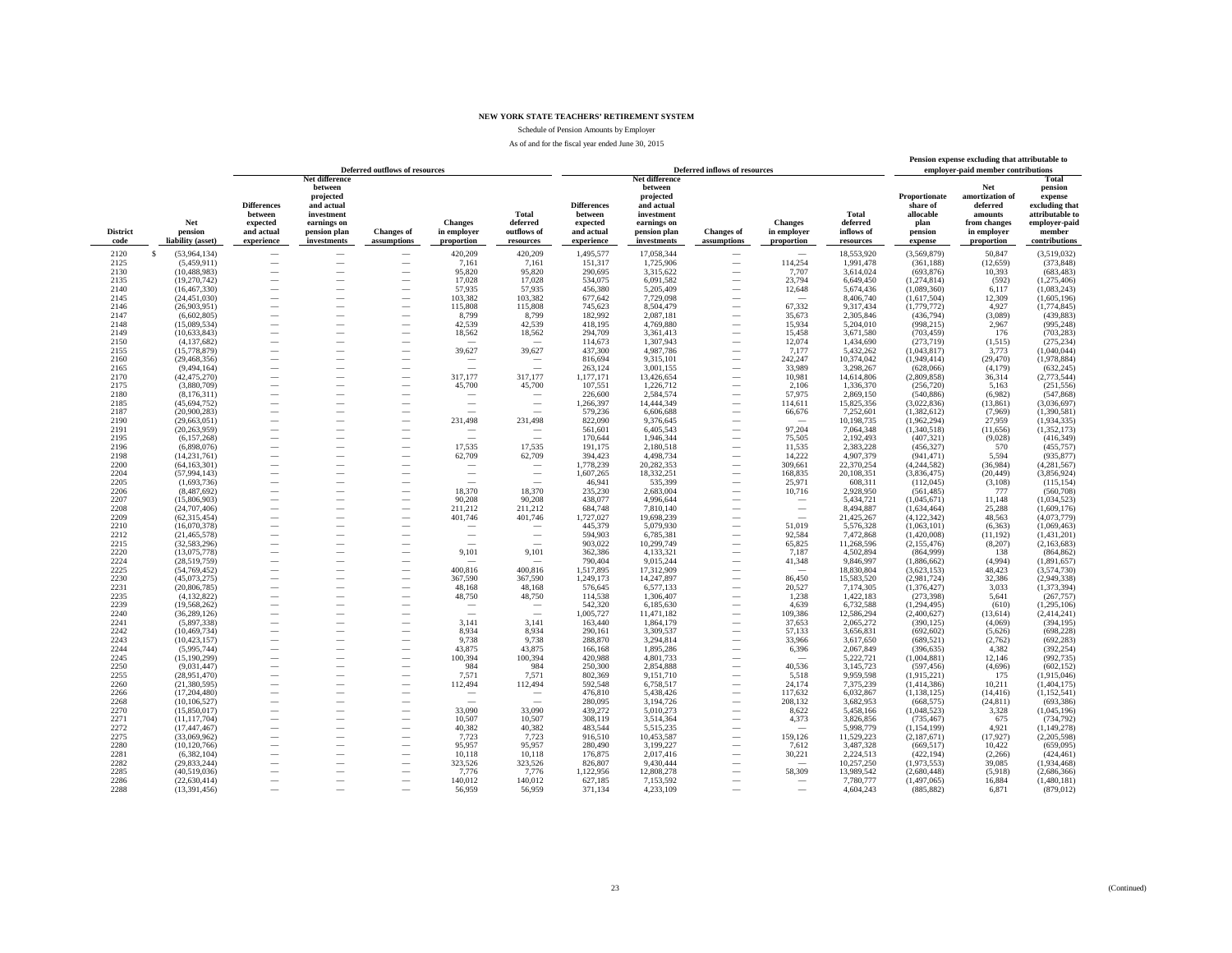Schedule of Pension Amounts by Employer

|                         |              |                                     |                                                                       |                                                                                                                  | <b>Deferred outflows of resources</b>                |                                             |                                               |                                                                       |                                                                                                                  | <b>Deferred inflows of resources</b>                 | Pension expense excluding that attributable to<br>employer-paid member contributions |                                              |                                                                      |                                                                                            |                                                                                                              |
|-------------------------|--------------|-------------------------------------|-----------------------------------------------------------------------|------------------------------------------------------------------------------------------------------------------|------------------------------------------------------|---------------------------------------------|-----------------------------------------------|-----------------------------------------------------------------------|------------------------------------------------------------------------------------------------------------------|------------------------------------------------------|--------------------------------------------------------------------------------------|----------------------------------------------|----------------------------------------------------------------------|--------------------------------------------------------------------------------------------|--------------------------------------------------------------------------------------------------------------|
| <b>District</b><br>code |              | Net<br>pension<br>liability (asset) | <b>Differences</b><br>between<br>expected<br>and actual<br>experience | Net difference<br>between<br>projected<br>and actual<br>investment<br>earnings on<br>pension plan<br>investments | <b>Changes</b> of<br>assumptions                     | <b>Changes</b><br>in employer<br>proportion | Total<br>deferred<br>outflows of<br>resources | <b>Differences</b><br>between<br>expected<br>and actual<br>experience | Net difference<br>between<br>projected<br>and actual<br>investment<br>earnings on<br>pension plan<br>investments | <b>Changes</b> of<br>assumptions                     | <b>Changes</b><br>in employer<br>proportion                                          | Total<br>deferred<br>inflows of<br>resources | Proportionate<br>share of<br>allocable<br>plan<br>pension<br>expense | Net<br>amortization of<br>deferred<br>amounts<br>from changes<br>in employer<br>proportion | Total<br>pension<br>expense<br>excluding that<br>attributable to<br>employer-paid<br>member<br>contributions |
| 2289                    | $\mathbb{S}$ | (42, 289, 699)                      |                                                                       |                                                                                                                  |                                                      | 211,492                                     | 211,492                                       | 1,172,028                                                             | 13,367,994                                                                                                       |                                                      |                                                                                      | 14,540,022                                   | (2,797,582)                                                          | 25,408                                                                                     | (2,772,174)                                                                                                  |
| 2290                    |              | (22, 252, 450)                      |                                                                       | $\overline{\phantom{0}}$                                                                                         | -                                                    |                                             |                                               | 616,710                                                               | 7,034,115                                                                                                        | $\overline{\phantom{a}}$                             | 89,230                                                                               | 7,740,055                                    | (1,472,062)                                                          | (10, 807)                                                                                  | (1,482,869)                                                                                                  |
| 2295                    |              | (10,205,541)                        | ÷,                                                                    | $\overline{\phantom{0}}$                                                                                         | -                                                    | 8,952                                       | 8,952                                         | 282,839                                                               | 3,226,025                                                                                                        |                                                      | 2,978                                                                                | 3,511,841                                    | (675, 125)                                                           | 823                                                                                        | (674, 302)                                                                                                   |
| 2300                    |              | (25,590,375)                        |                                                                       |                                                                                                                  |                                                      | 200,670                                     | 200,670                                       | 709,219                                                               | 8,089,251                                                                                                        |                                                      |                                                                                      | 8,798,469                                    | (1,692,875)                                                          | 24,239                                                                                     | (1,668,636)                                                                                                  |
| 2305                    |              | (5,382,964)                         |                                                                       |                                                                                                                  |                                                      |                                             |                                               | 149,185                                                               | 1,701,583                                                                                                        |                                                      | 34,383                                                                               | 1,885,151                                    | (356,098)                                                            | (4,094)                                                                                    | (360, 192)                                                                                                   |
| 2310<br>2315            |              | (62, 871, 409)<br>(10.126.072)      |                                                                       | $\overline{\phantom{0}}$                                                                                         | $\overline{\phantom{a}}$                             | 119,771<br>31,073                           | 119,771<br>31.073                             | 1,742,435<br>280,637                                                  | 19,873,980<br>3.200.904                                                                                          |                                                      | 26,378                                                                               | 21,616,415<br>3.507.919                      | (4,159,120)<br>(669, 868)                                            | 14,480<br>948                                                                              | (4,144,640)<br>(668,920)                                                                                     |
| 2317                    |              | (9,694,034)                         | $\overline{\phantom{a}}$                                              | $\overline{\phantom{0}}$<br>-                                                                                    | -<br>$\overline{\phantom{a}}$                        | 32.489                                      | 32.489                                        | 268,663                                                               | 3,064,334                                                                                                        | $\overline{\phantom{a}}$<br>$\overline{\phantom{a}}$ |                                                                                      | 3,332,998                                    | (641, 288)                                                           | 4,058                                                                                      | (637, 229)                                                                                                   |
| 2320                    |              | (41, 236, 028)                      | $\overline{\phantom{a}}$                                              | -                                                                                                                | -                                                    | 142,569                                     | 142,569                                       | 1,142,826                                                             | 13,034,923                                                                                                       | $\overline{\phantom{a}}$                             | 17,484                                                                               | 14,195,233                                   | (2,727,879)                                                          | 14,672                                                                                     | (2,713,207)                                                                                                  |
| 2325                    |              | (36,300,015)                        | $\overline{\phantom{a}}$                                              | -                                                                                                                | -                                                    |                                             |                                               | 1,006,028                                                             | 11,474,624                                                                                                       | $\overline{\phantom{a}}$                             | 34,302                                                                               | 12,514,954                                   | (2,401,348)                                                          | (4,149)                                                                                    | (2,405,497)                                                                                                  |
| 2328                    |              | (8,363,827)                         | $\overline{\phantom{a}}$                                              | -                                                                                                                | -                                                    | 5,969                                       | 5,969                                         | 231,797                                                               | 2,643,849                                                                                                        | $\overline{\phantom{a}}$                             | 10,320                                                                               | 2,885,966                                    | (553, 291)                                                           | (443)                                                                                      | (553, 734)                                                                                                   |
| 2330                    |              | (20,909,552)                        |                                                                       | -                                                                                                                | -                                                    | 86,588                                      | 86,588                                        | 579,493                                                               | 6,609,618                                                                                                        |                                                      | 18,351                                                                               | 7,207,463                                    | (1,383,226)                                                          | 7,893                                                                                      | (1,375,332)                                                                                                  |
| 2335                    |              | (23,603,056)                        | $\overline{\phantom{a}}$                                              | $\overline{\phantom{a}}$                                                                                         |                                                      | 13,054                                      | 13,054                                        | 654,141                                                               | 7,461,049                                                                                                        |                                                      | 23,293                                                                               | 8,138,483                                    | (1, 561, 408)                                                        | (1, 511)                                                                                   | (1, 562, 919)                                                                                                |
| 2338                    |              | (32,942,513)                        |                                                                       |                                                                                                                  |                                                      | 16,008                                      | 16,008                                        | 912,978                                                               | 10,413,300                                                                                                       |                                                      | 58,094                                                                               | 11,384,372                                   | (2,179,240)                                                          | (4,810)                                                                                    | (2,184,049)                                                                                                  |
| 2339<br>2340            |              | (9,451,778)<br>(10,629,943)         |                                                                       |                                                                                                                  |                                                      | 71,188<br>3,683                             | 71,188<br>3,683                               | 261,949<br>294,601                                                    | 2,987,756<br>3,360,180                                                                                           |                                                      | 157,260<br>44,762                                                                    | 3,406,966<br>3,699,544                       | (625, 262)<br>(703, 201)                                             | (9,355)<br>(4,844)                                                                         | (634, 616)<br>(708, 045)                                                                                     |
| 2345                    |              | (13,795,389)                        |                                                                       | $\overline{\phantom{0}}$                                                                                         | -                                                    | 21,901                                      | 21,901                                        | 382,329                                                               | 4,360,794                                                                                                        |                                                      | 30,023                                                                               | 4,773,146                                    | (912, 604)                                                           | (1,343)                                                                                    | (913, 947)                                                                                                   |
| 2350                    |              | (37,705,977)                        |                                                                       | $\overline{\phantom{0}}$                                                                                         |                                                      | 35.933                                      | 35.933                                        | 1.044.994                                                             | 11.919.056                                                                                                       | $\overline{\phantom{a}}$                             | 258.917                                                                              | 13.222.967                                   | (2,494,356)                                                          | (26,095)                                                                                   | (2,520,452)                                                                                                  |
| 2355                    |              | (27.049.135)                        | $\overline{\phantom{a}}$                                              | $\overline{\phantom{0}}$                                                                                         | $\overline{\phantom{a}}$                             | 57,394                                      | 57,394                                        | 749.647                                                               | 8,550,372                                                                                                        | $\overline{\phantom{a}}$                             | 138,967                                                                              | 9.438.987                                    | (1,789,376)                                                          | (8,992)                                                                                    | (1,798,368)                                                                                                  |
| 2360                    |              | (19, 443, 227)                      |                                                                       | $\overline{\phantom{0}}$                                                                                         |                                                      | -                                           | -                                             | 538,855                                                               | 6,146,105                                                                                                        | $\overline{\phantom{a}}$                             | 50,337                                                                               | 6,735,297                                    | (1, 286, 224)                                                        | (6,094)                                                                                    | (1, 292, 318)                                                                                                |
| 2361                    |              | (8,486,765)                         | $\overline{\phantom{a}}$                                              | $\overline{\phantom{0}}$                                                                                         | $\overline{\phantom{a}}$                             | $\overline{\phantom{a}}$                    | $\overline{\phantom{a}}$                      | 235,204                                                               | 2,682,710                                                                                                        | $\overline{\phantom{a}}$                             | 77,758                                                                               | 2,995,673                                    | (561, 423)                                                           | (9,300)                                                                                    | (570, 723)                                                                                                   |
| 2362<br>2363            |              | (9,681,454)<br>(6,283,063)          | $\overline{\phantom{a}}$<br>$\overline{\phantom{a}}$                  | -<br>-                                                                                                           | $\overline{\phantom{a}}$                             | 5,286                                       | 5,286                                         | 268,314<br>174,130                                                    | 3,060,358                                                                                                        | $\overline{\phantom{a}}$                             | 80,271                                                                               | 3.408.943<br>2,160,239                       | (640, 455)                                                           | (9,597)<br>634                                                                             | (650, 053)                                                                                                   |
| 2364                    |              | (11,851,695)                        | $\overline{\phantom{a}}$                                              | $\overline{\phantom{a}}$                                                                                         | $\overline{\phantom{a}}$<br>$\overline{\phantom{a}}$ | 134,274                                     | 134,274                                       | 328,461                                                               | 1,986,109<br>3,746,382                                                                                           | $\overline{\phantom{a}}$<br>$\overline{\phantom{a}}$ | 280,819                                                                              | 4,355,663                                    | (415, 642)<br>(784, 023)                                             | (15,763)                                                                                   | (415,008)<br>(799, 786)                                                                                      |
| 2365                    |              | (58,013,182)                        | $\overline{\phantom{a}}$                                              | $\overline{\phantom{0}}$                                                                                         |                                                      | 80,925                                      | 80,925                                        | 1,607,793                                                             | 18,338,269                                                                                                       | $\overline{\phantom{a}}$                             | 100,315                                                                              | 20,046,376                                   | (3,837,735)                                                          | (1,294)                                                                                    | (3,839,029)                                                                                                  |
| 2370                    |              | (9,669,400)                         | $\overline{\phantom{a}}$                                              | -                                                                                                                | $\overline{\phantom{a}}$                             | 33,354                                      | 33,354                                        | 267,980                                                               | 3,056,548                                                                                                        | $\overline{\phantom{a}}$                             |                                                                                      | 3,324,528                                    | (639, 658)                                                           | 4,139                                                                                      | (635, 519)                                                                                                   |
| 2375                    |              | (8,074,095)                         |                                                                       | $\overline{\phantom{0}}$                                                                                         | -                                                    | 1,900                                       | 1,900                                         | 223,768                                                               | 2,552,263                                                                                                        | $\overline{\phantom{a}}$                             | 86,204                                                                               | 2,862,235                                    | (534, 124)                                                           | (10,012)                                                                                   | (544, 136)                                                                                                   |
| 2377                    |              | (12, 123, 822)                      | Ξ                                                                     | $\overline{\phantom{0}}$                                                                                         | $\overline{\phantom{0}}$                             | 6,661                                       | 6,661                                         | 336,003                                                               | 3,832,403                                                                                                        |                                                      | 25,292                                                                               | 4,193,698                                    | (802, 025)                                                           | (2, 535)                                                                                   | (804, 560)                                                                                                   |
| 2378                    |              | (59, 470, 918)                      |                                                                       | $\overline{\phantom{0}}$                                                                                         |                                                      | 83,053                                      | 83,053                                        | 1,648,193                                                             | 18,799,067                                                                                                       | $\overline{\phantom{a}}$                             | 40,478                                                                               | 20,487,738                                   | (3,934,168)                                                          | 6,109                                                                                      | (3,928,059)                                                                                                  |
| 2379<br>2380            |              | (61, 133, 877)<br>(24,813,004)      |                                                                       | $\overline{\phantom{0}}$                                                                                         | -                                                    | 101,592                                     | 101,592                                       | 1,694,281<br>687,674                                                  | 19,324,737<br>7,843,520                                                                                          | $\overline{\phantom{a}}$                             | 739,566                                                                              | 21,758,583<br>8,531,194                      | (4,044,177)<br>(1,641,450)                                           | (89, 278)<br>12,219                                                                        | (4, 133, 455)<br>(1,629,231)                                                                                 |
| 2381                    |              | (12, 185, 672)                      |                                                                       | $\overline{\phantom{0}}$                                                                                         | -                                                    | 149,060                                     | 149,060                                       | 337,717                                                               | 3,851,954                                                                                                        | $\overline{\phantom{a}}$                             | 16,624                                                                               | 4,206,295                                    | (806, 116)                                                           | 15,558                                                                                     | (790, 558)                                                                                                   |
| 2383                    |              | (44, 167, 243)                      | $\overline{\phantom{a}}$                                              | $\overline{\phantom{0}}$                                                                                         | $\overline{\phantom{a}}$                             | 282                                         | 282                                           | 1,224,063                                                             | 13,961,495                                                                                                       | $\overline{\phantom{a}}$                             | 32,374                                                                               | 15,217,932                                   | (2,921,787)                                                          | (4,226)                                                                                    | (2,926,013)                                                                                                  |
| 2384                    |              | (25,756,198)                        | $\overline{\phantom{a}}$                                              | -                                                                                                                | -                                                    | 132,253                                     | 132.253                                       | 713,814                                                               | 8,141,668                                                                                                        | $\overline{\phantom{a}}$                             | 239,249                                                                              | 9,094,732                                    | (1,703,845)                                                          | (11,080)                                                                                   | (1,714,925)                                                                                                  |
| 2385                    |              | (18,627,421)                        | $\overline{\phantom{a}}$                                              | -                                                                                                                | -                                                    | 57,384                                      | 57,384                                        | 516,245                                                               | 5,888,225                                                                                                        | $\overline{\phantom{a}}$                             | 44,166                                                                               | 6,448,636                                    | (1,232,256)                                                          | 2,293                                                                                      | (1,229,963)                                                                                                  |
| 2389                    |              | (16,904,781)                        | $\overline{\phantom{a}}$                                              | -                                                                                                                | -                                                    |                                             |                                               | 468,504                                                               | 5,343,689                                                                                                        | $\overline{\phantom{a}}$                             | 112,630                                                                              | 5,924,823                                    | (1, 118, 299)                                                        | (13,749)                                                                                   | (1, 132, 048)                                                                                                |
| 2390                    |              | (34, 742, 787)                      | $\overline{\phantom{a}}$                                              | -                                                                                                                | -                                                    | 58,922                                      | 58,922                                        | 962,871                                                               | 10,982,376                                                                                                       | $\overline{\phantom{a}}$                             | $\overline{\phantom{a}}$<br>$\sim$                                                   | 11,945,247                                   | (2, 298, 333)                                                        | 7,231                                                                                      | (2, 291, 101)                                                                                                |
| 2391<br>2394            |              | (17,260,857)<br>(11,816,795)        |                                                                       | $\overline{\phantom{0}}$                                                                                         |                                                      | 53,437<br>1,691                             | 53,437<br>1,691                               | 478,372<br>327,494                                                    | 5,456,247<br>3,735,350                                                                                           |                                                      | 51,376                                                                               | 5,934,619<br>4,114,220                       | (1,141,854)<br>(781, 714)                                            | 6,523<br>(5,894)                                                                           | (1, 135, 331)<br>(787, 608)                                                                                  |
| 2395                    |              | (9,677,316)                         |                                                                       |                                                                                                                  |                                                      | 9,251                                       | 9.251                                         | 268,200                                                               | 3,059,050                                                                                                        |                                                      |                                                                                      | 3,327,250                                    | (640, 182)                                                           | 1,144                                                                                      | (639, 037)                                                                                                   |
| 2396                    |              | (6,964,079)                         |                                                                       |                                                                                                                  |                                                      | 120,137                                     | 120,137                                       | 193,004                                                               | 2,201,382                                                                                                        |                                                      |                                                                                      | 2,394,386                                    | (460, 693)                                                           | 14,524                                                                                     | (446, 170)                                                                                                   |
| 2400                    |              | (57,680,924)                        |                                                                       | $\overline{\phantom{0}}$                                                                                         |                                                      | 582,499                                     | 582,499                                       | 1,598,585                                                             | 18,233,240                                                                                                       |                                                      | 90,552                                                                               | 19,922,376                                   | (3,815,755)                                                          | 57,430                                                                                     | (3,758,324)                                                                                                  |
| 2401                    |              | (14.204.618)                        |                                                                       | $\overline{\phantom{0}}$                                                                                         |                                                      |                                             |                                               | 393,671                                                               | 4.490.154                                                                                                        |                                                      | 121.014                                                                              | 5.004.839                                    | (939, 675)                                                           | (14, 559)                                                                                  | (954, 234)                                                                                                   |
| 2402                    |              | (33.093.415)                        |                                                                       | $\overline{\phantom{0}}$                                                                                         |                                                      | 147,931                                     | 147.931                                       | 917,160                                                               | 10,461,001                                                                                                       | $\overline{\phantom{a}}$                             | 22,434                                                                               | 11,400,595                                   | (2,189,222)                                                          | 14,659                                                                                     | (2,174,563)                                                                                                  |
| 2403<br>2405            |              | (15, 334, 899)                      | -                                                                     | $\overline{\phantom{0}}$                                                                                         | $\overline{\phantom{a}}$                             | 141,499                                     | 141,499                                       | 424,996<br>556,588                                                    | 4,847,441<br>6,348,362                                                                                           | $\overline{\phantom{a}}$                             | 68,657                                                                               | 5,272,437<br>6,973,607                       | (1,014,447)<br>(1,328,551)                                           | 16,846<br>(4,951)                                                                          | (997, 600)<br>(1,333,502)                                                                                    |
| 2406                    |              | (20,083,066)<br>(27, 371, 053)      | $\overline{\phantom{a}}$                                              | $\overline{\phantom{0}}$<br>-                                                                                    | $\overline{\phantom{a}}$<br>$\sim$                   | 24,490<br>127,869                           | 24,490<br>127,869                             | 758,569                                                               | 8,652,132                                                                                                        | $\overline{\phantom{a}}$<br>$\overline{\phantom{a}}$ | 33,834                                                                               | 9,444,535                                    | (1,810,672)                                                          | 10,771                                                                                     | (1,799,901)                                                                                                  |
| 2408                    |              | (29, 411, 031)                      | $\overline{\phantom{a}}$                                              | -                                                                                                                | $\overline{\phantom{a}}$                             |                                             |                                               | 815,105                                                               | 9,296,980                                                                                                        | $\overline{\phantom{a}}$                             | 122,125                                                                              | 10,234,210                                   | (1,945,622)                                                          | (15, 284)                                                                                  | (1,960,906)                                                                                                  |
| 2409                    |              | (6,261,497)                         | $\overline{\phantom{a}}$                                              | -                                                                                                                | $\overline{\phantom{a}}$                             | 19,208                                      | 19,208                                        | 173,533                                                               | 1,979,292                                                                                                        | $\overline{\phantom{a}}$                             |                                                                                      | 2,152,824                                    | (414, 216)                                                           | 2,341                                                                                      | (411, 874)                                                                                                   |
| 2410                    |              | (38, 171, 675)                      | $\overline{\phantom{a}}$                                              | $\overline{\phantom{0}}$                                                                                         | $\overline{\phantom{a}}$                             | 256,454                                     | 256,454                                       | 1,057,900                                                             | 12,066,265                                                                                                       | $\overline{\phantom{a}}$                             | 12,606                                                                               | 13,136,772                                   | (2,525,163)                                                          | 28,871                                                                                     | (2,496,292)                                                                                                  |
| 2415                    |              | (43,855,268)                        | $\overline{\phantom{a}}$                                              | $\overline{\phantom{0}}$                                                                                         | $\overline{\phantom{a}}$                             | 767,189                                     | 767,189                                       | 1,215,417                                                             | 13,862,879                                                                                                       | $\overline{\phantom{a}}$                             |                                                                                      | 15,078,295                                   | (2,901,149)                                                          | 91,843                                                                                     | (2,809,306)                                                                                                  |
| 2420                    |              | (21,835,650)                        | $\overline{\phantom{a}}$                                              | $\overline{\phantom{0}}$                                                                                         |                                                      | 106,568                                     | 106,568                                       | 605,159                                                               | 6,902,362                                                                                                        | $\overline{\phantom{a}}$                             | 23,212                                                                               | 7,530,734                                    | (1,444,489)                                                          | 9,632                                                                                      | (1,434,857)                                                                                                  |
| 2425<br>2426            |              | (44,825,875)<br>(12, 574, 959)      | ÷,                                                                    | $\overline{\phantom{0}}$                                                                                         | $\overline{\phantom{0}}$                             | 149,815                                     | 149,815                                       | 1,242,316<br>348,506                                                  | 14,169,692<br>3,975,010                                                                                          |                                                      | 28,255<br>39,890                                                                     | 15,440,264<br>4,363,406                      | (2,965,357)<br>(831, 869)                                            | 14,117<br>(4,851)                                                                          | (2,951,240)<br>(836, 720)                                                                                    |
| 2428                    |              | (23,372,301)                        |                                                                       |                                                                                                                  |                                                      | 32,731                                      | 32,731                                        | 647,746                                                               | 7,388,106                                                                                                        |                                                      | 13,042                                                                               | 8,048,894                                    | (1,546,143)                                                          | 2,181                                                                                      | (1,543,963)                                                                                                  |
| 2430                    |              | (34,862,048)                        |                                                                       |                                                                                                                  |                                                      |                                             |                                               | 966,176                                                               | 11,020,075                                                                                                       |                                                      | 414,077                                                                              | 12,400,328                                   | (2,306,222)                                                          | (49,378)                                                                                   | (2,355,600)                                                                                                  |
| 2435                    |              | (9,190,636)                         |                                                                       | $\overline{\phantom{0}}$                                                                                         |                                                      | 121,164                                     | 121,164                                       | 254,712                                                               | 2,905,208                                                                                                        | $\overline{\phantom{a}}$                             | 11,086                                                                               | 3,171,005                                    | (607,986)                                                            | 12,966                                                                                     | (595, 021)                                                                                                   |
| 2440                    |              | (16.049.047)                        | $\overline{\phantom{a}}$                                              | -                                                                                                                | -                                                    |                                             | -                                             | 444,788                                                               | 5,073,187                                                                                                        | $\overline{\phantom{a}}$                             | 97,998                                                                               | 5,615,973                                    | (1,061,689)                                                          | (11,963)                                                                                   | (1,073,653)                                                                                                  |
| 2441                    |              | (8,912,832)                         | -                                                                     | -                                                                                                                | -                                                    |                                             |                                               | 247,013                                                               | 2,817,392                                                                                                        |                                                      | 40,293                                                                               | 3,104,698                                    | (589, 609)                                                           | (4,951)                                                                                    | (594, 560)                                                                                                   |
| 2445<br>2450            |              | (44, 587, 735)                      |                                                                       | -                                                                                                                | -                                                    | 104,524                                     | 104,524<br>6.220                              | 1,235,717                                                             | 14,094,415<br>5,439,749                                                                                          |                                                      | 108,712                                                                              | 15,330,132                                   | (2,949,604)                                                          | 13,143                                                                                     | (2,936,461)<br>(1,150,525)                                                                                   |
| 2455                    |              | (17,208,666)<br>(21, 871, 083)      |                                                                       |                                                                                                                  |                                                      | 6,220<br>29,256                             | 29,256                                        | 476,926<br>606,141                                                    | 6,913,563                                                                                                        |                                                      | 15,903                                                                               | 6,025,387<br>7,535,608                       | (1, 138, 401)<br>(1,446,833)                                         | (12, 123)<br>1,390                                                                         | (1,445,443)                                                                                                  |
|                         |              |                                     |                                                                       |                                                                                                                  |                                                      |                                             |                                               |                                                                       |                                                                                                                  |                                                      |                                                                                      |                                              |                                                                      |                                                                                            |                                                                                                              |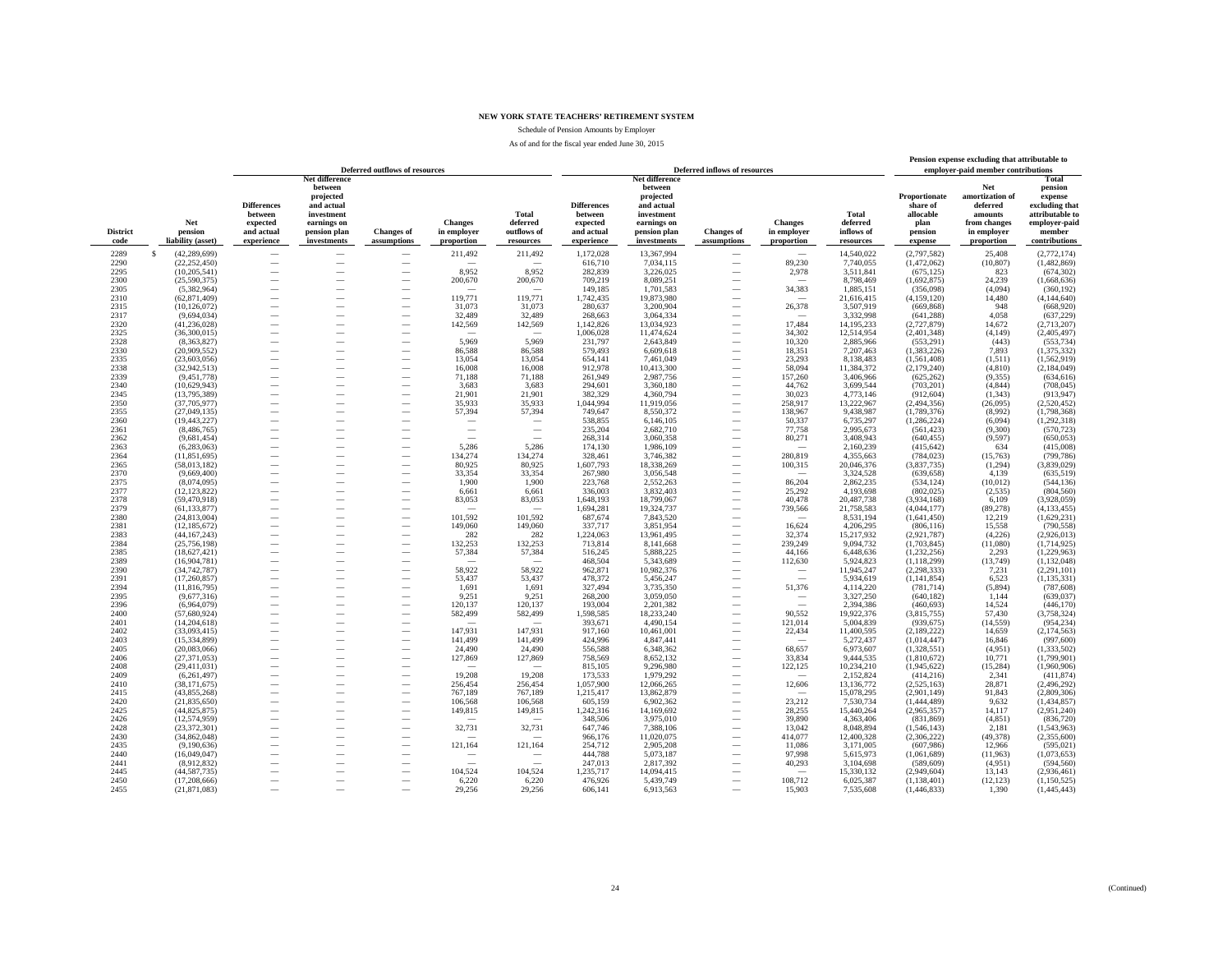Schedule of Pension Amounts by Employer

|                         |                                     | <b>Deferred outflows of resources</b>                                 |                                                                                                                  |                                                      |                                             |                                               |                                                                       |                                                                                                                  | <b>Deferred inflows of resources</b>                 | Pension expense excluding that attributable to<br>employer-paid member contributions |                                              |                                                                             |                                                                                            |                                                                                                              |
|-------------------------|-------------------------------------|-----------------------------------------------------------------------|------------------------------------------------------------------------------------------------------------------|------------------------------------------------------|---------------------------------------------|-----------------------------------------------|-----------------------------------------------------------------------|------------------------------------------------------------------------------------------------------------------|------------------------------------------------------|--------------------------------------------------------------------------------------|----------------------------------------------|-----------------------------------------------------------------------------|--------------------------------------------------------------------------------------------|--------------------------------------------------------------------------------------------------------------|
| <b>District</b><br>code | Net<br>pension<br>liability (asset) | <b>Differences</b><br>between<br>expected<br>and actual<br>experience | Net difference<br>between<br>projected<br>and actual<br>investment<br>earnings on<br>pension plan<br>investments | <b>Changes of</b><br>assumptions                     | <b>Changes</b><br>in employer<br>proportion | Total<br>deferred<br>outflows of<br>resources | <b>Differences</b><br>between<br>expected<br>and actual<br>experience | Net difference<br>between<br>projected<br>and actual<br>investment<br>earnings on<br>pension plan<br>investments | <b>Changes of</b><br>assumptions                     | <b>Changes</b><br>in employer<br>proportion                                          | Total<br>deferred<br>inflows of<br>resources | <b>Proportionate</b><br>share of<br>allocable<br>plan<br>pension<br>expense | Net<br>amortization of<br>deferred<br>amounts<br>from changes<br>in employer<br>proportion | Total<br>pension<br>expense<br>excluding that<br>attributable to<br>employer-paid<br>member<br>contributions |
| 2458                    | s<br>(22.374.360)                   |                                                                       |                                                                                                                  |                                                      | 21,099                                      | 21,099                                        | 620,089                                                               | 7,072,652                                                                                                        |                                                      | 7,579                                                                                | 7,700,319                                    | (1,480,127)                                                                 | 1,515                                                                                      | (1,478,612)                                                                                                  |
| 2460                    | (7,914,027)                         |                                                                       |                                                                                                                  |                                                      | 4,229                                       | 4,229                                         | 219,331                                                               | 2,501,665                                                                                                        |                                                      | 1,149                                                                                | 2,722,145                                    | (523, 535)                                                                  | 420                                                                                        | (523, 115)                                                                                                   |
| 2464                    | (7,196,953)                         |                                                                       | $\overline{\phantom{0}}$                                                                                         | $\overline{\phantom{m}}$                             | 5,025                                       | 5,025                                         | 199,458                                                               | 2,274,994                                                                                                        | $\overline{\phantom{a}}$                             | 5,904                                                                                | 2,480,356                                    | (476,099)                                                                   | (179)                                                                                      | (476, 277)                                                                                                   |
| 2465                    | (3.804.029)                         |                                                                       |                                                                                                                  | -                                                    | 86.852                                      | 86.852                                        | 105.426                                                               | 1.202.473                                                                                                        |                                                      | $\overline{\phantom{m}}$                                                             | 1.307.899                                    | (251.647)                                                                   | 10.474                                                                                     | (241, 173)                                                                                                   |
| 2466                    | (8,380,920)                         |                                                                       | -                                                                                                                | $\overline{\phantom{a}}$                             | 44.711                                      | 44.711                                        | 232,271                                                               | 2.649.252                                                                                                        | $\overline{\phantom{a}}$                             |                                                                                      | 2.881.523                                    | (554.421)                                                                   | 5.650                                                                                      | (548, 772)                                                                                                   |
| 2467                    | (12, 552, 081)                      |                                                                       | -                                                                                                                | $\overline{\phantom{m}}$                             | 8.912                                       | 8.912                                         | 347,872                                                               | 3,967,778                                                                                                        | $\overline{\phantom{a}}$                             | 58,683                                                                               | 4,374,333                                    | (830, 355)                                                                  | (5, 813)                                                                                   | (836, 169)                                                                                                   |
| 2468                    | (10, 407, 675)                      |                                                                       | $\overline{\phantom{0}}$                                                                                         | $\overline{\phantom{m}}$                             | 92,472                                      | 92.472                                        | 288,441                                                               | 3,289,920                                                                                                        | $\overline{\phantom{a}}$                             |                                                                                      | 3,578,361                                    | (688, 497)                                                                  | 11,151                                                                                     | (677, 346)                                                                                                   |
| 2469                    | (28, 352, 181)                      | $\overline{\phantom{a}}$                                              | -                                                                                                                | $\overline{\phantom{a}}$                             | $\overline{\phantom{a}}$                    | $\overline{\phantom{a}}$                      | 785,760                                                               | 8,962,272                                                                                                        | $\overline{\phantom{a}}$                             | 17,292                                                                               | 9,765,324                                    | (1,875,576)                                                                 | (2,097)                                                                                    | (1,877,673)                                                                                                  |
| 2470                    | (25, 412, 343)                      |                                                                       |                                                                                                                  |                                                      |                                             |                                               | 704,285                                                               | 8,032,974                                                                                                        |                                                      | 184,328                                                                              | 8,921,587                                    | (1,681,098)                                                                 | (22, 539)                                                                                  | (1,703,636)                                                                                                  |
| 2471                    | (27,615,687)                        |                                                                       |                                                                                                                  |                                                      | 153,927                                     | 153,927                                       | 765,349                                                               | 8,729,462                                                                                                        |                                                      | 5,953                                                                                | 9,500,764                                    | (1,826,855)                                                                 | 17,541                                                                                     | (1,809,314)                                                                                                  |
| 2475                    | (41,511,558)                        |                                                                       |                                                                                                                  | -                                                    | 259,290                                     | 259,290                                       | 1,150,463                                                             | 13,122,020                                                                                                       |                                                      | 60,685                                                                               | 14,272,482                                   | (2,746,106)                                                                 | 31,913                                                                                     | (2,714,193)                                                                                                  |
| 2480<br>2485            | (13,690,722)<br>(26.282.662)        |                                                                       | -                                                                                                                | $\overline{\phantom{0}}$                             | 9,207                                       | 9,207<br>$\overline{\phantom{a}}$             | 379,428<br>728,405                                                    | 4,327,708<br>8.308.086                                                                                           | $\overline{\phantom{a}}$                             | 212.543                                                                              | 4,767,822<br>9.249.034                       | (905, 680)<br>(1,738,672)                                                   | (6,013)<br>(25.579)                                                                        | (911, 693)<br>(1,764,250)                                                                                    |
| 2490                    | (41, 573, 518)                      |                                                                       | $\overline{\phantom{0}}$                                                                                         | $\overline{\phantom{0}}$                             |                                             |                                               | 1,152,180                                                             | 13,141,605                                                                                                       | $\overline{\phantom{a}}$                             | 19,022                                                                               | 14,312,807                                   | (2,750,205)                                                                 | (2, 419)                                                                                   | (2,752,624)                                                                                                  |
| 2495                    | (5,128,180)                         |                                                                       | $\overline{\phantom{0}}$                                                                                         | $\overline{\phantom{a}}$                             | 2,317                                       | 2,317                                         | 142,124                                                               | 1,621,044                                                                                                        | $\overline{\phantom{a}}$                             | 54,027                                                                               | 1,817,195                                    | (339, 243)                                                                  | (6,127)                                                                                    | (345, 370)                                                                                                   |
| 2497                    | (13,924,403)                        | $\overline{\phantom{a}}$                                              | -                                                                                                                | $\overline{\phantom{a}}$                             |                                             |                                               | 385,905                                                               | 4,401,576                                                                                                        | $\overline{\phantom{a}}$                             | 58,227                                                                               | 4,845,708                                    | (921, 138)                                                                  | (7,052)                                                                                    | (928, 190)                                                                                                   |
| 2498                    | (12,001,646)                        | $\overline{\phantom{a}}$                                              | -                                                                                                                | $\overline{\phantom{m}}$                             | 6,640                                       | 6,640                                         | 332,617                                                               | 3,793,783                                                                                                        | $\overline{\phantom{a}}$                             | 45,757                                                                               | 4,172,156                                    | (793, 943)                                                                  | (4,574)                                                                                    | (798, 516)                                                                                                   |
| 2500                    | (33, 177, 675)                      |                                                                       | $\overline{\phantom{a}}$                                                                                         | $\overline{\phantom{a}}$                             |                                             |                                               | 919,495                                                               | 10,487,636                                                                                                       | $\overline{\phantom{a}}$                             | 173,035                                                                              | 11,580,165                                   | (2,194,796)                                                                 | (21, 121)                                                                                  | (2, 215, 917)                                                                                                |
| 2504                    | (19, 167, 331)                      |                                                                       | $\overline{\phantom{a}}$                                                                                         | $\overline{\phantom{a}}$                             | 143,738                                     | 143,738                                       | 531,209                                                               | 6,058,893                                                                                                        | $\overline{\phantom{a}}$                             | 46,249                                                                               | 6,636,350                                    | (1,267,973)                                                                 | 11,026                                                                                     | (1,256,946)                                                                                                  |
| 2505                    | (28,617,326)                        |                                                                       | $\overline{\phantom{0}}$                                                                                         | $\overline{\phantom{a}}$                             | 179,498                                     | 179,498                                       | 793,108                                                               | 9,046,086                                                                                                        | $\overline{\phantom{a}}$                             |                                                                                      | 9,839,194                                    | (1,893,116)                                                                 | 21,595                                                                                     | (1,871,521)                                                                                                  |
| 2507                    | (5,353,479)                         | $\overline{\phantom{0}}$                                              | -                                                                                                                | -                                                    | 4,166                                       | 4,166                                         | 148,368                                                               | 1,692,263                                                                                                        |                                                      | 35,806                                                                               | 1,876,437                                    | (354, 148)                                                                  | (3,714)                                                                                    | (357, 862)                                                                                                   |
| 2508                    | (15,501,915)                        |                                                                       |                                                                                                                  |                                                      | 25,340                                      | 25,340                                        | 429,624                                                               | 4,900,236                                                                                                        |                                                      | 10,762                                                                               | 5,340,622                                    | (1,025,495)                                                                 | 2,053                                                                                      | (1,023,442)                                                                                                  |
| 2509                    | (27,599,414)                        |                                                                       | -                                                                                                                | $\overline{\phantom{a}}$                             | 13,335                                      | 13,335                                        | 764,898                                                               | 8,724,318                                                                                                        | $\overline{\phantom{a}}$                             | 27,144                                                                               | 9,516,360                                    | (1,825,779)                                                                 | (1,984)                                                                                    | (1,827,763)                                                                                                  |
| 2510<br>2512            | (11, 584, 489)<br>(84, 601, 480)    |                                                                       | $\overline{\phantom{0}}$<br>$\overline{\phantom{0}}$                                                             | $\overline{\phantom{0}}$<br>$\overline{\phantom{m}}$ | 241.750                                     | 241.750                                       | 321,056<br>2.344.668                                                  | 3,661,917<br>26,742,968                                                                                          | $\overline{\phantom{a}}$<br>$\overline{\phantom{a}}$ | 22,532<br>1.163.389                                                                  | 4,005,505<br>30.251.025                      | (766, 346)<br>(5.596.625)                                                   | (2,804)<br>(106, 689)                                                                      | (769, 151)<br>(5,703,315)                                                                                    |
| 2514                    | (7,677,012)                         |                                                                       | -                                                                                                                | $\overline{\phantom{a}}$                             | 60,631                                      | 60,631                                        | 212,763                                                               | 2,426,743                                                                                                        | $\overline{\phantom{a}}$                             | 3,407                                                                                | 2,642,913                                    | (507, 856)                                                                  | 6,770                                                                                      | (501,086)                                                                                                    |
| 2515                    | (6,672,137)                         |                                                                       | $\overline{\phantom{0}}$                                                                                         | $\overline{\phantom{m}}$                             | 153,230                                     | 153,230                                       | 184,913                                                               | 2,109,097                                                                                                        | $\overline{\phantom{a}}$                             | $\overline{\phantom{a}}$                                                             | 2,294,011                                    | (441, 381)                                                                  | 18,383                                                                                     | (422, 997)                                                                                                   |
| 2520                    | (15,292,645)                        | $\overline{\phantom{a}}$                                              | -                                                                                                                | $\overline{\phantom{a}}$                             |                                             |                                               | 423,825                                                               | 4,834,085                                                                                                        | $\overline{\phantom{a}}$                             | 34,890                                                                               | 5,292,799                                    | (1,011,651)                                                                 | (4, 247)                                                                                   | (1,015,898)                                                                                                  |
| 2525                    | (21,862,535)                        | $\overline{\phantom{a}}$                                              | -                                                                                                                | $\overline{\phantom{a}}$                             | 13,472                                      | 13,472                                        | 605,904                                                               | 6,910,861                                                                                                        | $\overline{\phantom{a}}$                             | 76,364                                                                               | 7,593,130                                    | (1,446,268)                                                                 | (7,318)                                                                                    | (1,453,586)                                                                                                  |
| 2530                    | (42, 453, 511)                      | $\overline{\phantom{a}}$                                              | -                                                                                                                | -                                                    | 358,604                                     | 358,604                                       | 1,176,568                                                             | 13,419,776                                                                                                       | $\overline{\phantom{a}}$                             | $\sim$                                                                               | 14,596,344                                   | (2,808,419)                                                                 | 43,502                                                                                     | (2,764,917)                                                                                                  |
| 2533                    | (10, 191, 667)                      | $\overline{\phantom{a}}$                                              | -                                                                                                                | -                                                    | 2,394                                       | 2.394                                         | 282,455                                                               | 3,221,639                                                                                                        | $\overline{\phantom{a}}$                             | 37,952                                                                               | 3,542,046                                    | (674, 207)                                                                  | (4,203)                                                                                    | (678, 410)                                                                                                   |
| 2535                    | (12,507,263)                        | $\overline{\phantom{a}}$                                              | -                                                                                                                | -                                                    | 11,353                                      | 11,353                                        | 346,630                                                               | 3,953,611                                                                                                        |                                                      | 39,100                                                                               | 4,339,341                                    | (827, 391)                                                                  | (3,161)                                                                                    | (830, 552)                                                                                                   |
| 2540                    | (27,990,400)                        |                                                                       | -                                                                                                                |                                                      | 4,262                                       | 4,262                                         | 775,734                                                               | 8,847,911                                                                                                        |                                                      | 65,271                                                                               | 9,688,916                                    | (1,851,643)                                                                 | (7,210)                                                                                    | (1,858,853)                                                                                                  |
| 2541                    | (17.855.568)                        |                                                                       | -                                                                                                                | $\overline{\phantom{0}}$                             | 17.172                                      | 17.172                                        | 494.854                                                               | 5.644.238                                                                                                        | $\overline{\phantom{a}}$                             | 21.889                                                                               | 6.160.981                                    | (1, 181, 196)                                                               | (346)                                                                                      | (1, 181, 542)                                                                                                |
| 2542                    | (11,080,122)                        |                                                                       | -                                                                                                                | -                                                    | 10,653                                      | 10,653                                        | 307,078                                                               | 3,502,484                                                                                                        | $\overline{\phantom{a}}$                             | 74,151                                                                               | 3,883,713                                    | (732,981)                                                                   | (7, 426)                                                                                   | (740, 407)                                                                                                   |
| 2545                    | (5,528,515)                         |                                                                       | $\overline{\phantom{0}}$                                                                                         | $\overline{\phantom{m}}$                             | 46,842                                      | 46,842                                        | 153,219                                                               | 1,747,592                                                                                                        | $\overline{\phantom{a}}$                             |                                                                                      | 1,900,811                                    | (365, 727)                                                                  | 5,615                                                                                      | (360, 112)                                                                                                   |
| 2547                    | (38, 567, 739)                      | $\overline{\phantom{a}}$                                              | -                                                                                                                | -                                                    |                                             |                                               | 1,068,877                                                             | 12,191,463                                                                                                       | $\overline{\phantom{a}}$                             | 100.250                                                                              | 13,360,590                                   | (2,551,364)                                                                 | (12, 107)                                                                                  | (2, 563, 471)                                                                                                |
| 2550<br>2551            | (4,924,213)                         |                                                                       | -<br>$\overline{\phantom{a}}$                                                                                    | $\overline{\phantom{a}}$<br>$\overline{\phantom{a}}$ | 19,666<br>82,762                            | 19,666<br>82,762                              | 136,471<br>196,796                                                    | 1,556,569<br>2,244,631                                                                                           | $\sim$<br>$\overline{\phantom{a}}$                   | 5,534                                                                                | 1,698,575                                    | (325,750)<br>(469, 744)                                                     | 1,613<br>10,061                                                                            | (324, 137)<br>(459, 683)                                                                                     |
| 2555                    | (7,100,899)<br>(7,512,341)          |                                                                       | $\overline{\phantom{a}}$                                                                                         | $\overline{\phantom{a}}$                             | 111,556                                     | 111,556                                       | 208,199                                                               | 2,374,690                                                                                                        | $\overline{\phantom{a}}$                             | -                                                                                    | 2,441,427<br>2,582,889                       | (496,962)                                                                   | 13,311                                                                                     | (483, 651)                                                                                                   |
| 2557                    | (61, 125, 115)                      |                                                                       | $\overline{\phantom{0}}$                                                                                         |                                                      | 24,478                                      | 24,478                                        | 1,694,038                                                             | 19,321,967                                                                                                       |                                                      | 84,550                                                                               | 21,100,555                                   | (4,043,598)                                                                 | (6, 845)                                                                                   | (4,050,442)                                                                                                  |
| 2559                    | (6,257,395)                         |                                                                       | $\overline{\phantom{0}}$                                                                                         | -                                                    | 22,710                                      | 22,710                                        | 173,419                                                               | 1,977,995                                                                                                        |                                                      | 2,850                                                                                | 2,154,265                                    | (413,944)                                                                   | 2,328                                                                                      | (411, 616)                                                                                                   |
| 2560                    | (7,585,336)                         |                                                                       |                                                                                                                  |                                                      | 7,988                                       | 7,988                                         | 210,222                                                               | 2,397,764                                                                                                        |                                                      | 17,630                                                                               | 2,625,616                                    | (501,791)                                                                   | (1, 369)                                                                                   | (503, 160)                                                                                                   |
| 2561                    | (24, 536, 892)                      |                                                                       | -                                                                                                                | -                                                    | 21,548                                      | 21,548                                        | 680,022                                                               | 7,756,239                                                                                                        |                                                      | 75,086                                                                               | 8,511,347                                    | (1,623,184)                                                                 | (6,103)                                                                                    | (1,629,288)                                                                                                  |
| 2562                    | (28, 363, 415)                      |                                                                       | $\overline{\phantom{0}}$                                                                                         | $\overline{\phantom{a}}$                             | 57,980                                      | 57,980                                        | 786,071                                                               | 8,965,823                                                                                                        | $\overline{\phantom{a}}$                             |                                                                                      | 9,751,894                                    | (1,876,319)                                                                 | 7,395                                                                                      | (1,868,924)                                                                                                  |
| 2563                    | (30.253.862)                        |                                                                       | $\overline{\phantom{0}}$                                                                                         | $\overline{\phantom{a}}$                             |                                             |                                               | 838,464                                                               | 9.563.403                                                                                                        | $\overline{\phantom{a}}$                             | 39.514                                                                               | 10,441,381                                   | (2,001,378)                                                                 | (4.992)                                                                                    | (2,006,370)                                                                                                  |
| 2564                    | (39, 462, 897)                      | -                                                                     | -                                                                                                                | $\overline{\phantom{a}}$                             | 13.302                                      | 13.302                                        | 1,093,685                                                             | 12,474,427                                                                                                       | $\overline{\phantom{a}}$                             | 341,059                                                                              | 13,909,171                                   | (2,610,581)                                                                 | (38, 852)                                                                                  | (2,649,433)                                                                                                  |
| 2565                    | (25, 586, 740)                      |                                                                       | -                                                                                                                | $\overline{\phantom{m}}$                             | 7,261                                       | 7,261                                         | 709,118                                                               | 8,088,102                                                                                                        | $\overline{\phantom{a}}$                             | 248,571                                                                              | 9,045,790                                    | (1,692,635)                                                                 | (28, 636)                                                                                  | (1,721,271)                                                                                                  |
| 2570                    | (16, 530, 253)                      | $\overline{\phantom{a}}$                                              | -                                                                                                                | $\overline{\phantom{a}}$                             | 54,258                                      | 54.258                                        | 458,124                                                               | 5,225,299                                                                                                        | $\overline{\phantom{a}}$                             |                                                                                      | 5,683,423                                    | (1,093,523)                                                                 | 6,575                                                                                      | (1,086,947)                                                                                                  |
| 2573<br>2574            | (17, 286, 558)<br>(5,975,067)       | $\overline{\phantom{a}}$<br>$\overline{\phantom{a}}$                  | -<br>-                                                                                                           | $\overline{\phantom{a}}$<br>-                        | 2,429<br>51,991                             | 2,429<br>51,991                               | 479,084<br>165,595                                                    | 5,464,371<br>1,888,750                                                                                           | $\overline{\phantom{a}}$<br>$\overline{\phantom{a}}$ | 15,615                                                                               | 5,959,070<br>2,054,344                       | (1, 143, 554)<br>(395, 267)                                                 | (1, 539)<br>6,344                                                                          | (1,145,094)<br>(388, 924)                                                                                    |
| 2575                    | (57, 131, 374)                      | $\overline{\phantom{a}}$                                              | $\overline{\phantom{a}}$                                                                                         | -                                                    | 186,139                                     | 186,139                                       | 1,583,354                                                             | 18,059,525                                                                                                       | $\overline{\phantom{a}}$                             | 813,812                                                                              | 20,456,691                                   | (3,779,401)                                                                 | (72, 390)                                                                                  | (3,851,791)                                                                                                  |
| 2576                    | (11,869,750)                        | $\overline{\phantom{a}}$                                              | -                                                                                                                |                                                      |                                             |                                               | 328,961                                                               | 3,752,090                                                                                                        | $\overline{\phantom{a}}$                             | 4,866                                                                                | 4,085,917                                    | (785, 217)                                                                  | (601)                                                                                      | (785, 818)                                                                                                   |
| 2580                    | (32,592,890)                        | $\overline{\phantom{a}}$                                              | ÷                                                                                                                |                                                      | 67,217                                      | 67,217                                        | 903,288                                                               | 10,302,782                                                                                                       |                                                      | 246,259                                                                              | 11,452,329                                   | (2,156,111)                                                                 | (20, 472)                                                                                  | (2,176,583)                                                                                                  |
| 2582                    | (7,943,029)                         |                                                                       |                                                                                                                  |                                                      | 39,528                                      | 39.528                                        | 220,135                                                               | 2,510,833                                                                                                        |                                                      |                                                                                      | 2,730,968                                    | (525, 454)                                                                  | 4,788                                                                                      | (520, 666)                                                                                                   |
| 2584                    | (19,003,117)                        |                                                                       |                                                                                                                  |                                                      | 35,905                                      | 35,905                                        | 526,658                                                               | 6,006,984                                                                                                        |                                                      | 4,358                                                                                | 6,537,999                                    | (1,257,109)                                                                 | 3,701                                                                                      | (1,253,408)                                                                                                  |
| 2585                    | (68, 152, 323)                      |                                                                       |                                                                                                                  | $\overline{\phantom{m}}$                             | 242,238                                     | 242,238                                       | 1,888,792                                                             | 21,543,304                                                                                                       |                                                      | 158,315                                                                              | 23,590,411                                   | (4,508,467)                                                                 | 8,007                                                                                      | (4,500,460)                                                                                                  |
| 2590                    | (21,097,881)                        | $\overline{\phantom{a}}$                                              | -                                                                                                                | $\overline{\phantom{m}}$                             | 13,821                                      | 13,821                                        | 584,712                                                               | 6,669,150                                                                                                        | $\overline{\phantom{a}}$                             | 119,177                                                                              | 7,373,039                                    | (1,395,684)                                                                 | (12, 369)                                                                                  | (1,408,053)                                                                                                  |
| 2593                    | (50,052,509)                        | $\overline{\phantom{a}}$                                              | -                                                                                                                | $\overline{\phantom{a}}$                             | 63,628                                      | 63,628                                        | 1,387,169                                                             | 15,821,859                                                                                                       |                                                      | 11,748                                                                               | 17,220,775                                   | (3,311,114)                                                                 | 6,974                                                                                      | (3,304,140)                                                                                                  |
| 2595                    | (4,430,548)                         |                                                                       | $\overline{\phantom{0}}$                                                                                         | $\overline{\phantom{a}}$                             | 64                                          | 64                                            | 122,789                                                               | 1,400,519                                                                                                        |                                                      | 2,896                                                                                | 1,526,205                                    | (293,093)                                                                   | (336)                                                                                      | (293, 429)                                                                                                   |
| 2600                    | (7,599,114)                         |                                                                       |                                                                                                                  |                                                      | 74,823                                      | 74,823<br>25,715                              | 210,604                                                               | 2,402,120<br>1,227,229                                                                                           |                                                      |                                                                                      | 2,612,723                                    | (502,703)<br>(256, 828)                                                     | 8,908                                                                                      | (493, 795)                                                                                                   |
| 2605                    | (3,882,345)                         |                                                                       |                                                                                                                  |                                                      | 25,715                                      |                                               | 107,596                                                               |                                                                                                                  |                                                      |                                                                                      | 1,334,826                                    |                                                                             | 3,163                                                                                      | (253, 665)                                                                                                   |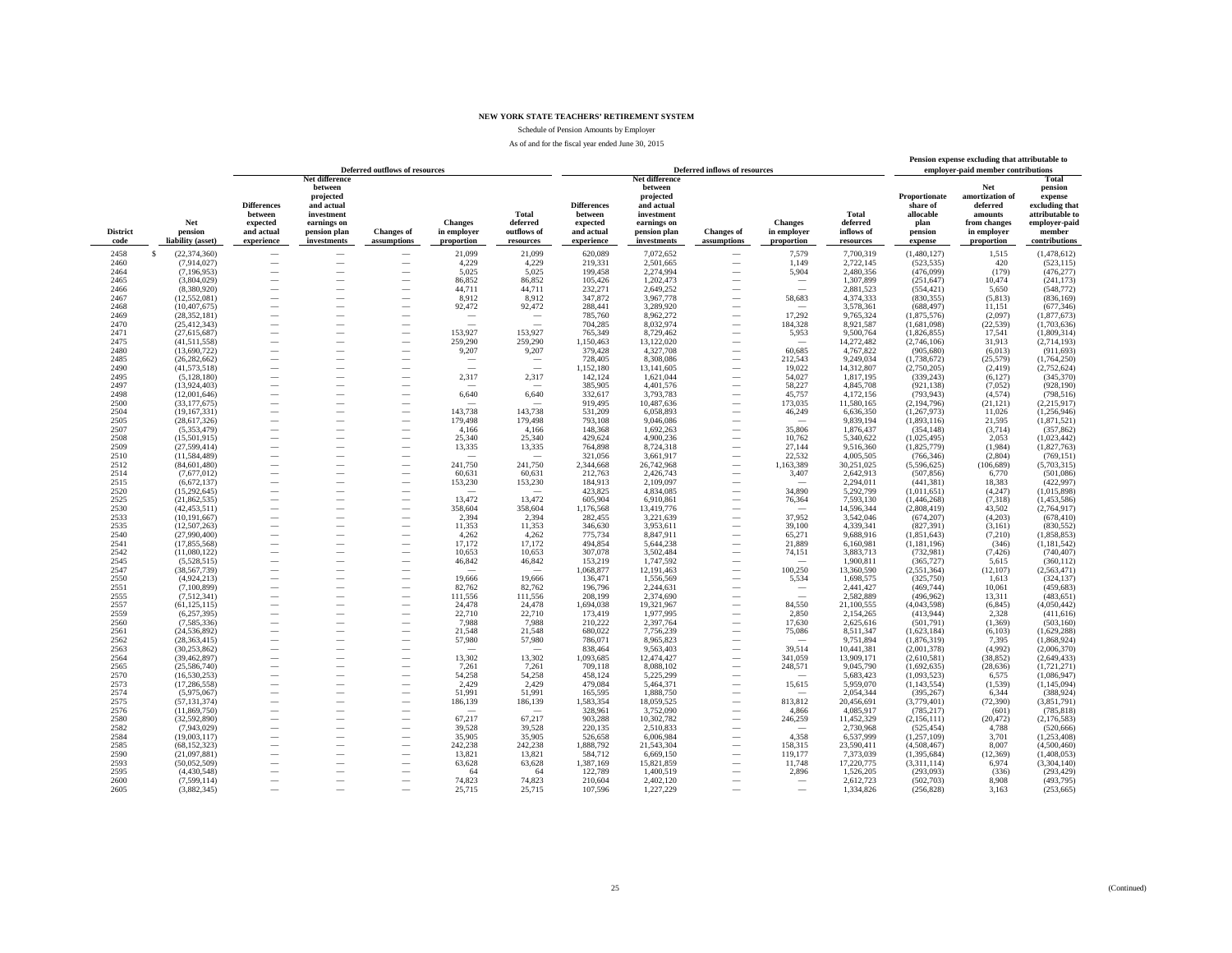Schedule of Pension Amounts by Employer

|                         |                                     | <b>Deferred outflows of resources</b>                                 |                                                                                                                  |                                                      |                                             |                                                      |                                                                       |                                                                                                                  | <b>Deferred inflows of resources</b>                 | Pension expense excluding that attributable to<br>employer-paid member contributions |                                              |                                                                      |                                                                                            |                                                                                                              |
|-------------------------|-------------------------------------|-----------------------------------------------------------------------|------------------------------------------------------------------------------------------------------------------|------------------------------------------------------|---------------------------------------------|------------------------------------------------------|-----------------------------------------------------------------------|------------------------------------------------------------------------------------------------------------------|------------------------------------------------------|--------------------------------------------------------------------------------------|----------------------------------------------|----------------------------------------------------------------------|--------------------------------------------------------------------------------------------|--------------------------------------------------------------------------------------------------------------|
| <b>District</b><br>code | Net<br>pension<br>liability (asset) | <b>Differences</b><br>between<br>expected<br>and actual<br>experience | Net difference<br>between<br>projected<br>and actual<br>investment<br>earnings on<br>pension plan<br>investments | <b>Changes</b> of<br>assumptions                     | <b>Changes</b><br>in employer<br>proportion | <b>Total</b><br>deferred<br>outflows of<br>resources | <b>Differences</b><br>between<br>expected<br>and actual<br>experience | Net difference<br>between<br>projected<br>and actual<br>investment<br>earnings on<br>pension plan<br>investments | <b>Changes</b> of<br>assumptions                     | <b>Changes</b><br>in employer<br>proportion                                          | Total<br>deferred<br>inflows of<br>resources | Proportionate<br>share of<br>allocable<br>plan<br>pension<br>expense | Net<br>amortization of<br>deferred<br>amounts<br>from changes<br>in employer<br>proportion | Total<br>pension<br>expense<br>excluding that<br>attributable to<br>employer-paid<br>member<br>contributions |
| 2610                    | $\mathbf{s}$<br>(54,030,768)        |                                                                       |                                                                                                                  |                                                      |                                             |                                                      | 1,497,423                                                             | 17,079,407                                                                                                       |                                                      | 511,602                                                                              | 19,088,432                                   | (3,574,287)                                                          | (60, 986)                                                                                  | (3,635,273)                                                                                                  |
| 2611                    | (15,703,218)                        | $\overline{\phantom{a}}$                                              | $\overline{\phantom{0}}$                                                                                         | $\overline{\phantom{a}}$                             | 32,441                                      | 32,441                                               | 435,203                                                               | 4,963,869                                                                                                        | $\overline{\phantom{a}}$                             | 431,040                                                                              | 5,830,112                                    | (1,038,812)                                                          | (47,046)                                                                                   | (1,085,858)                                                                                                  |
| 2612                    | (17, 437, 954)                      |                                                                       | $\overline{\phantom{0}}$                                                                                         |                                                      | 18,861                                      | 18,861                                               | 483,280                                                               | 5,512,228                                                                                                        | $\overline{\phantom{a}}$                             |                                                                                      | 5,995,508                                    | (1, 153, 570)                                                        | 2,289                                                                                      | (1,151,280)                                                                                                  |
| 2613                    | (16, 480, 448)                      | $\overline{\phantom{a}}$                                              | $\overline{\phantom{0}}$                                                                                         | -                                                    |                                             |                                                      | 456,744                                                               | 5.209.556                                                                                                        | $\sim$                                               | 110,778                                                                              | 5,777,077                                    | (1,090,228)                                                          | (13,316)                                                                                   | (1, 103, 544)                                                                                                |
| 2614                    | (22.348.134)                        | $\overline{\phantom{a}}$                                              | -                                                                                                                | -                                                    | 29,582                                      | 29,582                                               | 619,362                                                               | 7,064,362                                                                                                        | $\overline{\phantom{a}}$                             | 16,096                                                                               | 7,699,820                                    | (1,478,392)                                                          | 1.404                                                                                      | (1,476,988)                                                                                                  |
| 2615                    | (58.920.740)                        | $\overline{\phantom{a}}$                                              | $\overline{\phantom{0}}$                                                                                         | $\overline{\phantom{a}}$                             |                                             |                                                      | 1,632,945                                                             | 18.625.152                                                                                                       | $\overline{\phantom{a}}$                             | 320,628                                                                              | 20,578,726                                   | (3,897,772)                                                          | (38,577)                                                                                   | (3,936,349)                                                                                                  |
| 2616                    | (21, 486, 913)                      | $\overline{\phantom{a}}$                                              | -                                                                                                                | $\overline{\phantom{a}}$                             | 162,456                                     | 162,456                                              | 595,494                                                               | 6,792,125                                                                                                        | $\overline{\phantom{a}}$                             | 20,486                                                                               | 7,408,105                                    | (1,421,420)                                                          | 16,644                                                                                     | (1,404,775)                                                                                                  |
| 2617<br>2618            | (23, 185, 564)<br>(5,556,095)       | $\overline{\phantom{a}}$                                              | -                                                                                                                | -                                                    | 28,786<br>38,900                            | 28,786<br>38,900                                     | 642,571<br>153,983                                                    | 7,329,077<br>1,756,311                                                                                           | $\overline{\phantom{a}}$                             | $\overline{\phantom{a}}$                                                             | 7,971,648<br>1,910,294                       | (1,533,790)<br>(367, 551)                                            | 3,511                                                                                      | (1, 530, 279)<br>(362, 881)                                                                                  |
| 2619                    | (12,510,255)                        |                                                                       |                                                                                                                  |                                                      |                                             |                                                      | 346,713                                                               | 3,954,557                                                                                                        |                                                      | 87,723                                                                               | 4,388,992                                    | (827, 588)                                                           | 4,671<br>(10, 641)                                                                         | (838, 229)                                                                                                   |
| 2620                    | (4,295,951)                         |                                                                       | $\overline{\phantom{0}}$                                                                                         |                                                      |                                             |                                                      | 119,059                                                               | 1,357,973                                                                                                        | $\overline{\phantom{a}}$                             | 36,752                                                                               | 1,513,783                                    | (284, 189)                                                           | (4, 428)                                                                                   | (288, 617)                                                                                                   |
| 2625                    | (7.414.781)                         | $\overline{\phantom{a}}$                                              | -                                                                                                                | $\overline{\phantom{0}}$                             | 18.662                                      | 18.662                                               | 205.495                                                               | 2.343.851                                                                                                        |                                                      |                                                                                      | 2.549.346                                    | (490, 509)                                                           | 2.315                                                                                      | (488.194)                                                                                                    |
| 2626                    | (5,479,546)                         | $\overline{\phantom{a}}$                                              | $\overline{\phantom{0}}$                                                                                         | $\overline{\phantom{a}}$                             |                                             |                                                      | 151,862                                                               | 1,732,113                                                                                                        | $\overline{\phantom{a}}$                             | 83.249                                                                               | 1,967,224                                    | (362, 487)                                                           | (9,953)                                                                                    | (372, 440)                                                                                                   |
| 2630                    | (6,306,970)                         |                                                                       | $\overline{\phantom{0}}$                                                                                         | $\overline{\phantom{a}}$                             |                                             | $\overline{\phantom{0}}$                             | 174,793                                                               | 1,993,666                                                                                                        | $\overline{\phantom{a}}$                             | 55,211                                                                               | 2,223,671                                    | (417, 224)                                                           | (6, 579)                                                                                   | (423, 802)                                                                                                   |
| 2632                    | (11, 739, 270)                      | $\overline{\phantom{a}}$                                              | -                                                                                                                | $\overline{\phantom{a}}$                             | $\overline{\phantom{a}}$                    | -                                                    | 325,345                                                               | 3,710,844                                                                                                        | $\overline{\phantom{a}}$                             | 18,847                                                                               | 4,055,036                                    | (776, 586)                                                           | (2, 282)                                                                                   | (778, 867)                                                                                                   |
| 2633                    | (40,890,569)                        | $\overline{\phantom{a}}$                                              | -                                                                                                                | $\overline{\phantom{a}}$                             | -                                           | -                                                    | 1,133,252                                                             | 12,925,722                                                                                                       | $\overline{\phantom{a}}$                             | 181,309                                                                              | 14,240,283                                   | (2,705,026)                                                          | (22,018)                                                                                   | (2,727,044)                                                                                                  |
| 2635                    | (5,413,970)                         | $\overline{\phantom{a}}$                                              | $\overline{\phantom{0}}$                                                                                         | $\overline{\phantom{a}}$                             |                                             |                                                      | 150,044                                                               | 1,711,384                                                                                                        | $\overline{\phantom{a}}$                             | 35,529                                                                               | 1,896,957                                    | (358, 149)                                                           | (4,263)                                                                                    | (362, 412)                                                                                                   |
| 2640<br>2641            | (14, 947, 846)<br>(8,132,801)       | $\overline{\phantom{a}}$                                              | $\overline{\phantom{a}}$<br>$\overline{\phantom{0}}$                                                             | $\overline{\phantom{a}}$                             | 13,405<br>28,925                            | 13,405<br>28,925                                     | 414,269<br>225,395                                                    | 4,725,092<br>2,570,821                                                                                           | $\overline{\phantom{a}}$<br>$\overline{\phantom{a}}$ | 16,349                                                                               | 5,155,710                                    | (988, 842)<br>(538,008)                                              | (555)<br>3,605                                                                             | (989, 397)<br>(534, 403)                                                                                     |
| 2642                    | (33, 418, 339)                      |                                                                       | $\overline{\phantom{0}}$                                                                                         | -<br>-                                               | 273,152                                     | 273,152                                              | 926,165                                                               | 10,563,711                                                                                                       |                                                      |                                                                                      | 2,796,215<br>11,489,876                      | (2,210,717)                                                          | 32,826                                                                                     | (2,177,891)                                                                                                  |
| 2643                    | (31, 431, 967)                      |                                                                       |                                                                                                                  |                                                      | 8,069                                       | 8.069                                                | 871,114                                                               | 9,935,808                                                                                                        |                                                      | 146,478                                                                              | 10,953,401                                   | (2,079,313)                                                          | (16,376)                                                                                   | (2,095,689)                                                                                                  |
| 2644                    | (28,300,488)                        |                                                                       | $\overline{\phantom{0}}$                                                                                         | $\overline{\phantom{0}}$                             | 263,897                                     | 263,897                                              | 784,327                                                               | 8,945,932                                                                                                        |                                                      |                                                                                      | 9,730,259                                    | (1,872,157)                                                          | 31,623                                                                                     | (1,840,533)                                                                                                  |
| 2645                    | (34.202.601)                        |                                                                       | $\overline{\phantom{0}}$                                                                                         | -                                                    |                                             |                                                      | 947,900                                                               | 10.811.620                                                                                                       | $\overline{\phantom{a}}$                             | 525.507                                                                              | 12.285.027                                   | (2.262.598)                                                          | (62, 786)                                                                                  | (2.325.384)                                                                                                  |
| 2648                    | (7,008,420)                         | $\overline{\phantom{a}}$                                              | $\overline{\phantom{0}}$                                                                                         | $\overline{\phantom{0}}$                             | 984                                         | 984                                                  | 194,233                                                               | 2,215,398                                                                                                        | $\overline{\phantom{a}}$                             | 21.071                                                                               | 2,430,702                                    | (463, 627)                                                           | (2,379)                                                                                    | (466,006)                                                                                                    |
| 2649                    | (14.386.049)                        | $\overline{\phantom{a}}$                                              | $\overline{\phantom{0}}$                                                                                         | $\overline{\phantom{0}}$                             | $\overline{\phantom{a}}$                    | $\overline{\phantom{a}}$                             | 398,699                                                               | 4,547,505                                                                                                        | $\overline{\phantom{a}}$                             | 57,490                                                                               | 5,003,694                                    | (951, 678)                                                           | (6,964)                                                                                    | (958, 641)                                                                                                   |
| 2650                    | (3,246,510)                         | $\overline{\phantom{a}}$                                              | $\overline{\phantom{0}}$                                                                                         | $\overline{\phantom{0}}$                             | 13,907                                      | 13.907                                               | 89,975                                                                | 1,026,239                                                                                                        | $\overline{\phantom{a}}$                             | 64.912                                                                               | 1,181,125                                    | (214, 766)                                                           | (5,898)                                                                                    | (220, 664)                                                                                                   |
| 2651                    | (48, 335, 654)                      | $\overline{\phantom{a}}$                                              | -                                                                                                                | -                                                    | 377,947                                     | 377,947                                              | 1,339,587                                                             | 15,279,152                                                                                                       | $\overline{\phantom{a}}$                             | 27,713                                                                               | 16,646,452                                   | (3,197,539)                                                          | 41,347                                                                                     | (3, 156, 192)                                                                                                |
| 2652<br>2653            | (5,901,859)<br>(8,182,110)          | $\overline{\phantom{a}}$<br>$\overline{\phantom{a}}$                  | -<br>-                                                                                                           | -<br>-                                               | 59,869                                      | 59,869                                               | 163,566<br>226,761                                                    | 1,865,608<br>2,586,408                                                                                           | $\overline{\phantom{a}}$<br>$\overline{\phantom{a}}$ | 6,354<br>50,917                                                                      | 2,035,528<br>2,864,086                       | (390, 425)<br>(541, 270)                                             | 6,291<br>(6, 131)                                                                          | (384, 133)<br>(547, 401)                                                                                     |
| 2654                    | (53, 111, 952)                      | $\overline{\phantom{a}}$                                              | -                                                                                                                | -                                                    |                                             |                                                      | 1,471,959                                                             | 16,788,964                                                                                                       | $\overline{\phantom{a}}$                             | 191,944                                                                              | 18,452,868                                   | (3,513,505)                                                          | (23,501)                                                                                   | (3,537,005)                                                                                                  |
| 2655                    | (28,907,577)                        |                                                                       |                                                                                                                  |                                                      | 9,842                                       | 9,842                                                | 801,152                                                               | 9,137,836                                                                                                        |                                                      | 62,455                                                                               | 10,001,443                                   | (1,912,317)                                                          | (6,140)                                                                                    | (1,918,457)                                                                                                  |
| 2656                    | (28, 317, 779)                      |                                                                       |                                                                                                                  |                                                      | 166,612                                     | 166,612                                              | 784,807                                                               | 8,951,397                                                                                                        |                                                      |                                                                                      | 9,736,204                                    | (1,873,300)                                                          | 19,840                                                                                     | (1,853,460)                                                                                                  |
| 3032                    | (3,923,278)                         |                                                                       |                                                                                                                  |                                                      | 10,848                                      | 10,848                                               | 108,731                                                               | 1,240,169                                                                                                        |                                                      | 63,312                                                                               | 1,412,212                                    | (259, 536)                                                           | (6,110)                                                                                    | (265, 646)                                                                                                   |
| 3041                    | (1,634,149)                         |                                                                       | $\overline{\phantom{0}}$                                                                                         | $\overline{\phantom{a}}$                             | 2,259                                       | 2.259                                                | 45,289                                                                | 516,563                                                                                                          | $\overline{\phantom{a}}$                             | 14,098                                                                               | 575,950                                      | (108, 104)                                                           | (1,381)                                                                                    | (109, 485)                                                                                                   |
| 3042                    | (4,750,341)                         | $\overline{\phantom{a}}$                                              | -                                                                                                                | $\overline{\phantom{a}}$                             | 72,913                                      | 72,913                                               | 131,652                                                               | 1,501,607                                                                                                        | $\sim$                                               |                                                                                      | 1,633,260                                    | (314, 248)                                                           | 8,730                                                                                      | (305, 518)                                                                                                   |
| 3043                    | (4,839,896)                         | $\overline{\phantom{a}}$                                              | -                                                                                                                | $\overline{\phantom{a}}$                             | 326                                         | 326                                                  | 134,134                                                               | 1,529,916                                                                                                        | $\overline{\phantom{a}}$                             | 6,280                                                                                | 1,670,331                                    | (320, 173)                                                           | (788)                                                                                      | (320,960)                                                                                                    |
| 3044<br>3048            | (3,417,304)                         | $\overline{\phantom{a}}$                                              | $\overline{\phantom{0}}$                                                                                         | $\overline{\phantom{a}}$                             | 988<br>22,702                               | 988<br>22,702                                        | 94,708                                                                | 1,080,227<br>474,997                                                                                             | $\overline{\phantom{a}}$                             | 42,801<br>2,290                                                                      | 1,217,737                                    | (226,064)                                                            | (4,965)                                                                                    | (231,030)                                                                                                    |
| 3077                    | (1,502,656)<br>(4,063,413)          | $\overline{\phantom{a}}$                                              | -<br>$\overline{\phantom{0}}$                                                                                    | $\overline{\phantom{a}}$<br>-                        | 24,067                                      | 24,067                                               | 41,645<br>112,615                                                     | 1,284,466                                                                                                        | $\overline{\phantom{a}}$<br>$\overline{\phantom{a}}$ |                                                                                      | 518,933<br>1,397,080                         | (99, 405)<br>(268, 806)                                              | 2,401<br>2,946                                                                             | (97,004)<br>(265, 860)                                                                                       |
| 3078                    | (1,734,885)                         |                                                                       |                                                                                                                  |                                                      | 6,103                                       | 6,103                                                | 48,081                                                                | 548,406                                                                                                          |                                                      | 7,691                                                                                | 604,179                                      | (114, 768)                                                           | (113)                                                                                      | (114, 880)                                                                                                   |
| 3079                    | (1,125,391)                         |                                                                       | $\overline{\phantom{0}}$                                                                                         | $\overline{\phantom{0}}$                             | 17,326                                      | 17,326                                               | 31,189                                                                | 355,742                                                                                                          |                                                      |                                                                                      | 386,931                                      | (74, 448)                                                            | 2,100                                                                                      | (72, 348)                                                                                                    |
| 3081                    | (2,058,370)                         |                                                                       |                                                                                                                  | $\overline{\phantom{0}}$                             |                                             |                                                      | 57,046                                                                | 650,661                                                                                                          |                                                      | 13,744                                                                               | 721,452                                      | (136, 167)                                                           | (1,689)                                                                                    | (137, 856)                                                                                                   |
| 3082                    | (3.626.436)                         |                                                                       | $\overline{\phantom{0}}$                                                                                         | $\overline{\phantom{0}}$                             | 3.950                                       | 3.950                                                | 100.504                                                               | 1.146.335                                                                                                        | $\overline{\phantom{a}}$                             | 2,275                                                                                | 1.249.114                                    | (239.899)                                                            | 171                                                                                        | (239, 728)                                                                                                   |
| 3101                    | (1.601.644)                         | $\overline{\phantom{a}}$                                              | $\overline{\phantom{0}}$                                                                                         | -                                                    | 34.930                                      | 34.930                                               | 44.388                                                                | 506,288                                                                                                          | $\overline{\phantom{a}}$                             |                                                                                      | 550,676                                      | (105, 953)                                                           | 4.238                                                                                      | (101, 715)                                                                                                   |
| 3105                    | (1,759,304)                         | $\overline{\phantom{a}}$                                              | $\overline{\phantom{0}}$                                                                                         | $\overline{\phantom{0}}$                             | 12,717                                      | 12,717                                               | 48,758                                                                | 556,125                                                                                                          | $\overline{\phantom{a}}$                             | 2.360                                                                                | 607,243                                      | (116, 383)                                                           | 1,203                                                                                      | (115, 179)                                                                                                   |
| 3106                    | (2,818,558)                         | $\overline{\phantom{a}}$                                              | -                                                                                                                | $\overline{\phantom{0}}$                             |                                             | 8.298                                                | 78,114                                                                | 890.961                                                                                                          | $\overline{\phantom{a}}$                             | 18,695                                                                               | 987,770                                      | (186, 455)                                                           | (2, 242)                                                                                   | (188, 697)                                                                                                   |
| 3107<br>3126            | (2,830,479)<br>(4,387,021)          | $\overline{\phantom{a}}$<br>$\overline{\phantom{a}}$                  | -<br>-                                                                                                           | $\overline{\phantom{a}}$<br>-                        | 8,298<br>9,694                              | 9,694                                                | 78,445<br>121,583                                                     | 894,729<br>1,386,760                                                                                             | $\overline{\phantom{a}}$<br>$\overline{\phantom{a}}$ | 160,388                                                                              | 973,174<br>1,668,731                         | (187, 244)<br>(290, 214)                                             | 1,000<br>(17, 818)                                                                         | (186, 244)<br>(308, 032)                                                                                     |
| 3128                    | (2,927,708)                         | $\overline{\phantom{a}}$                                              | -                                                                                                                | -                                                    | 67,458                                      | 67,458                                               | 81,139                                                                | 925,464                                                                                                          | $\overline{\phantom{a}}$                             | 18,995                                                                               | 1,025,598                                    | (193, 676)                                                           | 5,531                                                                                      | (188, 145)                                                                                                   |
| 3178                    | (5,182,236)                         | $\overline{\phantom{a}}$                                              | -                                                                                                                | -                                                    |                                             |                                                      | 143,622                                                               | 1,638,132                                                                                                        | $\overline{\phantom{a}}$                             | 7,404                                                                                | 1,789,158                                    | (342, 819)                                                           | (893)                                                                                      | (343,713)                                                                                                    |
| 3179                    | (3,393,946)                         |                                                                       |                                                                                                                  |                                                      | 849                                         | 849                                                  | 94,061                                                                | 1,072,844                                                                                                        |                                                      | 3,508                                                                                | 1,170,412                                    | (224, 519)                                                           | (306)                                                                                      | (224, 825)                                                                                                   |
| 3201                    | (2,076,914)                         |                                                                       |                                                                                                                  |                                                      | 14,613                                      | 14,613                                               | 57,560                                                                | 656,523                                                                                                          |                                                      | 5.444                                                                                | 719,528                                      | (137, 394)                                                           | 1,023                                                                                      | (136, 370)                                                                                                   |
| 3202                    | (3,433,030)                         |                                                                       |                                                                                                                  | $\overline{\phantom{0}}$                             | 14,832                                      | 14,832                                               | 95,144                                                                | 1,085,199                                                                                                        |                                                      | 378                                                                                  | 1,180,721                                    | (227, 105)                                                           | 1,716                                                                                      | (225, 389)                                                                                                   |
| 3204                    | (3,600,984)                         |                                                                       | $\overline{\phantom{0}}$                                                                                         |                                                      | 15,012                                      | 15,012                                               | 99,799                                                                | 1,138,290                                                                                                        |                                                      | 3,666                                                                                | 1,241,755                                    | (238, 215)                                                           | 1,305                                                                                      | (236.910)                                                                                                    |
| 3206                    | (3,884,431)                         | $\overline{\phantom{a}}$                                              | -                                                                                                                | $\overline{\phantom{0}}$                             | 11.051                                      | 11.051                                               | 107,654                                                               | 1.227.889                                                                                                        | $\overline{\phantom{a}}$                             | 4.093                                                                                | 1,339,636                                    | (256,966)                                                            | 967                                                                                        | (255.999)                                                                                                    |
| 3208                    | (1,776,165)                         | -                                                                     | -                                                                                                                | $\overline{\phantom{0}}$                             | 8.260                                       | 8,260                                                | 49,225                                                                | 561,455                                                                                                          | $\overline{\phantom{a}}$                             | $\overline{\phantom{a}}$                                                             | 610,680                                      | (117, 498)                                                           | 1,029                                                                                      | (116, 470)                                                                                                   |
| 3226<br>3229            | (4,985,761)<br>(2,773,624)          | $\overline{\phantom{a}}$<br>$\overline{\phantom{a}}$                  | -<br>-                                                                                                           | $\overline{\phantom{0}}$<br>$\overline{\phantom{a}}$ | 15,830<br>12,600                            | 15,830<br>12,600                                     | 138,177<br>76,869                                                     | 1,576,025<br>876,757                                                                                             |                                                      | 1,861                                                                                | 1,714,202<br>955,487                         | (329, 822)<br>(183, 483)                                             | 1,903<br>1,255                                                                             | (327.919)<br>(182, 228)                                                                                      |
| 3231                    | (4,371,119)                         |                                                                       |                                                                                                                  |                                                      |                                             |                                                      | 121,142                                                               | 1,381,733                                                                                                        |                                                      | 14,285                                                                               | 1,517,161                                    | (289, 162)                                                           | (1,733)                                                                                    | (290, 895)                                                                                                   |
| 3232                    | (2,073,108)                         |                                                                       |                                                                                                                  |                                                      |                                             |                                                      | 57,455                                                                | 655,320                                                                                                          |                                                      | 19.197                                                                               | 731,972                                      | (137, 142)                                                           | (2,316)                                                                                    | (139, 458)                                                                                                   |
| 3276                    | (4,086,058)                         |                                                                       |                                                                                                                  |                                                      | 18,814                                      | 18,814                                               | 113,242                                                               | 1,291,624                                                                                                        |                                                      | 578                                                                                  | 1,405,445                                    | (270, 304)                                                           | 2,164                                                                                      | (268, 141)                                                                                                   |
| 3277                    | (4,656,392)                         |                                                                       |                                                                                                                  |                                                      |                                             |                                                      | 129,048                                                               | 1,471,910                                                                                                        |                                                      | 25,961                                                                               | 1,626,920                                    | (308, 033)                                                           | (3,129)                                                                                    | (311, 163)                                                                                                   |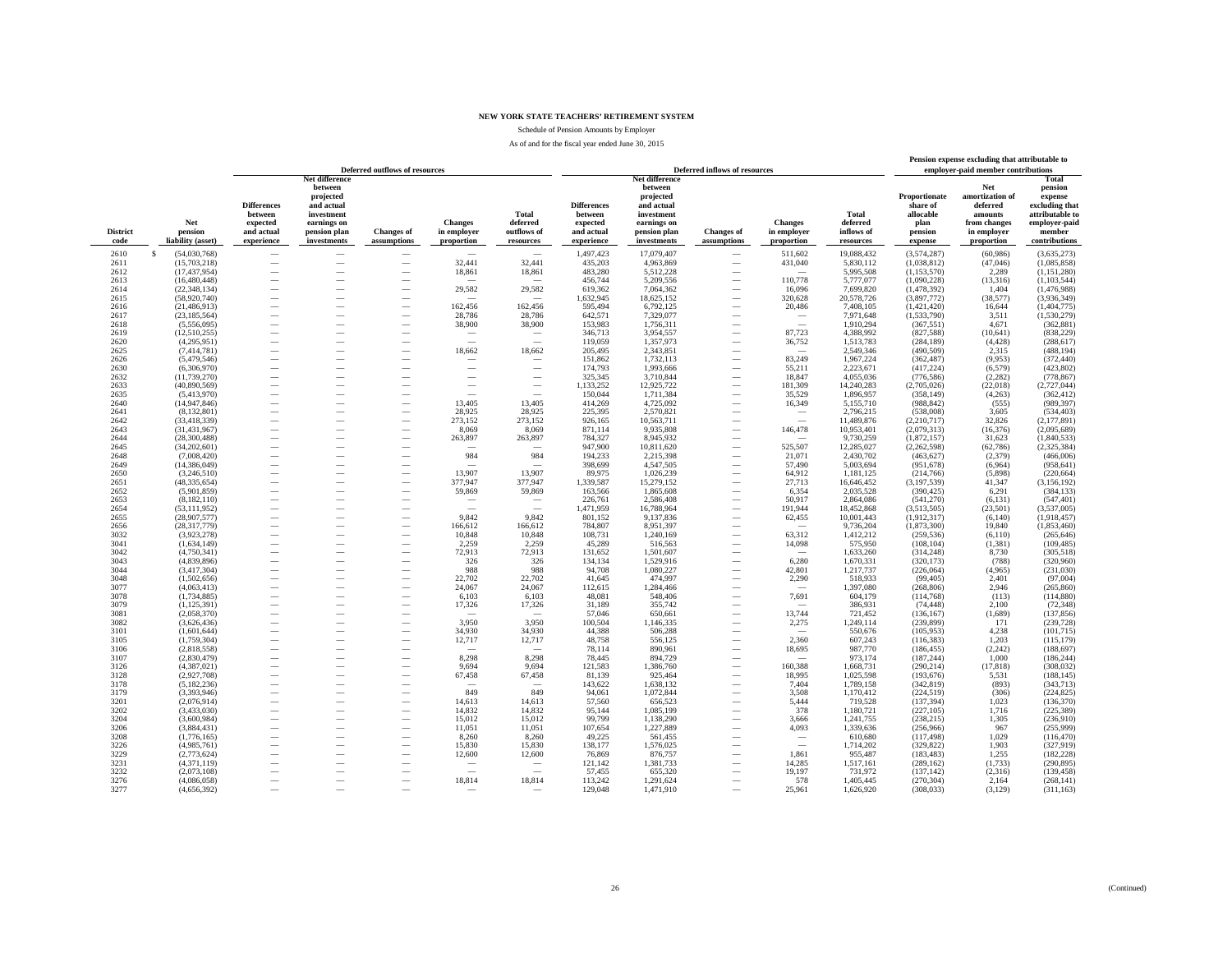Schedule of Pension Amounts by Employer

|                         |                                     | <b>Deferred outflows of resources</b>                                 |                                                                                                                  |                                                      |                                             |                                                      |                                                                       |                                                                                                                  | <b>Deferred inflows of resources</b>                 | Pension expense excluding that attributable to<br>employer-paid member contributions |                                              |                                                                      |                                                                                            |                                                                                                              |
|-------------------------|-------------------------------------|-----------------------------------------------------------------------|------------------------------------------------------------------------------------------------------------------|------------------------------------------------------|---------------------------------------------|------------------------------------------------------|-----------------------------------------------------------------------|------------------------------------------------------------------------------------------------------------------|------------------------------------------------------|--------------------------------------------------------------------------------------|----------------------------------------------|----------------------------------------------------------------------|--------------------------------------------------------------------------------------------|--------------------------------------------------------------------------------------------------------------|
| <b>District</b><br>code | Net<br>pension<br>liability (asset) | <b>Differences</b><br>between<br>expected<br>and actual<br>experience | Net difference<br>between<br>projected<br>and actual<br>investment<br>earnings on<br>pension plan<br>investments | <b>Changes</b> of<br>assumptions                     | <b>Changes</b><br>in employer<br>proportion | <b>Total</b><br>deferred<br>outflows of<br>resources | <b>Differences</b><br>between<br>expected<br>and actual<br>experience | Net difference<br>between<br>projected<br>and actual<br>investment<br>earnings on<br>pension plan<br>investments | <b>Changes</b> of<br>assumptions                     | <b>Changes</b><br>in employer<br>proportion                                          | Total<br>deferred<br>inflows of<br>resources | Proportionate<br>share of<br>allocable<br>plan<br>pension<br>expense | Net<br>amortization of<br>deferred<br>amounts<br>from changes<br>in employer<br>proportion | Total<br>pension<br>expense<br>excluding that<br>attributable to<br>employer-paid<br>member<br>contributions |
| 3278                    | s<br>(3,300,263)                    |                                                                       |                                                                                                                  |                                                      | 28,554                                      | 28,554                                               | 91,464                                                                | 1,043,230                                                                                                        |                                                      |                                                                                      | 1,134,695                                    | (218, 322)                                                           | 3,456                                                                                      | (214, 866)                                                                                                   |
| 3280                    | (4,075,072)                         |                                                                       | -                                                                                                                | $\overline{\phantom{m}}$                             | 8,312                                       | 8,312                                                | 112,938                                                               | 1,288,152                                                                                                        | $\overline{\phantom{a}}$                             | 28,526                                                                               | 1,429,615                                    | (269, 577)                                                           | (2,302)                                                                                    | (271, 880)                                                                                                   |
| 3281                    | (4,000,307)                         |                                                                       | $\overline{\phantom{0}}$                                                                                         | $\overline{\phantom{m}}$                             | 17.384                                      | 17.384                                               | 110,866                                                               | 1.264.518                                                                                                        | $\overline{\phantom{a}}$                             | 26,856                                                                               | 1.402.240                                    | (264.632)                                                            | (910)                                                                                      | (265, 541)                                                                                                   |
| 3284                    | (4,120,204)                         | -                                                                     | -                                                                                                                | $\overline{\phantom{a}}$                             | 17,295                                      | 17,295                                               | 114,188                                                               | 1,302,418                                                                                                        | $\overline{\phantom{a}}$                             |                                                                                      | 1,416,606                                    | (272, 563)                                                           | 2.070                                                                                      | (270, 493)                                                                                                   |
| 3303                    | (4,711,443)                         |                                                                       | $\overline{\phantom{0}}$                                                                                         | $\overline{\phantom{m}}$                             | 24,316                                      | 24,316                                               | 130,574                                                               | 1,489,312                                                                                                        | $\overline{\phantom{a}}$                             | 9,893                                                                                | 1,629,779                                    | (311, 675)                                                           | 1.593                                                                                      | (310,082)                                                                                                    |
| 3304                    | (2,323,087)                         | $\overline{\phantom{a}}$                                              | -                                                                                                                | $\overline{\phantom{a}}$                             | 3,432                                       | 3,432                                                | 64,383                                                                | 734,340                                                                                                          | $\overline{\phantom{a}}$                             | 13,590                                                                               | 812,312                                      | (153, 679)                                                           | (1, 166)                                                                                   | (154, 845)                                                                                                   |
| 3305                    | (2,997,416)                         | $\overline{\phantom{a}}$                                              | -                                                                                                                | -                                                    | 2,840                                       | 2,840                                                | 83,071                                                                | 947,499                                                                                                          | $\overline{\phantom{a}}$                             | 15,673                                                                               | 1,046,243                                    | (198, 287)                                                           | (1, 492)                                                                                   | (199, 780)                                                                                                   |
| 3306                    | (2,852,160)                         | $\overline{\phantom{a}}$                                              | -                                                                                                                | $\overline{\phantom{a}}$                             | 24,369                                      | 24,369                                               | 79,046                                                                | 901,583                                                                                                          | $\overline{\phantom{a}}$                             | 3,453                                                                                | 984,082                                      | (188, 678)                                                           | 2,447                                                                                      | (186, 232)                                                                                                   |
| 3307                    | (1,231,327)                         |                                                                       |                                                                                                                  |                                                      | 35,600                                      | 35,600                                               | 34,125                                                                | 389,229                                                                                                          |                                                      |                                                                                      | 423,354                                      | (81, 456)                                                            | 4,658                                                                                      | (76, 797)                                                                                                    |
| 3308                    | (2,251,004)                         |                                                                       | $\overline{\phantom{0}}$                                                                                         | $\overline{\phantom{0}}$                             | 2,834                                       | 2,834                                                | 62,385                                                                | 711,554                                                                                                          |                                                      | 11,261                                                                               | 785,199                                      | (148,910)                                                            | (968)                                                                                      | (149, 878)                                                                                                   |
| 3309                    | (3.989.440)                         |                                                                       | $\overline{\phantom{0}}$                                                                                         | $\overline{\phantom{0}}$                             | 3,546                                       | 3.546                                                | 110,564                                                               | 1.261.083                                                                                                        | $\overline{\phantom{a}}$                             | 1.208                                                                                | 1.372.855                                    | (263.913)                                                            | 263                                                                                        | (263, 649)                                                                                                   |
| 3326<br>3327            | (3,717,133)<br>(4,983,326)          |                                                                       | $\overline{\phantom{0}}$<br>$\overline{\phantom{0}}$                                                             | $\overline{\phantom{m}}$<br>$\overline{\phantom{a}}$ | 18,094                                      | 18,094                                               | 103,018<br>138,109                                                    | 1,175,005<br>1,575,255                                                                                           | $\overline{\phantom{a}}$<br>$\overline{\phantom{a}}$ | 3,456<br>$\overline{\phantom{a}}$                                                    | 1,281,479<br>1,713,365                       | (245, 899)<br>(329, 661)                                             | (416)<br>2,365                                                                             | (246, 315)<br>(327, 296)                                                                                     |
| 3328                    | (2,931,674)                         | $\overline{\phantom{a}}$                                              | -                                                                                                                | $\sim$                                               | 82.485                                      | 82.485                                               | 81,249                                                                | 926,717                                                                                                          | $\overline{\phantom{a}}$                             | $\sim$                                                                               | 1,007,967                                    | (193,938)                                                            | 9,844                                                                                      | (184,094)                                                                                                    |
| 3329                    | (3,235,911)                         | $\overline{\phantom{a}}$                                              | -                                                                                                                | $\overline{\phantom{a}}$                             | 27,395                                      | 27,395                                               | 89,681                                                                | 1,022,888                                                                                                        | $\overline{\phantom{a}}$                             | $\overline{\phantom{a}}$                                                             | 1,112,569                                    | (214,065)                                                            | 3,269                                                                                      | (210, 795)                                                                                                   |
| 3330                    | (4,950,919)                         |                                                                       | $\overline{\phantom{0}}$                                                                                         | $\overline{\phantom{a}}$                             | 34,802                                      | 34,802                                               | 137,211                                                               | 1,565,011                                                                                                        | $\overline{\phantom{a}}$                             |                                                                                      | 1,702,222                                    | (327,517)                                                            | 4,149                                                                                      | (323, 368)                                                                                                   |
| 3331                    | (5,398,776)                         |                                                                       | -                                                                                                                | $\overline{\phantom{a}}$                             | 2,205                                       | 2,205                                                | 149,623                                                               | 1,706,581                                                                                                        | $\overline{\phantom{a}}$                             | 70,979                                                                               | 1,927,183                                    | (357, 144)                                                           | (8,160)                                                                                    | (365, 304)                                                                                                   |
| 3332                    | (2,455,678)                         | $\overline{\phantom{0}}$                                              | $\overline{\phantom{0}}$                                                                                         | -                                                    | 35,558                                      | 35,558                                               | 68,057                                                                | 776,253                                                                                                          |                                                      |                                                                                      | 844,310                                      | (162, 450)                                                           | 4,259                                                                                      | (158, 191)                                                                                                   |
| 3452                    | (5,923,303)                         |                                                                       |                                                                                                                  |                                                      | 17,044                                      | 17.044                                               | 164,160                                                               | 1,872,387                                                                                                        |                                                      | 44.215                                                                               | 2,080,762                                    | (391, 843)                                                           | (3,021)                                                                                    | (394, 864)                                                                                                   |
| 3453                    | (2,025,583)                         |                                                                       | $\overline{\phantom{0}}$                                                                                         | $\overline{\phantom{a}}$                             | 13,337                                      | 13,337                                               | 56,138                                                                | 640,297                                                                                                          | $\overline{\phantom{a}}$                             | 1,292                                                                                | 697,726                                      | (133,998)                                                            | 1,418                                                                                      | (132, 580)                                                                                                   |
| 3458                    | (4,478,109)                         |                                                                       | -                                                                                                                | $\overline{\phantom{0}}$                             | 31,434                                      | 31,434                                               | 124,108                                                               | 1,415,553                                                                                                        |                                                      |                                                                                      | 1,539,661                                    | (296, 239)                                                           | 3,876                                                                                      | (292, 363)                                                                                                   |
| 3460                    | (6.710.627)                         |                                                                       | $\overline{\phantom{0}}$                                                                                         | $\overline{\phantom{m}}$                             | 24,605                                      | 24,605                                               | 185.980                                                               | 2.121.264                                                                                                        | $\overline{\phantom{a}}$                             | 1.086                                                                                | 2.308.331                                    | (443,927)                                                            | 2.786                                                                                      | (441, 141)                                                                                                   |
| 3464                    | (1,753,281)                         |                                                                       | -                                                                                                                | $\overline{\phantom{a}}$                             | $\overline{\phantom{a}}$                    | $\sim$                                               | 48,591                                                                | 554,221                                                                                                          | $\overline{\phantom{a}}$                             | 3.453                                                                                | 606,265                                      | (115,984)                                                            | (424)                                                                                      | (116, 409)                                                                                                   |
| 3465<br>3466            | (1,158,341)                         |                                                                       | $\overline{\phantom{0}}$                                                                                         | $\overline{\phantom{m}}$                             | 14,283                                      | 14,283                                               | 32,103                                                                | 366,158<br>1,040,127                                                                                             | $\overline{\phantom{a}}$                             | 3,158<br>660                                                                         | 401,418                                      | (76, 628)                                                            | 1,285                                                                                      | (75, 343)                                                                                                    |
| 3467                    | (3,290,446)<br>(1,608,154)          | $\overline{\phantom{a}}$<br>$\overline{\phantom{a}}$                  | -<br>-                                                                                                           | -<br>-                                               | 6,835<br>5,932                              | 6,835<br>5,932                                       | 91,192                                                                | 508,346                                                                                                          | $\overline{\phantom{a}}$<br>$\overline{\phantom{a}}$ | 5,562                                                                                | 1,131,979<br>558,476                         | (217, 672)<br>(106, 384)                                             | 727<br>(26)                                                                                | (216, 945)<br>(106, 410)                                                                                     |
| 3468                    | (378, 527)                          | $\overline{\phantom{a}}$                                              | -                                                                                                                | -                                                    |                                             |                                                      | 44,569<br>10,491                                                      | 119,654                                                                                                          | $\overline{\phantom{a}}$                             | 5,712                                                                                | 135,857                                      | (25,041)                                                             | (684)                                                                                      | (25, 725)                                                                                                    |
| 3470                    | (1,459,391)                         | $\overline{\phantom{a}}$                                              | -                                                                                                                | $\overline{\phantom{0}}$                             | 23,362                                      | 23,362                                               | 40,446                                                                | 461,321                                                                                                          | $\overline{\phantom{a}}$                             | 2,700                                                                                | 504,468                                      | (96, 543)                                                            | 2,426                                                                                      | (94, 117)                                                                                                    |
| 3471                    | (1,425,520)                         | $\overline{\phantom{a}}$                                              | -                                                                                                                | $\overline{\phantom{0}}$                             | 686                                         | 686                                                  | 39,507                                                                | 450,614                                                                                                          |                                                      | 16,055                                                                               | 506,176                                      | (94, 302)                                                            | (1,821)                                                                                    | (96, 123)                                                                                                    |
| 3472                    | (1,299,027)                         |                                                                       |                                                                                                                  |                                                      | 10,269                                      | 10.269                                               | 36,002                                                                | 410,629                                                                                                          |                                                      | 535                                                                                  | 447,166                                      | (85,934)                                                             | 1,152                                                                                      | (84, 782)                                                                                                    |
| 3526                    | (3,177,525)                         |                                                                       |                                                                                                                  |                                                      | 34,867                                      | 34,867                                               | 88,063                                                                | 1,004,432                                                                                                        |                                                      |                                                                                      | 1,092,495                                    | (210, 202)                                                           | 4,158                                                                                      | (206, 044)                                                                                                   |
| 3527                    | (2,804,429)                         |                                                                       | -                                                                                                                | $\overline{\phantom{0}}$                             |                                             |                                                      | 77,723                                                                | 886,495                                                                                                          |                                                      | 27,458                                                                               | 991,675                                      | (185, 521)                                                           | (3,341)                                                                                    | (188, 862)                                                                                                   |
| 3528                    | (2,559,522)                         |                                                                       | $\overline{\phantom{0}}$                                                                                         | $\overline{\phantom{0}}$                             | 2.418                                       | 2.418                                                | 70,935                                                                | 809,078                                                                                                          |                                                      | 32.268                                                                               | 912,281                                      | (169, 320)                                                           | (3,523)                                                                                    | (172, 843)                                                                                                   |
| 3531                    | (3,360,758)                         | $\overline{\phantom{a}}$                                              | -                                                                                                                | $\overline{\phantom{a}}$                             | 12,562                                      | 12,562                                               | 93,141                                                                | 1,062,353                                                                                                        | $\overline{\phantom{a}}$                             | 19,216                                                                               | 1,174,710                                    | (222, 324)                                                           | (635)                                                                                      | (222, 958)                                                                                                   |
| 3552                    | (1,329,714)                         |                                                                       | $\overline{\phantom{a}}$                                                                                         | $\overline{\phantom{a}}$                             | -                                           | -                                                    | 36,852                                                                | 420,330                                                                                                          | $\overline{\phantom{a}}$                             | 14,593                                                                               | 471,774                                      | (87,964)                                                             | (1,799)                                                                                    | (89, 763)                                                                                                    |
| 3559                    | (3,125,284)                         |                                                                       | -                                                                                                                | $\overline{\phantom{a}}$                             |                                             |                                                      | 86,615                                                                | 987,918                                                                                                          |                                                      | 62,764                                                                               | 1,137,297                                    | (206,746)                                                            | (7,501)                                                                                    | (214, 247)                                                                                                   |
| 3560                    | (3,719,030)                         |                                                                       | $\overline{\phantom{0}}$                                                                                         | $\overline{\phantom{a}}$                             | 10,148                                      | 10,148                                               | 103,070                                                               | 1,175,605                                                                                                        |                                                      | 93,438                                                                               | 1,372,113                                    | (246, 024)                                                           | (9,788)                                                                                    | (255, 813)                                                                                                   |
| 3561<br>3576            | (4,265,046)<br>(1,650,697)          |                                                                       |                                                                                                                  |                                                      |                                             |                                                      | 118,203<br>45,748                                                     | 1,348,203<br>521,794                                                                                             |                                                      | 37,755<br>11,909                                                                     | 1,504,161<br>579,451                         | (282, 145)<br>(109, 198)                                             | (4, 559)<br>(1, 432)                                                                       | (286, 704)<br>(110, 630)                                                                                     |
| 3577                    | (3,446,745)                         |                                                                       | $\overline{\phantom{0}}$                                                                                         | $\overline{\phantom{a}}$                             | 36,371                                      | 36,371                                               | 95,524                                                                | 1,089,534                                                                                                        | $\overline{\phantom{a}}$                             | 346                                                                                  | 1,185,404                                    | (228, 012)                                                           | 4,284                                                                                      | (223, 728)                                                                                                   |
| 3579                    | (1.950.705)                         |                                                                       | $\overline{\phantom{0}}$                                                                                         | $\overline{\phantom{m}}$                             | 22.173                                      | 22.173                                               | 54.062                                                                | 616,628                                                                                                          | $\overline{\phantom{a}}$                             |                                                                                      | 670,690                                      | (129.045)                                                            | 2.693                                                                                      | (126, 352)                                                                                                   |
| 3585                    | (3.988.153)                         |                                                                       | -                                                                                                                | $\overline{\phantom{a}}$                             | 51.091                                      | 51.091                                               | 110,529                                                               | 1,260,676                                                                                                        | $\overline{\phantom{a}}$                             | 3,914                                                                                | 1,375,119                                    | (263, 828)                                                           | 5.567                                                                                      | (258, 260)                                                                                                   |
| 3586                    | (4,602,230)                         |                                                                       | $\overline{\phantom{0}}$                                                                                         | $\overline{\phantom{m}}$                             | 35,649                                      | 35,649                                               | 127,547                                                               | 1,454,789                                                                                                        | $\overline{\phantom{a}}$                             | 136,498                                                                              | 1,718,834                                    | (304, 450)                                                           | (11, 559)                                                                                  | (316,009)                                                                                                    |
| 3589                    | (3,600,633)                         | $\overline{\phantom{a}}$                                              | -                                                                                                                | $\overline{\phantom{a}}$                             | 1,340                                       | 1.340                                                | 99,789                                                                | 1,138,179                                                                                                        | $\overline{\phantom{a}}$                             | 28,184                                                                               | 1,266,151                                    | (238, 192)                                                           | (3,179)                                                                                    | (241, 371)                                                                                                   |
| 3591                    | (1,785,395)                         | $\overline{\phantom{a}}$                                              | -                                                                                                                | -                                                    |                                             |                                                      | 49,481                                                                | 564,373                                                                                                          | $\overline{\phantom{a}}$                             | 11,395                                                                               | 625,249                                      | (118, 109)                                                           | (1, 383)                                                                                   | (119, 492)                                                                                                   |
| 3592                    | (3,797,145)                         | $\overline{\phantom{a}}$                                              | -                                                                                                                | -                                                    | 1,538                                       | 1,538                                                | 105,235                                                               | 1,200,297                                                                                                        |                                                      | 10,212                                                                               | 1,315,744                                    | (251, 192)                                                           | (1,013)                                                                                    | (252, 205)                                                                                                   |
| 3593                    | (7,083,095)                         | $\overline{\phantom{a}}$                                              | $\overline{\phantom{a}}$                                                                                         | -                                                    |                                             |                                                      | 196,303                                                               | 2,239,003                                                                                                        | $\overline{\phantom{a}}$                             | 19,451                                                                               | 2,454,756                                    | (468, 567)                                                           | (2,369)                                                                                    | (470, 936)                                                                                                   |
| 3594                    | (1,695,668)                         | $\overline{\phantom{a}}$                                              |                                                                                                                  |                                                      | 7,464                                       | 7,464                                                | 46,994                                                                | 536,010                                                                                                          |                                                      | 2,570                                                                                | 585,574                                      | (112, 173)                                                           | 676                                                                                        | (111, 497)                                                                                                   |
| 3626<br>3629            | (7,793,035)<br>(4,771,335)          |                                                                       |                                                                                                                  |                                                      |                                             |                                                      | 215,978<br>132,234                                                    | 2,463,419<br>1,508,244                                                                                           |                                                      | 8,117<br>12,204                                                                      | 2,687,514<br>1,652,681                       | (515, 531)<br>(315, 637)                                             | (1,000)<br>(1,508)                                                                         | (516, 531)<br>(317, 146)                                                                                     |
| 3630                    | (8,090,201)                         |                                                                       |                                                                                                                  |                                                      |                                             |                                                      | 224,214                                                               | 2,557,355                                                                                                        |                                                      | 62,897                                                                               | 2,844,466                                    | (535, 189)                                                           | (7, 571)                                                                                   | (542, 761)                                                                                                   |
| 3631                    | (6,463,067)                         |                                                                       | $\overline{\phantom{0}}$                                                                                         | $\overline{\phantom{0}}$                             | 61.308                                      | 61.308                                               | 179,119                                                               | 2.043.009                                                                                                        | -                                                    | $\overline{\phantom{a}}$                                                             | 2.222.128                                    | (427, 550)                                                           | 7.385                                                                                      | (420, 165)                                                                                                   |
| 3632                    | (11, 594, 265)                      |                                                                       | $\overline{\phantom{0}}$                                                                                         | $\overline{\phantom{m}}$                             | 82,986                                      | 82,986                                               | 321,327                                                               | 3,665,007                                                                                                        | $\overline{\phantom{a}}$                             |                                                                                      | 3,986,334                                    | (766,993)                                                            | 10,427                                                                                     | (756, 566)                                                                                                   |
| 3635                    | (8,207,505)                         |                                                                       | $\overline{\phantom{0}}$                                                                                         |                                                      |                                             |                                                      | 227,465                                                               | 2,594,435                                                                                                        | $\overline{\phantom{a}}$                             | 18,308                                                                               | 2,840,208                                    | (542, 949)                                                           | (2,311)                                                                                    | (545, 261)                                                                                                   |
| 3636                    | (6,750,005)                         | $\overline{\phantom{a}}$                                              | -                                                                                                                | $\sim$                                               | 8,014                                       | 8,014                                                | 187,071                                                               | 2,133,712                                                                                                        | $\overline{\phantom{a}}$                             | 4,653                                                                                | 2,325,436                                    | (446, 532)                                                           | 342                                                                                        | (446, 190)                                                                                                   |
| 3658                    | (6,314,192)                         | $\overline{\phantom{a}}$                                              | -                                                                                                                | $\overline{\phantom{a}}$                             |                                             |                                                      | 174,993                                                               | 1,995,949                                                                                                        | $\overline{\phantom{a}}$                             | 9,131                                                                                | 2,180,074                                    | (417,701)                                                            | (1, 162)                                                                                   | (418, 864)                                                                                                   |
| 3679                    | (6,919,574)                         |                                                                       | $\overline{\phantom{a}}$                                                                                         | $\overline{\phantom{a}}$                             | 639                                         | 639                                                  | 191,771                                                               | 2,187,313                                                                                                        | $\overline{\phantom{a}}$                             | 62,545                                                                               | 2,441,629                                    | (457,749)                                                            | (7, 362)                                                                                   | (465, 111)                                                                                                   |
| 3702                    | (3,745,683)                         |                                                                       | -                                                                                                                | $\overline{\phantom{a}}$                             | 6,182                                       | 6,182                                                | 103,809                                                               | 1,184,030                                                                                                        |                                                      | 32,673                                                                               | 1,320,512                                    | (247, 787)                                                           | (3,076)                                                                                    | (250, 864)                                                                                                   |
| 3709                    | (2,940,175)                         |                                                                       | -                                                                                                                | -                                                    |                                             |                                                      | 81,485                                                                | 929,405                                                                                                          |                                                      | 3,844                                                                                | 1,014,733                                    | (194, 501)                                                           | (469)                                                                                      | (194, 970)                                                                                                   |
| 3805<br>3821            | (2.464.349)<br>(3,297,427)          | -                                                                     | $\overline{\phantom{0}}$<br>-                                                                                    | $\overline{\phantom{m}}$<br>$\overline{\phantom{a}}$ | $\overline{\phantom{0}}$                    |                                                      | 68.298<br>91.386                                                      | 778,993<br>1.042.334                                                                                             | $\overline{\phantom{a}}$                             | 16.323<br>41.930                                                                     | 863.614<br>1,175,650                         | (163, 024)<br>(218, 134)                                             | (1.987)<br>(5,082)                                                                         | (165, 011)<br>(223, 216)                                                                                     |
| 3822                    | (1,169,256)                         |                                                                       |                                                                                                                  |                                                      | 43.157                                      | 43.157                                               | 32,405                                                                | 369,608                                                                                                          |                                                      | 5.059                                                                                | 407,072                                      | (77, 350)                                                            | 4,472                                                                                      | (72, 878)                                                                                                    |
|                         |                                     |                                                                       |                                                                                                                  |                                                      |                                             |                                                      |                                                                       |                                                                                                                  |                                                      |                                                                                      |                                              |                                                                      |                                                                                            |                                                                                                              |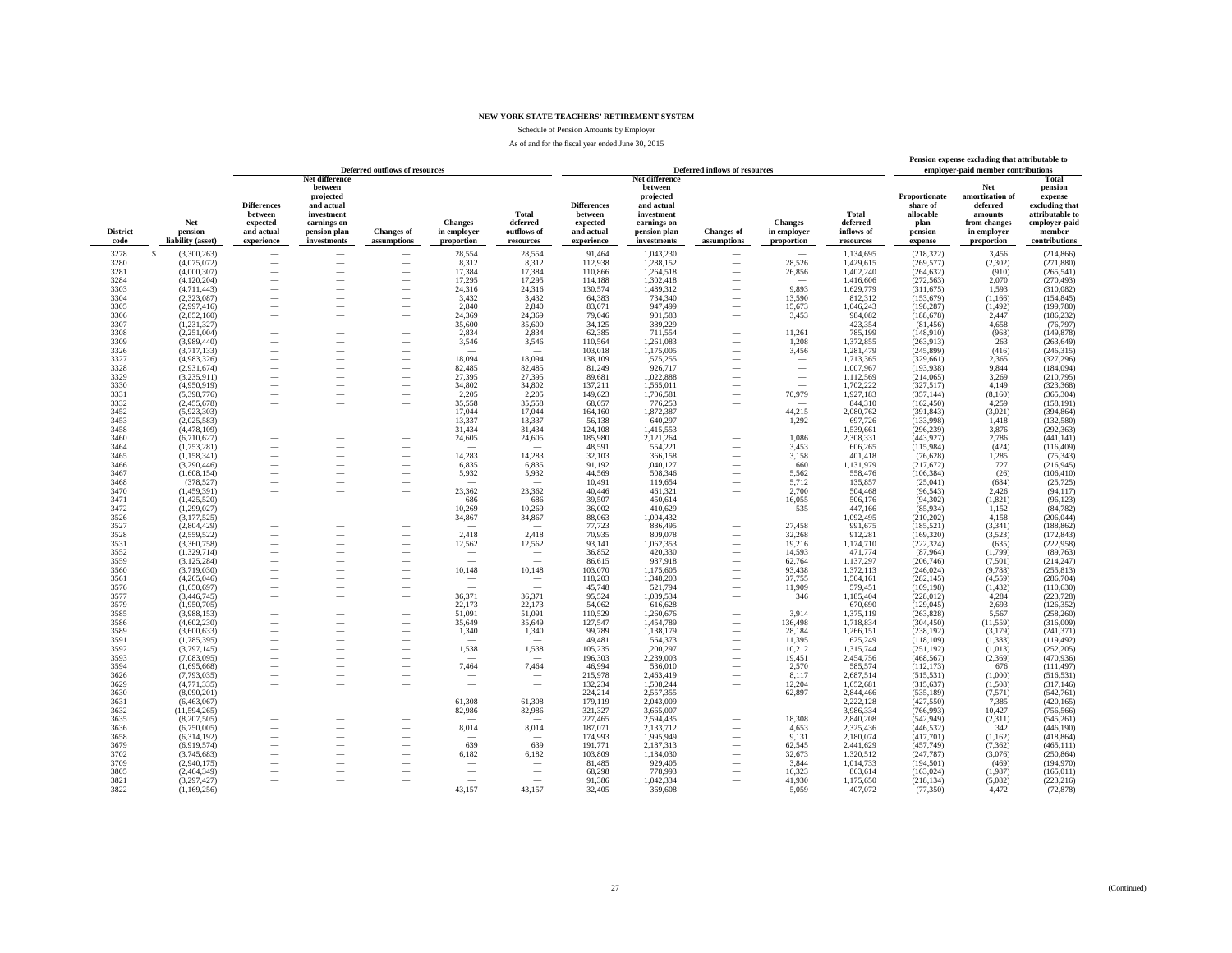Schedule of Pension Amounts by Employer

|                         |                                     | <b>Deferred outflows of resources</b>                                 |                                                                                                                  |                                  |                                             |                                               |                                                                       |                                                                                                                  | <b>Deferred inflows of resources</b>                 | Pension expense excluding that attributable to<br>employer-paid member contributions |                                              |                                                                             |                                                                                            |                                                                                                              |
|-------------------------|-------------------------------------|-----------------------------------------------------------------------|------------------------------------------------------------------------------------------------------------------|----------------------------------|---------------------------------------------|-----------------------------------------------|-----------------------------------------------------------------------|------------------------------------------------------------------------------------------------------------------|------------------------------------------------------|--------------------------------------------------------------------------------------|----------------------------------------------|-----------------------------------------------------------------------------|--------------------------------------------------------------------------------------------|--------------------------------------------------------------------------------------------------------------|
| <b>District</b><br>code | Net<br>pension<br>liability (asset) | <b>Differences</b><br>between<br>expected<br>and actual<br>experience | Net difference<br>between<br>projected<br>and actual<br>investment<br>earnings on<br>pension plan<br>investments | <b>Changes of</b><br>assumptions | <b>Changes</b><br>in employer<br>proportion | Total<br>deferred<br>outflows of<br>resources | <b>Differences</b><br>between<br>expected<br>and actual<br>experience | Net difference<br>between<br>projected<br>and actual<br>investment<br>earnings on<br>pension plan<br>investments | <b>Changes of</b><br>assumptions                     | <b>Changes</b><br>in employer<br>proportion                                          | Total<br>deferred<br>inflows of<br>resources | <b>Proportionate</b><br>share of<br>allocable<br>plan<br>pension<br>expense | Net<br>amortization of<br>deferred<br>amounts<br>from changes<br>in employer<br>proportion | Total<br>pension<br>expense<br>excluding that<br>attributable to<br>employer-paid<br>member<br>contributions |
| 3854                    | s<br>(7,548,718)                    |                                                                       |                                                                                                                  |                                  |                                             |                                               | 209,207                                                               | 2,386,189                                                                                                        |                                                      | 46,284                                                                               | 2,641,681                                    | (499, 369)                                                                  | (5,564)                                                                                    | (504, 932)                                                                                                   |
| 3855                    | (4,158,315)                         |                                                                       |                                                                                                                  |                                  | 46,780                                      | 46,780                                        | 115,245                                                               | 1,314,465                                                                                                        |                                                      | 7,642                                                                                | 1,437,351                                    | (275,084)                                                                   | 4,564                                                                                      | (270, 521)                                                                                                   |
| 3856                    | (835, 278)                          |                                                                       | -                                                                                                                | $\overline{\phantom{m}}$         | 21                                          | 21                                            | 23,149                                                                | 264,036                                                                                                          |                                                      | 6,834                                                                                | 294,019                                      | (55, 256)                                                                   | (811)                                                                                      | (56,067)                                                                                                     |
| 3927                    | (4.610.808)                         |                                                                       |                                                                                                                  | -                                | 10,267                                      | 10.267                                        | 127,785                                                               | 1.457.500                                                                                                        |                                                      | 13.449                                                                               | 1.598.735                                    | (305.018)                                                                   | (250)                                                                                      | (305, 268)                                                                                                   |
| 3928                    | (2.362.361)                         |                                                                       | -                                                                                                                | $\overline{\phantom{a}}$         | 2.622                                       | 2.622                                         | 65,471                                                                | 746,755                                                                                                          | $\sim$                                               | 2.444                                                                                | 814,670                                      | (156, 277)                                                                  | (9)                                                                                        | (156, 286)                                                                                                   |
| 3929                    | (4,233,521)                         |                                                                       | -                                                                                                                | $\overline{\phantom{0}}$         | 76,086                                      | 76,086                                        | 117,329                                                               | 1,338,238                                                                                                        | $\overline{\phantom{a}}$                             | 7,857                                                                                | 1,463,424                                    | (280,059)                                                                   | 8,024                                                                                      | (272, 035)                                                                                                   |
| 3930                    | (3,975,341)                         |                                                                       | $\overline{\phantom{0}}$                                                                                         | $\overline{\phantom{m}}$         | $\overline{\phantom{a}}$                    | $\overline{\phantom{a}}$                      | 110,174                                                               | 1,256,626                                                                                                        | $\overline{\phantom{a}}$                             | 28,655                                                                               | 1,395,455                                    | (262,980)                                                                   | (3, 437)                                                                                   | (266, 417)                                                                                                   |
| 3931                    | (5,082,607)                         | $\overline{\phantom{a}}$                                              | -                                                                                                                | -                                | $\overline{\phantom{a}}$                    | $\overline{\phantom{a}}$                      | 140,861                                                               | 1,606,639                                                                                                        | $\overline{\phantom{a}}$                             | 67,761                                                                               | 1,815,260                                    | (336, 229)                                                                  | (8,095)                                                                                    | (344, 324)                                                                                                   |
| 3932                    | (3,867,516)                         |                                                                       |                                                                                                                  |                                  |                                             |                                               | 107,185                                                               | 1,222,542                                                                                                        |                                                      | 27,633                                                                               | 1,357,360                                    | (255, 847)                                                                  | (3,386)                                                                                    | (259, 233)                                                                                                   |
| 3934                    | (828, 459)                          |                                                                       |                                                                                                                  |                                  | 9.250                                       | 9.250                                         | 22,960                                                                | 261,880                                                                                                          |                                                      | 167                                                                                  | 285,008                                      | (54, 805)                                                                   | 1,079                                                                                      | (53, 726)                                                                                                    |
| 3979                    | (2,715,124)                         |                                                                       |                                                                                                                  |                                  | 39,971                                      | 39,971                                        | 75,248                                                                | 858,265                                                                                                          |                                                      | -                                                                                    | 933,513                                      | (179, 613)                                                                  | 4,848                                                                                      | (174, 765)                                                                                                   |
| 3980<br>3981            | (2,537,397)<br>(1,633,877)          |                                                                       | -                                                                                                                | $\overline{\phantom{0}}$         | 13,029<br>108.753                           | 13,029<br>108.753                             | 70,322<br>45.282                                                      | 802,084<br>516,477                                                                                               | $\overline{\phantom{a}}$                             | 11.468                                                                               | 872,406<br>573.227                           | (167, 856)<br>(108.086)                                                     | 1,576<br>11.438                                                                            | (166, 280)<br>(96, 648)                                                                                      |
| 3982                    | (925, 137)                          |                                                                       | -                                                                                                                | $\overline{\phantom{m}}$         | 1,379                                       | 1,379                                         | 25,639                                                                | 292,441                                                                                                          | $\overline{\phantom{a}}$                             | 26,654                                                                               | 344,735                                      | (61,200)                                                                    | (2,992)                                                                                    | (64, 192)                                                                                                    |
| 3983                    | (2,137,537)                         |                                                                       | $\overline{\phantom{0}}$                                                                                         | $\overline{\phantom{a}}$         | 7.088                                       | 7,088                                         | 59,240                                                                | 675,687                                                                                                          | $\overline{\phantom{a}}$                             | 6,291                                                                                | 741,218                                      | (141, 404)                                                                  | 184                                                                                        | (141, 220)                                                                                                   |
| 3986                    | (2,086,950)                         | $\overline{\phantom{a}}$                                              | -                                                                                                                | $\overline{\phantom{a}}$         | 44,757                                      | 44,757                                        | 57,838                                                                | 659,696                                                                                                          | $\overline{\phantom{a}}$                             | 2,982                                                                                | 720,516                                      | (138,058)                                                                   | 4.936                                                                                      | (133, 122)                                                                                                   |
| 3987                    | (1,421,158)                         | $\overline{\phantom{a}}$                                              | -                                                                                                                | $\overline{\phantom{a}}$         | 63,471                                      | 63,471                                        | 39,386                                                                | 449,235                                                                                                          |                                                      |                                                                                      | 488,622                                      | (94, 014)                                                                   | 7,563                                                                                      | (86, 451)                                                                                                    |
| 3988                    | (2,055,676)                         |                                                                       | $\overline{\phantom{a}}$                                                                                         | $\overline{\phantom{a}}$         |                                             |                                               | 56,972                                                                | 649,810                                                                                                          | $\overline{\phantom{a}}$                             | 25,265                                                                               | 732,046                                      | (135,989)                                                                   | (3,033)                                                                                    | (139, 021)                                                                                                   |
| 3989                    | (1,407,707)                         |                                                                       | $\overline{\phantom{a}}$                                                                                         | $\overline{\phantom{a}}$         | 3,650                                       | 3,650                                         | 39,014                                                                | 444,984                                                                                                          | $\overline{\phantom{a}}$                             | 4,341                                                                                | 488,338                                      | (93, 124)                                                                   | (137)                                                                                      | (93, 260)                                                                                                    |
| 3990                    | (2,084,706)                         |                                                                       | $\overline{\phantom{0}}$                                                                                         | $\overline{\phantom{a}}$         | 8,818                                       | 8,818                                         | 57,776                                                                | 658,986                                                                                                          |                                                      |                                                                                      | 716,763                                      | (137,909)                                                                   | 1,065                                                                                      | (136, 844)                                                                                                   |
| 3991                    | (2, 288, 483)                       | $\overline{\phantom{0}}$                                              | -                                                                                                                | -                                | 6,124                                       | 6,124                                         | 63,424                                                                | 723,401                                                                                                          |                                                      | 32,858                                                                               | 819,683                                      | (151,390)                                                                   | (3,106)                                                                                    | (154, 495)                                                                                                   |
| 3992                    | (2,001,975)                         |                                                                       |                                                                                                                  |                                  | 6,244                                       | 6,244                                         | 55,483                                                                | 632,835                                                                                                          |                                                      |                                                                                      | 688,318                                      | (132, 436)                                                                  | 789                                                                                        | (131, 647)                                                                                                   |
| 3994                    | (3,753,909)                         |                                                                       | -                                                                                                                | $\overline{\phantom{0}}$         | 1,464                                       | 1,464                                         | 104,037                                                               | 1,186,630                                                                                                        |                                                      | 458                                                                                  | 1,291,125                                    | (248, 332)                                                                  | 114                                                                                        | (248, 218)                                                                                                   |
| 3995<br>3996            | (1,892,825)<br>(1.554.363)          |                                                                       | $\overline{\phantom{0}}$<br>$\overline{\phantom{0}}$                                                             | $\overline{\phantom{m}}$         | 10,719<br>1.967                             | 10,719<br>1.967                               | 52,458<br>43.078                                                      | 598,332<br>491.342                                                                                               | $\overline{\phantom{a}}$                             | 18,125                                                                               | 668,915<br>534.420                           | (125, 216)<br>(102.825)                                                     | (747)<br>256                                                                               | (125, 963)<br>(102, 570)                                                                                     |
| 3997                    | (1,753,692)                         |                                                                       | -                                                                                                                | $\overline{\phantom{a}}$         | 16,355                                      | 16.355                                        | 48,602                                                                | 554.351                                                                                                          | $\overline{\phantom{a}}$<br>$\overline{\phantom{a}}$ | $\overline{\phantom{a}}$<br>$\overline{\phantom{a}}$                                 | 602,953                                      | (116, 012)                                                                  | 1.962                                                                                      | (114,050)                                                                                                    |
| 3998                    | (1,588,923)                         |                                                                       | $\overline{\phantom{0}}$                                                                                         | $\overline{\phantom{m}}$         | 7,517                                       | 7,517                                         | 44,036                                                                | 502,267                                                                                                          | $\overline{\phantom{a}}$                             | 1.034                                                                                | 547,337                                      | (105, 112)                                                                  | 759                                                                                        | (104, 353)                                                                                                   |
| 3999                    | (1,637,342)                         | $\overline{\phantom{a}}$                                              | -                                                                                                                | -                                |                                             | $\sim$                                        | 45,378                                                                | 517,572                                                                                                          | $\overline{\phantom{a}}$                             | 7,606                                                                                | 570,556                                      | (108, 315)                                                                  | (928)                                                                                      | (109, 242)                                                                                                   |
| 4001                    | (12, 273)                           | $\overline{\phantom{a}}$                                              | -                                                                                                                | -                                | 2.911                                       | 2.911                                         | 340                                                                   | 3,880                                                                                                            | $\overline{\phantom{a}}$                             | $\overline{\phantom{a}}$                                                             | 4,220                                        | (812)                                                                       | 354                                                                                        | (458)                                                                                                        |
| 4004                    | (967, 705)                          | $\overline{\phantom{a}}$                                              | -                                                                                                                | -                                | 3,130                                       | 3,130                                         | 26,819                                                                | 305,897                                                                                                          |                                                      | $\overline{\phantom{a}}$                                                             | 332,716                                      | (64, 016)                                                                   | 380                                                                                        | (63, 636)                                                                                                    |
| 4007                    | (1,343,264)                         | $\overline{\phantom{a}}$                                              | -                                                                                                                | -                                |                                             |                                               | 37,228                                                                | 424,613                                                                                                          |                                                      | 2,186                                                                                | 464,026                                      | (88, 861)                                                                   | (271)                                                                                      | (89, 132)                                                                                                    |
| 4008                    | (506, 204)                          | $\overline{\phantom{a}}$                                              | -                                                                                                                | -                                | $\overline{\phantom{0}}$                    | $\overline{\phantom{a}}$                      | 14,029                                                                | 160,014                                                                                                          |                                                      | 3,925                                                                                | 177,968                                      | (33, 487)                                                                   | (481)                                                                                      | (33,967)                                                                                                     |
| 4009                    | (7,959,934)                         |                                                                       | -                                                                                                                |                                  |                                             | $\overline{\phantom{a}}$                      | 220,604                                                               | 2,516,177                                                                                                        |                                                      | 37,798                                                                               | 2,774,579                                    | (526, 572)                                                                  | (4,766)                                                                                    | (531, 337)                                                                                                   |
| 4010                    | (760, 572)                          |                                                                       | -                                                                                                                | $\overline{\phantom{0}}$         | 3.990                                       | 3.990                                         | 21,079                                                                | 240,421                                                                                                          | $\overline{\phantom{a}}$                             | 38,162                                                                               | 299,662                                      | (50,314)                                                                    | (4.018)                                                                                    | (54, 332)                                                                                                    |
| 4014                    | (3,520,874)                         |                                                                       | -                                                                                                                | -                                | 17,940                                      | 17,940                                        | 97,578                                                                | 1,112,966                                                                                                        | $\overline{\phantom{a}}$                             |                                                                                      | 1,210,545                                    | (232,916)                                                                   | 2.236                                                                                      | (230, 680)                                                                                                   |
| 4015                    | (2, 281, 176)                       |                                                                       | $\overline{\phantom{0}}$                                                                                         | $\overline{\phantom{m}}$         |                                             |                                               | 63,221                                                                | 721,092                                                                                                          | $\overline{\phantom{a}}$                             | 71,359                                                                               | 855,671                                      | (150,906)                                                                   | (8,528)                                                                                    | (159, 434)                                                                                                   |
| 4020<br>4021            | (4,434,230)<br>(5,880,613)          | $\overline{\phantom{a}}$                                              | -<br>-                                                                                                           | -<br>$\overline{\phantom{a}}$    | 2,574                                       | 2,574                                         | 122,891<br>162,977                                                    | 1,401,683<br>1,858,892                                                                                           | $\sim$                                               | 36,161<br>9,384                                                                      | 1,560,736<br>2,031,253                       | (293, 337)<br>(389, 019)                                                    | (4, 346)<br>(778)                                                                          | (297, 683)<br>(389, 797)                                                                                     |
| 4022                    | (4,427,398)                         |                                                                       | $\overline{\phantom{a}}$                                                                                         | $\overline{\phantom{a}}$         |                                             |                                               | 122,702                                                               | 1,399,524                                                                                                        | $\overline{\phantom{a}}$                             | 55,161                                                                               | 1,577,386                                    | (292, 885)                                                                  | (6, 638)                                                                                   | (299, 522)                                                                                                   |
| 4027                    | (4,504,988)                         |                                                                       | $\overline{\phantom{a}}$                                                                                         | $\overline{\phantom{a}}$         | 15,089                                      | 15,089                                        | 124,852                                                               | 1,424,050                                                                                                        | $\overline{\phantom{a}}$                             |                                                                                      | 1,548,902                                    | (298, 018)                                                                  | 1,799                                                                                      | (296, 218)                                                                                                   |
| 4028                    | (826, 257)                          |                                                                       | $\overline{\phantom{0}}$                                                                                         |                                  | 896                                         | 896                                           | 22,899                                                                | 261,184                                                                                                          |                                                      | 10,098                                                                               | 294,181                                      | (54, 659)                                                                   | (1,084)                                                                                    | (55, 743)                                                                                                    |
| 4029                    | (4,890,586)                         |                                                                       | $\overline{\phantom{0}}$                                                                                         |                                  | 21,498                                      | 21,498                                        | 135,539                                                               | 1,545,940                                                                                                        |                                                      | 4,662                                                                                | 1,686,141                                    | (323, 526)                                                                  | 1,946                                                                                      | (321, 580)                                                                                                   |
| 4030                    | (2,896,191)                         |                                                                       |                                                                                                                  |                                  | 17,220                                      | 17,220                                        | 80,266                                                                | 915,501                                                                                                          |                                                      |                                                                                      | 995,767                                      | (191, 591)                                                                  | 2,053                                                                                      | (189, 538)                                                                                                   |
| 4031                    | (2,682,636)                         |                                                                       |                                                                                                                  | -                                | 23,331                                      | 23,331                                        | 74,347                                                                | 847,995                                                                                                          |                                                      |                                                                                      | 922,342                                      | (177, 464)                                                                  | 2,882                                                                                      | (174, 582)                                                                                                   |
| 4034                    | (2,261,576)                         |                                                                       | $\overline{\phantom{0}}$                                                                                         | $\overline{\phantom{a}}$         | 7,931                                       | 7,931                                         | 62,678                                                                | 714,896                                                                                                          | -                                                    |                                                                                      | 777,574                                      | (149,610)                                                                   | 956                                                                                        | (148, 654)                                                                                                   |
| 4036                    | (4,161,841)                         |                                                                       | -                                                                                                                | $\overline{\phantom{a}}$         |                                             |                                               | 115.342                                                               | 1.315.580                                                                                                        | $\overline{\phantom{a}}$                             | 89,184                                                                               | 1,520,106                                    | (275, 317)                                                                  | (10, 809)                                                                                  | (286, 126)                                                                                                   |
| 4101                    | (2,424,951)                         | -                                                                     | -                                                                                                                | $\overline{\phantom{a}}$         | 14,356                                      | 14,356                                        | 67,206                                                                | 766,540                                                                                                          | $\overline{\phantom{a}}$                             |                                                                                      | 833,745                                      | (160, 417)                                                                  | 1,725                                                                                      | (158, 693)                                                                                                   |
| 4104<br>4124            | (2,067,320)<br>(213,977)            | $\overline{\phantom{a}}$                                              | -<br>-                                                                                                           | $\overline{\phantom{m}}$<br>-    | $\overline{\phantom{a}}$<br>$\sim$          | $\overline{\phantom{a}}$                      | 57,294<br>5,930                                                       | 653,491<br>67,639                                                                                                | $\overline{\phantom{a}}$<br>$\overline{\phantom{a}}$ | 11,932<br>1,106                                                                      | 722,717<br>74,676                            | (136,759)<br>(14, 155)                                                      | (1, 424)<br>(133)                                                                          | (138, 183)<br>(14, 288)                                                                                      |
| 4126                    | (7, 381, 930)                       | $\overline{\phantom{a}}$                                              | -                                                                                                                | -                                | 11,763                                      | 11,763                                        | 204,585                                                               | 2,333,467                                                                                                        | $\overline{\phantom{a}}$                             | $\hspace{0.1mm}$                                                                     | 2,538,051                                    | (488, 335)                                                                  | 1,470                                                                                      | (486, 866)                                                                                                   |
| 4128                    | (4,317,520)                         | $\overline{\phantom{a}}$                                              | -                                                                                                                | -                                | 67,722                                      | 67,722                                        | 119,657                                                               | 1,364,791                                                                                                        |                                                      | $\sim$                                                                               | 1,484,448                                    | (285, 616)                                                                  | 8,482                                                                                      | (277, 135)                                                                                                   |
| 4130                    | (4,115,218)                         | $\overline{\phantom{a}}$                                              | $\overline{\phantom{a}}$                                                                                         | -                                | 9,135                                       | 9,135                                         | 114,050                                                               | 1,300,842                                                                                                        | $\overline{\phantom{a}}$                             | 2,591                                                                                | 1,417,483                                    | (272, 233)                                                                  | 747                                                                                        | (271, 487)                                                                                                   |
| 4132                    | (1,829,737)                         | $\overline{\phantom{a}}$                                              | -                                                                                                                | $\overline{\phantom{0}}$         | 1,728                                       | 1,728                                         | 50,710                                                                | 578,389                                                                                                          |                                                      | 25,907                                                                               | 655,006                                      | (121, 042)                                                                  | (2, 857)                                                                                   | (123, 899)                                                                                                   |
| 4134                    | (1,777,987)                         | $\overline{\phantom{a}}$                                              |                                                                                                                  |                                  | 16,266                                      | 16,266                                        | 49,276                                                                | 562,031                                                                                                          |                                                      | 849                                                                                  | 612,156                                      | (117,619)                                                                   | 1,825                                                                                      | (115,794)                                                                                                    |
| 4135                    | (1,584,290)                         |                                                                       |                                                                                                                  |                                  | 44,301                                      | 44.301                                        | 43,907                                                                | 500,802                                                                                                          |                                                      | 2,141                                                                                | 546,850                                      | (104, 805)                                                                  | 4,992                                                                                      | (99, 813)                                                                                                    |
| 4137                    | (2,009,173)                         |                                                                       |                                                                                                                  | $\overline{\phantom{0}}$         | 340                                         | 340                                           | 55,683                                                                | 635,110                                                                                                          |                                                      |                                                                                      | 690,793                                      | (132,912)                                                                   | 43                                                                                         | (132, 869)                                                                                                   |
| 4142                    | (6,424,915)                         |                                                                       |                                                                                                                  | $\overline{\phantom{0}}$         |                                             |                                               | 178,062                                                               | 2,030,949                                                                                                        |                                                      | 51,976                                                                               | 2,260,987                                    | (425, 026)                                                                  | (6,211)                                                                                    | (431, 237)                                                                                                   |
| 4143                    | (5,106,649)                         | $\overline{\phantom{a}}$                                              | -                                                                                                                | $\overline{\phantom{0}}$         | -                                           | -                                             | 141,527                                                               | 1,614,238                                                                                                        |                                                      | 9,851                                                                                | 1,765,617                                    | (337, 819)                                                                  | (1, 184)                                                                                   | (339,003)                                                                                                    |
| 4144<br>4149            | (3,109,169)<br>(1,774,436)          | $\overline{\phantom{a}}$                                              | -<br>$\overline{\phantom{0}}$                                                                                    | $\overline{\phantom{a}}$         | 9.641                                       | 9,641                                         | 86,168<br>49,177                                                      | 982,824<br>560,908                                                                                               |                                                      | 47,447                                                                               | 1,116,440<br>610,086                         | (205, 680)<br>(117, 384)                                                    | (5,719)<br>1,162                                                                           | (211, 399)<br>(116, 222)                                                                                     |
| 4151                    | (4,689,140)                         |                                                                       |                                                                                                                  |                                  | 14,203                                      | 14,203                                        | 129,956                                                               | 1,482,261                                                                                                        |                                                      | 4,219                                                                                | 1,616,437                                    | (310, 200)                                                                  | 1,136                                                                                      | (309, 064)                                                                                                   |
| 4152                    | (4,104,077)                         |                                                                       |                                                                                                                  |                                  | 1,404                                       | 1,404                                         | 113,742                                                               | 1,297,320                                                                                                        |                                                      | 12,649                                                                               | 1,423,711                                    | (271, 496)                                                                  | (1,321)                                                                                    | (272, 817)                                                                                                   |
|                         |                                     |                                                                       |                                                                                                                  |                                  |                                             |                                               |                                                                       |                                                                                                                  |                                                      |                                                                                      |                                              |                                                                             |                                                                                            |                                                                                                              |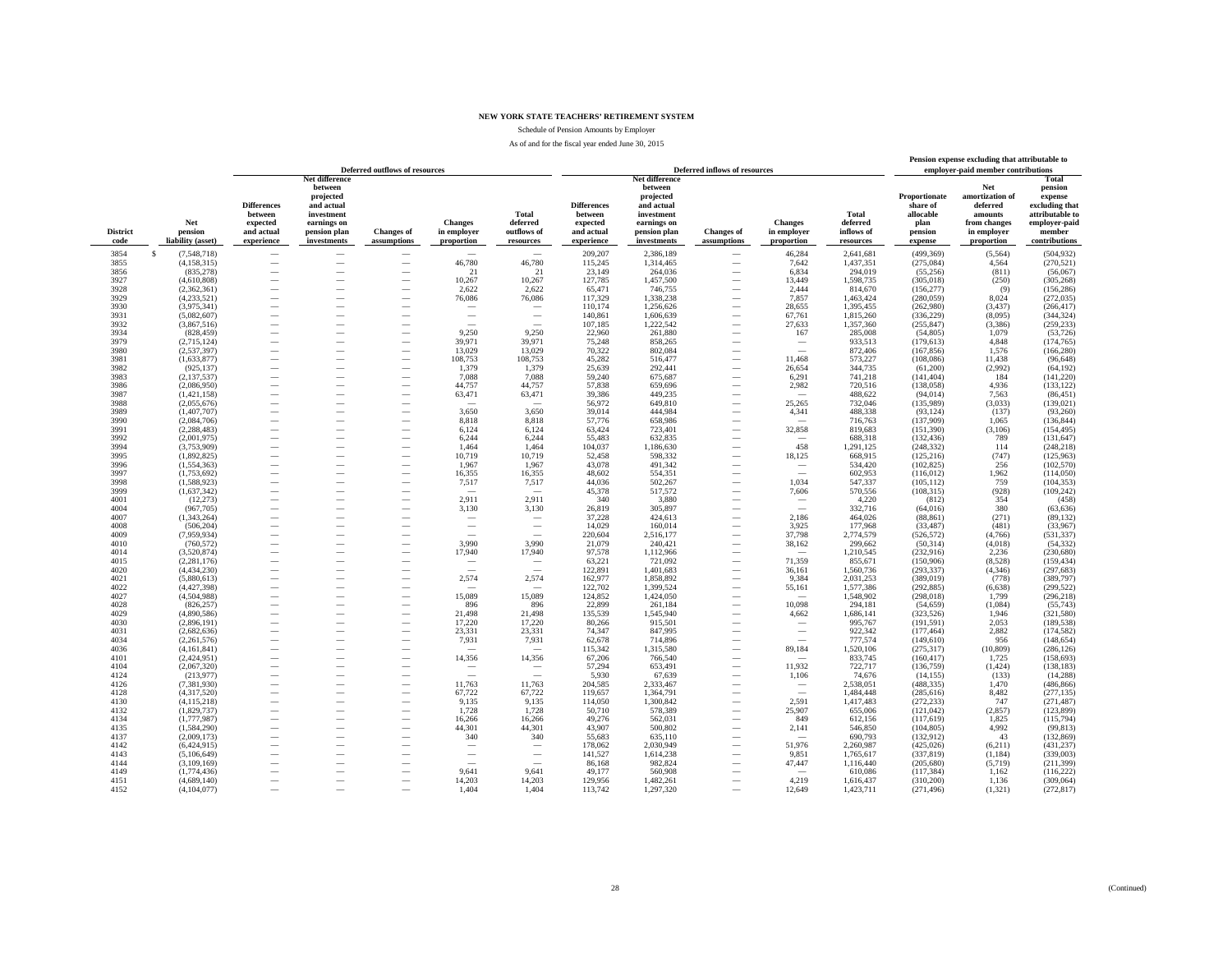Schedule of Pension Amounts by Employer

|                         |   |                                     | <b>Deferred outflows of resources</b>                                 |                                                                                                                  |                                                      |                                             |                                                      |                                                                       |                                                                                                                  | <b>Deferred inflows of resources</b> | Pension expense excluding that attributable to<br>employer-paid member contributions |                                                     |                                                                             |                                                                                            |                                                                                                              |
|-------------------------|---|-------------------------------------|-----------------------------------------------------------------------|------------------------------------------------------------------------------------------------------------------|------------------------------------------------------|---------------------------------------------|------------------------------------------------------|-----------------------------------------------------------------------|------------------------------------------------------------------------------------------------------------------|--------------------------------------|--------------------------------------------------------------------------------------|-----------------------------------------------------|-----------------------------------------------------------------------------|--------------------------------------------------------------------------------------------|--------------------------------------------------------------------------------------------------------------|
| <b>District</b><br>code |   | Net<br>pension<br>liability (asset) | <b>Differences</b><br>between<br>expected<br>and actual<br>experience | Net difference<br>between<br>projected<br>and actual<br>investment<br>earnings on<br>pension plan<br>investments | <b>Changes</b> of<br>assumptions                     | <b>Changes</b><br>in employer<br>proportion | <b>Total</b><br>deferred<br>outflows of<br>resources | <b>Differences</b><br>between<br>expected<br>and actual<br>experience | Net difference<br>between<br>projected<br>and actual<br>investment<br>earnings on<br>pension plan<br>investments | <b>Changes</b> of<br>assumptions     | <b>Changes</b><br>in employer<br>proportion                                          | <b>Total</b><br>deferred<br>inflows of<br>resources | <b>Proportionate</b><br>share of<br>allocable<br>plan<br>pension<br>expense | Net<br>amortization of<br>deferred<br>amounts<br>from changes<br>in employer<br>proportion | Total<br>pension<br>expense<br>excluding that<br>attributable to<br>employer-paid<br>member<br>contributions |
| 4153                    | s | (4,650,855)                         |                                                                       |                                                                                                                  |                                                      | 2,897                                       | 2,897                                                | 128,895                                                               | 1,470,160                                                                                                        |                                      | 5,389                                                                                | 1,604,443                                           | (307, 667)                                                                  | (260)                                                                                      | (307.927)                                                                                                    |
| 4154                    |   | (2,368,610)                         | $\overline{\phantom{a}}$                                              | $\overline{\phantom{0}}$                                                                                         |                                                      | 52,401                                      | 52,401                                               | 65,644                                                                | 748,730                                                                                                          |                                      | 10,382                                                                               | 824,756                                             | (156,690)                                                                   | 4,872                                                                                      | (151, 818)                                                                                                   |
| 4155                    |   | (3,395,088)                         |                                                                       |                                                                                                                  |                                                      | 3,610                                       | 3,610                                                | 94,092                                                                | 1,073,205                                                                                                        |                                      | 4,703                                                                                | 1,172,000                                           | (224, 595)                                                                  | (85)                                                                                       | (224, 679)                                                                                                   |
| 4178                    |   | (3,430,417)                         |                                                                       | $\overline{\phantom{0}}$                                                                                         | $\overline{\phantom{0}}$                             | 96,519                                      | 96,519                                               | 95,072                                                                | 1,084,373                                                                                                        |                                      |                                                                                      | 1,179,444                                           | (226, 932)                                                                  | 11,663                                                                                     | (215, 269)                                                                                                   |
| 4180                    |   | (6.894.509)                         | $\overline{\phantom{a}}$                                              | -                                                                                                                | $\overline{\phantom{0}}$                             |                                             |                                                      | 191.076                                                               | 2.179.390                                                                                                        | -                                    | 3.409                                                                                | 2.373.876                                           | (456.091)                                                                   | (444)                                                                                      | (456, 535)                                                                                                   |
| 4183                    |   | (4.382.497)                         | $\sim$                                                                | $\overline{\phantom{0}}$                                                                                         | $\overline{\phantom{a}}$                             | 30,694                                      | 30.694                                               | 121.458                                                               | 1,385,330                                                                                                        | -                                    |                                                                                      | 1,506,788                                           | (289, 914)                                                                  | 3,753                                                                                      | (286, 161)                                                                                                   |
| 4184                    |   | (4,140,343)                         | $\overline{\phantom{a}}$                                              | $\overline{\phantom{0}}$                                                                                         | $\overline{\phantom{0}}$                             | 9,954                                       | 9.954                                                | 114,747                                                               | 1,308,784                                                                                                        | -                                    | 431                                                                                  | 1,423,962                                           | (273, 895)                                                                  | 1,128                                                                                      | (272, 767)                                                                                                   |
| 4202                    |   | (2,967,538)                         | $\overline{\phantom{a}}$                                              | $\overline{\phantom{0}}$                                                                                         | $\overline{\phantom{a}}$                             | 3,159                                       | 3,159                                                | 82,243                                                                | 938,054                                                                                                          | $\overline{\phantom{a}}$             | 4,741                                                                                | 1,025,038                                           | (196,311)                                                                   | (149)                                                                                      | (196, 460)                                                                                                   |
| 4203                    |   | (2,869,955)                         |                                                                       | -                                                                                                                | -                                                    | 22,838                                      | 22,838                                               | 79,539                                                                | 907,208                                                                                                          |                                      |                                                                                      | 986,746                                             | (189, 856)                                                                  | 2,816                                                                                      | (187,040)                                                                                                    |
| 4205                    |   | (1,994,611)                         |                                                                       |                                                                                                                  |                                                      | 309                                         | 309                                                  | 55,279                                                                | 630,507                                                                                                          |                                      | 37,293                                                                               | 723,079                                             | (131, 949)                                                                  | (4,399)                                                                                    | (136, 348)                                                                                                   |
| 4206                    |   | (2,038,480)                         |                                                                       |                                                                                                                  |                                                      |                                             |                                                      | 56,495                                                                | 644,374                                                                                                          |                                      | 14,552                                                                               | 715,421                                             | (134, 851)                                                                  | (1.801)                                                                                    | (136, 652)                                                                                                   |
| 4208<br>4258            |   | (10, 505, 184)<br>(3,429,785)       |                                                                       | $\overline{\phantom{0}}$                                                                                         |                                                      | 47,776                                      | 47,776<br>86,816                                     | 291,143<br>95,054                                                     | 3,320,743<br>1,084,173                                                                                           |                                      | 3,151                                                                                | 3,615,037<br>1,179,227                              | (694, 947)<br>(226, 890)                                                    | 5,273<br>10,447                                                                            | (689, 674)<br>(216, 443)                                                                                     |
| 4259                    |   | (3,466,767)                         |                                                                       | $\overline{\phantom{0}}$                                                                                         |                                                      | 86,816                                      | -                                                    | 96.079                                                                | 1.095.863                                                                                                        | -                                    | 26.432                                                                               | 1.218.374                                           | (229.336)                                                                   | (3.224)                                                                                    | (232, 560)                                                                                                   |
| 4260                    |   | (5,455,111)                         |                                                                       | $\overline{\phantom{0}}$                                                                                         | $\overline{\phantom{0}}$                             |                                             |                                                      | 151,184                                                               | 1,724,389                                                                                                        | -                                    | 51,842                                                                               | 1.927.415                                           | (360, 871)                                                                  | (6,273)                                                                                    | (367, 144)                                                                                                   |
| 4301                    |   | (10, 288, 269)                      |                                                                       | $\overline{\phantom{0}}$                                                                                         | $\overline{\phantom{a}}$                             | 13.468                                      | 13.468                                               | 285,132                                                               | 3,252,175                                                                                                        | $\overline{\phantom{a}}$             | 1,783                                                                                | 3,539,090                                           | (680, 598)                                                                  | 1,369                                                                                      | (679, 229)                                                                                                   |
| 4351                    |   | (14.980.045)                        | $\overline{\phantom{a}}$                                              | $\overline{\phantom{0}}$                                                                                         | $\overline{\phantom{a}}$                             | 49.027                                      | 49.027                                               | 415,161                                                               | 4,735,270                                                                                                        | $\overline{\phantom{a}}$             |                                                                                      | 5,150,431                                           | (990, 972)                                                                  | 5,852                                                                                      | (985, 120)                                                                                                   |
| 4353                    |   | (9,089,551)                         | $\overline{\phantom{a}}$                                              | -                                                                                                                | $\overline{\phantom{a}}$                             | 19,940                                      | 19,940                                               | 251,910                                                               | 2,873,254                                                                                                        | $\overline{\phantom{a}}$             | 3,576                                                                                | 3,128,741                                           | (601, 299)                                                                  | 1,903                                                                                      | (599, 396)                                                                                                   |
| 4355                    |   | (14, 531, 199)                      | $\overline{\phantom{a}}$                                              | -                                                                                                                | $\overline{\phantom{a}}$                             | 74,542                                      | 74,542                                               | 402,722                                                               | 4,593,388                                                                                                        | $\overline{\phantom{a}}$             |                                                                                      | 4,996,109                                           | (961, 280)                                                                  | 8,937                                                                                      | (952, 342)                                                                                                   |
| 4356                    |   | (23,930,400)                        | $\overline{\phantom{a}}$                                              | $\overline{\phantom{0}}$                                                                                         |                                                      | 11,550                                      | 11,550                                               | 663,214                                                               | 7,564,524                                                                                                        | $\overline{\phantom{a}}$             | 55,970                                                                               | 8,283,707                                           | (1,583,063)                                                                 | (5, 143)                                                                                   | (1,588,206)                                                                                                  |
| 4357                    |   | (11, 270, 323)                      | $\overline{\phantom{a}}$                                              | $\overline{\phantom{0}}$                                                                                         |                                                      | 37,338                                      | 37,338                                               | 312,349                                                               | 3,562,608                                                                                                        | $\overline{\phantom{0}}$             |                                                                                      | 3,874,956                                           | (745, 563)                                                                  | 4,495                                                                                      | (741, 068)                                                                                                   |
| 4358                    |   | (8,273,006)                         |                                                                       | $\overline{\phantom{0}}$                                                                                         |                                                      |                                             |                                                      | 229,280                                                               | 2,615,140                                                                                                        | $\overline{\phantom{0}}$             | 12,249                                                                               | 2,856,670                                           | (547, 283)                                                                  | (1, 482)                                                                                   | (548, 765)                                                                                                   |
| 4360                    |   | (9,665,331)                         | $\overline{\phantom{0}}$                                              | $\overline{\phantom{0}}$                                                                                         | $\overline{\phantom{0}}$                             | 92,923                                      | 92,923                                               | 267,868                                                               | 3,055,262                                                                                                        |                                      |                                                                                      | 3.323.129                                           | (639, 389)                                                                  | 11,079                                                                                     | (628, 309)                                                                                                   |
| 4361                    |   | (15,068,401)                        |                                                                       |                                                                                                                  |                                                      |                                             |                                                      | 417,610                                                               | 4,763,200                                                                                                        |                                      | 68,600                                                                               | 5,249,410                                           | (996, 817)                                                                  | (8,236)                                                                                    | (1,005,053)                                                                                                  |
| 4363<br>4364            |   | (9,095,733)<br>(10,045,322)         |                                                                       | $\overline{\phantom{0}}$<br>-                                                                                    | $\overline{\phantom{0}}$<br>-                        | 10,552                                      | 10,552                                               | 252,082<br>278,399                                                    | 2,875,208<br>3,175,379                                                                                           | $\overline{\phantom{0}}$             | 6,865<br>55,797                                                                      | 3,134,155<br>3,509,574                              | (601,708)<br>(664, 526)                                                     | 353<br>(6,708)                                                                             | (601, 355)<br>(671, 234)                                                                                     |
| 4365                    |   | (7.244.870)                         | $\overline{\phantom{a}}$                                              | $\overline{\phantom{0}}$                                                                                         | $\overline{\phantom{a}}$                             | 17.990                                      | 17,990                                               | 200.786                                                               | 2.290.141                                                                                                        | $\overline{\phantom{m}}$             |                                                                                      | 2.490.927                                           | (479, 268)                                                                  | 2.210                                                                                      | (477, 058)                                                                                                   |
| 4366                    |   | (33,242,220)                        | -                                                                     | $\overline{\phantom{0}}$                                                                                         | $\overline{\phantom{0}}$                             | 39,277                                      | 39,277                                               | 921,284                                                               | 10,508,039                                                                                                       |                                      | 316,146                                                                              | 11,745,469                                          | (2,199,066)                                                                 | (32, 468)                                                                                  | (2, 231, 535)                                                                                                |
| 4367                    |   | (54,962,559)                        | $\overline{\phantom{a}}$                                              | $\overline{\phantom{0}}$                                                                                         | $\overline{\phantom{a}}$                             | 458,892                                     | 458,892                                              | 1,523,247                                                             | 17,373,951                                                                                                       |                                      | $\hspace{0.1mm}-\hspace{0.1mm}$                                                      | 18,897,198                                          | (3,635,927)                                                                 | 54,871                                                                                     | (3,581,057)                                                                                                  |
| 4368                    |   | (42, 384, 645)                      | $\overline{\phantom{a}}$                                              | -                                                                                                                | -                                                    | 80,425                                      | 80,425                                               | 1,174,660                                                             | 13,398,007                                                                                                       |                                      | $\sim$                                                                               | 14,572,666                                          | (2,803,863)                                                                 | 9,748                                                                                      | (2,794,115)                                                                                                  |
| 4428                    |   | (2,542,027)                         | $\overline{\phantom{a}}$                                              | -                                                                                                                | -                                                    | 1,277                                       | 1,277                                                | 70,450                                                                | 803,548                                                                                                          | -                                    | 38,173                                                                               | 912,172                                             | (168, 162)                                                                  | (4, 376)                                                                                   | (172, 539)                                                                                                   |
| 4430                    |   | (2,997,449)                         | $\overline{\phantom{a}}$                                              | $\overline{\phantom{a}}$                                                                                         | -                                                    | $\overline{\phantom{a}}$                    | $\overline{\phantom{a}}$                             | 83,072                                                                | 947,509                                                                                                          | -                                    | 54,975                                                                               | 1,085,557                                           | (198, 290)                                                                  | (6,674)                                                                                    | (204, 964)                                                                                                   |
| 4434                    |   | (1,098,192)                         | $\overline{\phantom{a}}$                                              | -                                                                                                                | -                                                    | $\sim$                                      | $\sim$                                               | 30,436                                                                | 347,144                                                                                                          | -                                    | 14,761                                                                               | 392,341                                             | (72, 648)                                                                   | (1,773)                                                                                    | (74, 422)                                                                                                    |
| 4437                    |   | (4,192,781)                         |                                                                       | $\overline{\phantom{0}}$                                                                                         | -                                                    | 2,574                                       | 2.574                                                | 116,200                                                               | 1,325,360                                                                                                        |                                      | 3,592                                                                                | 1,445,152                                           | (277, 364)                                                                  | (166)                                                                                      | (277, 530)                                                                                                   |
| 4438                    |   | (3,311,429)                         |                                                                       | $\overline{\phantom{0}}$                                                                                         |                                                      | 3,626                                       | 3,626                                                | 91,774                                                                | 1,046,760                                                                                                        |                                      | 7,712                                                                                | 1,146,246                                           | (219,060)                                                                   | (441)                                                                                      | (219, 501)                                                                                                   |
| 4439                    |   | (4,042,491)                         | $\overline{\phantom{a}}$                                              | $\overline{\phantom{0}}$                                                                                         | $\overline{\phantom{0}}$                             |                                             |                                                      | 112,035                                                               | 1,277,853                                                                                                        | -                                    | 33,604                                                                               | 1.423.491                                           | (267, 422)                                                                  | (4.088)                                                                                    | (271, 510)                                                                                                   |
| 4504                    |   | (2,741,266)                         | $\overline{\phantom{a}}$                                              | $\overline{\phantom{0}}$                                                                                         | $\overline{\phantom{0}}$                             | 13.430                                      | 13.430                                               | 75,972                                                                | 866,528                                                                                                          | -                                    | $\hspace{0.1mm}-\hspace{0.1mm}$<br>$\sim$                                            | 942,501                                             | (181, 342)                                                                  | 1,675                                                                                      | (179, 667)                                                                                                   |
| 4531<br>4532            |   | (3,986,698)<br>(5,559,205)          | $\overline{\phantom{a}}$                                              | $\overline{\phantom{0}}$<br>-                                                                                    | $\overline{\phantom{a}}$<br>$\overline{\phantom{a}}$ | 6,798<br>79,876                             | 6,798<br>79,876                                      | 110,488<br>154,069                                                    | 1,260,216<br>1,757,294                                                                                           | $\overline{\phantom{a}}$<br>-        | 6,942                                                                                | 1,370,704<br>1,918,304                              | (263, 731)<br>(367, 757)                                                    | 826<br>8.596                                                                               | (262,905)<br>(359, 161)                                                                                      |
| 4533                    |   | (4,449,599)                         | $\overline{\phantom{a}}$                                              | -                                                                                                                | $\overline{\phantom{a}}$                             | 239                                         | 239                                                  | 123,317                                                               | 1,406,541                                                                                                        | $\overline{\phantom{a}}$             | 9,848                                                                                | 1,539,707                                           | (294, 353)                                                                  | (1, 267)                                                                                   | (295, 621)                                                                                                   |
| 4534                    |   | (4, 254, 388)                       | $\overline{\phantom{a}}$                                              | $\overline{\phantom{a}}$                                                                                         | $\overline{\phantom{a}}$                             | $\overline{\phantom{a}}$                    | -                                                    | 117,907                                                               | 1,344,834                                                                                                        | $\overline{\phantom{a}}$             | 7,809                                                                                | 1,470,550                                           | (281, 440)                                                                  | (937)                                                                                      | (282, 376)                                                                                                   |
| 4557                    |   | (2,077,824)                         | $\overline{\phantom{a}}$                                              | $\overline{\phantom{0}}$                                                                                         | $\overline{\phantom{a}}$                             |                                             |                                                      | 57,585                                                                | 656,811                                                                                                          | $\overline{\phantom{a}}$             | 18,556                                                                               | 732,952                                             | (137, 454)                                                                  | (2, 264)                                                                                   | (139, 718)                                                                                                   |
| 4582                    |   | (4,823,055)                         | $\overline{\phantom{a}}$                                              | $\overline{\phantom{0}}$                                                                                         | $\overline{\phantom{a}}$                             | 59,105                                      | 59,105                                               | 133,667                                                               | 1,524,593                                                                                                        | $\overline{\phantom{0}}$             |                                                                                      | 1,658,260                                           | (319,059)                                                                   | 7,146                                                                                      | (311, 913)                                                                                                   |
| 4583                    |   | (3,474,398)                         |                                                                       | $\overline{\phantom{0}}$                                                                                         | -                                                    | 7,676                                       | 7,676                                                | 96,290                                                                | 1,098,275                                                                                                        | $\overline{\phantom{0}}$             | 45,914                                                                               | 1,240,480                                           | (229, 841)                                                                  | (4, 456)                                                                                   | (234, 297)                                                                                                   |
| 4586                    |   | (4,049,034)                         |                                                                       |                                                                                                                  |                                                      | 39,935                                      | 39,935                                               | 112,216                                                               | 1,279,921                                                                                                        |                                      |                                                                                      | 1,392,137                                           | (267, 855)                                                                  | 4.798                                                                                      | (263, 057)                                                                                                   |
| 4588                    |   | (3,604,875)                         |                                                                       | $\overline{\phantom{0}}$                                                                                         | $\overline{\phantom{0}}$                             |                                             |                                                      | 99,906                                                                | 1,139,520                                                                                                        |                                      | 49,104                                                                               | 1,288,530                                           | (238, 473)                                                                  | (5,901)                                                                                    | (244, 373)                                                                                                   |
| 4590                    |   | (3,800,575)                         |                                                                       | $\overline{\phantom{0}}$                                                                                         | $\overline{\phantom{0}}$                             | 14,293                                      | 14,293                                               | 105,330                                                               | 1,201,382                                                                                                        |                                      |                                                                                      | 1,306,712                                           | (251, 419)                                                                  | 1,730                                                                                      | (249, 689)                                                                                                   |
| 4592                    |   | (1.942.800)                         |                                                                       | $\overline{\phantom{0}}$                                                                                         | $\overline{\phantom{a}}$                             | 8,169                                       | 8.169                                                | 53.843                                                                | 614.129                                                                                                          | -                                    | 537                                                                                  | 668,509                                             | (128.522)                                                                   | 1.011                                                                                      | (127, 511)                                                                                                   |
| 4593<br>4594            |   | (4.240.332)                         | $\overline{\phantom{a}}$                                              | $\overline{\phantom{0}}$                                                                                         |                                                      |                                             |                                                      | 117,518                                                               | 1,340,391                                                                                                        | -                                    | 42,720                                                                               | 1,500,628                                           | (280, 510)                                                                  | (5, 122)<br>10.554                                                                         | (285, 632)                                                                                                   |
| 4595                    |   | (4,092,088)<br>(4.460.439)          | $\overline{\phantom{a}}$<br>$\overline{\phantom{a}}$                  | $\overline{\phantom{0}}$<br>$\overline{\phantom{0}}$                                                             | $\overline{\phantom{a}}$                             | 87,974                                      | 87,974                                               | 113,409<br>123,618                                                    | 1,293,530<br>1,409,968                                                                                           | $\overline{\phantom{a}}$<br>-        | 32.342                                                                               | 1,406,939<br>1,565,928                              | (270, 703)<br>(295,071)                                                     | (3,909)                                                                                    | (260, 149)<br>(298, 979)                                                                                     |
| 4596                    |   | (3,576,961)                         | $\overline{\phantom{a}}$                                              | -                                                                                                                | -                                                    | 488                                         | 488                                                  | 99,133                                                                | 1,130,696                                                                                                        | -                                    | 4,100                                                                                | 1,233,929                                           | (236, 626)                                                                  | (424)                                                                                      | (237,050)                                                                                                    |
| 4597                    |   | (5,205,756)                         | $\overline{\phantom{a}}$                                              | -                                                                                                                | -                                                    | 138,145                                     | 138,145                                              | 144,274                                                               | 1,645,566                                                                                                        |                                      | $\sim$                                                                               | 1,789,840                                           | (344, 375)                                                                  | 16,591                                                                                     | (327, 784)                                                                                                   |
| 4598                    |   | (4,599,681)                         | $\overline{\phantom{a}}$                                              | -                                                                                                                | -                                                    | 7,018                                       | 7.018                                                | 127,477                                                               | 1,453,983                                                                                                        |                                      | $\sim$                                                                               | 1,581,460                                           | (304, 282)                                                                  | 915                                                                                        | (303, 367)                                                                                                   |
| 4604                    |   | (5,849,561)                         | $\overline{\phantom{a}}$                                              | -                                                                                                                | -                                                    | 65,408                                      | 65,408                                               | 162,116                                                               | 1,849,077                                                                                                        |                                      | $\sim$                                                                               | 2,011,193                                           | (386,965)                                                                   | 7,812                                                                                      | (379, 152)                                                                                                   |
| 4617                    |   | (3,697,156)                         |                                                                       | -                                                                                                                |                                                      | 158,040                                     | 158,040                                              | 102,464                                                               | 1,168,690                                                                                                        |                                      | $\sim$                                                                               | 1,271,154                                           | (244, 577)                                                                  | 18,964                                                                                     | (225, 613)                                                                                                   |
| 4620                    |   | (4,314,769)                         |                                                                       |                                                                                                                  | $\overline{\phantom{a}}$                             | 14,172                                      | 14,172                                               | 119,581                                                               | 1,363,921                                                                                                        |                                      |                                                                                      | 1,483,502                                           | (285, 434)                                                                  | 1,725                                                                                      | (283,709)                                                                                                    |
| 4651                    |   | (5,041,671)                         |                                                                       |                                                                                                                  |                                                      |                                             |                                                      | 139,726                                                               | 1,593,698                                                                                                        |                                      | 18,964                                                                               | 1,752,388                                           | (333, 521)                                                                  | (2,311)                                                                                    | (335, 832)                                                                                                   |
| 4653                    |   | (16, 424, 915)                      | -                                                                     | -                                                                                                                | -                                                    | $\overline{\phantom{a}}$                    | -                                                    | 455,205                                                               | 5,192,001                                                                                                        | -                                    | 122.138                                                                              | 5,769,344                                           | (1,086,554)                                                                 | (14, 598)                                                                                  | (1, 101, 153)                                                                                                |
| 4654                    |   | (18.942.345)                        |                                                                       | -                                                                                                                | -                                                    | $\overline{\phantom{a}}$                    | $\overline{\phantom{a}}$                             | 524,973                                                               | 5,987,774                                                                                                        |                                      | 94,125                                                                               | 6,606,872                                           | (1.253.089)                                                                 | (11, 427)                                                                                  | (1,264,516)                                                                                                  |
| 4662                    |   | (3,801,797)                         |                                                                       | -                                                                                                                | -                                                    | $\overline{\phantom{a}}$                    | $\overline{\phantom{a}}$                             | 105,364                                                               | 1,201,768                                                                                                        |                                      | 39,066                                                                               | 1,346,198                                           | (251, 500)                                                                  | (4,682)                                                                                    | (256, 181)                                                                                                   |
| 4663                    |   | (5,140,910)                         |                                                                       |                                                                                                                  |                                                      | 773                                         | 773                                                  | 142,477                                                               | 1,625,068                                                                                                        |                                      | 27,728                                                                               | 1,795,272                                           | (340,086)                                                                   | (3,199)                                                                                    | (343, 285)                                                                                                   |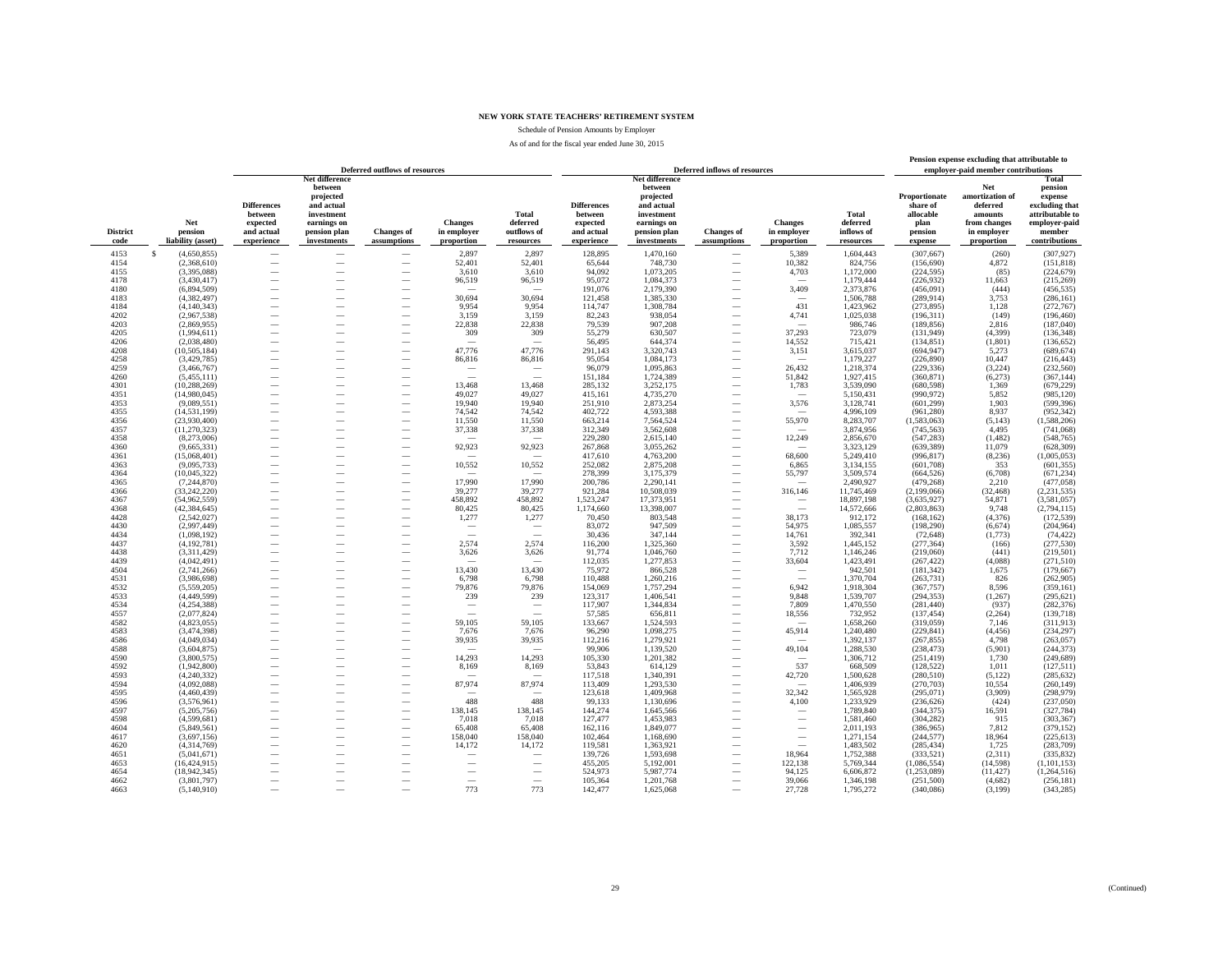Schedule of Pension Amounts by Employer

|                         |                                     | <b>Deferred outflows of resources</b>                                 |                                                                                                                  |                                                      |                                             |                                                      |                                                                       |                                                                                                                  | <b>Deferred inflows of resources</b>                 | Pension expense excluding that attributable to<br>employer-paid member contributions |                                              |                                                                             |                                                                                            |                                                                                                              |
|-------------------------|-------------------------------------|-----------------------------------------------------------------------|------------------------------------------------------------------------------------------------------------------|------------------------------------------------------|---------------------------------------------|------------------------------------------------------|-----------------------------------------------------------------------|------------------------------------------------------------------------------------------------------------------|------------------------------------------------------|--------------------------------------------------------------------------------------|----------------------------------------------|-----------------------------------------------------------------------------|--------------------------------------------------------------------------------------------|--------------------------------------------------------------------------------------------------------------|
| <b>District</b><br>code | Net<br>pension<br>liability (asset) | <b>Differences</b><br>between<br>expected<br>and actual<br>experience | Net difference<br>between<br>projected<br>and actual<br>investment<br>earnings on<br>pension plan<br>investments | <b>Changes of</b><br>assumptions                     | <b>Changes</b><br>in employer<br>proportion | Total<br>deferred<br>outflows of<br>resources        | <b>Differences</b><br>between<br>expected<br>and actual<br>experience | Net difference<br>between<br>projected<br>and actual<br>investment<br>earnings on<br>pension plan<br>investments | <b>Changes of</b><br>assumptions                     | <b>Changes</b><br>in employer<br>proportion                                          | Total<br>deferred<br>inflows of<br>resources | <b>Proportionate</b><br>share of<br>allocable<br>plan<br>pension<br>expense | Net<br>amortization of<br>deferred<br>amounts<br>from changes<br>in employer<br>proportion | Total<br>pension<br>expense<br>excluding that<br>attributable to<br>employer-paid<br>member<br>contributions |
| 4679                    | s<br>(4,733,818)                    |                                                                       |                                                                                                                  |                                                      | 4,345                                       | 4,345                                                | 131,194                                                               | 1,496,384                                                                                                        |                                                      | 4.741                                                                                | 1,632,319                                    | (313, 155)                                                                  | $\overline{7}$                                                                             | (313, 148)                                                                                                   |
| 4680                    | (3,142,632)                         |                                                                       |                                                                                                                  |                                                      |                                             |                                                      | 87,096                                                                | 993,402                                                                                                          |                                                      | 16,826                                                                               | 1,097,324                                    | (207, 894)                                                                  | (2,023)                                                                                    | (209.917)                                                                                                    |
| 4701                    | (6,350,101)                         |                                                                       | $\overline{\phantom{0}}$                                                                                         | $\overline{\phantom{m}}$                             | 337                                         | 337                                                  | 175,988                                                               | 2,007,300                                                                                                        | $\overline{\phantom{a}}$                             | 19,949                                                                               | 2,203,237                                    | (420, 077)                                                                  | (2,330)                                                                                    | (422, 407)                                                                                                   |
| 4703                    | (5.391.126)                         |                                                                       |                                                                                                                  | -                                                    |                                             |                                                      | 149.411                                                               | 1.704.163                                                                                                        | -                                                    | 9,171                                                                                | 1.862.746                                    | (356.638)                                                                   | (1.117)                                                                                    | (357, 755)                                                                                                   |
| 4704                    | (4.720.734)                         |                                                                       | -                                                                                                                | $\overline{\phantom{a}}$                             | 9.541                                       | 9.541                                                | 130,832                                                               | 1.492.249                                                                                                        | $\sim$                                               |                                                                                      | 1.623.080                                    | (312, 290)                                                                  | 1.146                                                                                      | (311, 143)                                                                                                   |
| 4705                    | (6,603,049)                         |                                                                       | -                                                                                                                | $\overline{\phantom{m}}$                             | 5,559                                       | 5,559                                                | 182,999                                                               | 2,087,258                                                                                                        | $\overline{\phantom{a}}$                             | 157,354                                                                              | 2,427,610                                    | (436, 810)                                                                  | (18,001)                                                                                   | (454, 811)                                                                                                   |
| 4854                    | (5.799.676)                         |                                                                       | $\overline{\phantom{0}}$                                                                                         | $\overline{\phantom{m}}$                             | 55,684                                      | 55,684                                               | 160,734                                                               | 1,833,308                                                                                                        | $\overline{\phantom{a}}$                             | $\overline{\phantom{a}}$                                                             | 1,994,042                                    | (383, 665)                                                                  | 6,735                                                                                      | (376, 930)                                                                                                   |
| 4855                    | (2,093,935)                         | $\overline{\phantom{a}}$                                              | -                                                                                                                | $\overline{\phantom{a}}$                             | 6,429                                       | 6,429                                                | 58,032                                                                | 661,904                                                                                                          | $\overline{\phantom{a}}$                             | $\sim$                                                                               | 719,936                                      | (138, 520)                                                                  | 773                                                                                        | (137,746)                                                                                                    |
| 4857                    | (11, 442, 268)                      |                                                                       |                                                                                                                  |                                                      | 18,415                                      | 18,415                                               | 317,114                                                               | 3,616,960                                                                                                        |                                                      | $\overline{\phantom{a}}$                                                             | 3,934,074                                    | (756, 938)                                                                  | 2,418                                                                                      | (754, 520)                                                                                                   |
| 4862                    | (11, 386, 513)                      |                                                                       |                                                                                                                  |                                                      | 25,076                                      | 25,076                                               | 315,569                                                               | 3,599,336                                                                                                        |                                                      |                                                                                      | 3,914,905                                    | (753, 250)                                                                  | 3,157                                                                                      | (750,093)                                                                                                    |
| 4863<br>4877            | (13,927,712)<br>(5,470,198)         |                                                                       |                                                                                                                  | -                                                    | 80,268                                      | 80,268                                               | 385,996<br>151,603                                                    | 4,402,622<br>1,729,158                                                                                           |                                                      | 112,111<br>38,537                                                                    | 4,900,730<br>1,919,298                       | (921, 357)<br>(361, 869)                                                    | (2,785)<br>(4,621)                                                                         | (924, 142)<br>(366, 490)                                                                                     |
| 4879                    | (4.292.922)                         |                                                                       | -                                                                                                                | $\overline{\phantom{m}}$                             | 17,667                                      | 17.667                                               | 118,975                                                               | 1.357.015                                                                                                        | $\overline{\phantom{a}}$                             | 1.397                                                                                | 1,477,388                                    | (283.989)                                                                   | 2.158                                                                                      | (281, 831)                                                                                                   |
| 4883                    | (179, 765)                          |                                                                       | -                                                                                                                | $\overline{\phantom{m}}$                             | 4,598                                       | 4,598                                                | 4,982                                                                 | 56,825                                                                                                           | $\sim$                                               | 1,424                                                                                | 63.230                                       | (11,892)                                                                    | 360                                                                                        | (11, 532)                                                                                                    |
| 4884                    | (1,735,531)                         |                                                                       | $\overline{\phantom{0}}$                                                                                         | $\overline{\phantom{m}}$                             |                                             |                                                      | 48,099                                                                | 548,610                                                                                                          | $\overline{\phantom{a}}$                             | 40,863                                                                               | 637,572                                      | (114, 810)                                                                  | (4,961)                                                                                    | (119, 771)                                                                                                   |
| 4885                    | (4,876,786)                         | $\overline{\phantom{a}}$                                              | -                                                                                                                | $\sim$                                               | 3,794                                       | 3.794                                                | 135,157                                                               | 1,541,577                                                                                                        | $\overline{\phantom{a}}$                             | 6,809                                                                                | 1.683.543                                    | (322, 613)                                                                  | (311)                                                                                      | (322, 924)                                                                                                   |
| 4890                    | (7,718,762)                         | $\overline{\phantom{a}}$                                              | -                                                                                                                | $\overline{\phantom{m}}$                             | 9,485                                       | 9,485                                                | 213,920                                                               | 2,439,941                                                                                                        | $\overline{\phantom{a}}$                             | 55,436                                                                               | 2,709,296                                    | (510, 618)                                                                  | (5, 351)                                                                                   | (515,969)                                                                                                    |
| 4892                    | (6,782,742)                         |                                                                       | $\overline{\phantom{a}}$                                                                                         | $\overline{\phantom{a}}$                             |                                             |                                                      | 187,979                                                               | 2,144,060                                                                                                        | $\overline{\phantom{a}}$                             | 57,937                                                                               | 2,389,975                                    | (448, 697)                                                                  | (6,980)                                                                                    | (455, 678)                                                                                                   |
| 4894                    | (7,280,305)                         |                                                                       | $\overline{\phantom{a}}$                                                                                         | $\overline{\phantom{a}}$                             | 18,389                                      | 18.389                                               | 201,768                                                               | 2,301,342                                                                                                        | $\overline{\phantom{a}}$                             | 19,794                                                                               | 2,522,905                                    | (481, 613)                                                                  | (415)                                                                                      | (482, 028)                                                                                                   |
| 4901                    | (4,728,908)                         |                                                                       | $\overline{\phantom{0}}$                                                                                         | $\overline{\phantom{a}}$                             | 16,306                                      | 16,306                                               | 131,058                                                               | 1,494,833                                                                                                        | $\overline{\phantom{a}}$                             | 8,481                                                                                | 1,634,372                                    | (312, 831)                                                                  | 825                                                                                        | (312,005)                                                                                                    |
| 4905                    | (2,073,956)                         | $\overline{\phantom{0}}$                                              | -                                                                                                                | -                                                    | 429                                         | 429                                                  | 57,478                                                                | 655,588                                                                                                          |                                                      | 165,091                                                                              | 878,157                                      | (137, 198)                                                                  | (19, 597)                                                                                  | (156, 795)                                                                                                   |
| 4906                    | (6,248,475)                         |                                                                       |                                                                                                                  |                                                      | 55,100                                      | 55,100                                               | 173,172                                                               | 1,975,176                                                                                                        |                                                      | 8,274                                                                                | 2,156,621                                    | (413, 354)                                                                  | 5,471                                                                                      | (407, 883)                                                                                                   |
| 4907                    | (9,561,079)                         |                                                                       | $\overline{\phantom{0}}$                                                                                         |                                                      |                                             |                                                      | 264,978                                                               | 3,022,307                                                                                                        | $\overline{\phantom{a}}$                             | 59,429                                                                               | 3,346,714                                    | (632, 492)                                                                  | (7, 334)                                                                                   | (639, 826)                                                                                                   |
| 4908<br>4909            | (2,695,159)<br>(7.155.778)          |                                                                       | $\overline{\phantom{0}}$<br>$\overline{\phantom{0}}$                                                             | $\overline{\phantom{0}}$<br>$\overline{\phantom{m}}$ | 3,546<br>200                                | 3,546<br>200                                         | 74,694<br>198.317                                                     | 851,954<br>2.261.979                                                                                             | $\overline{\phantom{a}}$<br>$\overline{\phantom{a}}$ | 80.685                                                                               | 926,648<br>2.540.981                         | (178, 292)<br>(473.375)                                                     | 438<br>(9.579)                                                                             | (177, 854)<br>(482, 954)                                                                                     |
| 4910                    | (3,399,954)                         |                                                                       | -                                                                                                                | $\overline{\phantom{a}}$                             | 1,716                                       | 1,716                                                | 94,227                                                                | 1,074,743                                                                                                        | $\overline{\phantom{a}}$                             | 46,002                                                                               | 1,214,973                                    | (224, 917)                                                                  | (5,251)                                                                                    | (230, 167)                                                                                                   |
| 4976                    | (1,599,397)                         |                                                                       | $\overline{\phantom{0}}$                                                                                         | $\overline{\phantom{m}}$                             | 13,605                                      | 13,605                                               | 44,326                                                                | 505,578                                                                                                          | $\overline{\phantom{a}}$                             | 4,785                                                                                | 554,689                                      | (105, 805)                                                                  | 990                                                                                        | (104, 815)                                                                                                   |
| 4978                    | (1,694,679)                         | $\overline{\phantom{a}}$                                              | -                                                                                                                | $\overline{\phantom{a}}$                             | 7,147                                       | 7,147                                                | 46,967                                                                | 535,697                                                                                                          | $\overline{\phantom{a}}$                             | 17,966                                                                               | 600,629                                      | (112, 108)                                                                  | (1,198)                                                                                    | (113, 306)                                                                                                   |
| 4979                    | (2,568,941)                         | $\overline{\phantom{a}}$                                              | -                                                                                                                | $\overline{\phantom{a}}$                             | 40,641                                      | 40,641                                               | 71,196                                                                | 812,056                                                                                                          | $\overline{\phantom{a}}$                             | $\overline{\phantom{a}}$                                                             | 883.252                                      | (169, 943)                                                                  | 4,912                                                                                      | (165, 031)                                                                                                   |
| 4980                    | (1,403,785)                         | $\overline{\phantom{a}}$                                              | -                                                                                                                | -                                                    | 16,632                                      | 16,632                                               | 38,905                                                                | 443,744                                                                                                          | $\overline{\phantom{a}}$                             | $\overline{\phantom{a}}$                                                             | 482,649                                      | (92, 864)                                                                   | 2,050                                                                                      | (90, 814)                                                                                                    |
| 4981                    | (1,497,950)                         | $\overline{\phantom{a}}$                                              | -                                                                                                                | -                                                    |                                             |                                                      | 41,515                                                                | 473,510                                                                                                          | $\overline{\phantom{a}}$                             | 20.989                                                                               | 536,014                                      | (99,094)                                                                    | (2,550)                                                                                    | (101, 644)                                                                                                   |
| 4982                    | (2, 299, 105)                       | $\overline{\phantom{a}}$                                              | -                                                                                                                | -                                                    |                                             | -                                                    | 63,718                                                                | 726,759                                                                                                          | $\overline{\phantom{a}}$                             | 30,845                                                                               | 821,322                                      | (152,092)                                                                   | (3,678)                                                                                    | (155, 770)                                                                                                   |
| 4983                    | (1,770,891)                         |                                                                       | -                                                                                                                | -                                                    | 39,623                                      | 39,623                                               | 49,079                                                                | 559,788                                                                                                          |                                                      |                                                                                      | 608,867                                      | (117, 149)                                                                  | 4,725                                                                                      | (112, 425)                                                                                                   |
| 5001                    | (3.216.529)                         |                                                                       | -                                                                                                                | $\overline{\phantom{0}}$                             | 127,218                                     | 127,218                                              | 89.144                                                                | 1,016,762                                                                                                        | $\overline{\phantom{a}}$                             |                                                                                      | 1,105,905                                    | (212, 782)                                                                  | 15,168                                                                                     | (197, 614)                                                                                                   |
| 5002                    | (2,341,826)                         |                                                                       | -                                                                                                                | -                                                    |                                             |                                                      | 64,902                                                                | 740,263                                                                                                          | $\overline{\phantom{a}}$                             | 73.619                                                                               | 878,784                                      | (154, 918)                                                                  | (8, 834)                                                                                   | (163, 752)                                                                                                   |
| 5003                    | (2,746,337)                         |                                                                       | $\overline{\phantom{0}}$                                                                                         | $\overline{\phantom{a}}$                             | 1,862                                       | 1,862                                                | 76,113                                                                | 868,131                                                                                                          | $\overline{\phantom{a}}$                             | 10,086                                                                               | 954,330                                      | (181,678)                                                                   | (956)                                                                                      | (182, 634)                                                                                                   |
| 5026                    | (2,099,784)                         | $\overline{\phantom{a}}$                                              | -                                                                                                                | $\overline{\phantom{a}}$                             | 31,351                                      | 31,351                                               | 58,194                                                                | 663,753                                                                                                          | $\overline{\phantom{a}}$                             | 4,062                                                                                | 726,009                                      | (138,907)                                                                   | 3,198                                                                                      | (135,709)                                                                                                    |
| 5027                    | (4,007,522)                         |                                                                       | -                                                                                                                | $\overline{\phantom{a}}$                             |                                             | $\overline{\phantom{a}}$                             | 111,066                                                               | 1,266,799                                                                                                        | $\sim$                                               | 59,288                                                                               | 1,437,152                                    | (265, 109)                                                                  | (7, 135)                                                                                   | (272, 244)                                                                                                   |
| 5028<br>5076            | (2,101,172)<br>(5,637,104)          |                                                                       | $\overline{\phantom{a}}$<br>$\overline{\phantom{a}}$                                                             | $\overline{\phantom{a}}$<br>$\overline{\phantom{a}}$ | $\overline{\phantom{a}}$                    | $\overline{\phantom{a}}$<br>$\overline{\phantom{a}}$ | 58,232<br>156,228                                                     | 664,192<br>1,781,918                                                                                             | $\overline{\phantom{a}}$                             | 6,865<br>33,867                                                                      | 729,289<br>1,972,013                         | (138,998)<br>(372,910)                                                      | (829)<br>(4,060)                                                                           | (139, 828)<br>(376,970)                                                                                      |
| 5078                    | (4,307,230)                         |                                                                       | $\overline{\phantom{0}}$                                                                                         |                                                      |                                             | $\overline{\phantom{a}}$                             | 119,372                                                               | 1,361,538                                                                                                        |                                                      | 12,546                                                                               | 1,493,456                                    | (284, 935)                                                                  | (1,623)                                                                                    | (286, 559)                                                                                                   |
| 5102                    | (13,728,796)                        |                                                                       | $\overline{\phantom{0}}$                                                                                         |                                                      |                                             |                                                      | 380,484                                                               | 4,339,744                                                                                                        |                                                      | 71,126                                                                               | 4,791,353                                    | (908, 198)                                                                  | (8,524)                                                                                    | (916, 722)                                                                                                   |
| 5103                    | (7,318,227)                         |                                                                       |                                                                                                                  |                                                      | 13,545                                      | 13,545                                               | 202,819                                                               | 2,313,330                                                                                                        |                                                      |                                                                                      | 2,516,149                                    | (484, 121)                                                                  | 1,691                                                                                      | (482, 430)                                                                                                   |
| 5107                    | (4,781,171)                         |                                                                       | $\overline{\phantom{0}}$                                                                                         | $\overline{\phantom{0}}$                             |                                             | -                                                    | 132,507                                                               | 1,511,353                                                                                                        |                                                      | 3,882                                                                                | 1,647,742                                    | (316, 288)                                                                  | (491)                                                                                      | (316, 778)                                                                                                   |
| 5108                    | (4,401,895)                         |                                                                       | $\overline{\phantom{0}}$                                                                                         | $\overline{\phantom{a}}$                             |                                             |                                                      | 121,995                                                               | 1,391,462                                                                                                        | $\overline{\phantom{a}}$                             | 35,340                                                                               | 1,548,797                                    | (291, 198)                                                                  | (4,217)                                                                                    | (295, 415)                                                                                                   |
| 5251                    | (3.025.753)                         |                                                                       | -                                                                                                                | $\overline{\phantom{a}}$                             | 2,597                                       | 2.597                                                | 83,857                                                                | 956,456                                                                                                          | $\overline{\phantom{a}}$                             | 3.443                                                                                | 1.043.756                                    | (200, 162)                                                                  | (144)                                                                                      | (200, 306)                                                                                                   |
| 5253                    | (4,388,567)                         | -                                                                     | -                                                                                                                | $\overline{\phantom{a}}$                             | 9.409                                       | 9.409                                                | 121,626                                                               | 1,387,249                                                                                                        | $\overline{\phantom{a}}$                             | 36.509                                                                               | 1.545.384                                    | (290, 316)                                                                  | (3.108)                                                                                    | (293, 424)                                                                                                   |
| 5276                    | (5,573,585)                         |                                                                       | $\overline{\phantom{0}}$                                                                                         | $\overline{\phantom{m}}$                             | 18,190                                      | 18,190                                               | 154,468                                                               | 1,761,839                                                                                                        | $\overline{\phantom{a}}$                             | 3,983                                                                                | 1,920,290                                    | (368, 708)                                                                  | 1,641                                                                                      | (367,067)                                                                                                    |
| 5281                    | (2.212.642)                         | $\overline{\phantom{a}}$                                              | -                                                                                                                | $\overline{\phantom{a}}$                             | 18,754                                      | 18,754                                               | 61,322                                                                | 699,428                                                                                                          | $\overline{\phantom{a}}$                             | 1,826                                                                                | 762,576                                      | (146,372)                                                                   | 1.992                                                                                      | (144, 380)                                                                                                   |
| 5282                    | (2,558,208)                         | $\overline{\phantom{a}}$                                              | -                                                                                                                | -                                                    | 22,045                                      | 22,045                                               | 70,899                                                                | 808,663                                                                                                          | $\overline{\phantom{a}}$                             |                                                                                      | 879,562                                      | (169, 233)                                                                  | 2,659                                                                                      | (166, 573)                                                                                                   |
| 5301<br>5303            | (2,482,879)<br>(1,461,635)          | $\overline{\phantom{a}}$<br>$\overline{\phantom{a}}$                  | -<br>$\overline{\phantom{a}}$                                                                                    | $\overline{\phantom{a}}$<br>$\overline{\phantom{a}}$ | 1,105<br>11,914                             | 1,105<br>11,914                                      | 68,811<br>40,508                                                      | 784,851<br>462,030                                                                                               | $\overline{\phantom{a}}$                             | 708<br>$\overline{\phantom{a}}$                                                      | 854,370<br>502,539                           | (164, 249)<br>(96, 691)                                                     | 38<br>1,425                                                                                | (164, 211)<br>(95, 266)                                                                                      |
| 5305                    | (1,841,884)                         | $\overline{\phantom{a}}$                                              | -                                                                                                                | -                                                    | 12,177                                      | 12,177                                               | 51,046                                                                | 582,229                                                                                                          |                                                      | $\sim$                                                                               | 633,276                                      | (121, 846)                                                                  | 1,518                                                                                      | (120, 328)                                                                                                   |
| 5306                    | (3,050,239)                         | $\overline{\phantom{a}}$                                              | ÷                                                                                                                |                                                      |                                             |                                                      | 84,535                                                                | 964,196                                                                                                          |                                                      | 12,764                                                                               | 1,061,495                                    | (201, 782)                                                                  | (1, 568)                                                                                   | (203, 350)                                                                                                   |
| 5307                    | (4,065,055)                         |                                                                       |                                                                                                                  |                                                      | $\overline{\phantom{a}}$                    | $\overline{\phantom{a}}$                             | 112,660                                                               | 1,284,985                                                                                                        |                                                      | 62,936                                                                               | 1,460,581                                    | (268, 915)                                                                  | (7, 584)                                                                                   | (276, 499)                                                                                                   |
| 5308                    | (2,961,151)                         |                                                                       |                                                                                                                  | $\overline{\phantom{0}}$                             |                                             |                                                      | 82,066                                                                | 936,035                                                                                                          |                                                      | 11,027                                                                               | 1,029,129                                    | (195, 888)                                                                  | (1,358)                                                                                    | (197, 247)                                                                                                   |
| 5309                    | (1,260,503)                         |                                                                       |                                                                                                                  | $\overline{\phantom{0}}$                             | 10,676                                      | 10,676                                               | 34,934                                                                | 398,451                                                                                                          |                                                      | 247                                                                                  | 433,633                                      | (83, 386)                                                                   | 1,238                                                                                      | (82, 147)                                                                                                    |
| 5351                    | (17, 446, 623)                      | $\overline{\phantom{a}}$                                              | -                                                                                                                | $\overline{\phantom{m}}$                             | 6,104                                       | 6,104                                                | 483,520                                                               | 5,514,968                                                                                                        |                                                      | 62,359                                                                               | 6,060,848                                    | (1,154,143)                                                                 | (6,620)                                                                                    | (1,160,764)                                                                                                  |
| 5352                    | (188, 196)                          | $\overline{\phantom{a}}$                                              | -                                                                                                                | $\overline{\phantom{a}}$                             |                                             |                                                      | 5,216                                                                 | 59,490                                                                                                           |                                                      | 6,181                                                                                | 70,886                                       | (12, 450)                                                                   | (743)                                                                                      | (13, 193)                                                                                                    |
| 5353                    | (1,911,895)                         |                                                                       | $\overline{\phantom{0}}$                                                                                         |                                                      | 28,149                                      | 28,149                                               | 52,987                                                                | 604,360                                                                                                          |                                                      | 5.094                                                                                | 662,440                                      | (126, 477)                                                                  | 2,681                                                                                      | (123, 796)                                                                                                   |
| 5354                    | (5,264,107)                         |                                                                       |                                                                                                                  |                                                      | 53,712                                      | 53,712                                               | 145,891                                                               | 1,664,012                                                                                                        |                                                      | 116,824<br>5,427                                                                     | 1,926,726                                    | (348, 235)<br>(712, 879)                                                    | (13,957)                                                                                   | (362, 192)                                                                                                   |
| 5355                    | (10,776,251)                        |                                                                       |                                                                                                                  |                                                      |                                             |                                                      | 298,656                                                               | 3,406,429                                                                                                        |                                                      |                                                                                      | 3,710,512                                    |                                                                             | 5,680                                                                                      | (707, 199)                                                                                                   |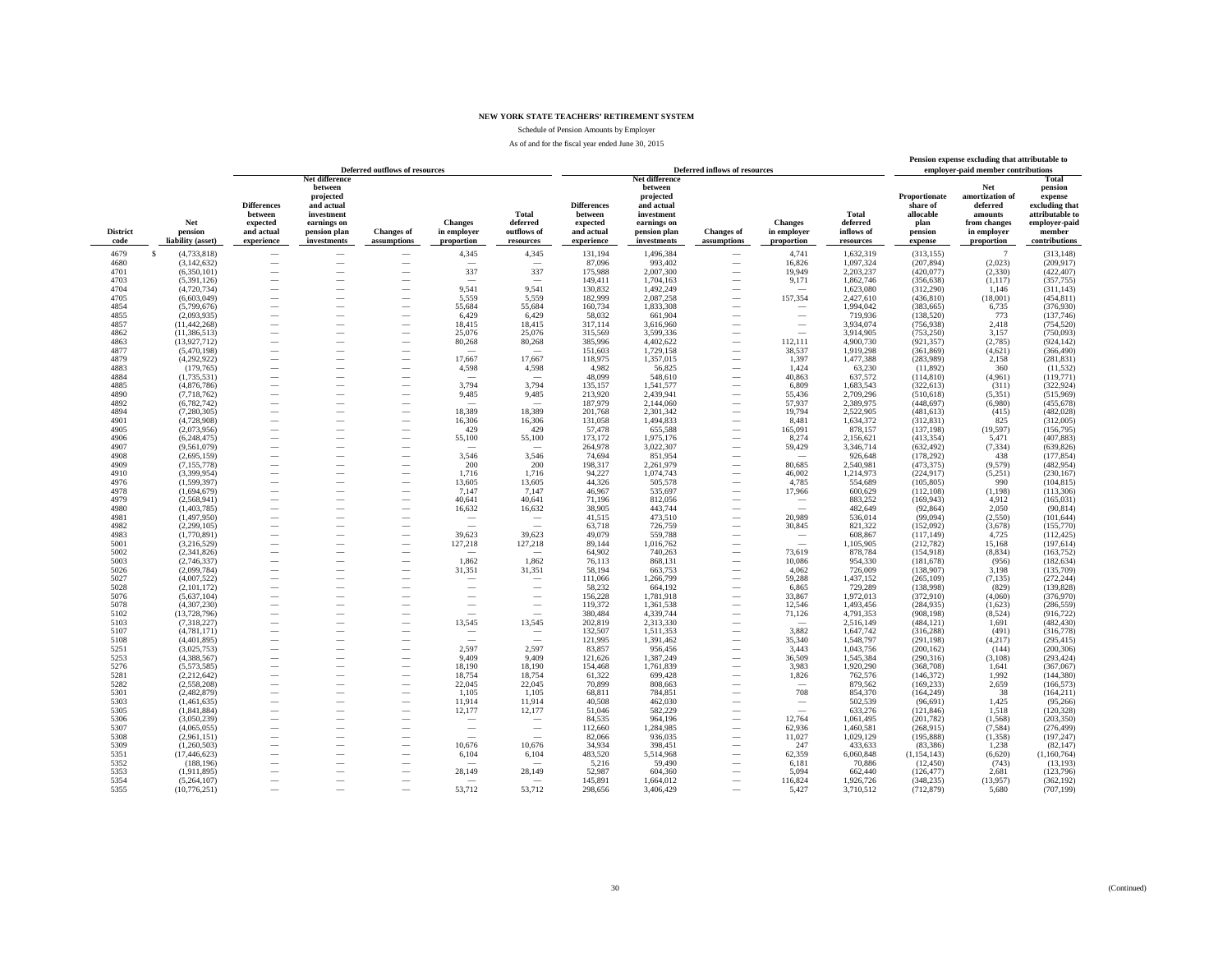Schedule of Pension Amounts by Employer

|                         |                                     | <b>Deferred outflows of resources</b>                                 |                                                                                                                  |                                                      |                                             |                                               |                                                                       |                                                                                                                  | <b>Deferred inflows of resources</b>                 | Pension expense excluding that attributable to<br>employer-paid member contributions |                                              |                                                                             |                                                                                            |                                                                                                              |
|-------------------------|-------------------------------------|-----------------------------------------------------------------------|------------------------------------------------------------------------------------------------------------------|------------------------------------------------------|---------------------------------------------|-----------------------------------------------|-----------------------------------------------------------------------|------------------------------------------------------------------------------------------------------------------|------------------------------------------------------|--------------------------------------------------------------------------------------|----------------------------------------------|-----------------------------------------------------------------------------|--------------------------------------------------------------------------------------------|--------------------------------------------------------------------------------------------------------------|
| <b>District</b><br>code | Net<br>pension<br>liability (asset) | <b>Differences</b><br>between<br>expected<br>and actual<br>experience | Net difference<br>between<br>projected<br>and actual<br>investment<br>earnings on<br>pension plan<br>investments | <b>Changes of</b><br>assumptions                     | <b>Changes</b><br>in employer<br>proportion | Total<br>deferred<br>outflows of<br>resources | <b>Differences</b><br>between<br>expected<br>and actual<br>experience | Net difference<br>between<br>projected<br>and actual<br>investment<br>earnings on<br>pension plan<br>investments | <b>Changes of</b><br>assumptions                     | <b>Changes</b><br>in employer<br>proportion                                          | Total<br>deferred<br>inflows of<br>resources | <b>Proportionate</b><br>share of<br>allocable<br>plan<br>pension<br>expense | Net<br>amortization of<br>deferred<br>amounts<br>from changes<br>in employer<br>proportion | Total<br>pension<br>expense<br>excluding that<br>attributable to<br>employer-paid<br>member<br>contributions |
| 5356                    | s<br>(3.680.201)                    |                                                                       |                                                                                                                  |                                                      | 16,513                                      | 16,513                                        | 101,994                                                               | 1,163,331                                                                                                        |                                                      | 353                                                                                  | 1,265,678                                    | (243, 456)                                                                  | 1.919                                                                                      | (241, 536)                                                                                                   |
| 5357                    | (15,778,055)                        |                                                                       |                                                                                                                  |                                                      | 396,391                                     | 396,391                                       | 437,277                                                               | 4,987,525                                                                                                        |                                                      |                                                                                      | 5,424,803                                    | (1,043,763)                                                                 | 47,293                                                                                     | (996, 470)                                                                                                   |
| 5358                    | (31, 744, 732)                      |                                                                       | $\overline{\phantom{0}}$                                                                                         | $\overline{\phantom{m}}$                             | 43,863                                      | 43,863                                        | 879,782                                                               | 10,034,675                                                                                                       | $\overline{\phantom{a}}$                             | 298,069                                                                              | 11,212,526                                   | (2,100,003)                                                                 | (29, 713)                                                                                  | (2,129,716)                                                                                                  |
| 5359                    | (2.934.447)                         |                                                                       |                                                                                                                  | -                                                    |                                             |                                               | 81,326                                                                | 927.594                                                                                                          | $\overline{\phantom{a}}$                             | 51.326                                                                               | 1.060.246                                    | (194.122)                                                                   | (6,227)                                                                                    | (200, 348)                                                                                                   |
| 5360                    | (2.171.723)                         |                                                                       | -                                                                                                                | $\overline{\phantom{a}}$                             | 5.595                                       | 5.595                                         | 60,188                                                                | 686,493                                                                                                          | $\overline{\phantom{a}}$                             | 13,875                                                                               | 760,556                                      | (143, 666)                                                                  | (916)                                                                                      | (144, 581)                                                                                                   |
| 5361                    | (15, 475, 394)                      |                                                                       | -                                                                                                                | $\overline{\phantom{m}}$                             | 70,975                                      | 70,975                                        | 428,889                                                               | 4,891,853                                                                                                        | $\overline{\phantom{a}}$                             | $\overline{\phantom{a}}$                                                             | 5,320,742                                    | (1,023,741)                                                                 | 8,475                                                                                      | (1,015,266)                                                                                                  |
| 5362                    | (1,682,089)                         |                                                                       | $\overline{\phantom{0}}$                                                                                         | $\overline{\phantom{m}}$                             | 37,932                                      | 37,932                                        | 46,618                                                                | 531,717                                                                                                          | $\overline{\phantom{a}}$                             | 6,661                                                                                | 584,996                                      | (111, 275)                                                                  | 3.639                                                                                      | (107, 636)                                                                                                   |
| 5363                    | (13, 565, 179)                      | $\overline{\phantom{a}}$                                              | -                                                                                                                | $\overline{\phantom{a}}$                             |                                             |                                               | 375,949                                                               | 4,288,024                                                                                                        | $\overline{\phantom{a}}$                             | 113,043                                                                              | 4,777,015                                    | (897, 375)                                                                  | (13,689)                                                                                   | (911,064)                                                                                                    |
| 5364                    | (3,229,012)                         |                                                                       |                                                                                                                  |                                                      | 4,357                                       | 4,357                                         | 89,490                                                                | 1,020,707                                                                                                        |                                                      |                                                                                      | 1,110,197                                    | (213,608)                                                                   | 548                                                                                        | (213,060)                                                                                                    |
| 5365                    | (169, 563)                          |                                                                       |                                                                                                                  |                                                      | 12,608                                      | 12,608                                        | 4,699                                                                 | 53,600                                                                                                           |                                                      |                                                                                      | 58,299                                       | (11,217)                                                                    | 1,520                                                                                      | (9,697)                                                                                                      |
| 5367                    | (3,830,919)                         |                                                                       |                                                                                                                  |                                                      | 227                                         | 227                                           | 106,171                                                               | 1,210,973                                                                                                        |                                                      | 31,751                                                                               | 1,348,895                                    | (253, 426)                                                                  | (3,750)                                                                                    | (257, 176)                                                                                                   |
| 5368                    | (2,961,109)                         |                                                                       |                                                                                                                  | $\overline{\phantom{0}}$                             | 5,011                                       | 5,011                                         | 82,065                                                                | 936,022                                                                                                          |                                                      | 28,797                                                                               | 1,046,884                                    | (195, 886)                                                                  | (2,769)                                                                                    | (198, 655)                                                                                                   |
| 5369                    | (764, 466)                          |                                                                       | -                                                                                                                | $\overline{\phantom{a}}$                             | 9.708                                       | 9.708                                         | 21.187                                                                | 241.652                                                                                                          | $\overline{\phantom{a}}$                             | 3.879                                                                                | 266,717                                      | (50.572)                                                                    | 816                                                                                        | (49, 756)                                                                                                    |
| 5371                    | (1,035,062)                         |                                                                       | -                                                                                                                | $\overline{\phantom{m}}$                             | 39,140                                      | 39.140                                        | 28,686                                                                | 327,188                                                                                                          | $\overline{\phantom{a}}$                             | 1.983                                                                                | 357,857                                      | (68, 472)                                                                   | 4.399                                                                                      | (64,074)                                                                                                     |
| 5372<br>5375            | (7,984,009)<br>(11, 162, 565)       | $\overline{\phantom{a}}$                                              | $\overline{\phantom{0}}$<br>-                                                                                    | $\overline{\phantom{a}}$<br>$\overline{\phantom{a}}$ | 1,865<br>37,002                             | 1,865<br>37,002                               | 221,271<br>309,362                                                    | 2,523,787<br>3.528.545                                                                                           | $\overline{\phantom{a}}$<br>$\overline{\phantom{a}}$ | 65,203                                                                               | 2,810,261<br>3,837,907                       | (528, 165)<br>(738, 435)                                                    | (7,517)<br>4.591                                                                           | (535, 681)<br>(733, 844)                                                                                     |
| 5376                    | (3,930,668)                         | $\overline{\phantom{a}}$                                              | -                                                                                                                | $\overline{\phantom{m}}$                             | 43,206                                      | 43,206                                        | 108,936                                                               | 1,242,505                                                                                                        | $\overline{\phantom{a}}$                             | $\sim$<br>966                                                                        | 1,352,407                                    | (260, 025)                                                                  | 5,016                                                                                      | (255,008)                                                                                                    |
| 5379                    | (260, 043)                          |                                                                       | $\overline{\phantom{a}}$                                                                                         | $\overline{\phantom{a}}$                             |                                             |                                               | 7,207                                                                 | 82,201                                                                                                           | $\overline{\phantom{a}}$                             | 9,715                                                                                | 99,123                                       | (17,203)                                                                    | (1,168)                                                                                    | (18, 371)                                                                                                    |
| 5380                    | (2,121,287)                         |                                                                       | $\overline{\phantom{a}}$                                                                                         | $\overline{\phantom{a}}$                             | 14,890                                      | 14,890                                        | 58,790                                                                | 670,550                                                                                                          | $\overline{\phantom{a}}$                             | 5.994                                                                                | 735,334                                      | (140, 329)                                                                  | 984                                                                                        | (139, 345)                                                                                                   |
| 5403                    | (24, 468, 016)                      |                                                                       | $\overline{\phantom{0}}$                                                                                         | $\overline{\phantom{a}}$                             |                                             |                                               | 678,113                                                               | 7,734,467                                                                                                        | $\overline{\phantom{a}}$                             | 143,575                                                                              | 8,556,155                                    | (1,618,628)                                                                 | (17, 350)                                                                                  | (1,635,978)                                                                                                  |
| 5406                    | (10, 269, 101)                      | $\overline{\phantom{0}}$                                              | -                                                                                                                | -                                                    |                                             |                                               | 284,601                                                               | 3,246,116                                                                                                        |                                                      | 78,133                                                                               | 3,608,850                                    | (679, 330)                                                                  | (9,415)                                                                                    | (688, 744)                                                                                                   |
| 5407                    | (16, 535, 915)                      |                                                                       |                                                                                                                  |                                                      | 13,332                                      | 13,332                                        | 458,281                                                               | 5,227,089                                                                                                        |                                                      | 79,215                                                                               | 5,764,584                                    | (1,093,897)                                                                 | (7,676)                                                                                    | (1, 101, 573)                                                                                                |
| 5408                    | (17, 433, 277)                      |                                                                       | -                                                                                                                | $\overline{\phantom{a}}$                             |                                             |                                               | 483,151                                                               | 5,510,750                                                                                                        | $\overline{\phantom{a}}$                             | 125,216                                                                              | 6,119,116                                    | (1,153,260)                                                                 | (15,068)                                                                                   | (1,168,328)                                                                                                  |
| 5409                    | (19,951,689)                        |                                                                       | $\overline{\phantom{0}}$                                                                                         | $\overline{\phantom{0}}$                             | 3,279                                       | 3,279                                         | 552,947                                                               | 6,306,833                                                                                                        | $\overline{\phantom{a}}$                             | 39,304                                                                               | 6,899,083                                    | (1,319,860)                                                                 | (4,781)                                                                                    | (1,324,641)                                                                                                  |
| 5415                    | (11.288.203)                        |                                                                       | $\overline{\phantom{0}}$                                                                                         | $\overline{\phantom{m}}$                             | 97,328                                      | 97,328                                        | 312,844                                                               | 3.568.260                                                                                                        | $\overline{\phantom{a}}$                             |                                                                                      | 3.881.104                                    | (746, 746)                                                                  | 11.598                                                                                     | (735, 148)                                                                                                   |
| 5416                    | (4,307,050)                         |                                                                       | -                                                                                                                | $\overline{\phantom{a}}$                             |                                             |                                               | 119,367                                                               | 1,361,481                                                                                                        | $\overline{\phantom{a}}$                             | 27,615                                                                               | 1,508,463                                    | (284, 923)                                                                  | (3,364)                                                                                    | (288, 287)                                                                                                   |
| 5418                    | (20,772,012)                        |                                                                       | $\overline{\phantom{0}}$                                                                                         | $\overline{\phantom{m}}$                             | 192,640                                     | 192,640                                       | 575,681                                                               | 6,566,141                                                                                                        | $\overline{\phantom{a}}$                             | $\overline{\phantom{m}}$                                                             | 7,141,822                                    | (1, 374, 127)                                                               | 23,157                                                                                     | (1,350,970)                                                                                                  |
| 5420<br>5427            | (20,047,664)                        | $\overline{\phantom{a}}$                                              | -                                                                                                                | $\overline{\phantom{a}}$                             |                                             |                                               | 555,606                                                               | 6,337,171                                                                                                        | $\overline{\phantom{a}}$                             | 71,301                                                                               | 6,964,078                                    | (1,326,209)                                                                 | (8,659)                                                                                    | (1, 334, 868)                                                                                                |
| 5457                    | (971, 763)<br>(14, 142, 825)        | $\overline{\phantom{a}}$<br>$\overline{\phantom{a}}$                  | -<br>-                                                                                                           | $\overline{\phantom{a}}$<br>$\overline{\phantom{a}}$ | 1,898                                       | 1,898<br>243,240                              | 26,932<br>391,958                                                     | 307,179<br>4,470,621                                                                                             | $\overline{\phantom{a}}$<br>$\overline{\phantom{a}}$ | 2,487<br>30,050                                                                      | 336,598<br>4,892,629                         | (64, 285)<br>(935, 588)                                                     | (101)<br>25,003                                                                            | (64, 386)<br>(910, 584)                                                                                      |
| 5458                    | (16,901,211)                        | $\overline{\phantom{a}}$                                              | -                                                                                                                | -                                                    | 243,240<br>65,420                           | 65,420                                        | 468,405                                                               | 5,342,561                                                                                                        |                                                      | 40,180                                                                               | 5,851,145                                    | (1, 118, 063)                                                               | 2,501                                                                                      | (1, 115, 561)                                                                                                |
| 5501                    | (6,686,774)                         | $\overline{\phantom{a}}$                                              | -                                                                                                                | -                                                    | 112,281                                     | 112,281                                       | 185,319                                                               | 2,113,724                                                                                                        |                                                      | 3,630                                                                                | 2,302,673                                    | (442, 349)                                                                  | 12,889                                                                                     | (429, 460)                                                                                                   |
| 5504                    | (6,453,482)                         |                                                                       | -                                                                                                                |                                                      | 132,910                                     | 132,910                                       | 178,854                                                               | 2,039,979                                                                                                        |                                                      |                                                                                      | 2,218,833                                    | (426,916)                                                                   | 15,877                                                                                     | (411, 039)                                                                                                   |
| 5505                    | (1.908.844)                         |                                                                       | -                                                                                                                | -                                                    | $\overline{\phantom{a}}$                    |                                               | 52,902                                                                | 603.396                                                                                                          | $\overline{\phantom{a}}$                             | 30.629                                                                               | 686,926                                      | (126, 275)                                                                  | (3,669)                                                                                    | (129.945)                                                                                                    |
| 5506                    | (2,950,128)                         |                                                                       | -                                                                                                                | -                                                    | -                                           |                                               | 81,761                                                                | 932,551                                                                                                          | $\overline{\phantom{a}}$                             | 15,820                                                                               | 1,030,131                                    | (195, 159)                                                                  | (1, 941)                                                                                   | (197, 100)                                                                                                   |
| 5507                    | (3,394,825)                         |                                                                       | $\overline{\phantom{0}}$                                                                                         | $\overline{\phantom{m}}$                             | 14,116                                      | 14,116                                        | 94,085                                                                | 1,073,122                                                                                                        | $\overline{\phantom{a}}$                             | 11,172                                                                               | 1,178,379                                    | (224, 577)                                                                  | 527                                                                                        | (224, 050)                                                                                                   |
| 5527                    | (3,812,476)                         | $\overline{\phantom{a}}$                                              | -                                                                                                                | $\overline{\phantom{a}}$                             | 10,889                                      | 10,889                                        | 105,660                                                               | 1,205,143                                                                                                        |                                                      | 5,819                                                                                | 1,316,622                                    | (252, 206)                                                                  | 740                                                                                        | (251, 466)                                                                                                   |
| 5528                    | (3,981,110)                         |                                                                       | -                                                                                                                | $\overline{\phantom{a}}$                             |                                             |                                               | 110,334                                                               | 1,258,450                                                                                                        | $\sim$                                               | 29,254                                                                               | 1,398,037                                    | (263, 362)                                                                  | (3, 493)                                                                                   | (266, 855)                                                                                                   |
| 5530                    | (4,989,654)                         |                                                                       | $\overline{\phantom{a}}$                                                                                         | $\overline{\phantom{a}}$                             | 45,713                                      | 45,713                                        | 138,285                                                               | 1,577,256                                                                                                        |                                                      |                                                                                      | 1,715,540                                    | (330,080)                                                                   | 5,696                                                                                      | (324, 384)                                                                                                   |
| 5533                    | (2,332,189)                         |                                                                       | $\overline{\phantom{a}}$                                                                                         | $\overline{\phantom{a}}$                             | 27,689                                      | 27,689                                        | 64,635                                                                | 737,217                                                                                                          | $\overline{\phantom{a}}$                             | 10,821                                                                               | 812,673                                      | (154, 281)                                                                  | 1,872                                                                                      | (152, 408)                                                                                                   |
| 5534                    | (3,588,739)                         |                                                                       | $\overline{\phantom{0}}$                                                                                         |                                                      | 27,036                                      | 27,036                                        | 99,459                                                                | 1,134,419                                                                                                        |                                                      |                                                                                      | 1,233,879                                    | (237, 405)                                                                  | 3,304                                                                                      | (234, 101)                                                                                                   |
| 5535<br>5541            | (6,195,909)                         |                                                                       | $\overline{\phantom{0}}$                                                                                         |                                                      | 10,177<br>1,358                             | 10,177<br>1,358                               | 171,715<br>92,232                                                     | 1,958,559<br>1,051,989                                                                                           |                                                      | 3,042<br>29,469                                                                      | 2,133,316<br>1,173,691                       | (409, 877)<br>(220, 155)                                                    | 811<br>(3,330)                                                                             | (409,066)<br>(223, 484)                                                                                      |
| 5601                    | (3,327,972)<br>(9,398,868)          |                                                                       |                                                                                                                  | $\overline{\phantom{a}}$                             | 9,986                                       | 9,986                                         | 260,483                                                               | 2,971,031                                                                                                        |                                                      | 72,926                                                                               | 3,304,440                                    | (621, 762)                                                                  | (7,368)                                                                                    | (629, 129)                                                                                                   |
| 5676                    | (2,551,267)                         |                                                                       | $\overline{\phantom{0}}$                                                                                         | -                                                    | 3,868                                       | 3,868                                         | 70,706                                                                | 806,469                                                                                                          | $\overline{\phantom{a}}$                             | 4,105                                                                                | 881,280                                      | (168, 773)                                                                  | 20                                                                                         | (168, 753)                                                                                                   |
| 5677                    | (2.076, 404)                        |                                                                       | $\overline{\phantom{0}}$                                                                                         | $\overline{\phantom{a}}$                             |                                             |                                               | 57,546                                                                | 656.362                                                                                                          | $\sim$                                               | 4,887                                                                                | 718,796                                      | (137,360)                                                                   | (606)                                                                                      | (137,966)                                                                                                    |
| 5678                    | (2,672,035)                         | -                                                                     | -                                                                                                                | $\overline{\phantom{a}}$                             | 10.994                                      | 10.994                                        | 74.054                                                                | 844,644                                                                                                          | $\overline{\phantom{a}}$                             | $\overline{\phantom{a}}$                                                             | 918,698                                      | (176, 763)                                                                  | 1.378                                                                                      | (175, 384)                                                                                                   |
| 5679                    | (5,350,772)                         |                                                                       | $\overline{\phantom{0}}$                                                                                         | $\overline{\phantom{m}}$                             | 28,845                                      | 28,845                                        | 148,293                                                               | 1,691,407                                                                                                        | $\overline{\phantom{a}}$                             | $\sim$                                                                               | 1,839,700                                    | (353,969)                                                                   | 3,580                                                                                      | (350, 389)                                                                                                   |
| 5680                    | (5,172,970)                         | $\overline{\phantom{a}}$                                              | -                                                                                                                | $\overline{\phantom{a}}$                             | 11,440                                      | 11,440                                        | 143,365                                                               | 1,635,203                                                                                                        | $\overline{\phantom{a}}$                             | 9.049                                                                                | 1,787,617                                    | (342, 206)                                                                  | 171                                                                                        | (342, 035)                                                                                                   |
| 5681                    | (2,364,196)                         | $\overline{\phantom{a}}$                                              | -                                                                                                                | $\overline{\phantom{a}}$                             |                                             |                                               | 65,522                                                                | 747,335                                                                                                          | $\overline{\phantom{a}}$                             | 8,696                                                                                | 821,553                                      | (156, 398)                                                                  | (1,044)                                                                                    | (157, 443)                                                                                                   |
| 5682                    | (2,734,749)                         | $\overline{\phantom{a}}$                                              | -                                                                                                                | -                                                    | 9,378                                       | 9,378                                         | 75,792                                                                | 864,468                                                                                                          |                                                      | 16,160                                                                               | 956,420                                      | (180, 911)                                                                  | (690)                                                                                      | (181, 601)                                                                                                   |
| 5683                    | (4, 384, 749)                       | $\overline{\phantom{a}}$                                              | $\overline{\phantom{a}}$                                                                                         | -                                                    |                                             |                                               | 121,520                                                               | 1,386,042                                                                                                        | $\overline{\phantom{a}}$                             | 53,981                                                                               | 1,561,543                                    | (290,063)                                                                   | (6, 486)                                                                                   | (296, 549)                                                                                                   |
| 5684                    | (1,868,905)                         | $\overline{\phantom{a}}$                                              | -                                                                                                                |                                                      | 3,963                                       | 3,963                                         | 51,795                                                                | 590,770                                                                                                          |                                                      |                                                                                      | 642,566                                      | (123, 633)                                                                  | 494                                                                                        | (123, 139)                                                                                                   |
| 5685<br>5687            | (3,098,465)<br>(5,345,524)          | $\overline{\phantom{a}}$                                              | ÷                                                                                                                | -                                                    | 32,140                                      | 32,140                                        | 85,872<br>148,147                                                     | 979,441<br>1,689,748                                                                                             |                                                      | 533<br>28,242                                                                        | 1,065,846<br>1,866,138                       | (204, 972)<br>(353, 621)                                                    | 3,756<br>(3, 442)                                                                          | (201, 216)<br>(357,063)                                                                                      |
| 5688                    | (2,046,492)                         |                                                                       |                                                                                                                  |                                                      | 5,071                                       | 5,071                                         | 56,717                                                                | 646,907                                                                                                          |                                                      |                                                                                      | 703,624                                      | (135, 381)                                                                  | 657                                                                                        | (134, 724)                                                                                                   |
| 5691                    | (751, 012)                          |                                                                       |                                                                                                                  | $\overline{\phantom{a}}$                             | 7,355                                       | 7,355                                         | 20,814                                                                | 237,399                                                                                                          |                                                      | 768                                                                                  | 258,981                                      | (49, 682)                                                                   | 775                                                                                        | (48,907)                                                                                                     |
| 5692                    | (4,399,911)                         | $\overline{\phantom{a}}$                                              | -                                                                                                                | $\overline{\phantom{m}}$                             | 8.547                                       | 8.547                                         | 121,940                                                               | 1,390,835                                                                                                        |                                                      | $\overline{\phantom{a}}$                                                             | 1,512,775                                    | (291,066)                                                                   | 1,104                                                                                      | (289, 963)                                                                                                   |
| 5693                    | (1,468,386)                         | $\overline{\phantom{a}}$                                              | -                                                                                                                | $\overline{\phantom{a}}$                             | 707                                         | 707                                           | 40,695                                                                | 464,165                                                                                                          |                                                      | 9,722                                                                                | 514,582                                      | (97, 138)                                                                   | (1,064)                                                                                    | (98, 202)                                                                                                    |
| 5694                    | (1,135,564)                         |                                                                       | $\overline{\phantom{0}}$                                                                                         |                                                      | 70,535                                      | 70,535                                        | 31,471                                                                | 358,958                                                                                                          |                                                      |                                                                                      | 390,429                                      | (75, 121)                                                                   | 8,455                                                                                      | (66, 666)                                                                                                    |
| 5695                    | (1,176,470)                         |                                                                       |                                                                                                                  | $\overline{\phantom{a}}$                             | 2,864                                       | 2,864                                         | 32,605                                                                | 371,888                                                                                                          |                                                      | 20,562                                                                               | 425,055                                      | (77, 827)                                                                   | (2,071)                                                                                    | (79, 898)                                                                                                    |
| 5801                    | (14,698,317)                        |                                                                       |                                                                                                                  |                                                      |                                             |                                               | 407,353                                                               | 4,646,215                                                                                                        |                                                      | 191,638                                                                              | 5,245,206                                    | (972, 335)                                                                  | (23,074)                                                                                   | (995, 409)                                                                                                   |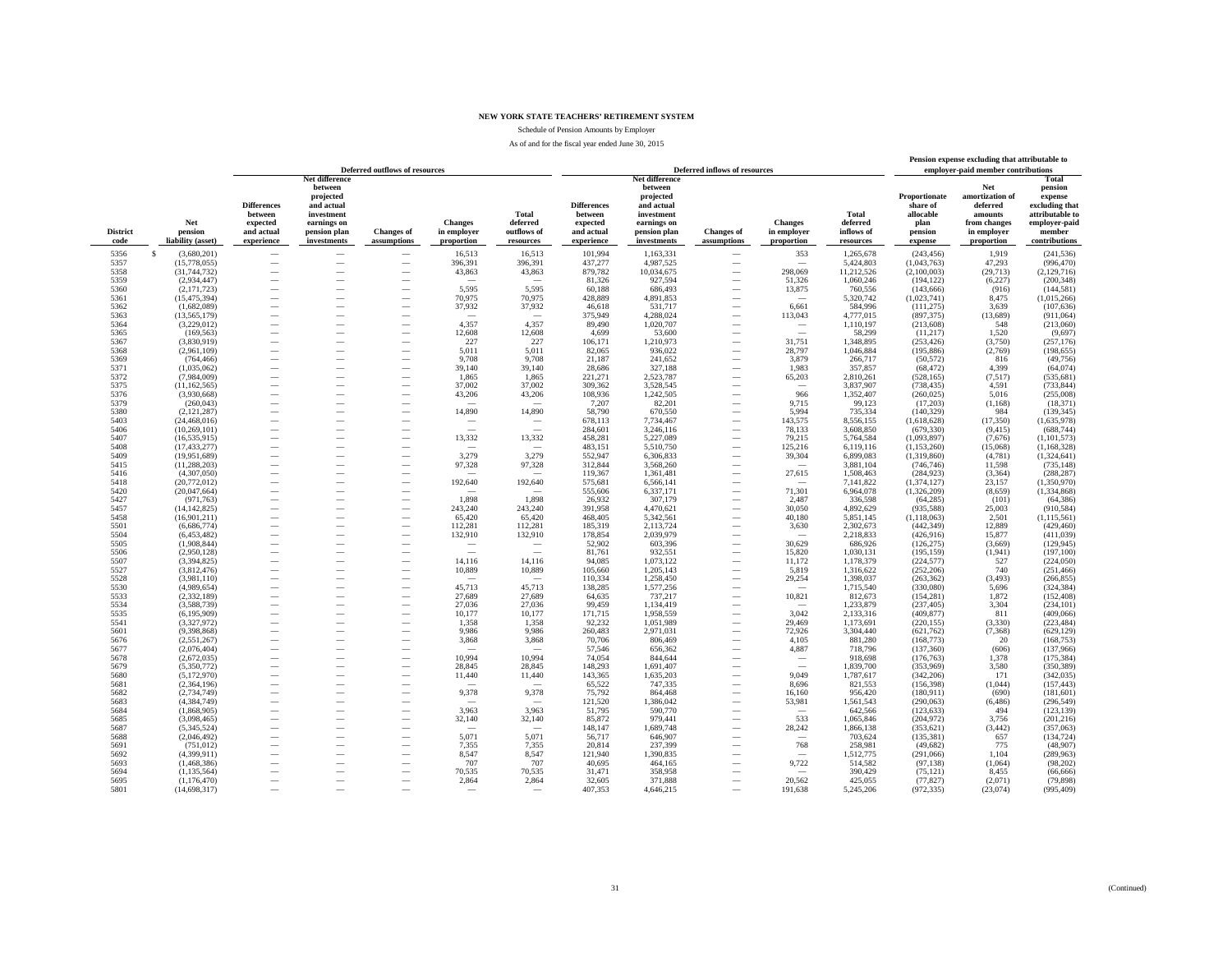Schedule of Pension Amounts by Employer

|                         |                                     | <b>Deferred outflows of resources</b>                                 |                                                                                                                         |                                                      |                                             |                                                      |                                                                       |                                                                                                                  | <b>Deferred inflows of resources</b>                 | Pension expense excluding that attributable to<br>employer-paid member contributions |                                              |                                                                      |                                                                                            |                                                                                                              |
|-------------------------|-------------------------------------|-----------------------------------------------------------------------|-------------------------------------------------------------------------------------------------------------------------|------------------------------------------------------|---------------------------------------------|------------------------------------------------------|-----------------------------------------------------------------------|------------------------------------------------------------------------------------------------------------------|------------------------------------------------------|--------------------------------------------------------------------------------------|----------------------------------------------|----------------------------------------------------------------------|--------------------------------------------------------------------------------------------|--------------------------------------------------------------------------------------------------------------|
| <b>District</b><br>code | Net<br>pension<br>liability (asset) | <b>Differences</b><br>between<br>expected<br>and actual<br>experience | <b>Net difference</b><br>between<br>projected<br>and actual<br>investment<br>earnings on<br>pension plan<br>investments | <b>Changes</b> of<br>assumptions                     | <b>Changes</b><br>in employer<br>proportion | <b>Total</b><br>deferred<br>outflows of<br>resources | <b>Differences</b><br>between<br>expected<br>and actual<br>experience | Net difference<br>between<br>projected<br>and actual<br>investment<br>earnings on<br>pension plan<br>investments | <b>Changes</b> of<br>assumptions                     | <b>Changes</b><br>in employer<br>proportion                                          | Total<br>deferred<br>inflows of<br>resources | Proportionate<br>share of<br>allocable<br>plan<br>pension<br>expense | Net<br>amortization of<br>deferred<br>amounts<br>from changes<br>in employer<br>proportion | Total<br>pension<br>expense<br>excluding that<br>attributable to<br>employer-paid<br>member<br>contributions |
| 5806                    | s<br>(8,719,529)                    |                                                                       |                                                                                                                         |                                                      | 3,413                                       | 3,413                                                | 241,655                                                               | 2,756,289                                                                                                        |                                                      | 39,344                                                                               | 3,037,288                                    | (576, 821)                                                           | (4,235)                                                                                    | (581, 056)                                                                                                   |
| 5807                    | (4,006,008)                         |                                                                       | -                                                                                                                       | $\overline{\phantom{0}}$                             | 17,620                                      | 17,620                                               | 111,024                                                               | 1,266,320                                                                                                        | $\overline{\phantom{a}}$                             | 5,631                                                                                | 1,382,975                                    | (265,009)                                                            | 1,648                                                                                      | (263, 361)                                                                                                   |
| 5812                    | (3,461,165)                         |                                                                       |                                                                                                                         |                                                      | 1,141                                       | 1,141                                                | 95,924                                                                | 1,094,092                                                                                                        |                                                      | 5,107                                                                                | 1,195,123                                    | (228,966)                                                            | (458)                                                                                      | (229, 424)                                                                                                   |
| 5813                    | (4,606,033)                         |                                                                       |                                                                                                                         | $\overline{\phantom{0}}$                             | 7,805                                       | 7,805                                                | 127,653                                                               | 1,455,991                                                                                                        |                                                      | 10,860                                                                               | 1,594,504                                    | (304, 702)                                                           | (266)                                                                                      | (304, 968)                                                                                                   |
| 5817                    | (12,701,354)                        |                                                                       | -                                                                                                                       | $\overline{\phantom{m}}$                             | 78,518                                      | 78.518                                               | 352,009                                                               | 4,014,964                                                                                                        | $\overline{\phantom{a}}$                             | 4,453                                                                                | 4,371,426                                    | (840, 230)                                                           | 8,761                                                                                      | (831, 469)                                                                                                   |
| 5820                    | (4,824,224)                         |                                                                       | $\overline{\phantom{0}}$                                                                                                | $\overline{\phantom{m}}$                             | 161,047                                     | 161,047                                              | 133,700                                                               | 1,524,962                                                                                                        | $\overline{\phantom{a}}$                             | $\sim$                                                                               | 1,658,662                                    | (319, 136)                                                           | 19,360                                                                                     | (299, 776)                                                                                                   |
| 5821<br>5822            | (5,886,239)                         |                                                                       | -<br>$\overline{\phantom{a}}$                                                                                           | $\overline{\phantom{a}}$<br>$\sim$                   | 8,956                                       | 8,956<br>19,219                                      | 163,133<br>235,440                                                    | 1,860,671<br>2,685,391                                                                                           | $\overline{\phantom{a}}$                             | 6,456<br>23,880                                                                      | 2,030,259                                    | (389, 391)                                                           | 410                                                                                        | (388, 981)                                                                                                   |
|                         | (8,495,245)                         |                                                                       |                                                                                                                         |                                                      | 19,219                                      |                                                      |                                                                       | 572,520                                                                                                          | $\overline{\phantom{a}}$                             |                                                                                      | 2,944,711                                    | (561,984)                                                            | (314)                                                                                      | (562, 298)                                                                                                   |
| 5823<br>6001            | (1.811.170)<br>(17,935,756)         | $\overline{\phantom{0}}$                                              | $\overline{\phantom{0}}$<br>$\overline{\phantom{0}}$                                                                    | -<br>$\overline{\phantom{m}}$                        | 76.720<br>31,306                            | 76.720<br>31,306                                     | 50,195<br>497,076                                                     | 5,669,586                                                                                                        | $\overline{\phantom{a}}$<br>$\overline{\phantom{a}}$ | 154,464                                                                              | 622,716<br>6,321,127                         | (119, 814)<br>(1,186,501)                                            | 9.148<br>(14, 269)                                                                         | (110.666)<br>(1,200,770)                                                                                     |
| 6005                    | (11,954,086)                        |                                                                       | $\overline{\phantom{0}}$                                                                                                | $\overline{\phantom{m}}$                             |                                             | $\sim$                                               | 331,299                                                               | 3,778,749                                                                                                        | $\overline{\phantom{a}}$                             | 82,663                                                                               | 4,192,710                                    | (790, 796)                                                           | (9,970)                                                                                    | (800, 766)                                                                                                   |
| 6008                    | (11,838,056)                        | $\overline{\phantom{a}}$                                              | -                                                                                                                       | $\overline{\phantom{a}}$                             | 15,822                                      | 15,822                                               | 328,083                                                               | 3,742,071                                                                                                        | $\overline{\phantom{a}}$                             | 101,568                                                                              | 4,171,722                                    | (783, 121)                                                           | (10,010)                                                                                   | (793, 130)                                                                                                   |
| 6011                    | (5,715,448)                         | $\overline{\phantom{a}}$                                              | -                                                                                                                       | -                                                    | 79,256                                      | 79,256                                               | 158,399                                                               | 1,806,683                                                                                                        | $\overline{\phantom{a}}$                             | 9,294                                                                                | 1,974,376                                    | (378,093)                                                            | 8,212                                                                                      | (369, 881)                                                                                                   |
| 6018                    | (6,307,254)                         |                                                                       | ÷                                                                                                                       |                                                      | 339                                         | 339                                                  | 174,801                                                               | 1,993,756                                                                                                        | $\overline{\phantom{a}}$                             | 24,724                                                                               | 2,193,281                                    | (417, 243)                                                           | (2,899)                                                                                    | (420, 141)                                                                                                   |
| 6022                    | (6,628,698)                         |                                                                       |                                                                                                                         |                                                      | 14,428                                      | 14,428                                               | 183,710                                                               | 2,095,366                                                                                                        |                                                      |                                                                                      | 2,279,075                                    | (438, 507)                                                           | 1,776                                                                                      | (436, 731)                                                                                                   |
| 6026                    | (11.987.399)                        |                                                                       | -                                                                                                                       | $\overline{\phantom{0}}$                             | 42.568                                      | 42.568                                               | 332.222                                                               | 3,789,279                                                                                                        | $\overline{\phantom{a}}$                             | 20,198                                                                               | 4,141,699                                    | (793,000)                                                            | 3.197                                                                                      | (789, 804)                                                                                                   |
| 6027                    | (17, 783, 588)                      |                                                                       | $\overline{\phantom{0}}$                                                                                                | $\overline{\phantom{m}}$                             | 481,070                                     | 481,070                                              | 492,859                                                               | 5,621,485                                                                                                        | $\overline{\phantom{a}}$                             |                                                                                      | 6,114,344                                    | (1, 176, 434)                                                        | 57,701                                                                                     | (1, 118, 733)                                                                                                |
| 6028                    | (14, 257, 365)                      | $\overline{\phantom{a}}$                                              | -                                                                                                                       | $\overline{\phantom{a}}$                             | 42,894                                      | 42,894                                               | 395,132                                                               | 4,506,827                                                                                                        | $\overline{\phantom{a}}$                             | 19,850                                                                               | 4,921,810                                    | (943, 165)                                                           | 2,495                                                                                      | (940, 670)                                                                                                   |
| 6036                    | (3,518,925)                         |                                                                       | -                                                                                                                       | $\overline{\phantom{a}}$                             | 96,863                                      | 96,863                                               | 97,524                                                                | 1,112,350                                                                                                        | $\overline{\phantom{a}}$                             | -<br>$\sim$                                                                          | 1,209,875                                    | (232, 787)                                                           | 11,666<br>3,418                                                                            | (221, 120)                                                                                                   |
| 6040<br>6041            | (4,384,828)<br>(6.002.048)          |                                                                       | $\overline{\phantom{0}}$                                                                                                | $\overline{\phantom{a}}$                             | 28,058<br>5,942                             | 28,058<br>5,942                                      | 121,522<br>166,342                                                    | 1,386,067<br>1,897,279                                                                                           | $\overline{\phantom{a}}$                             | 34,286                                                                               | 1,507,589<br>2,097,907                       | (290,069)<br>(397, 052)                                              | (3,300)                                                                                    | (286, 650)<br>(400, 352)                                                                                     |
| 6042                    | (5,614,638)                         |                                                                       |                                                                                                                         | $\overline{\phantom{0}}$                             |                                             |                                                      | 155,606                                                               | 1,774,816                                                                                                        | $\overline{\phantom{a}}$                             | 148,881                                                                              | 2,079,303                                    | (371, 424)                                                           | (17,744)                                                                                   | (389, 168)                                                                                                   |
| 6044                    | (10.228.841)                        |                                                                       | $\overline{\phantom{0}}$                                                                                                | $\overline{\phantom{m}}$                             |                                             |                                                      | 283.485                                                               | 3.233.390                                                                                                        | $\overline{\phantom{a}}$                             | 271,811                                                                              | 3.788.686                                    | (676, 667)                                                           | (32.475)                                                                                   | (709, 141)                                                                                                   |
| 6048                    | (7,464,090)                         |                                                                       | $\overline{\phantom{0}}$                                                                                                | $\overline{\phantom{m}}$                             | 122,098                                     | 122,098                                              | 206,862                                                               | 2,359,438                                                                                                        | $\overline{\phantom{a}}$                             | $\sim$                                                                               | 2,566,300                                    | (493, 771)                                                           | 14,834                                                                                     | (478, 936)                                                                                                   |
| 6050                    | (8,861,800)                         | $\overline{\phantom{a}}$                                              | -                                                                                                                       | $\overline{\phantom{a}}$                             | 38,795                                      | 38,795                                               | 245,598                                                               | 2,801,261                                                                                                        | $\overline{\phantom{a}}$                             | 7,652                                                                                | 3,054,511                                    | (586, 233)                                                           | 3,612                                                                                      | (582, 621)                                                                                                   |
| 6051                    | (18,717,121)                        | $\overline{\phantom{a}}$                                              | $\overline{\phantom{a}}$                                                                                                | $\sim$                                               | 63,515                                      | 63,515                                               | 518,731                                                               | 5,916,579                                                                                                        | $\sim$                                               | 2,048                                                                                | 6,437,359                                    | (1,238,190)                                                          | 7,292                                                                                      | (1, 230, 898)                                                                                                |
| 6052                    | (13,779,918)                        | $\overline{\phantom{a}}$                                              | -                                                                                                                       |                                                      |                                             |                                                      | 381,900                                                               | 4,355,904                                                                                                        | $\overline{\phantom{a}}$                             | 266,448                                                                              | 5,004,252                                    | (911, 580)                                                           | (31,984)                                                                                   | (943, 564)                                                                                                   |
| 6056                    | (58,200,181)                        |                                                                       |                                                                                                                         |                                                      | 157,032                                     | 157,032                                              | 1,612,976                                                             | 18,397,380                                                                                                       |                                                      | 64,975                                                                               | 20,075,331                                   | (3,850,105)                                                          | 12,927                                                                                     | (3,837,178)                                                                                                  |
| 6057                    | (10, 847, 711)                      |                                                                       |                                                                                                                         |                                                      |                                             |                                                      | 300,636                                                               | 3,429,018                                                                                                        |                                                      | 11,971                                                                               | 3,741,626                                    | (717, 607)                                                           | (1, 436)                                                                                   | (719, 043)                                                                                                   |
| 6061                    | (20,957,790)                        |                                                                       | -                                                                                                                       | $\overline{\phantom{0}}$                             |                                             |                                                      | 580,830                                                               | 6,624,867                                                                                                        | $\overline{\phantom{a}}$                             | 204,671                                                                              | 7,410,367                                    | (1,386,417)                                                          | (25, 130)                                                                                  | (1,411,547)                                                                                                  |
| 6065<br>6067            | (24, 280, 907)<br>(12, 522, 757)    | $\overline{\phantom{a}}$                                              | $\overline{\phantom{0}}$<br>-                                                                                           | $\overline{\phantom{a}}$<br>$\overline{\phantom{a}}$ | 166,639                                     | 166,639<br>179,894                                   | 672,928<br>347,059                                                    | 7,675,321<br>3,958,509                                                                                           | $\overline{\phantom{a}}$<br>$\overline{\phantom{a}}$ | 9,639                                                                                | 8,357,888<br>4,305,568                       | (1,606,250)<br>(828, 416)                                            | 18,570<br>21,953                                                                           | (1,587,680)<br>(806, 463)                                                                                    |
| 6068                    | (8,340,728)                         |                                                                       | $\overline{\phantom{0}}$                                                                                                | $\overline{\phantom{a}}$                             | 179,894                                     |                                                      | 231,157                                                               | 2,636,548                                                                                                        | $\overline{\phantom{a}}$                             | 17,140                                                                               | 2,884,845                                    | (551,763)                                                            | (2,049)                                                                                    | (553, 811)                                                                                                   |
| 6074                    | (14,600,313)                        | -                                                                     | $\overline{\phantom{0}}$                                                                                                | $\overline{\phantom{a}}$                             | 71,646                                      | 71,646                                               | 404,637                                                               | 4,615,235                                                                                                        | $\overline{\phantom{a}}$                             | 12,876                                                                               | 5,032,748                                    | (965, 852)                                                           | 6,835                                                                                      | (959, 017)                                                                                                   |
| 6075                    | (11.335.652)                        |                                                                       | $\overline{\phantom{0}}$                                                                                                | $\overline{\phantom{m}}$                             | 98.057                                      | 98.057                                               | 314,159                                                               | 3,583,258                                                                                                        | $\overline{\phantom{a}}$                             | $\sim$                                                                               | 3,897,418                                    | (749, 885)                                                           | 11,789                                                                                     | (738,096)                                                                                                    |
| 6078                    | (26, 487, 068)                      |                                                                       | $\overline{\phantom{0}}$                                                                                                | $\overline{\phantom{m}}$                             | 32,014                                      | 32,014                                               | 734,070                                                               | 8,372,700                                                                                                        | $\overline{\phantom{a}}$                             | 4.653                                                                                | 9,111,422                                    | (1,752,194)                                                          | 3,199                                                                                      | (1,748,995)                                                                                                  |
| 6079                    | (12, 534, 884)                      | $\overline{\phantom{a}}$                                              | -                                                                                                                       | $\overline{\phantom{a}}$                             | 1,674                                       | 1,674                                                | 347,395                                                               | 3,962,342                                                                                                        | $\overline{\phantom{a}}$                             | 28,028                                                                               | 4,337,765                                    | (829, 218)                                                           | (3,489)                                                                                    | (832,706)                                                                                                    |
| 6091                    | (53,670,652)                        | $\overline{\phantom{a}}$                                              | $\overline{\phantom{a}}$                                                                                                | $\overline{\phantom{a}}$                             | 554,751                                     | 554,751                                              | 1,487,443                                                             | 16,965,572                                                                                                       | $\overline{\phantom{a}}$                             | $\overline{\phantom{a}}$                                                             | 18,453,015                                   | (3,550,464)                                                          | 66,853                                                                                     | (3,483,611)                                                                                                  |
| 6093                    | (29, 494, 391)                      | $\overline{\phantom{a}}$                                              | -                                                                                                                       | $\overline{\phantom{0}}$                             | 526,098                                     | 526,098                                              | 817,416                                                               | 9,323,331                                                                                                        |                                                      |                                                                                      | 10,140,746                                   | (1,951,137)                                                          | 62,824                                                                                     | (1,888,312)                                                                                                  |
| 6094                    | (16,832,643)                        | L.                                                                    |                                                                                                                         |                                                      | 23,671                                      | 23,671                                               | 466,504                                                               | 5,320,886                                                                                                        |                                                      | 141,668                                                                              | 5,929,059                                    | (1, 113, 527)                                                        | (13,751)                                                                                   | (1, 127, 277)                                                                                                |
| 6095                    | (7,288,850)                         |                                                                       |                                                                                                                         |                                                      | 117,380                                     | 117,380                                              | 202,005                                                               | 2,304,044                                                                                                        |                                                      |                                                                                      | 2,506,049                                    | (482, 178)                                                           | 14,124                                                                                     | (468, 054)                                                                                                   |
| 6097<br>6099            | (5,412,721)<br>(8,247,929)          |                                                                       | $\overline{\phantom{0}}$<br>$\overline{\phantom{0}}$                                                                    | $\overline{\phantom{m}}$<br>$\overline{\phantom{0}}$ | 117,024                                     | 117,024                                              | 150,010<br>228,585                                                    | 1,710,989<br>2,607,213                                                                                           | $\overline{\phantom{a}}$<br>$\overline{\phantom{a}}$ | 23,284                                                                               | 1,884,282<br>2,835,799                       | (358,067)<br>(545, 624)                                              | (2,913)<br>13,935                                                                          | (360,980)<br>(531, 689)                                                                                      |
| 6104                    | (11, 330, 525)                      |                                                                       | -                                                                                                                       | $\overline{\phantom{a}}$                             | 93,555                                      | 93,555                                               | 314,017                                                               | 3,581,638                                                                                                        | $\overline{\phantom{a}}$                             | $\overline{\phantom{a}}$<br>$\sim$                                                   | 3,895,655                                    | (749, 546)                                                           | 11,612                                                                                     | (737, 934)                                                                                                   |
| 6105                    | (17,650,421)                        |                                                                       | -                                                                                                                       | $\overline{\phantom{a}}$                             | 116,550                                     | 116,550                                              | 489,169                                                               | 5,579,390                                                                                                        | $\overline{\phantom{a}}$                             | 13,902                                                                               | 6,082,461                                    | (1,167,625)                                                          | 12,046                                                                                     | (1, 155, 579)                                                                                                |
| 6109                    | (19,903,238)                        | -                                                                     | $\overline{\phantom{0}}$                                                                                                | -                                                    | 511,452                                     | 511,452                                              | 551,604                                                               | 6,291,517                                                                                                        | $\overline{\phantom{a}}$                             |                                                                                      | 6,843,121                                    | (1,316,655)                                                          | 61,461                                                                                     | (1,255,194)                                                                                                  |
| 6507                    | (609, 146)                          |                                                                       |                                                                                                                         |                                                      | 19,659                                      | 19,659                                               | 16,882                                                                | 192,554                                                                                                          |                                                      |                                                                                      | 209,436                                      | (40, 297)                                                            | 2,403                                                                                      | (37, 894)                                                                                                    |
| 6511                    | (356.456)                           |                                                                       | $\overline{\phantom{0}}$                                                                                                | $\overline{\phantom{m}}$                             | 1,355                                       | 1,355                                                | 9.879                                                                 | 112,678                                                                                                          | $\overline{\phantom{a}}$                             | 5,791                                                                                | 128,348                                      | (23, 581)                                                            | (511)                                                                                      | (24,092)                                                                                                     |
| 7000                    | (77, 185, 850)                      |                                                                       | -                                                                                                                       | $\overline{\phantom{a}}$                             |                                             |                                                      | 2,139,150                                                             | 24,398,849                                                                                                       | $\overline{\phantom{a}}$                             | 1.032.039                                                                            | 27,570,037                                   | (5,106,060)                                                          | (124, 590)                                                                                 | (5,230,650)                                                                                                  |
| 7500                    | (848, 311)                          | $\overline{\phantom{a}}$                                              | -                                                                                                                       | $\overline{\phantom{a}}$                             | 802                                         | 802                                                  | 23,510                                                                | 268,155                                                                                                          | $\overline{\phantom{a}}$                             | 5,688                                                                                | 297,354                                      | (56, 118)                                                            | (572)                                                                                      | (56,690)                                                                                                     |
| 7501                    | (1,784,828)                         | $\overline{\phantom{a}}$                                              | -                                                                                                                       | $\overline{\phantom{a}}$                             | 93,231                                      | 93,231                                               | 49,465                                                                | 564,194                                                                                                          | $\overline{\phantom{a}}$                             |                                                                                      | 613,659                                      | (118,071)                                                            | 11,139                                                                                     | (106, 932)                                                                                                   |
| 7502<br>8000            | (141, 622)<br>(11,026,042)          | $\overline{\phantom{a}}$                                              | -                                                                                                                       | $\overline{\phantom{0}}$                             | 8,068<br>35,928                             | 8,068<br>35,928                                      | 3,925<br>305,579                                                      | 44,767<br>3,485,389                                                                                              | $\overline{\phantom{a}}$                             | 5,211<br>52,046                                                                      | 53,903<br>3,843,015                          | (9,369)<br>(729, 404)                                                | 275<br>(2,571)                                                                             | (9,094)<br>(731.975)                                                                                         |
| 8102                    | (2, 136, 335)                       |                                                                       |                                                                                                                         | $\overline{\phantom{0}}$                             |                                             |                                                      | 59,207                                                                | 675,306                                                                                                          |                                                      | 47,842                                                                               | 782,356                                      | (141, 325)                                                           | (5,814)                                                                                    | (147, 139)                                                                                                   |
| 8105                    | (2.895.206)                         | $\overline{\phantom{a}}$                                              | -                                                                                                                       | $\overline{\phantom{m}}$                             | 75,466                                      | 75,466                                               | 80.239                                                                | 915.190                                                                                                          |                                                      |                                                                                      | 995.428                                      | (191, 526)                                                           | 9.287                                                                                      | (182, 239)                                                                                                   |
| 8110                    | (4,308,959)                         | -                                                                     | -                                                                                                                       | $\overline{\phantom{m}}$                             |                                             |                                                      | 119,420                                                               | 1,362,084                                                                                                        | $\overline{\phantom{a}}$                             | 79,756                                                                               | 1,561,260                                    | (285,050)                                                            | (9, 541)                                                                                   | (294, 590)                                                                                                   |
| 8112                    | (1, 114, 526)                       | $\overline{\phantom{a}}$                                              | -                                                                                                                       | $\overline{\phantom{a}}$                             | 46,047                                      | 46,047                                               | 30,888                                                                | 352,308                                                                                                          |                                                      |                                                                                      | 383,196                                      | (73, 729)                                                            | 5,586                                                                                      | (68, 143)                                                                                                    |
| 8113                    | (1,072,494)                         | $\overline{\phantom{a}}$                                              | $\overline{\phantom{a}}$                                                                                                | $\overline{\phantom{a}}$                             | 3,475                                       | 3,475                                                | 29,723                                                                | 339,021                                                                                                          |                                                      | 1.009                                                                                | 369,753                                      | (70, 948)                                                            | 281                                                                                        | (70, 668)                                                                                                    |
| 8115                    | (1,393,646)                         |                                                                       |                                                                                                                         |                                                      |                                             |                                                      | 38,624                                                                | 440,539                                                                                                          |                                                      | 20,955                                                                               | 500,118                                      | (92, 194)                                                            | (2,506)                                                                                    | (94, 699)                                                                                                    |
| 8120                    | (3,326,364)                         | $\overline{\phantom{a}}$                                              | -                                                                                                                       | $\overline{\phantom{a}}$                             |                                             |                                                      | 92.188                                                                | 1.051.481                                                                                                        | $\overline{\phantom{a}}$                             | 46.201                                                                               | 1.189.869                                    | (220.048)                                                            | (5,901)                                                                                    | (225, 949)                                                                                                   |
| 8124                    | (9,873,445)                         |                                                                       |                                                                                                                         |                                                      | 17,518                                      | 17,518                                               | 273,635                                                               | 3,121,047                                                                                                        |                                                      | 15,970                                                                               | 3,410,652                                    | (653, 156)                                                           | (16)                                                                                       | (653, 172)                                                                                                   |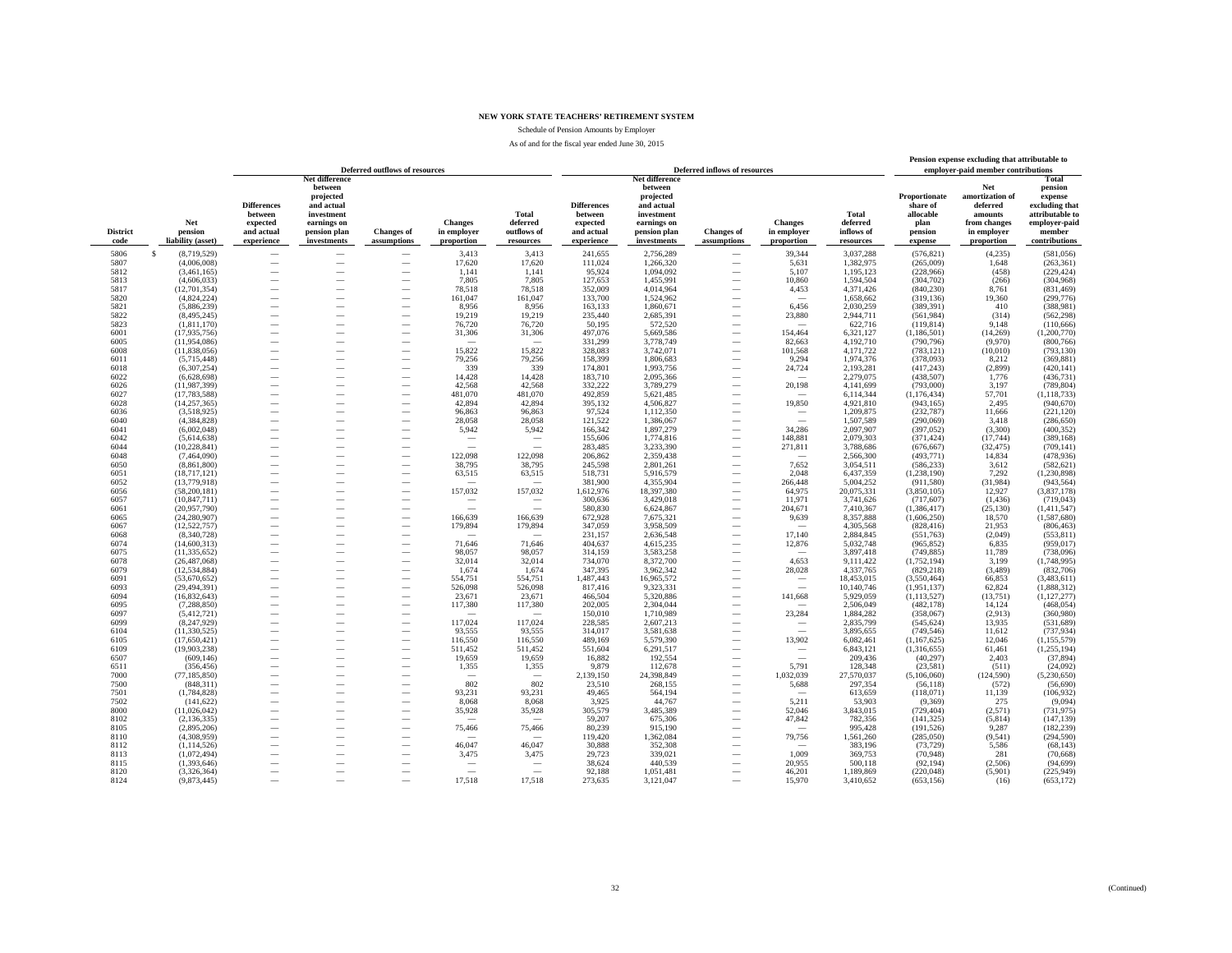Schedule of Pension Amounts by Employer

As of and for the fiscal year ended June 30, 2015

|                         |   |                                     |                                                                       |                                                                                                                         | <b>Deferred outflows of resources</b>                |                                                                           |                                                      |                                                                       |                                                                                                                         | <b>Deferred inflows of resources</b>                 |                                               |                                              |                                                                      | Pension expense excluding that attributable to<br>employer-paid member contributions       |                                                                                                                     |
|-------------------------|---|-------------------------------------|-----------------------------------------------------------------------|-------------------------------------------------------------------------------------------------------------------------|------------------------------------------------------|---------------------------------------------------------------------------|------------------------------------------------------|-----------------------------------------------------------------------|-------------------------------------------------------------------------------------------------------------------------|------------------------------------------------------|-----------------------------------------------|----------------------------------------------|----------------------------------------------------------------------|--------------------------------------------------------------------------------------------|---------------------------------------------------------------------------------------------------------------------|
| <b>District</b><br>code |   | Net<br>pension<br>liability (asset) | <b>Differences</b><br>between<br>expected<br>and actual<br>experience | Net difference<br>between<br>projected<br>and actual<br>investment<br>earnings on<br>pension plan<br><i>investments</i> | <b>Changes</b> of<br>assumptions                     | <b>Changes</b><br>in employer<br>proportion                               | <b>Total</b><br>deferred<br>outflows of<br>resources | <b>Differences</b><br>between<br>expected<br>and actual<br>experience | <b>Net difference</b><br>between<br>projected<br>and actual<br>investment<br>earnings on<br>pension plan<br>investments | <b>Changes</b> of<br>assumptions                     | <b>Changes</b><br>in employer<br>proportion   | Total<br>deferred<br>inflows of<br>resources | Proportionate<br>share of<br>allocable<br>plan<br>pension<br>expense | Net<br>amortization of<br>deferred<br>amounts<br>from changes<br>in employer<br>proportion | <b>Total</b><br>pension<br>expense<br>excluding that<br>attributable to<br>employer-paid<br>member<br>contributions |
| 8129                    | s | (3,365,788)                         | $\overline{\phantom{a}}$                                              |                                                                                                                         | $\overline{\phantom{m}}$                             | 35,461                                                                    | 35,461                                               | 93,280                                                                | 1,063,943                                                                                                               |                                                      | 227                                           | 1,157,451                                    | (222, 656)                                                           | 4,192                                                                                      | (218, 465)                                                                                                          |
| 8130                    |   | (14, 428, 795)                      | $\overline{\phantom{m}}$                                              | $\hspace{0.1mm}-\hspace{0.1mm}$                                                                                         |                                                      | 89,258                                                                    | 89,258                                               | 399,884                                                               | 4,561,017                                                                                                               | $\qquad \qquad -$                                    |                                               | 4,960,901                                    | (954, 505)                                                           | 10,666                                                                                     | (943, 839)                                                                                                          |
| 8131                    |   | (1,901,880)                         | $\sim$                                                                | $\overline{\phantom{a}}$                                                                                                | $\overline{\phantom{a}}$                             |                                                                           | $\overline{\phantom{a}}$                             | 52,709                                                                | 601,194                                                                                                                 |                                                      | 7.511                                         | 661,414                                      | (125, 815)                                                           | (897)                                                                                      | (126, 712)                                                                                                          |
| 8133                    |   | (2.882.819)                         |                                                                       | $\overline{\phantom{a}}$                                                                                                | -                                                    | $\overline{\phantom{a}}$                                                  |                                                      | 79.895                                                                | 911,274                                                                                                                 | $\qquad \qquad -$                                    | 13,045                                        | 1.004.214                                    | (190, 707)                                                           | (1,620)                                                                                    | (192, 327)                                                                                                          |
| 8134<br>8135            |   | (1,355,488)<br>(7,106,348)          | $\overline{\phantom{a}}$                                              | $\overline{\phantom{a}}$                                                                                                | $\overline{\phantom{a}}$                             | 65,304<br>79,506                                                          | 65,304<br>79,506                                     | 37,566<br>196,947                                                     | 428,477<br>2,246,354                                                                                                    | $\overline{\phantom{m}}$<br>$\overline{\phantom{a}}$ | $\qquad \qquad -$<br>$\overline{\phantom{m}}$ | 466,043<br>2,443,301                         | (89,669)<br>(470, 105)                                               | 7,851<br>9,614                                                                             | (81, 819)<br>(460, 491)                                                                                             |
| 8140                    |   | (1,643,131)                         |                                                                       | $\overline{\phantom{a}}$                                                                                                | -                                                    | -                                                                         |                                                      | 45,538                                                                | 519,402                                                                                                                 |                                                      | 7,750                                         | 572,691                                      | (108, 698)                                                           | (936)                                                                                      | (109, 634)                                                                                                          |
| 8142                    |   | (3,193,443)                         |                                                                       |                                                                                                                         | $\overline{\phantom{a}}$                             | 7,343                                                                     | 7,343                                                | 88.504                                                                | 1,009,464                                                                                                               |                                                      | 7.762                                         | 1,105,730                                    | (211, 255)                                                           | (147)                                                                                      | (211, 402)                                                                                                          |
| 8145                    |   | (2,860,511)                         | $\overline{\phantom{a}}$                                              | $\hspace{0.1mm}-\hspace{0.1mm}$                                                                                         | $\hspace{1.0cm} \rule{1.5cm}{0.15cm}$                | $\qquad \qquad -$                                                         | $\overline{\phantom{0}}$                             | 79,277                                                                | 904,222                                                                                                                 | $\overline{\phantom{m}}$                             | 62,549                                        | 1,046,049                                    | (189, 231)                                                           | (7, 556)                                                                                   | (196, 787)                                                                                                          |
| 8146                    |   | (7,354,360)                         | -                                                                     | -                                                                                                                       | -                                                    | $\overline{\phantom{a}}$                                                  | $\sim$                                               | 203,821                                                               | 2,324,752                                                                                                               |                                                      | 15,310                                        | 2,543,882                                    | (486, 512)                                                           | (1,971)                                                                                    | (488, 482)                                                                                                          |
| 8149                    |   | (1,096,772)                         | $\sim$                                                                | $\hspace{0.1mm}-\hspace{0.1mm}$                                                                                         | $\hspace{1.0cm} \rule{1.5cm}{0.15cm}$                | 16,979                                                                    | 16.979                                               | 30,396                                                                | 346,695                                                                                                                 |                                                      | $\overline{\phantom{a}}$                      | 377,092                                      | (72, 555)                                                            | 2,028                                                                                      | (70, 527)                                                                                                           |
| 8150                    |   | (14.989.088)                        |                                                                       | $\sim$                                                                                                                  | -                                                    | $\overline{\phantom{a}}$                                                  | $\overline{\phantom{a}}$                             | 415.412                                                               | 4,738,129                                                                                                               |                                                      | 177,945                                       | 5,331,485                                    | (991, 570)                                                           | (21, 263)                                                                                  | (1,012,833)                                                                                                         |
| 8151                    |   | (6,788,275)                         | $\overline{\phantom{a}}$                                              | $\overline{\phantom{a}}$                                                                                                |                                                      | 25,679                                                                    | 25,679                                               | 188,132                                                               | 2,145,809                                                                                                               | $\qquad \qquad -$                                    | 17,800                                        | 2,351,741                                    | (449, 063)                                                           | 715                                                                                        | (448, 349)                                                                                                          |
| 8153                    |   | (3,201,537)                         |                                                                       | $\overline{\phantom{a}}$                                                                                                | $\overline{\phantom{a}}$                             |                                                                           |                                                      | 88,728                                                                | 1,012,023                                                                                                               | $\overline{\phantom{a}}$                             | 262,502                                       | 1,363,253                                    | (211, 791)                                                           | (31, 254)                                                                                  | (243, 045)                                                                                                          |
| 8155                    |   | (3,693,461)                         |                                                                       |                                                                                                                         | $\overline{\phantom{a}}$                             | 111,795                                                                   | 111,795                                              | 102,362                                                               | 1,167,522                                                                                                               |                                                      | $\overline{\phantom{m}}$                      | 1,269,884                                    | (244, 333)                                                           | 13,339                                                                                     | (230, 994)                                                                                                          |
| 8160                    |   | (3,846,072)                         |                                                                       | $\overline{\phantom{a}}$                                                                                                | $\hspace{1.0cm} \rule{1.5cm}{0.15cm}$                | 45,341                                                                    | 45,341                                               | 106,591                                                               | 1,215,763                                                                                                               |                                                      | 1,422                                         | 1,323,777                                    | (254, 428)                                                           | 5,211                                                                                      | (249, 218)                                                                                                          |
| 8162                    |   | (1,363,638)                         |                                                                       |                                                                                                                         | -                                                    | -                                                                         | -                                                    | 37.792                                                                | 431,053                                                                                                                 | $\overline{\phantom{m}}$                             | 57,317                                        | 526,162                                      | (90, 208)                                                            | (6, 876)                                                                                   | (97, 085)                                                                                                           |
| 8166                    |   | (18,260,059)                        |                                                                       |                                                                                                                         | $\overline{\phantom{a}}$                             |                                                                           |                                                      | 506,064                                                               | 5,772,100                                                                                                               |                                                      | 188,339                                       | 6,466,502                                    | (1, 207, 954)                                                        | (22.975)                                                                                   | (1, 230, 929)                                                                                                       |
| 8167                    |   | (838, 829)                          |                                                                       |                                                                                                                         |                                                      | 721                                                                       | 721                                                  | 23.248                                                                | 265,158                                                                                                                 | $\overline{\phantom{0}}$                             | 1.703                                         | 290,108                                      | (55, 491)                                                            | (138)                                                                                      | (55, 629)                                                                                                           |
| 8168                    |   | (1, 258, 757)                       |                                                                       |                                                                                                                         | $\overline{\phantom{0}}$                             |                                                                           | $\overline{\phantom{a}}$                             | 34,886                                                                | 397,900                                                                                                                 | $\overline{\phantom{a}}$                             | 24,968                                        | 457,753                                      | (83,270)                                                             | (3,043)                                                                                    | (86, 314)                                                                                                           |
| 8169                    |   | (1,411,996)                         |                                                                       | $\overline{\phantom{a}}$                                                                                                | -                                                    | 23,486                                                                    | 23,486                                               | 39,132                                                                | 446,339                                                                                                                 | $\overline{\phantom{m}}$                             | 2,088                                         | 487,560                                      | (93, 408)                                                            | 2,521                                                                                      | (90, 886)                                                                                                           |
| 8170                    |   | (6,211,353)                         | $\sim$                                                                | $\overline{\phantom{a}}$                                                                                                | $\overline{\phantom{0}}$                             | $\overline{\phantom{a}}$                                                  | $\overline{\phantom{a}}$                             | 172,143                                                               | 1,963,441                                                                                                               | $\overline{\phantom{a}}$                             | 93,563                                        | 2,229,147                                    | (410, 898)                                                           | (11, 272)                                                                                  | (422, 170)                                                                                                          |
| 8400<br>8402            |   | (2,537,100)                         |                                                                       | $\overline{\phantom{a}}$                                                                                                | $\overline{\phantom{0}}$<br>$\overline{\phantom{a}}$ | 1,430                                                                     | 1,430                                                | 70,314<br>36,626                                                      | 801,991<br>417,752                                                                                                      | $\overline{\phantom{a}}$                             | 27,923                                        | 900,228<br>456,544                           | (167, 836)<br>(87, 425)                                              | (3,136)                                                                                    | (170, 972)                                                                                                          |
| 8403                    |   | (1,321,560)<br>(1,421,997)          | $\overline{\phantom{a}}$                                              | $\overline{\phantom{a}}$                                                                                                | $\overline{\phantom{0}}$                             | $\overline{\phantom{a}}$                                                  | $\overline{\phantom{a}}$<br>$\overline{\phantom{a}}$ | 39,410                                                                | 449,501                                                                                                                 | $\overline{\phantom{a}}$<br>$\qquad \qquad -$        | 2,166<br>105,306                              | 594,216                                      | (94,069)                                                             | (281)<br>(12, 639)                                                                         | (87,706)<br>(106, 708)                                                                                              |
| 8405                    |   | (11,004)                            | $\sim$                                                                | $\overline{\phantom{a}}$                                                                                                | $\overline{\phantom{a}}$                             | 352,053                                                                   | 352,053                                              | 305                                                                   | 3,478                                                                                                                   | $\overline{\phantom{a}}$                             | 1,208                                         | 4,992                                        | (728)                                                                | 41,752                                                                                     | 41,024                                                                                                              |
| 8406                    |   | (938, 651)                          | $\overline{\phantom{a}}$                                              | $\overline{\phantom{a}}$                                                                                                | $\overline{\phantom{a}}$                             | 1,999                                                                     | 1,999                                                | 26,014                                                                | 296,712                                                                                                                 | $\overline{\phantom{a}}$                             | 791                                           | 323,517                                      | (62,094)                                                             | 134                                                                                        | (61, 961)                                                                                                           |
| 8407                    |   | (5,829,105)                         |                                                                       | $\overline{\phantom{a}}$                                                                                                | $\overline{\phantom{a}}$                             | 23,471                                                                    | 23,471                                               | 161,549                                                               | 1,842,610                                                                                                               | $\overline{\phantom{a}}$                             | 219,466                                       | 2,223,626                                    | (385, 612)                                                           | (23, 039)                                                                                  | (408, 650)                                                                                                          |
| 8409                    |   | (3,235,129)                         | $\sim$                                                                | $\sim$                                                                                                                  | $\hspace{1.0cm} \rule{1.5cm}{0.15cm}$                | 1,061                                                                     | 1,061                                                | 89,659                                                                | 1,022,641                                                                                                               |                                                      | 23,525                                        | 1,135,826                                    | (214, 013)                                                           | (2,661)                                                                                    | (216, 674)                                                                                                          |
| 8410                    |   | (1,355,488)                         | $\sim$                                                                | $\sim$                                                                                                                  | -                                                    | $\hspace{1.0cm} \rule{1.5cm}{0.15cm} \hspace{1.0cm} \rule{1.5cm}{0.15cm}$ | -                                                    | 37,566                                                                | 428,477                                                                                                                 | $\hspace{1.0cm} \rule{1.5cm}{0.15cm}$                | 45,286                                        | 511,329                                      | (89, 669)                                                            | (5, 429)                                                                                   | (95,098)                                                                                                            |
| 8412                    |   | (3,017,867)                         | $\sim$                                                                | $\sim$                                                                                                                  | $\overline{\phantom{a}}$                             | $\overline{\phantom{a}}$                                                  | ÷                                                    | 83,638                                                                | 953,964                                                                                                                 | $\overline{\phantom{a}}$                             | 30,574                                        | 1,068,176                                    | (199, 640)                                                           | (3,760)                                                                                    | (203, 400)                                                                                                          |
| 8413                    |   | (658, 486)                          | $\overline{\phantom{a}}$                                              | $\overline{\phantom{a}}$                                                                                                | $\overline{\phantom{a}}$                             | 1,016                                                                     | 1.016                                                | 18,249                                                                | 208,151                                                                                                                 | $\overline{\phantom{a}}$                             | 6,581                                         | 232,981                                      | (43, 561)                                                            | (650)                                                                                      | (44,210)                                                                                                            |
| 8414                    |   | (140, 022)                          | $\overline{\phantom{a}}$                                              | $\overline{\phantom{a}}$                                                                                                | $\overline{\phantom{a}}$                             | 381,320                                                                   | 381,320                                              | 3,881                                                                 | 44,262                                                                                                                  | $\overline{\phantom{a}}$                             | 13,230                                        | 61,372                                       | (9, 263)                                                             | 43,654                                                                                     | 34,392                                                                                                              |
| 8415                    |   | (2,579,564)                         | -                                                                     | $\overline{\phantom{a}}$                                                                                                | $\overline{\phantom{0}}$                             | $\overline{\phantom{a}}$                                                  | $\overline{\phantom{a}}$                             | 71,491                                                                | 815,414                                                                                                                 | $\overline{\phantom{a}}$                             | 141.114                                       | 1,028,019                                    | (170, 645)                                                           | (16, 801)                                                                                  | (187, 446)                                                                                                          |
| 8416                    |   | (1,391,752)                         | $\overline{\phantom{a}}$                                              | $\overline{\phantom{a}}$                                                                                                | $\overline{\phantom{a}}$                             | 5,473                                                                     | 5,473                                                | 38,571                                                                | 439,940                                                                                                                 | $\overline{\phantom{a}}$                             | 2,224                                         | 480,736                                      | (92,068)                                                             | 359                                                                                        | (91,709)                                                                                                            |
| 8419                    |   | (1,396,245)                         | -                                                                     | $\overline{\phantom{a}}$                                                                                                | $\overline{\phantom{a}}$                             | 25,976                                                                    | 25,976                                               | 38,696                                                                | 441,360                                                                                                                 | $\overline{\phantom{a}}$                             | $\overline{\phantom{a}}$                      | 480,056                                      | (92, 366)                                                            | 3,120                                                                                      | (89, 246)                                                                                                           |
| 8420                    |   | (2, 296, 466)                       | $\sim$                                                                | $\sim$                                                                                                                  | $\overline{\phantom{a}}$                             | -                                                                         | $\overline{\phantom{a}}$                             | 63,645                                                                | 725,925                                                                                                                 |                                                      | 33,053                                        | 822,623                                      | (151, 918)                                                           | (4,075)                                                                                    | (155, 993)                                                                                                          |
| 8421                    |   | (1,416,883)                         | $\overline{\phantom{a}}$                                              | $\sim$                                                                                                                  | $\overline{\phantom{a}}$                             | 146                                                                       | 146                                                  | 39,268                                                                | 447,884                                                                                                                 |                                                      | 12,676                                        | 499,828                                      | (93, 731)                                                            | (1,490)                                                                                    | (95, 221)                                                                                                           |
| 8422                    |   | (1,275,151)                         | $\sim$                                                                | $\sim$                                                                                                                  | $\overline{\phantom{a}}$                             |                                                                           |                                                      | 35,340                                                                | 403,082                                                                                                                 | $\overline{\phantom{a}}$                             | 36,090                                        | 474,512                                      | (84, 355)                                                            | (4,406)                                                                                    | (88, 761)                                                                                                           |
| 8423                    |   | (973, 143)                          | $\overline{\phantom{a}}$                                              | $\sim$                                                                                                                  | $\overline{\phantom{a}}$                             | 24,197                                                                    | 24,197                                               | 26,970                                                                | 307,616                                                                                                                 | $\overline{\phantom{a}}$                             | 2,424                                         | 337,009                                      | (64, 376)                                                            | 2,562                                                                                      | (61, 814)                                                                                                           |
| 8424<br>8425            |   | (647, 110)<br>(1,215,596)           | $\overline{\phantom{a}}$<br>$\overline{\phantom{a}}$                  | $\sim$<br>$\overline{\phantom{a}}$                                                                                      | $\overline{\phantom{a}}$<br>$\overline{\phantom{a}}$ | 2,922<br>$\overline{\phantom{m}}$                                         | 2,922<br>$\overline{\phantom{m}}$                    | 17,934<br>33,689                                                      | 204,555<br>384,256                                                                                                      | $\overline{\phantom{a}}$<br>$\overline{\phantom{a}}$ | 10,068<br>26,469                              | 232,557<br>444,414                           | (42,808)<br>(80, 415)                                                | (814)<br>(3,272)                                                                           | (43, 622)<br>(83, 687)                                                                                              |
| 8426                    |   | (889, 458)                          | $\overline{\phantom{a}}$                                              | $\overline{\phantom{a}}$                                                                                                |                                                      | 22.301                                                                    | 22.301                                               | 24,651                                                                | 281,162                                                                                                                 |                                                      | 8,759                                         | 314,572                                      | (58, 840)                                                            | 1,502                                                                                      | (57, 338)                                                                                                           |
| 8427                    |   | (469, 044)                          | -                                                                     | $\overline{\phantom{a}}$                                                                                                | $\hspace{1.0cm} \rule{1.5cm}{0.15cm}$                | 17,329                                                                    | 17,329                                               | 12,999                                                                | 148,267                                                                                                                 | $\hspace{1.0cm} \rule{1.5cm}{0.15cm}$                | $\overline{\phantom{a}}$                      | 161,266                                      | (31,029)                                                             | 2,084                                                                                      | (28, 944)                                                                                                           |
| 8428                    |   | (2,149,263)                         | $\overline{\phantom{a}}$                                              | $\hspace{0.1mm}-\hspace{0.1mm}$                                                                                         | $\hspace{1.0cm} \rule{1.5cm}{0.15cm}$                |                                                                           | $\overline{\phantom{a}}$                             | 59,565                                                                | 679,393                                                                                                                 |                                                      | 7,166                                         | 746,125                                      | (142, 180)                                                           | (912)                                                                                      | (143,091)                                                                                                           |
| 8429                    |   | (1,092,510)                         | -                                                                     | $\overline{\phantom{a}}$                                                                                                | $\overline{\phantom{a}}$                             |                                                                           | -                                                    | 30,278                                                                | 345.348                                                                                                                 |                                                      | 110,463                                       | 486,089                                      | (72, 273)                                                            | (13,206)                                                                                   | (85, 479)                                                                                                           |
| 8430                    |   | (957, 666)                          |                                                                       | -                                                                                                                       | $\overline{\phantom{a}}$                             |                                                                           |                                                      | 26.541                                                                | 302,723                                                                                                                 | $\overline{\phantom{a}}$                             | 90.009                                        | 419.273                                      | (63, 352)                                                            | (10, 879)                                                                                  | (74, 231)                                                                                                           |
| 8431                    |   | (673, 820)                          |                                                                       | -                                                                                                                       | -                                                    | $\overline{\phantom{a}}$                                                  | -                                                    | 18,674                                                                | 212,998                                                                                                                 |                                                      | 82,968                                        | 314,640                                      | (44, 575)                                                            | (10, 177)                                                                                  | (54, 752)                                                                                                           |
| <b>Closed Districts</b> |   |                                     |                                                                       |                                                                                                                         |                                                      | 243,066                                                                   | 243,066                                              |                                                                       |                                                                                                                         |                                                      |                                               |                                              |                                                                      | 30,232                                                                                     | 30,232                                                                                                              |

See accompanying notes to schedule of employer allocations and schedule of pension amounts by employer.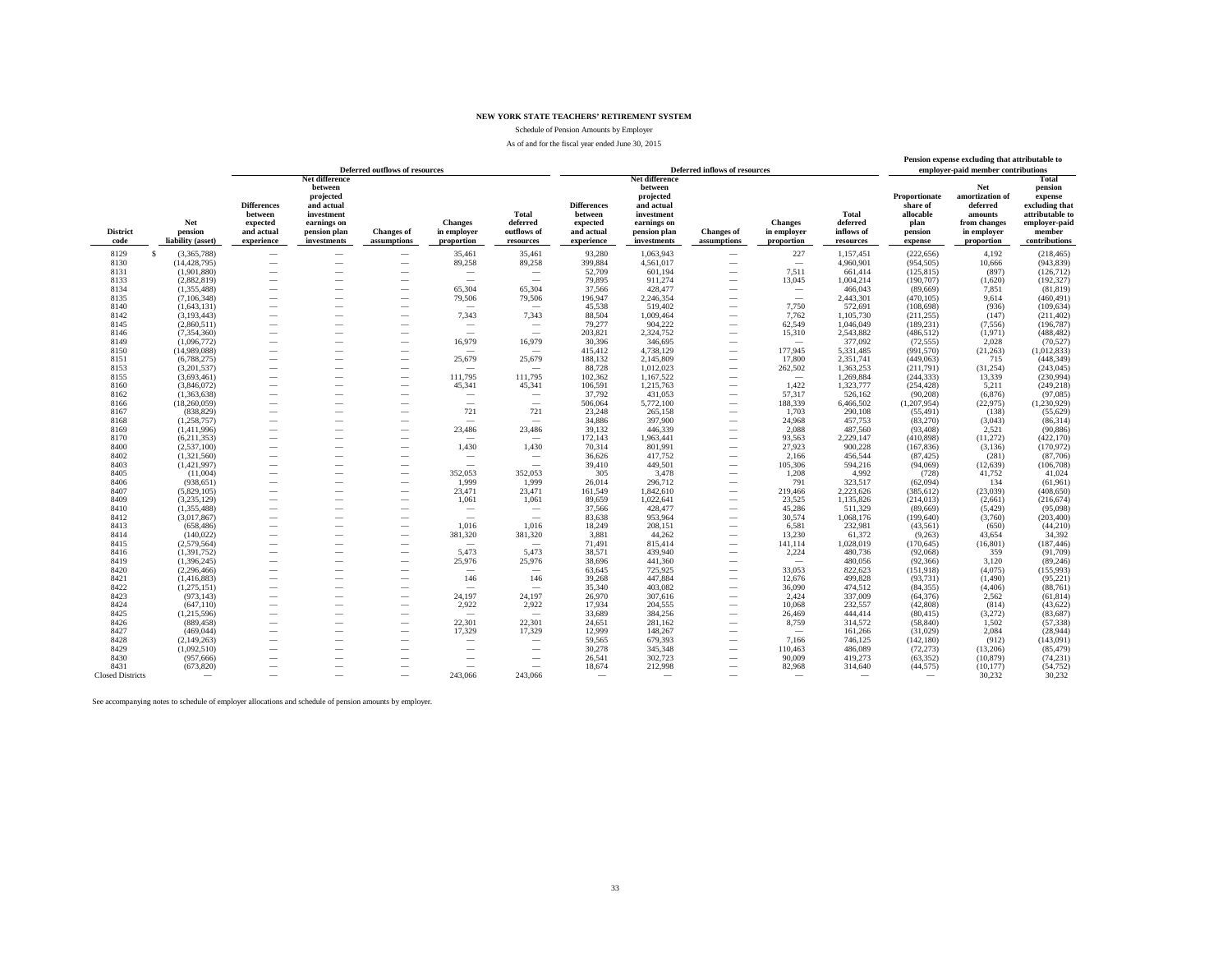Notes to Schedule of Employer Allocations and Schedule of Pension Amounts by Employer

June 30, 2015

#### **(1) Plan Description**

The New York State Teachers' Retirement System (NYSTRS or the System) was created and exists pursuant to Article 11 of the New York State Education Law. The System is the administrator of a cost-sharing, multiple-employer public employee retirement system (PERS), administered by a 10-member Board to provide pension and ancillary benefits to teachers employed by participating employers in the State of New York, excluding New York City. For additional Plan information please refer to the NYSTRS Comprehensive Annual Financial Report which can be found on the System's website located at www.nystrs.org.

#### *(a) Benefits*

The benefits provided to members of the System are established by New York State law and may be amended only by the Legislature with the Governor's approval. Benefit provisions vary depending on date of membership and are subdivided into the following six classes:

#### **Tier 1**

Members who last joined prior to July 1, 1973 are covered by the provisions of Article 11 of the Education Law.

#### **Tier 2**

Members who last joined on or after July 1, 1973 and prior to July 27, 1976 are covered by the provisions of Article 11 of the Education Law and Article 11 of the Retirement and Social Security Law.

#### **Tier 3**

Members who last joined on or after July 27, 1976 and prior to September 1, 1983 are covered by the provisions of Article 14 and Article 15 of the Retirement and Social Security Law.

#### **Tier 4**

Members who last joined on or after September 1, 1983 and prior to January 1, 2010 are covered by the provisions of Article 15 of the Retirement and Social Security Law.

#### **Tier 5**

Members who joined on or after January 1, 2010 and prior to April 1, 2012 are covered by the provisions of Article 15 of the Retirement and Social Security Law.

### **Tier 6**

Members who joined on or after April 1, 2012 are covered by the provisions of Article 15 of the Retirement and Social Security Law.

#### *(b) Service Retirements*

Tier 1 members are eligible, beginning at age 55, for a service retirement allowance of approximately 2% per year of credited service times final average salary.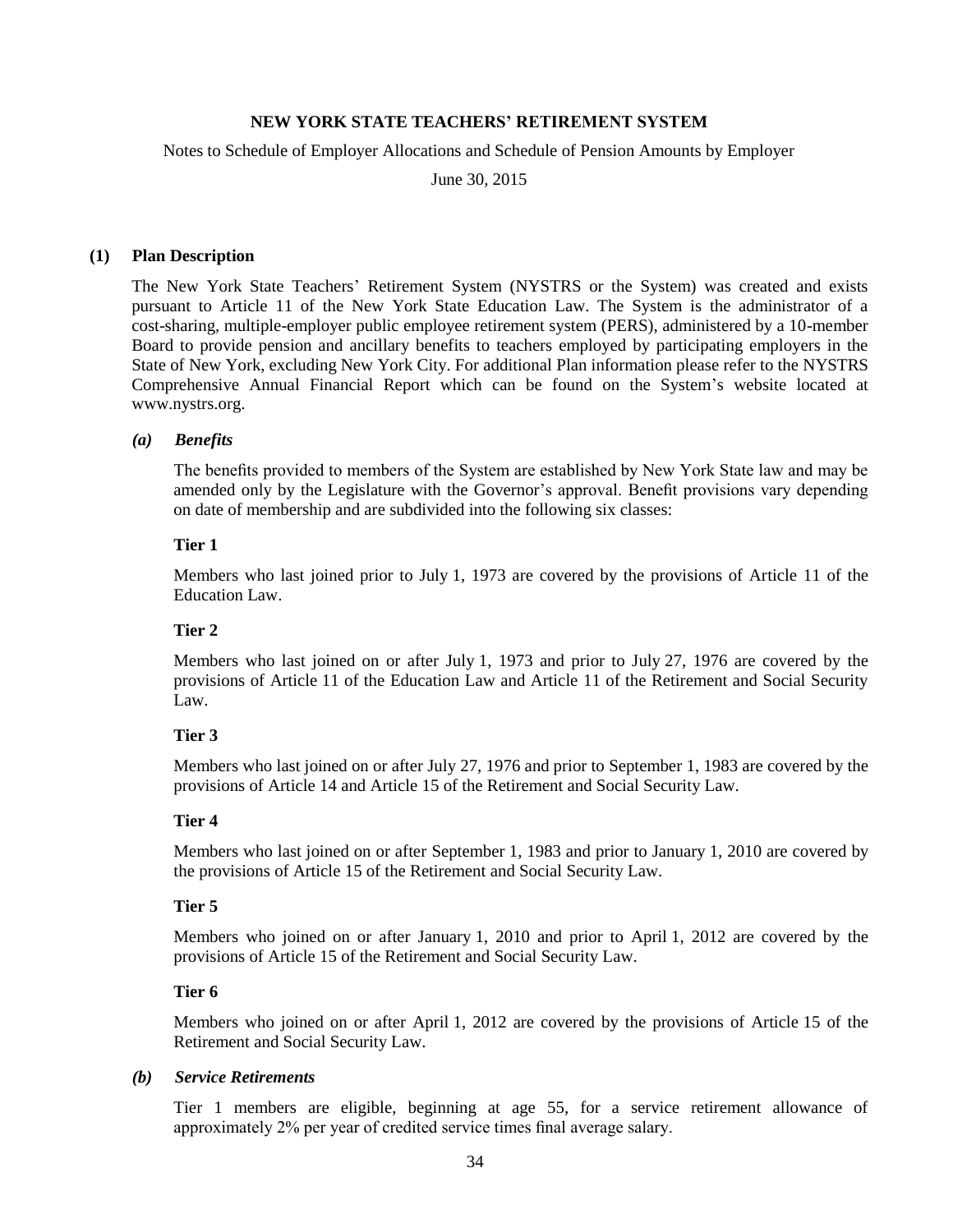Notes to Schedule of Employer Allocations and Schedule of Pension Amounts by Employer

June 30, 2015

Under Article 19 of the Retirement and Social Security Law, eligible Tiers 1 and 2 members can receive additional service credit of one-twelfth of a year for each year of retirement credit as of the date of retirement or death up to a maximum of two additional years.

Tiers 2 through 5 are eligible for the same but with the following limitations: (1) Tiers 2 through 4 members receive an unreduced benefit for retirement at age 62 or retirement at ages 55 through 61 with 30 years of service or a reduced benefit for retirement at ages 55 through 61 with less than 30 years of service. (2) Tier 5 members receive an unreduced benefit for retirement at age 62 or retirement at ages 57 through 61 with 30 years of service. They receive a reduced benefit for retirement at ages 55 and 56 regardless of service credit, or ages 57 through 61 with less than 30 years of service.

Tier 6 members are eligible for a service retirement allowance of 1.75% per year of credited service for the first 20 years of service plus 2% per year for years of service in excess of 20 years times final average salary. Tier 6 members receive an unreduced benefit for retirement at age 63. They receive a reduced benefit at ages 55 through 62 regardless of service credit.

#### *(c) Vested Benefits*

Retirement benefits vest after 5 years of credited service except for Tiers 5 and 6 where 10 years of credited service are required. Benefits are payable at age 55 or greater with the limitations noted for service retirements above.

#### *(d) Disability Retirement*

Members are eligible for disability retirement benefits after 10 years of credited New York State service except for Tier 3 where disability retirement is permissible after 5 years of credited New York State service pursuant to the provisions of Article 14 of the Retirement and Social Security Law. The Tier 3 benefit is integrated with Social Security.

#### *(e) Death Benefits*

Death benefits are paid to the beneficiary of active members who die in service. The benefit is based on final salary and the number of years of credited service.

#### *(f) Prior Service*

After 2 years of membership, members of all tiers may claim and receive credit for prior New York State public or teaching service. Only Tiers 1 and 2 members may, under certain conditions, claim out of state service.

#### *(g) Tier Reinstatement*

In accordance with Chapter 640 of the Laws of 1998, any active member who had a prior membership may elect to be reinstated to their original date and Tier of membership.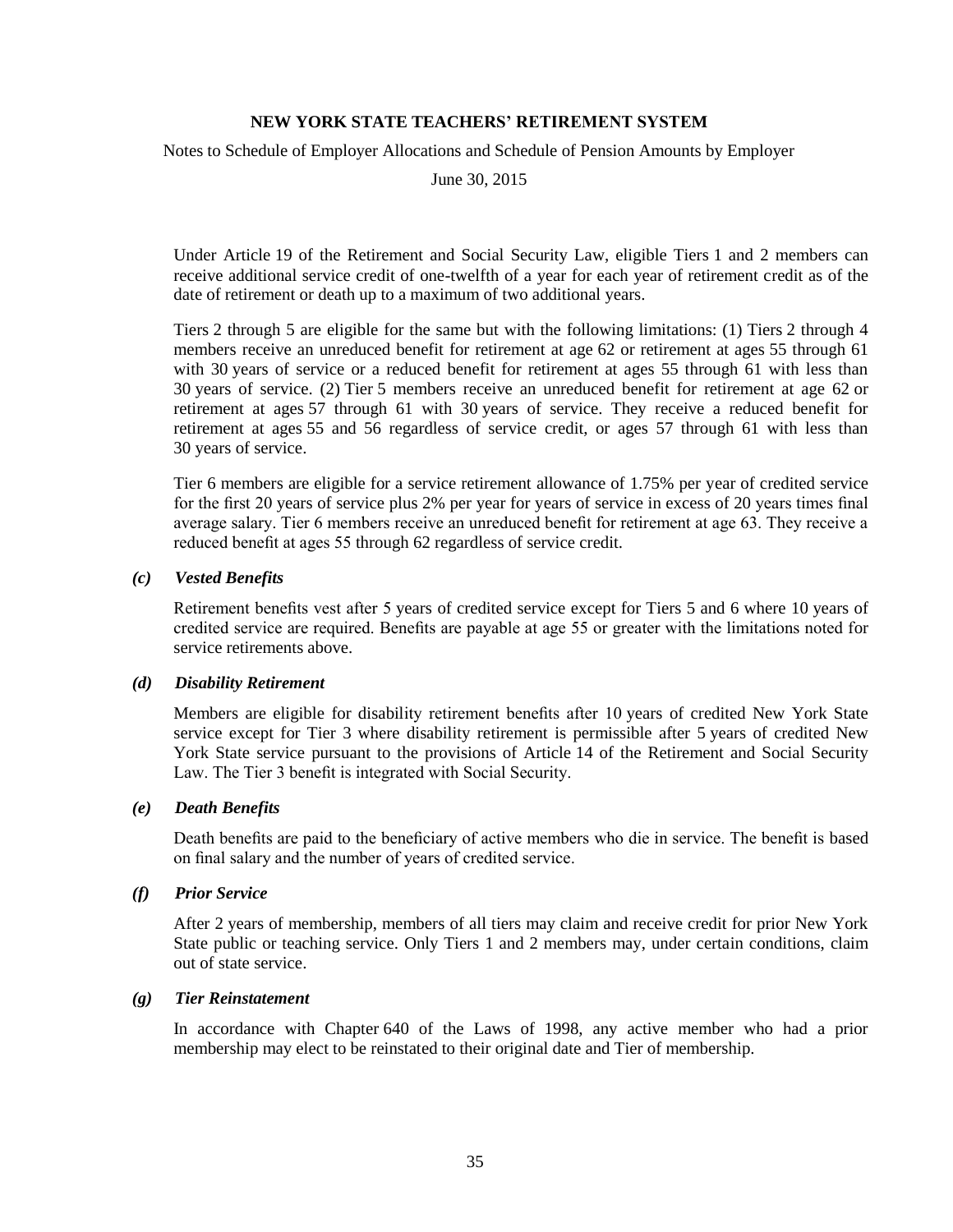Notes to Schedule of Employer Allocations and Schedule of Pension Amounts by Employer

June 30, 2015

### *(h) Permanent Cost of Living Adjustment (COLA)*

Section 532-a of the Education Law provides a permanent cost-of-living benefit to both current and future retired members. This benefit will be paid commencing September of each year to retired members who have attained age 62 and have been retired for 5 years or attained age 55 and have been retired for 10 years. Disability retirees must have been retired for 5 years, regardless of age, to be eligible. The annual COLA percentage is equal to 50% of the increase in the consumer price index, not to exceed 3% nor be lower than 1%. It is applied to the first eighteen thousand dollars of the annual benefit. The applicable percentage payable beginning September 2015 is 1.0%, remaining unchanged from the 1.0% paid beginning September 2014.

Members who retired prior to July 1, 1970 are eligible for a minimum benefit of seventeen thousand five hundred dollars for 35 years of credited full-time New York State service. Certain members who retire pursuant to the provisions of Article 14 of the Retirement and Social Security Law are eligible for automatic cost-of-living supplementation based on the increase in the consumer price index with a maximum per annum increase of 3%.

### **(2) Contributions**

#### *(a) Employer Contributions*

Pursuant to Article 11 of the New York State Education Law, employers are required to contribute at an actuarially determined rate adopted annually by the Retirement Board. The actuarially determined contribution rate applicable to 2014-15 salaries was 17.53%. A reconciliation of total required employer contributions presented in the Schedule of Employer Allocations and additions from employer contributions per the System's Statement of Changes in Fiduciary Net Position for fiscal year June 30, 2015 is as follows:

| Total required employer contributions                 |    | 2,633,243,839 |
|-------------------------------------------------------|----|---------------|
| Interest on deferred employer contributions and other |    | 356,052       |
| Miscellaneous billing adjustments                     |    | 82,094        |
| Additions from employer contributions                 | -S | 2,633,681,985 |
|                                                       |    |               |

#### *(b) Employer – Paid Member Contributions*

Tier 3 and Tier 4 members who have less than 10 years of service or membership are required by law to contribute 3% of salary to the System. Tier 5 members are required by law to contribute 3.5% of salary throughout their active membership. Tier 6 members are required by law to contribute between 3% and 6% of salary throughout their active membership in accordance with a schedule based upon salary earned. Pursuant to Article 14 and Article 15 of the Retirement and Social Security Law, those member contributions are used to help fund the benefits provided by the System. However, if a member dies or leaves covered employment with less than 5 years of credited service for Tiers 3 and 4, or 10 years of credited service for Tiers 5 and 6, the member contributions with interest calculated at 5% per annum are refunded to the employee or designated beneficiary. Eligible Tier 1 and Tier 2 members may make member contributions under certain conditions pursuant to the provisions of Article 11 of the Education Law and Article 11 of the Retirement and Social Security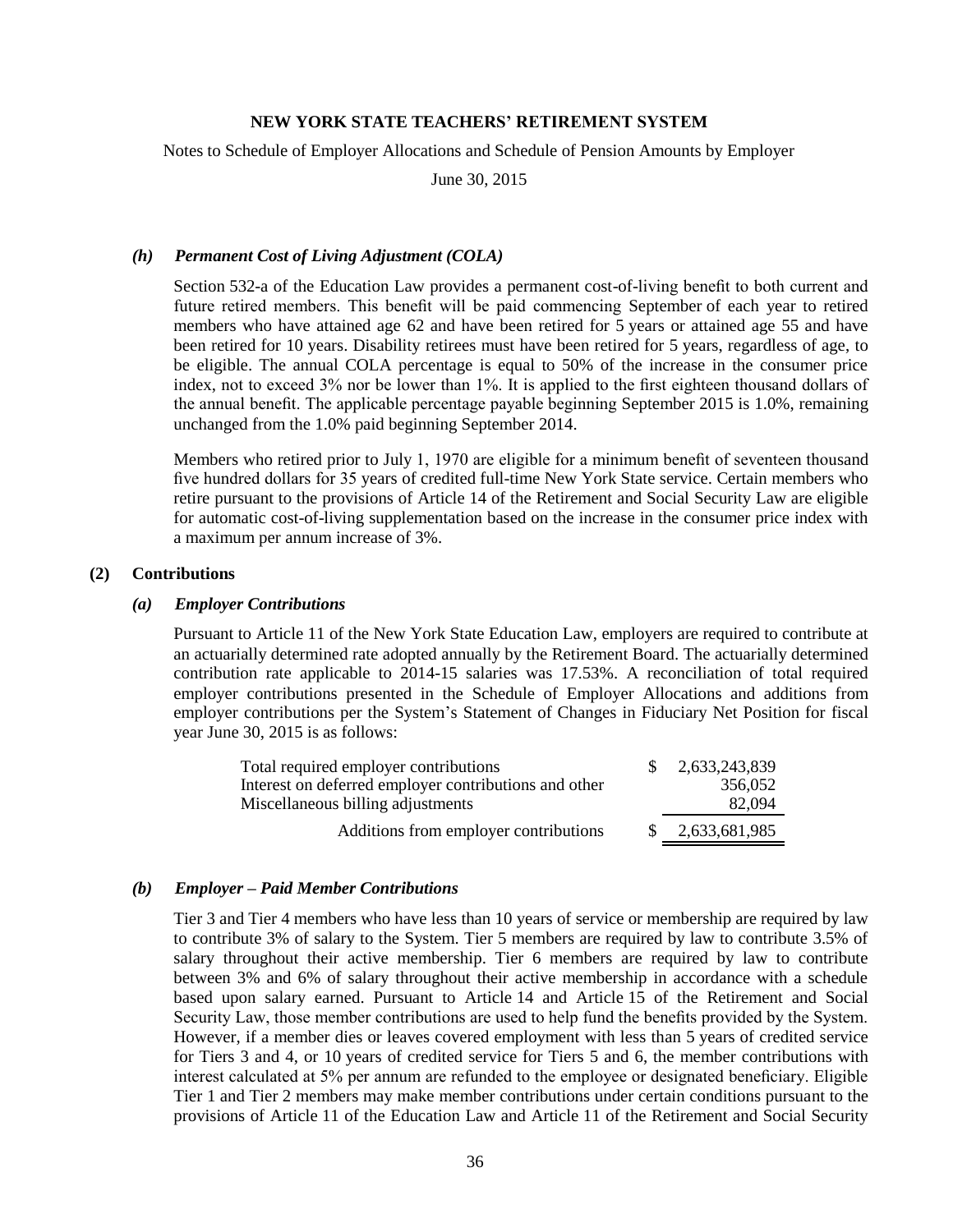Notes to Schedule of Employer Allocations and Schedule of Pension Amounts by Employer

June 30, 2015

Law. Upon termination of membership, such accumulated member contributions are refunded. At retirement, such accumulated member contributions can be withdrawn or are paid as a life annuity. Member contributions are paid by participating employers and are treated as employer contributions in determining income tax treatment under Section 414(h) of the Internal Revenue Code (IRC).

#### **(3) Basis of Presentation**

The Schedule of Employer Allocations and Schedule of Pension Amounts by Employer (collectively, "the Schedules") present amounts that are elements of the financial statements of the System or of its participating employers. Accordingly, they do not purport to be a complete presentation of the financial position or changes in financial position of either the System or its participating employers. The amounts presented in the Schedules were prepared in accordance with U.S. generally accepted accounting principles. Such preparation requires management of the System to make a number of estimates and assumptions relating to the reported amounts. Due to the inherent nature of these estimates, actual results could differ from those estimates.

#### **(4) Employer Allocation Percentages**

The employer allocation percentages presented in the Schedule of Employer Allocations and applied to amounts presented in the Schedule of Pension Amounts by Employer are based on the ratio of each employer's actuarially determined contribution to the System's total actuarially determined employer contribution for the fiscal year ended June 30, 2015. The employer allocation percentages have been rounded for presentation purposes. Therefore, use of these percentages to recalculate individual employer amounts presented in the Schedule of Pension Amounts by Employer may result in immaterial differences due to this rounding.

#### **(5) Summary of Significant Accounting Policies**

The System's financial statements from which the System's fiduciary net position is determined are prepared using the accrual basis of accounting. Plan member contributions are recognized in the period in which the contributions are due. Employer contributions are recognized when due and the employer has a legal requirement to provide the contributions. Benefits and refunds are recognized when due and payable in accordance with the terms of the plan. Plan investments are reported at fair value. For detailed information on how investments are valued, please refer to the System's annual report.

### **(6) Collective Net Pension Liability (Asset) and Actuarial Information**

The components of the collective net pension liability (asset) of the participating school districts at June 30, 2015 are as follows:

| Total pension liability                                                     | 99, 332, 103, 743   |
|-----------------------------------------------------------------------------|---------------------|
| System fiduciary net position                                               | 109,718,916,659     |
| School districts' net pension liability (asset)                             | (10, 386, 812, 916) |
| System fiduciary net position as a percentage of<br>total pension liability | 110.46%             |
|                                                                             |                     |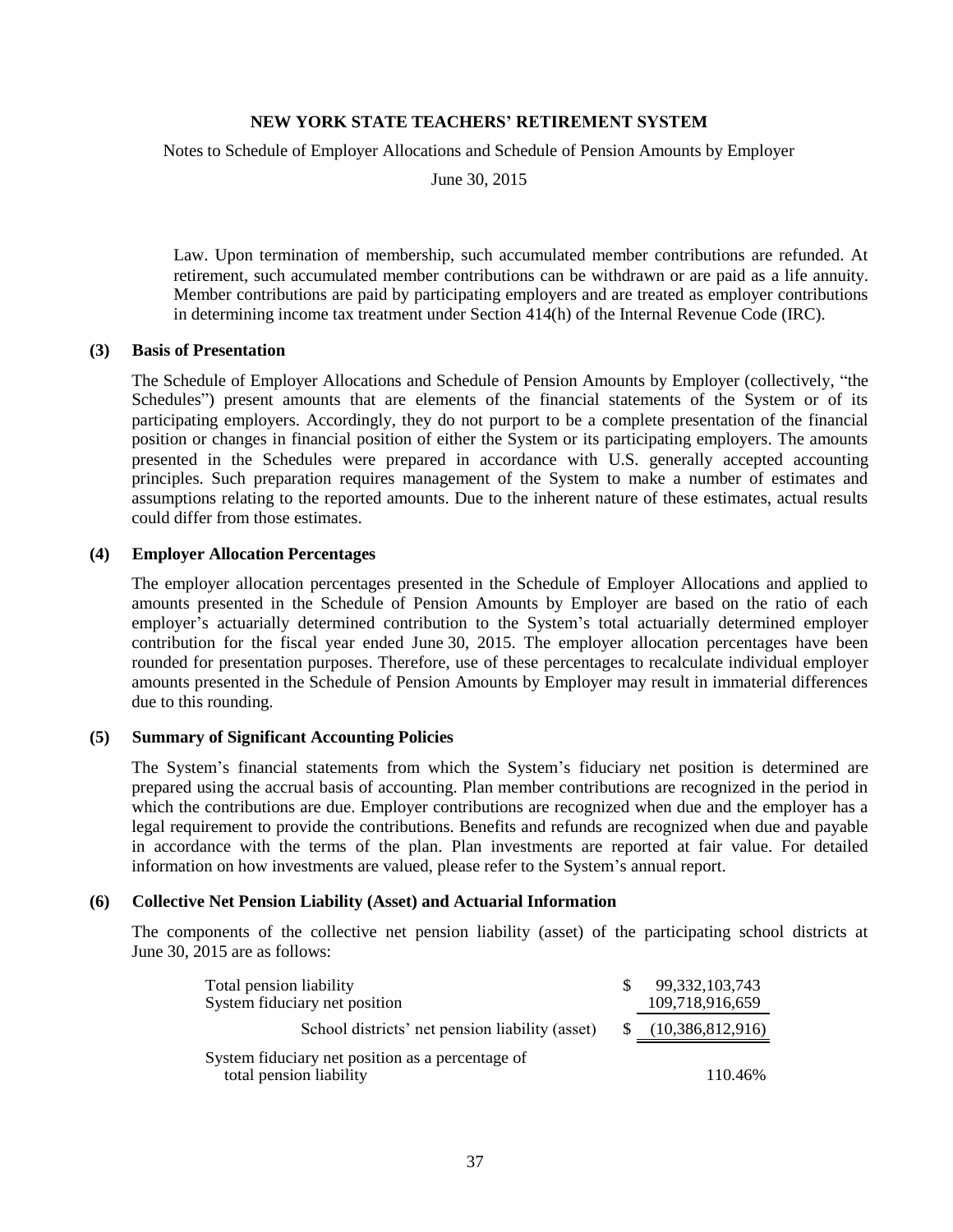Notes to Schedule of Employer Allocations and Schedule of Pension Amounts by Employer

June 30, 2015

#### *(a) Actuarial Assumptions*

The total pension liability for the June 30, 2015 measurement date was determined by an actuarial valuation as of June 30, 2014, with update procedures used to roll forward the total pension liability to June 30, 2015, using the following assumptions:

Inflation 3.0%

Projected salary increases Rates of increase differ based on age and gender. They have been calculated based upon recent NYSTRS member experience.

| Age | <b>Female</b> | Male   |
|-----|---------------|--------|
| 25  | 10.35%        | 10.91% |
| 35  | 6.26          | 6.27   |
| 45  | 5.39          | 5.04   |
| 55  | $-42$         | 4 01   |

Projected COLAs 1.625% compounded annually

Investment rate of return 8.0% compounded annually, net of pension plan investment expense, including inflation

Annuitant mortality rates are based on plan member experience, with adjustments for mortality improvements based on Society of Actuaries Scale AA.

The actuarial assumptions used in the June 30, 2014 valuation were based on the results of an actuarial experience study for the period July 1, 2005 to June 30, 2010.

The long-term expected rate of return on pension plan investments was determined in accordance with Actuarial Standard of Practice (ASOP) No. 27, *Selection of Economic Assumptions for Measuring Pension Obligations*. ASOP No. 27 provides guidance on the selection of an appropriate assumed investment rate of return. Consideration was given to expected future real rates of return (expected returns, net of pension plan investment expense and inflation) for each major asset class as well as historical investment data and plan performance.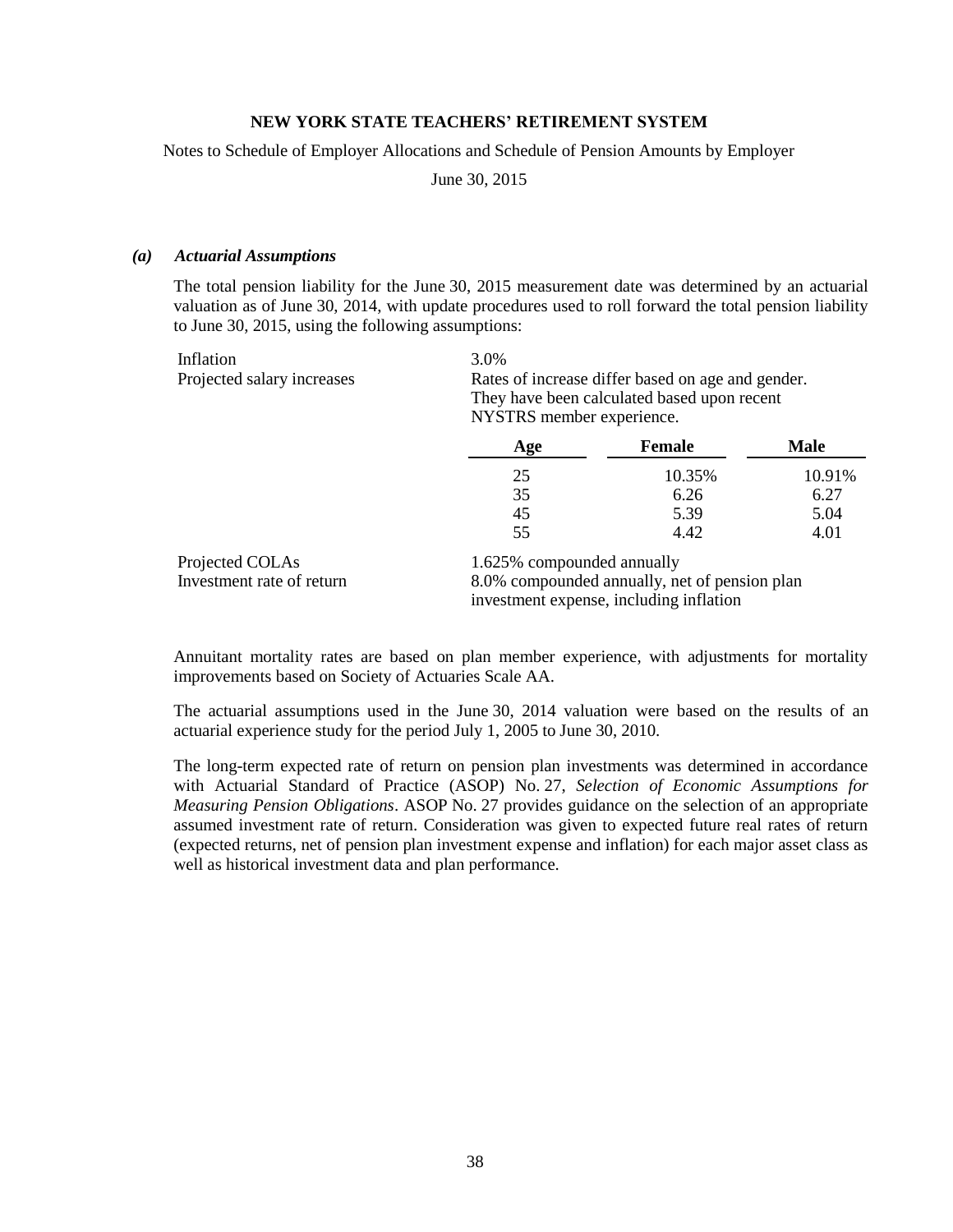Notes to Schedule of Employer Allocations and Schedule of Pension Amounts by Employer

June 30, 2015

Best estimates of arithmetic real rates of return for each major asset class included in the System's target asset allocation as of the valuation date of June 30, 2014 is summarized in the following table:

|                                  | <b>Target</b><br>allocation | Long-term expected<br>real rate of return* |
|----------------------------------|-----------------------------|--------------------------------------------|
| Asset class:                     |                             |                                            |
| Domestic equities                | 37%                         | 6.5%                                       |
| International equities           | 18                          | 7.7                                        |
| Real estate                      | 10                          | 4.6                                        |
| Alternative investments          | 7                           | 9.9                                        |
| Total equities                   | 72                          |                                            |
| Domestic fixed income securities | 17                          | 2.1                                        |
| Global fixed income securities   | 2                           | 1.9                                        |
| Mortgages                        | 8                           | 3.4                                        |
| Short-term                       |                             | 1.2                                        |
| Total fixed income               | 28                          |                                            |
| Total                            | 100%                        |                                            |
|                                  |                             |                                            |

\* Real rates of return are net of the long-term inflation assumption of 2.3% for 2014.

#### *(b) Discount Rate*

The discount rate used to measure the total pension liability was 8.0%. The projection of cash flows used to determine the discount rate assumed that contributions from plan members will be made at the current member contribution rates and that contributions from school districts will be made at statutorily required rates, actuarially determined. Based on those assumptions, the System's fiduciary net position was projected to be available to make all projected future benefit payments of current plan members. Therefore, the long-term expected rate of return on pension plan investments was applied to all periods of projected benefit payments to determine the total pension liability.

#### *(c) Sensitivity of the Collective Net Pension Liability (Asset) to Changes in the Discount Rate*

The following presents the collective net pension liability (asset) of the school districts as of June 30, 2015 calculated using the discount rate of 8.0%, as well as what the school districts' net pension liability (asset) would be if it were calculated using a discount rate that is 1-percentage-point lower (7.0%) or 1-percentage-point higher (9.0%) than the current rate:

| 1% Decrease<br>$(7.0\%)$ | <b>Current Discount</b><br><b>Rate</b> $(8.0\%)$ | 1% Increase<br>$(9.0\%)$ |  |
|--------------------------|--------------------------------------------------|--------------------------|--|
| 708.514.571              |                                                  |                          |  |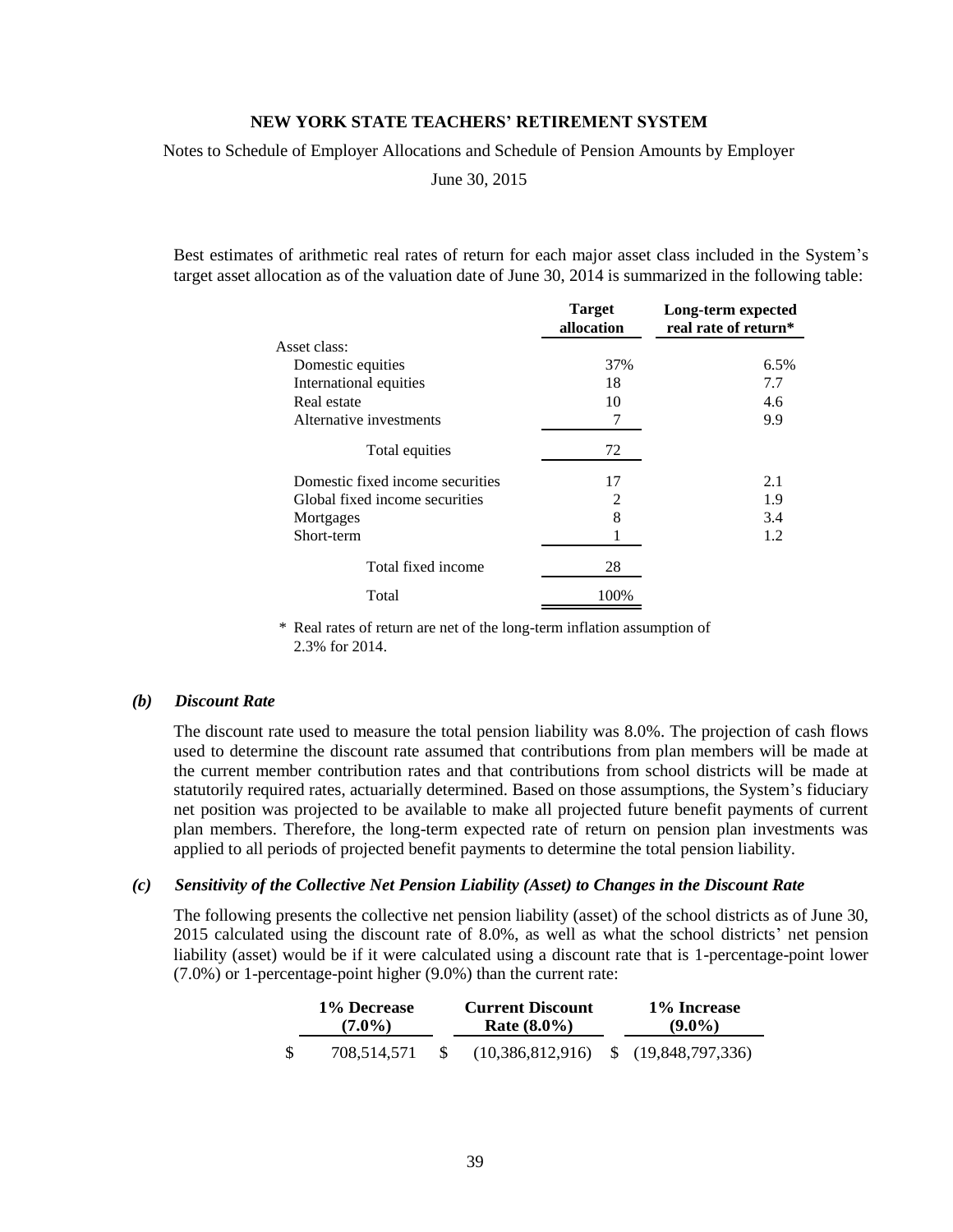Notes to Schedule of Employer Allocations and Schedule of Pension Amounts by Employer

June 30, 2015

#### **(7) Collective Deferred Outflows of Resources and Deferred Inflows of Resources**

Annual changes to the net pension liability (asset) resulting from differences between expected and actual experience with regard to economic and demographic factors and from changes of assumptions about future economic or demographic factors or other inputs are deferred and amortized over a closed period equal to the average of the expected service lives of all employees that are provided with pension benefits determined for the period during which the changes occurred. Differences between projected and actual earnings on pension plan investments are amortized over a closed 5-year period. The following presents a summary of changes in the collective deferred outflows of resources and deferred inflows of resources (excluding employer-specific amounts) for the year ended June 30, 2015:

| Deferred Inflows<br>of Resources                                                        | Measurement<br>Period<br>July 1-June 30 | <b>Amortization</b><br>Period | <b>Beginning</b><br>halance<br>on prior<br><i>measurement</i><br>period deferrals |          | <b>Current</b><br>measurement<br>period<br>additions |     | Amortization of<br>amounts<br>recognized<br>in current period<br>pension expense | End of year<br>balance           |
|-----------------------------------------------------------------------------------------|-----------------------------------------|-------------------------------|-----------------------------------------------------------------------------------|----------|------------------------------------------------------|-----|----------------------------------------------------------------------------------|----------------------------------|
| Difference between expected<br>and actual experience:                                   | 2014<br>2015                            | 9.6<br>9.4                    | \$<br>162,892,974 \$                                                              |          | $\sim$<br>161,043,276                                | \$. | $(18.941.044)$ \$<br>(17, 132, 263)                                              | 143,951,930<br>143,911,013       |
| Total                                                                                   |                                         |                               | 162,892,974                                                                       | - \$     | 161,043,276 \$                                       |     | $(36,073,307)$ \$                                                                | 287,862,943                      |
| Net difference between projected<br>and actual earnings on pension<br>plan investments: | 2014<br>2015                            |                               | 7.481.301.986                                                                     |          | (2,909,563,587)                                      |     | (1,870,325,497)<br>581,912,718                                                   | 5,610,976,489<br>(2,327,650,869) |
| Total                                                                                   |                                         |                               | 7,481,301,986                                                                     | <b>S</b> | $(2,909,563,587)$ \$                                 |     | $(1,288,412,779)$ \$                                                             | 3,283,325,620                    |
|                                                                                         |                                         |                               |                                                                                   |          |                                                      |     |                                                                                  |                                  |

The collective deferred outflows of resources and deferred inflows of resources (excluding employerspecific amounts) reported in the chart above will be amortized in the collective proportionate share of pension expense as follows:

| Year ended June 30: |                 |
|---------------------|-----------------|
| 2016                | (1,324,486,086) |
| 2017                | (1,324,486,086) |
| 2018                | (1,324,486,086) |
| 2019                | 545,839,411     |
| 2020                | (36,073,307)    |
| Thereafter          | (107, 496, 409) |
| Total               | (3,571,188,563) |
|                     |                 |

Deferred outflows of resources and deferred inflows of resources resulting from changes in an individual employer's proportion are amortized over a closed period equal to the average of the expected service lives of all employees that are provided with pension benefits determined for the period during which the changes occurred. Because these deferred amounts and their amortization are specific to individual employers and offset on a collective basis, they are not included in the tables above.